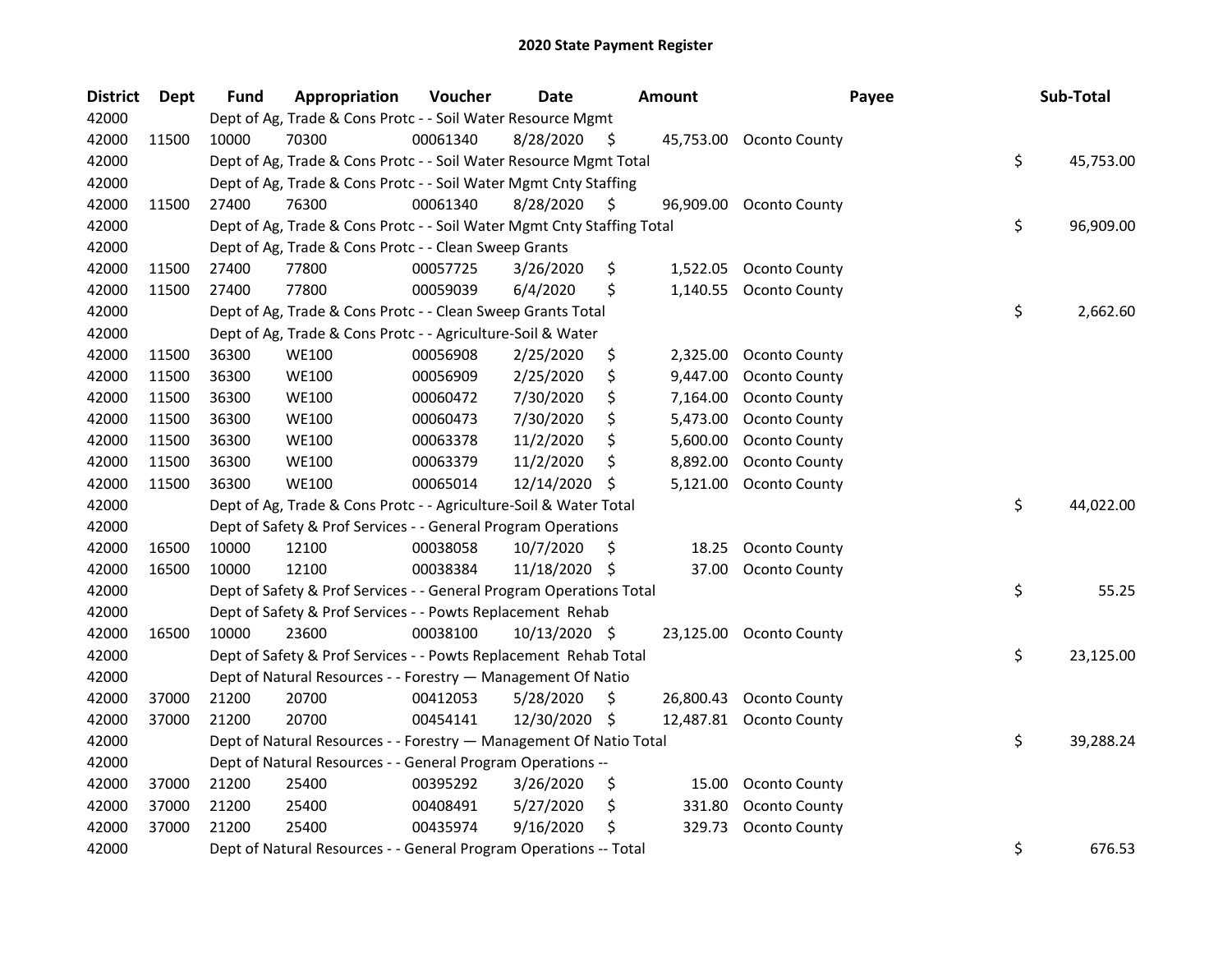| <b>District</b> | Dept  | <b>Fund</b> | Appropriation                                                      | Voucher  | <b>Date</b> |     | <b>Amount</b> | Payee                   | Sub-Total        |  |
|-----------------|-------|-------------|--------------------------------------------------------------------|----------|-------------|-----|---------------|-------------------------|------------------|--|
| 42000           |       |             | Dept of Natural Resources - - GPO -Federal Funds                   |          |             |     |               |                         |                  |  |
| 42000           | 37000 | 21200       | 38100                                                              | 00395105 | 3/12/2020   | \$  |               | 1,315.92 Oconto County  |                  |  |
| 42000           |       |             | Dept of Natural Resources - - GPO -Federal Funds Total             |          |             |     |               |                         | \$<br>1,315.92   |  |
| 42000           |       |             | Dept of Natural Resources - - Ra- Utv Prj Aids, Gas Tax Pymt       |          |             |     |               |                         |                  |  |
| 42000           | 37000 | 21200       | 54800                                                              | 00435847 | 9/17/2020   | \$  | 3,000.00      | <b>Oconto County</b>    |                  |  |
| 42000           | 37000 | 21200       | 54800                                                              | 00435849 | 9/17/2020   | \$  | 15,000.00     | Oconto County           |                  |  |
| 42000           | 37000 | 21200       | 54800                                                              | 00443241 | 10/23/2020  | \$  | 33,750.00     | Oconto County           |                  |  |
| 42000           | 37000 | 21200       | 54800                                                              | 00443255 | 10/26/2020  | \$  | 33,753.75     | Oconto County           |                  |  |
| 42000           | 37000 | 21200       | 54800                                                              | 00445464 | 11/6/2020   | \$  | 112,312.50    | Oconto County           |                  |  |
| 42000           |       |             | Dept of Natural Resources - - Ra- Utv Prj Aids, Gas Tax Pymt Total |          |             |     |               |                         | \$<br>197,816.25 |  |
| 42000           |       |             | Dept of Natural Resources - - Enf A - Boating Enforcement          |          |             |     |               |                         |                  |  |
| 42000           | 37000 | 21200       | 55000                                                              | 00395105 | 3/12/2020   | \$  |               | 2,696.02 Oconto County  |                  |  |
| 42000           |       |             | Dept of Natural Resources - - Enf A - Boating Enforcement Total    |          |             |     |               |                         | \$<br>2,696.02   |  |
| 42000           |       |             | Dept of Natural Resources - - Enf A - Atv & Utv Enforcement        |          |             |     |               |                         |                  |  |
| 42000           | 37000 | 21200       | 55100                                                              | 00436263 | 9/18/2020   | \$  | 61,050.25     | <b>Oconto County</b>    |                  |  |
| 42000           |       |             | Dept of Natural Resources - - Enf A - Atv & Utv Enforcement Total  |          |             |     |               |                         | \$<br>61,050.25  |  |
| 42000           |       |             | Dept of Natural Resources - - Enf A - Snow Enforcement             |          |             |     |               |                         |                  |  |
| 42000           | 37000 | 21200       | 55200                                                              | 00436443 | 9/24/2020   | \$  | 23,496.97     | <b>Oconto County</b>    |                  |  |
| 42000           |       |             | Dept of Natural Resources - - Enf A - Snow Enforcement Total       |          |             |     |               |                         | \$<br>23,496.97  |  |
| 42000           |       |             | Dept of Natural Resources - - Wildlife Damage Claims & Abat        |          |             |     |               |                         |                  |  |
| 42000           | 37000 | 21200       | 55300                                                              | 00394789 | 3/6/2020    | \$  | 1,216.86      | Oconto County           |                  |  |
| 42000           | 37000 | 21200       | 55300                                                              | 00428796 | 8/13/2020   | \$  | 2,041.40      | Oconto County           |                  |  |
| 42000           | 37000 | 21200       | 55300                                                              | 00444700 | 11/25/2020  | -S  | 1,378.94      | <b>Oconto County</b>    |                  |  |
| 42000           |       |             | Dept of Natural Resources - - Wildlife Damage Claims & Abat Total  |          |             |     |               |                         | \$<br>4,637.20   |  |
| 42000           |       |             | Dept of Natural Resources - - Ra- Fish, WI & Forestry              |          |             |     |               |                         |                  |  |
| 42000           | 37000 | 21200       | 56400                                                              | 00400730 | 4/9/2020    | \$  | 2,045.30      | <b>Oconto County</b>    |                  |  |
| 42000           |       |             | Dept of Natural Resources - - Ra- Fish, WI & Forestry Total        |          |             |     |               |                         | \$<br>2,045.30   |  |
| 42000           |       |             | Dept of Natural Resources - - Resaids - Forest Croplnd & Mfl       |          |             |     |               |                         |                  |  |
| 42000           | 37000 | 21200       | 56600                                                              | 00436101 | 9/18/2020   | \$, | 24,113.29     | <b>Oconto County</b>    |                  |  |
| 42000           |       |             | Dept of Natural Resources - - Resaids - Forest CropInd & Mfl Total |          |             |     |               |                         | \$<br>24,113.29  |  |
| 42000           |       |             | Dept of Natural Resources - - Ra- Suppl Snow Trail Aids            |          |             |     |               |                         |                  |  |
| 42000           | 37000 | 21200       | 56900                                                              | 00391228 | 2/20/2020   | \$  |               | 87,301.67 Oconto County |                  |  |
| 42000           |       |             | Dept of Natural Resources - - Ra- Suppl Snow Trail Aids Total      |          |             |     |               |                         | \$<br>87,301.67  |  |
| 42000           |       |             | Dept of Natural Resources - - Resaids - Cnty Forst & Admin         |          |             |     |               |                         |                  |  |
| 42000           | 37000 | 21200       | 57200                                                              | 00395741 | 3/16/2020   | \$  |               | 50,839.12 Oconto County |                  |  |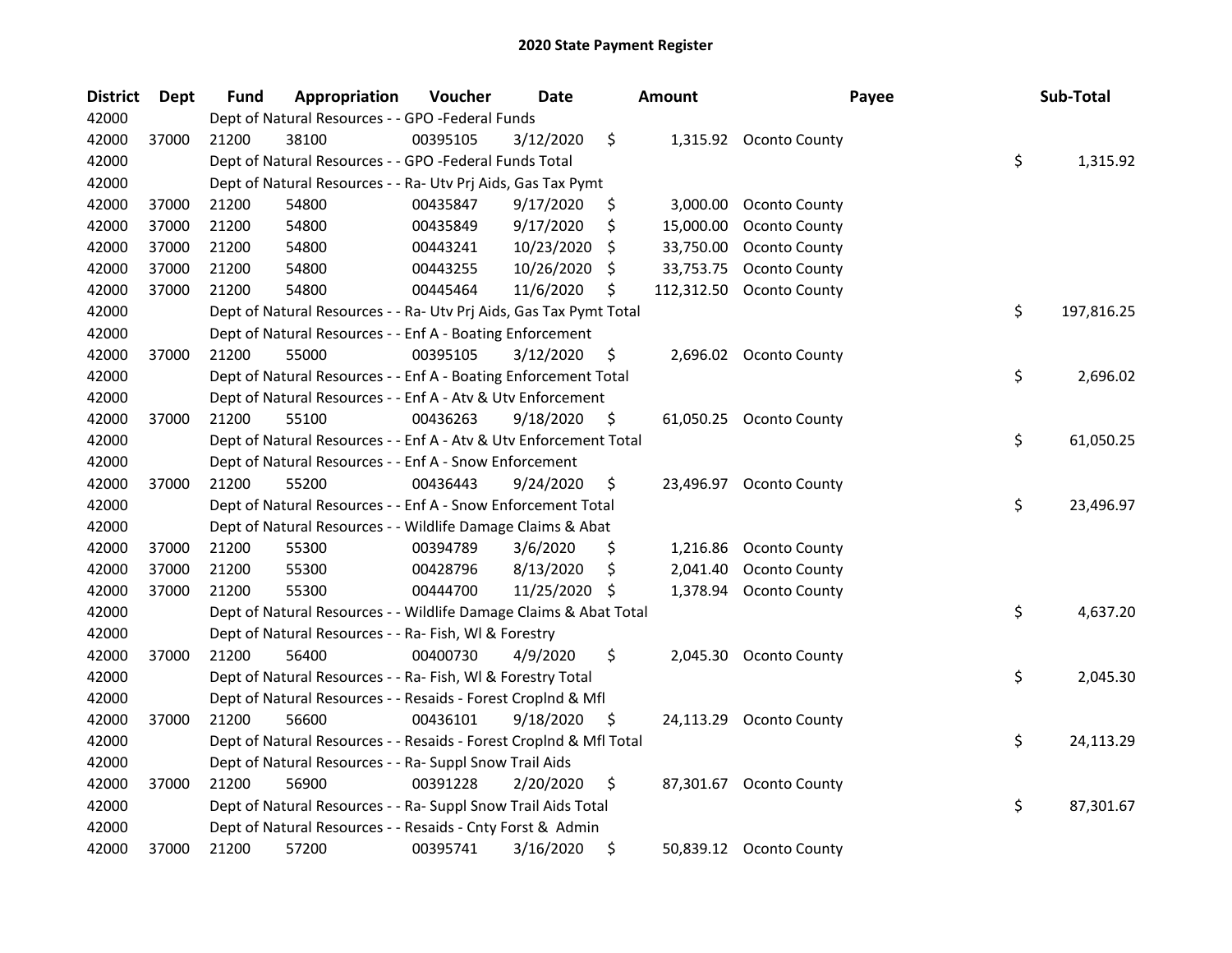| <b>District</b> | <b>Dept</b> | <b>Fund</b> | Appropriation                                                      | Voucher  | <b>Date</b> | Amount          | Payee                  | Sub-Total        |
|-----------------|-------------|-------------|--------------------------------------------------------------------|----------|-------------|-----------------|------------------------|------------------|
| 42000           |             |             | Dept of Natural Resources - - Resaids - Cnty Forst & Admin Total   |          |             |                 |                        | \$<br>50,839.12  |
| 42000           |             |             | Dept of Natural Resources - - Ra- Cnty Snow Trail & Area Aid       |          |             |                 |                        |                  |
| 42000           | 37000       | 21200       | 57400                                                              | 00426728 | 7/30/2020   | \$              | 1,020.00 Oconto County |                  |
| 42000           |             |             | Dept of Natural Resources - - Ra- Cnty Snow Trail & Area Aid Total |          |             |                 |                        | \$<br>1,020.00   |
| 42000           |             |             | Dept of Natural Resources - - Ra- Snowmobile Trail Areas           |          |             |                 |                        |                  |
| 42000           | 37000       | 21200       | 57500                                                              | 00391228 | 2/20/2020   | \$<br>26,821.06 | <b>Oconto County</b>   |                  |
| 42000           | 37000       | 21200       | 57500                                                              | 00426728 | 7/30/2020   | \$<br>63,285.00 | Oconto County          |                  |
| 42000           | 37000       | 21200       | 57500                                                              | 00432160 | 8/28/2020   | \$<br>63,945.00 | Oconto County          |                  |
| 42000           | 37000       | 21200       | 57500                                                              | 00438017 | 9/30/2020   | \$<br>92,696.83 | Oconto County          |                  |
| 42000           |             |             | Dept of Natural Resources - - Ra- Snowmobile Trail Areas Total     |          |             |                 |                        | \$<br>246,747.89 |
| 42000           |             |             | Dept of Natural Resources - - Ra- Atv Prj Aids, Gas Tax Pymt       |          |             |                 |                        |                  |
| 42000           | 37000       | 21200       | 57600                                                              | 00435843 | 9/17/2020   | \$<br>33,758.00 | <b>Oconto County</b>   |                  |
| 42000           | 37000       | 21200       | 57600                                                              | 00435845 | 9/17/2020   | \$<br>4,834.93  | Oconto County          |                  |
| 42000           | 37000       | 21200       | 57600                                                              | 00435846 | 9/17/2020   | \$<br>30,179.00 | Oconto County          |                  |
| 42000           |             |             | Dept of Natural Resources - - Ra- Atv Prj Aids, Gas Tax Pymt Total |          |             |                 |                        | \$<br>68,771.93  |
| 42000           |             |             | Dept of Natural Resources - - Ra- Atv Project Aids                 |          |             |                 |                        |                  |
| 42000           | 37000       | 21200       | 57700                                                              | 00435842 | 9/17/2020   | \$<br>4,786.05  | Oconto County          |                  |
| 42000           | 37000       | 21200       | 57700                                                              | 00445463 | 11/6/2020   | \$<br>300.00    | <b>Oconto County</b>   |                  |
| 42000           |             |             | Dept of Natural Resources - - Ra- Atv Project Aids Total           |          |             |                 |                        | \$<br>5,086.05   |
| 42000           |             |             | Dept of Natural Resources - - Resaids - Nat Forest Income          |          |             |                 |                        |                  |
| 42000           | 37000       | 21200       | 58200                                                              | 00402528 | 4/20/2020   | \$<br>6,818.20  | Oconto County          |                  |
| 42000           |             |             | Dept of Natural Resources - - Resaids - Nat Forest Income Total    |          |             |                 |                        | \$<br>6,818.20   |
| 42000           |             |             | Dept of Natural Resources - - Resaids - Pymt In Lieu Tax Fed       |          |             |                 |                        |                  |
| 42000           | 37000       | 21200       | 58400                                                              | 00410775 | 5/22/2020   | \$<br>7,172.00  | Oconto County          |                  |
| 42000           | 37000       | 21200       | 58400                                                              | 00439068 | 10/1/2020   | \$<br>80.10     | Oconto County          |                  |
| 42000           |             |             | Dept of Natural Resources - - Resaids - Pymt In Lieu Tax Fed Total |          |             |                 |                        | \$<br>7,252.10   |
| 42000           |             |             | Dept of Natural Resources - - Ea - Lake Protection                 |          |             |                 |                        |                  |
| 42000           | 37000       | 21200       | 66300                                                              | 00397586 | 3/24/2020   | \$<br>7,788.92  | <b>Oconto County</b>   |                  |
| 42000           | 37000       | 21200       | 66300                                                              | 00397611 | 3/24/2020   | \$<br>13,927.43 | Oconto County          |                  |
| 42000           | 37000       | 21200       | 66300                                                              | 00397614 | 3/24/2020   | \$<br>2,487.48  | Oconto County          |                  |
| 42000           | 37000       | 21200       | 66300                                                              | 00397615 | 3/25/2020   | \$<br>23,609.43 | Oconto County          |                  |
| 42000           |             |             | Dept of Natural Resources - - Ea - Lake Protection Total           |          |             |                 |                        | \$<br>47,813.26  |
| 42000           |             |             | Dept of Natural Resources - - GPO--State Funds                     |          |             |                 |                        |                  |
| 42000           | 37000       | 21200       | 86100                                                              | 00388956 | 2/11/2020   | \$<br>4.00      | <b>Oconto County</b>   |                  |
| 42000           | 37000       | 21200       | 86100                                                              | 00443223 | 11/13/2020  | \$<br>4.00      | <b>Oconto County</b>   |                  |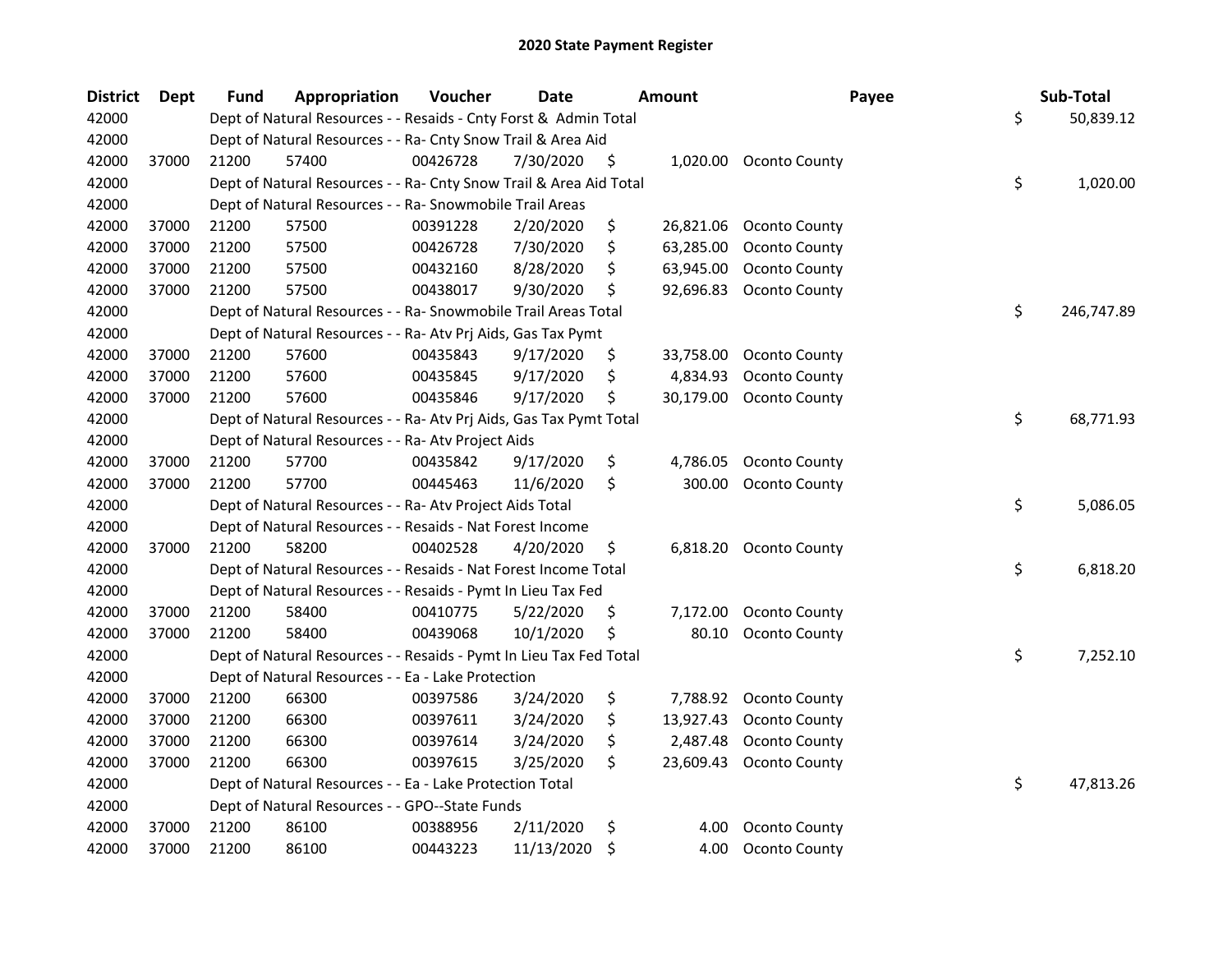| <b>District</b> | <b>Dept</b> | <b>Fund</b> | Appropriation                                                      | Voucher  | <b>Date</b> |                     | <b>Amount</b> |                        | Payee | Sub-Total    |
|-----------------|-------------|-------------|--------------------------------------------------------------------|----------|-------------|---------------------|---------------|------------------------|-------|--------------|
| 42000           | 37000       | 21200       | 86100                                                              | 00444442 | 11/20/2020  | $\ddot{\mathsf{S}}$ | 3.00          | Oconto County          |       |              |
| 42000           |             |             | Dept of Natural Resources - - GPO--State Funds Total               |          |             |                     |               |                        | \$    | 11.00        |
| 42000           |             |             | Dept of Natural Resources - - Fin Asst For Responsible Units       |          |             |                     |               |                        |       |              |
| 42000           | 37000       | 27400       | 67000                                                              | 00412951 | 5/29/2020   | \$                  | 159,769.46    | Oconto County          |       |              |
| 42000           |             |             | Dept of Natural Resources - - Fin Asst For Responsible Units Total |          |             |                     |               |                        | \$    | 159,769.46   |
| 42000           |             |             | Dept of Natural Resources - - Recycling Consolidation Grants       |          |             |                     |               |                        |       |              |
| 42000           | 37000       | 27400       | 67300                                                              | 00412951 | 5/29/2020   | \$                  |               | 5,153.28 Oconto County |       |              |
| 42000           |             |             | Dept of Natural Resources - - Recycling Consolidation Grants Total |          |             |                     |               |                        | \$    | 5,153.28     |
| 42000           |             |             | Dept of Natural Resources - - Land Acquisition                     |          |             |                     |               |                        |       |              |
| 42000           | 37000       | 36300       | <b>TA100</b>                                                       | 00441778 | 10/19/2020  | $\ddot{\varsigma}$  | 38,081.00     | Oconto County          |       |              |
| 42000           | 37000       | 36300       | <b>TA100</b>                                                       | 00451371 | 12/10/2020  | \$                  | 2,437.50      | Oconto County          |       |              |
| 42000           |             |             | Dept of Natural Resources - - Land Acquisition Total               |          |             |                     |               |                        | \$    | 40,518.50    |
| 42000           |             |             | Dept of Natural Resources - - Dnr-Nonpoint Source                  |          |             |                     |               |                        |       |              |
| 42000           | 37000       | 36300       | <b>TF100</b>                                                       | 00383424 | 1/17/2020   | \$                  | 104,570.55    | <b>Oconto County</b>   |       |              |
| 42000           | 37000       | 36300       | TF100                                                              | 00397413 | 3/23/2020   | S.                  | 246,836.14    | Oconto County          |       |              |
| 42000           | 37000       | 36300       | TF100                                                              | 00448305 | 11/23/2020  | \$                  | 125,607.00    | <b>Oconto County</b>   |       |              |
| 42000           |             |             | Dept of Natural Resources - - Dnr-Nonpoint Source Total            |          |             |                     |               |                        | \$    | 477,013.69   |
| 42000           |             |             | WI Dept of Transportation - - Eldly&Disa Co/Aid Sf                 |          |             |                     |               |                        |       |              |
| 42000           | 39500       | 21100       | 16800                                                              | 00481687 | 1/15/2020   | \$                  | 116,589.00    | <b>Oconto County</b>   |       |              |
| 42000           | 39500       | 21100       | 16800                                                              | 00513104 | 4/9/2020    | \$                  | 540.80        | <b>Oconto County</b>   |       |              |
| 42000           |             |             | WI Dept of Transportation - - Eldly&Disa Co/Aid Sf Total           |          |             |                     |               |                        | \$    | 117,129.80   |
| 42000           |             |             | WI Dept of Transportation - - County Forest Aids                   |          |             |                     |               |                        |       |              |
| 42000           | 39500       | 21100       | 17000                                                              | 00500028 | 3/10/2020   | \$                  | 13,099.32     | Oconto County          |       |              |
| 42000           |             |             | WI Dept of Transportation - - County Forest Aids Total             |          |             |                     |               |                        | \$    | 13,099.32    |
| 42000           |             |             | WI Dept of Transportation - - Trans Aids To Co.-Sf                 |          |             |                     |               |                        |       |              |
| 42000           | 39500       | 21100       | 19000                                                              | 00475465 | 1/6/2020    | \$                  | 279,438.55    | <b>Oconto County</b>   |       |              |
| 42000           | 39500       | 21100       | 19000                                                              | 00542312 | 7/6/2020    | \$                  | 558,877.10    | <b>Oconto County</b>   |       |              |
| 42000           | 39500       | 21100       | 19000                                                              | 00585138 | 10/5/2020   | \$                  | 279,438.57    | Oconto County          |       |              |
| 42000           |             |             | WI Dept of Transportation - - Trans Aids To Co.-Sf Total           |          |             |                     |               |                        | \$    | 1,117,754.22 |
| 42000           |             |             | WI Dept of Transportation - - Loc Rd Imp Prg St Fd                 |          |             |                     |               |                        |       |              |
| 42000           | 39500       | 21100       | 27800                                                              | 00556538 | 7/31/2020   | \$                  | 6,710.17      | Oconto County          |       |              |
| 42000           |             |             | WI Dept of Transportation - - Loc Rd Imp Prg St Fd Total           |          |             |                     |               |                        | \$    | 6,710.17     |
| 42000           |             |             | WI Dept of Transportation - - St Hwy Rehab, Sf                     |          |             |                     |               |                        |       |              |
| 42000           | 39500       | 21100       | 36300                                                              | 00498121 | 3/2/2020    | \$                  | 40,621.56     | <b>Oconto County</b>   |       |              |
| 42000           | 39500       | 21100       | 36300                                                              | 00552981 | 7/16/2020   | \$                  |               | 1,183.85 Oconto County |       |              |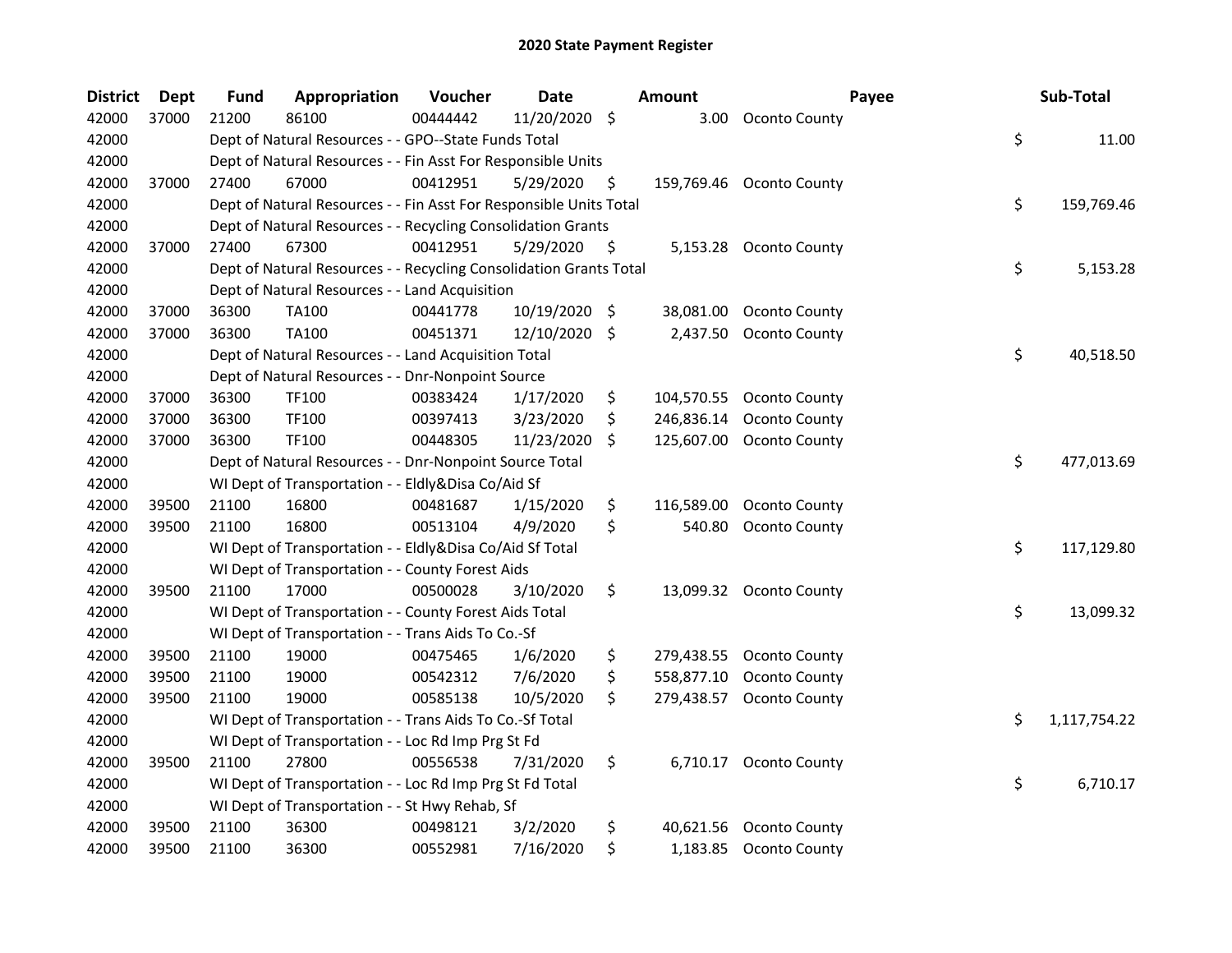| <b>District</b> | <b>Dept</b> | <b>Fund</b> | Appropriation                                           | Voucher  | Date       |                     | <b>Amount</b> | Payee                | Sub-Total        |
|-----------------|-------------|-------------|---------------------------------------------------------|----------|------------|---------------------|---------------|----------------------|------------------|
| 42000           | 39500       | 21100       | 36300                                                   | 00566191 | 9/2/2020   | \$                  | 4.00          | Oconto County        |                  |
| 42000           | 39500       | 21100       | 36300                                                   | 00574936 | 8/28/2020  | \$                  | 680.76        | Oconto County        |                  |
| 42000           | 39500       | 21100       | 36300                                                   | 00599331 | 10/14/2020 | \$                  | 43,921.80     | Oconto County        |                  |
| 42000           | 39500       | 21100       | 36300                                                   | 00599332 | 10/14/2020 | \$                  | 39,046.29     | Oconto County        |                  |
| 42000           | 39500       | 21100       | 36300                                                   | 00619731 | 11/25/2020 | $\ddot{\mathsf{s}}$ | 236.59        | Oconto County        |                  |
| 42000           |             |             | WI Dept of Transportation - - St Hwy Rehab, Sf Total    |          |            |                     |               |                      | \$<br>125,694.85 |
| 42000           |             |             | WI Dept of Transportation - - Hwy Mgmt & Opers Sf       |          |            |                     |               |                      |                  |
| 42000           | 39500       | 21100       | 36500                                                   | 00481794 | 1/15/2020  | \$                  | 815.53        | Oconto County        |                  |
| 42000           | 39500       | 21100       | 36500                                                   | 00498121 | 3/2/2020   | \$                  | 1,677.78      | Oconto County        |                  |
| 42000           | 39500       | 21100       | 36500                                                   | 00504499 | 3/20/2020  | \$                  | 292.86        | Oconto County        |                  |
| 42000           | 39500       | 21100       | 36500                                                   | 00513999 | 4/10/2020  | \$                  | 378.00        | Oconto County        |                  |
| 42000           | 39500       | 21100       | 36500                                                   | 00517277 | 4/22/2020  | \$                  | 378.00        | Oconto County        |                  |
| 42000           | 39500       | 21100       | 36500                                                   | 00537894 | 6/17/2020  | \$                  | 378.00        | Oconto County        |                  |
| 42000           | 39500       | 21100       | 36500                                                   | 00552981 | 7/16/2020  | \$                  | 432.00        | Oconto County        |                  |
| 42000           | 39500       | 21100       | 36500                                                   | 00574936 | 8/28/2020  | \$                  | 432.00        | Oconto County        |                  |
| 42000           | 39500       | 21100       | 36500                                                   | 00599331 | 10/14/2020 | \$                  | 432.00        | <b>Oconto County</b> |                  |
| 42000           | 39500       | 21100       | 36500                                                   | 00599332 | 10/14/2020 | \$                  | 577.45        | Oconto County        |                  |
| 42000           | 39500       | 21100       | 36500                                                   | 00619731 | 11/25/2020 | \$                  | 432.00        | Oconto County        |                  |
| 42000           | 39500       | 21100       | 36500                                                   | 00633791 | 12/28/2020 | -\$                 | 432.00        | Oconto County        |                  |
| 42000           |             |             | WI Dept of Transportation - - Hwy Mgmt & Opers Sf Total |          |            |                     |               |                      | \$<br>6,657.62   |
| 42000           |             |             | WI Dept of Transportation - - Routine Maint Sf          |          |            |                     |               |                      |                  |
| 42000           | 39500       | 21100       | 36800                                                   | 00481794 | 1/15/2020  | \$                  | 82,471.61     | Oconto County        |                  |
| 42000           | 39500       | 21100       | 36800                                                   | 00492597 | 2/20/2020  | \$                  | 47,076.06     | Oconto County        |                  |
| 42000           | 39500       | 21100       | 36800                                                   | 00492598 | 2/20/2020  | \$                  | 20,323.32     | <b>Oconto County</b> |                  |
| 42000           | 39500       | 21100       | 36800                                                   | 00498121 | 3/2/2020   | \$                  | 208,106.92    | Oconto County        |                  |
| 42000           | 39500       | 21100       | 36800                                                   | 00499603 | 3/5/2020   | \$                  | 235,839.17    | <b>Oconto County</b> |                  |
| 42000           | 39500       | 21100       | 36800                                                   | 00502452 | 3/13/2020  | \$                  | 81.17         | <b>Oconto County</b> |                  |
| 42000           | 39500       | 21100       | 36800                                                   | 00504499 | 3/20/2020  | \$                  | 4,645.79      | Oconto County        |                  |
| 42000           | 39500       | 21100       | 36800                                                   | 00509252 | 3/30/2020  | \$                  | 80.93         | Oconto County        |                  |
| 42000           | 39500       | 21100       | 36800                                                   | 00509745 | 3/31/2020  | \$                  | 2,094.91      | Oconto County        |                  |
| 42000           | 39500       | 21100       | 36800                                                   | 00510292 | 4/1/2020   | \$                  | 478.18        | Oconto County        |                  |
| 42000           | 39500       | 21100       | 36800                                                   | 00512561 | 4/8/2020   | \$                  | 186,405.01    | Oconto County        |                  |
| 42000           | 39500       | 21100       | 36800                                                   | 00513999 | 4/10/2020  | \$                  | 3,545.89      | Oconto County        |                  |
| 42000           | 39500       | 21100       | 36800                                                   | 00516877 | 4/20/2020  | \$                  | 10.62         | Oconto County        |                  |
| 42000           | 39500       | 21100       | 36800                                                   | 00517277 | 4/22/2020  | \$                  | 2,435.74      | Oconto County        |                  |
|                 |             |             |                                                         |          |            |                     |               |                      |                  |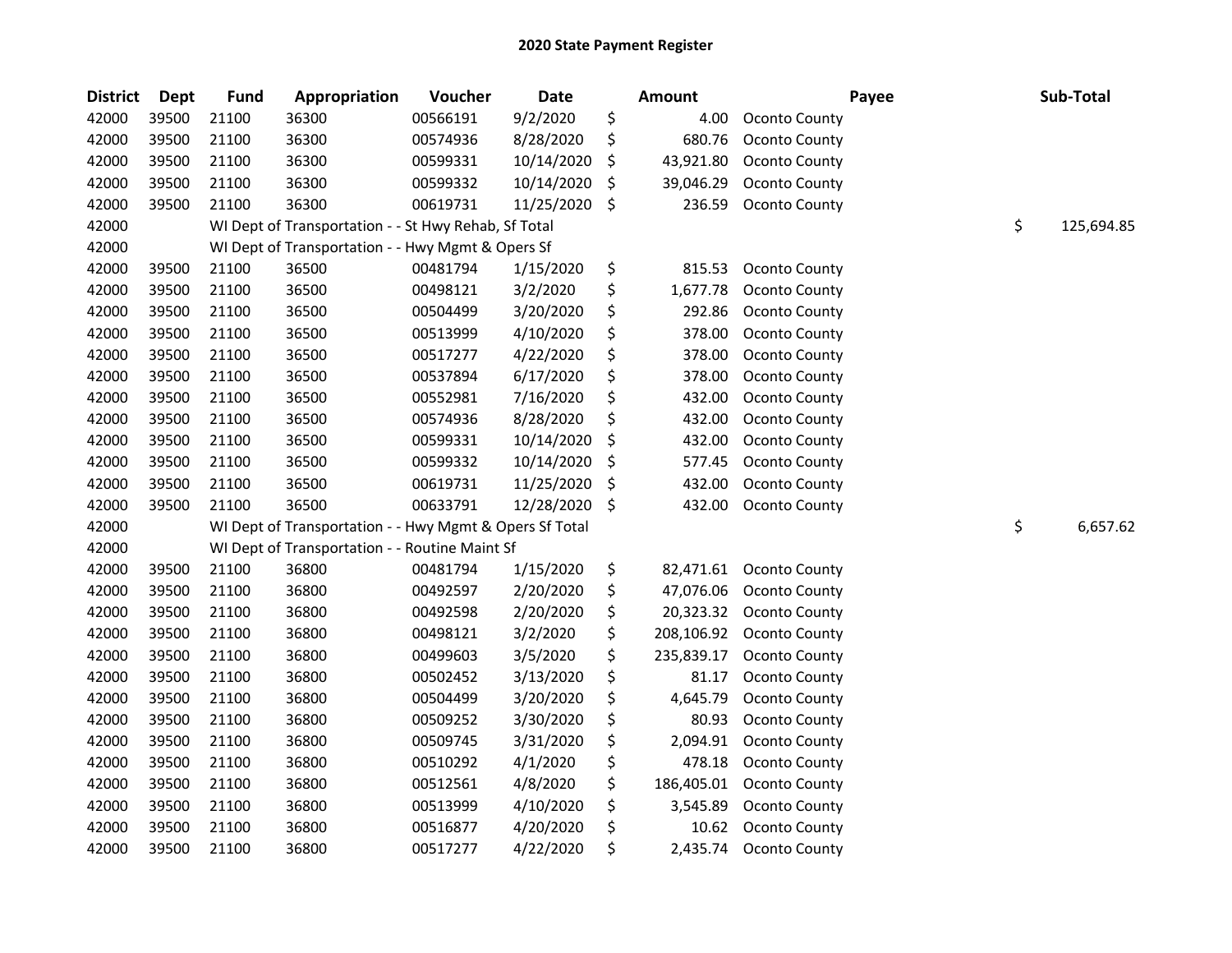| <b>District</b> | Dept  | <b>Fund</b> | Appropriation                                           | Voucher  | <b>Date</b> | Amount           |                      | Payee | Sub-Total          |
|-----------------|-------|-------------|---------------------------------------------------------|----------|-------------|------------------|----------------------|-------|--------------------|
| 42000           | 39500 | 21100       | 36800                                                   | 00517349 | 4/21/2020   | \$<br>103,989.76 | Oconto County        |       |                    |
| 42000           | 39500 | 21100       | 36800                                                   | 00521947 | 5/4/2020    | \$<br>32,936.50  | Oconto County        |       |                    |
| 42000           | 39500 | 21100       | 36800                                                   | 00536909 | 6/15/2020   | \$<br>215.48     | Oconto County        |       |                    |
| 42000           | 39500 | 21100       | 36800                                                   | 00537622 | 6/16/2020   | \$<br>94,773.88  | Oconto County        |       |                    |
| 42000           | 39500 | 21100       | 36800                                                   | 00537894 | 6/17/2020   | \$<br>4,530.61   | Oconto County        |       |                    |
| 42000           | 39500 | 21100       | 36800                                                   | 00548623 | 7/8/2020    | \$<br>80,997.09  | Oconto County        |       |                    |
| 42000           | 39500 | 21100       | 36800                                                   | 00548627 | 7/8/2020    | \$<br>57,252.51  | Oconto County        |       |                    |
| 42000           | 39500 | 21100       | 36800                                                   | 00548629 | 7/8/2020    | \$<br>11.74      | Oconto County        |       |                    |
| 42000           | 39500 | 21100       | 36800                                                   | 00552981 | 7/16/2020   | \$<br>3,224.28   | Oconto County        |       |                    |
| 42000           | 39500 | 21100       | 36800                                                   | 00571864 | 8/21/2020   | \$<br>375.68     | Oconto County        |       |                    |
| 42000           | 39500 | 21100       | 36800                                                   | 00574936 | 8/28/2020   | \$<br>3,612.04   | Oconto County        |       |                    |
| 42000           | 39500 | 21100       | 36800                                                   | 00576565 | 9/1/2020    | \$<br>2,157.28   | Oconto County        |       |                    |
| 42000           | 39500 | 21100       | 36800                                                   | 00576571 | 9/1/2020    | \$<br>58,773.67  | Oconto County        |       |                    |
| 42000           | 39500 | 21100       | 36800                                                   | 00591311 | 9/28/2020   | \$<br>361.61     | Oconto County        |       |                    |
| 42000           | 39500 | 21100       | 36800                                                   | 00592586 | 9/30/2020   | \$<br>17,326.70  | <b>Oconto County</b> |       |                    |
| 42000           | 39500 | 21100       | 36800                                                   | 00592589 | 9/30/2020   | \$<br>80,930.29  | Oconto County        |       |                    |
| 42000           | 39500 | 21100       | 36800                                                   | 00596513 | 10/8/2020   | \$<br>450.33     | Oconto County        |       |                    |
| 42000           | 39500 | 21100       | 36800                                                   | 00599331 | 10/14/2020  | \$<br>2,140.48   | Oconto County        |       |                    |
| 42000           | 39500 | 21100       | 36800                                                   | 00599332 | 10/14/2020  | \$<br>2,909.12   | Oconto County        |       |                    |
| 42000           | 39500 | 21100       | 36800                                                   | 00599445 | 10/14/2020  | \$<br>2,701.41   | Oconto County        |       |                    |
| 42000           | 39500 | 21100       | 36800                                                   | 00599447 | 10/14/2020  | \$<br>32,419.79  | Oconto County        |       |                    |
| 42000           | 39500 | 21100       | 36800                                                   | 00618469 | 11/23/2020  | \$<br>27,743.90  | Oconto County        |       |                    |
| 42000           | 39500 | 21100       | 36800                                                   | 00619731 | 11/25/2020  | \$<br>687.24     | Oconto County        |       |                    |
| 42000           | 39500 | 21100       | 36800                                                   | 00620256 | 12/7/2020   | \$<br>198.18     | Oconto County        |       |                    |
| 42000           | 39500 | 21100       | 36800                                                   | 00620257 | 12/7/2020   | \$<br>1,463.51   | <b>Oconto County</b> |       |                    |
| 42000           | 39500 | 21100       | 36800                                                   | 00620258 | 12/7/2020   | \$<br>480.21     | Oconto County        |       |                    |
| 42000           | 39500 | 21100       | 36800                                                   | 00620259 | 11/25/2020  | \$<br>548.81     | Oconto County        |       |                    |
| 42000           | 39500 | 21100       | 36800                                                   | 00620260 | 11/25/2020  | \$<br>800.35     | Oconto County        |       |                    |
| 42000           | 39500 | 21100       | 36800                                                   | 00622395 | 12/2/2020   | \$<br>266.33     | Oconto County        |       |                    |
| 42000           | 39500 | 21100       | 36800                                                   | 00628117 | 12/16/2020  | \$<br>50,979.21  | Oconto County        |       |                    |
| 42000           | 39500 | 21100       | 36800                                                   | 00633791 | 12/28/2020  | \$<br>1,780.94   | Oconto County        |       |                    |
| 42000           |       |             | WI Dept of Transportation - - Routine Maint Sf Total    |          |             |                  |                      |       | \$<br>1,460,634.25 |
| 42000           |       |             | WI Dept of Transportation - - Hwy Mgmt & Opers Ff       |          |             |                  |                      |       |                    |
| 42000           | 39500 | 21100       | 38500                                                   | 00479731 | 1/31/2020   | \$<br>3,257.85   | Oconto County        |       |                    |
| 42000           |       |             | WI Dept of Transportation - - Hwy Mgmt & Opers Ff Total |          |             |                  |                      |       | \$<br>3,257.85     |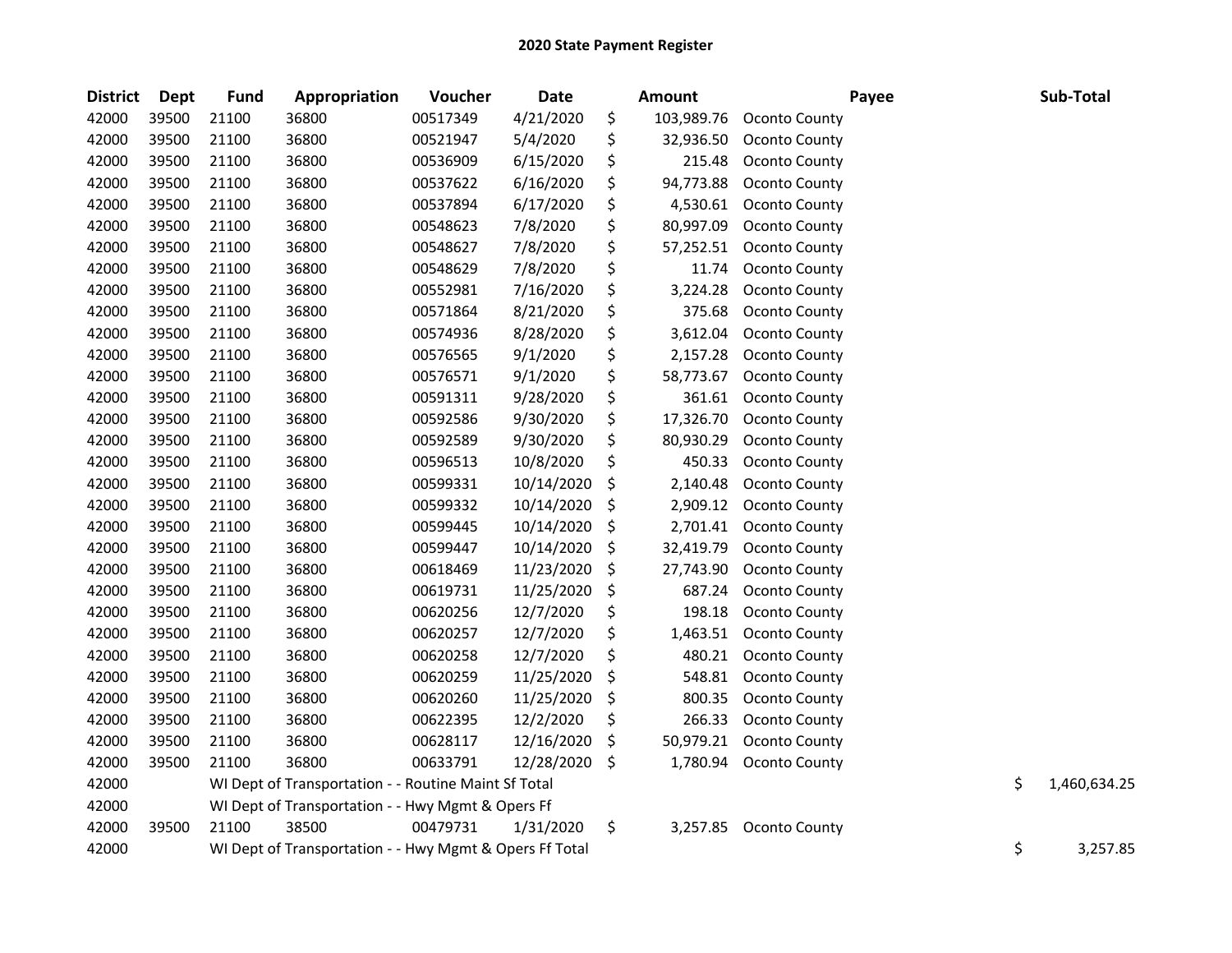| <b>District</b> | <b>Dept</b> | <b>Fund</b> | Appropriation                                                      | Voucher  | <b>Date</b>   |    | <b>Amount</b> | Payee                                                                                                         | Sub-Total       |
|-----------------|-------------|-------------|--------------------------------------------------------------------|----------|---------------|----|---------------|---------------------------------------------------------------------------------------------------------------|-----------------|
| 42000           |             |             | Department of Corrections - - Services For Drunken Driving O       |          |               |    |               |                                                                                                               |                 |
| 42000           | 41000       | 10000       | 10300                                                              | 00332964 | 1/7/2020      | Ş  | 240.00        | Oconto County                                                                                                 |                 |
| 42000           | 41000       | 10000       | 10300                                                              | 00379632 | 8/25/2020     | \$ | 240.00        | Oconto County                                                                                                 |                 |
| 42000           |             |             | Department of Corrections - - Services For Drunken Driving O Total |          |               |    |               |                                                                                                               | \$<br>480.00    |
| 42000           |             |             | Department of Corrections - - Corrections Contracts And Agre       |          |               |    |               |                                                                                                               |                 |
| 42000           | 41000       | 10000       | 11400                                                              | 00337254 | 1/24/2020     | \$ | 3,241.98      | Oconto County                                                                                                 |                 |
| 42000           | 41000       | 10000       | 11400                                                              | 00344380 | 2/28/2020     | \$ | 4,168.26      | Oconto County                                                                                                 |                 |
| 42000           | 41000       | 10000       | 11400                                                              | 00351089 | 4/1/2020      | \$ | 926.28        | Oconto County                                                                                                 |                 |
| 42000           | 41000       | 10000       | 11400                                                              | 00357301 | 5/4/2020      | \$ | 4,631.40      | Oconto County                                                                                                 |                 |
| 42000           | 41000       | 10000       | 11400                                                              | 00362024 | 5/27/2020     | \$ | 2,418.62      | <b>Oconto County</b>                                                                                          |                 |
| 42000           | 41000       | 10000       | 11400                                                              | 00369442 | 7/1/2020      | \$ | 2,675.92      | Oconto County                                                                                                 |                 |
| 42000           | 41000       | 10000       | 11400                                                              | 00371263 | 7/13/2020     | \$ | 3,396.36      | Oconto County                                                                                                 |                 |
| 42000           | 41000       | 10000       | 11400                                                              | 00379628 | 8/27/2020     | \$ | 4,734.32      | Oconto County                                                                                                 |                 |
| 42000           | 41000       | 10000       | 11400                                                              | 00386229 | 9/30/2020     | \$ | 3,036.14      | Oconto County                                                                                                 |                 |
| 42000           | 41000       | 10000       | 11400                                                              | 00390122 | 10/22/2020    | \$ | 6,998.56      | Oconto County                                                                                                 |                 |
| 42000           | 41000       | 10000       | 11400                                                              | 00397276 | 12/3/2020     | \$ | 7,976.30      | Oconto County                                                                                                 |                 |
| 42000           | 41000       | 10000       | 11400                                                              | 00397278 | 12/3/2020     | \$ | 1,389.42      | Oconto County                                                                                                 |                 |
| 42000           | 41000       | 10000       | 11400                                                              | 00397282 | 12/3/2020     | \$ | 4,219.72      | Oconto County                                                                                                 |                 |
| 42000           | 41000       | 10000       | 11400                                                              | 00397362 | 12/4/2020     | \$ | 2,727.38      | Oconto County                                                                                                 |                 |
| 42000           | 41000       | 10000       | 11400                                                              | 00400195 | 12/17/2020    | \$ | 5,969.36      | Oconto County                                                                                                 |                 |
| 42000           |             |             | Department of Corrections - - Corrections Contracts And Agre Total |          |               |    |               |                                                                                                               | \$<br>58,510.02 |
| 42000           |             |             |                                                                    |          |               |    |               | Department of Corrections - - Reimbursing Counties For Probation, Extended Supervision And Parole Holds       |                 |
| 42000           | 41000       | 10000       | 11600                                                              | 00392601 | 11/5/2020     | \$ |               | 28,480.00 Oconto County                                                                                       |                 |
| 42000           |             |             |                                                                    |          |               |    |               | Department of Corrections - - Reimbursing Counties For Probation, Extended Supervision And Parole Holds Total | \$<br>28,480.00 |
| 42000           |             |             | Child Abuse & Neglect Prev Bd - - General Aids                     |          |               |    |               |                                                                                                               |                 |
| 42000           | 43300       | 10000       | 99000                                                              | 00002378 | 4/24/2020     | \$ |               | 7,796.40 Oconto County                                                                                        |                 |
| 42000           |             |             | Child Abuse & Neglect Prev Bd - - General Aids Total               |          |               |    |               |                                                                                                               | \$<br>7,796.40  |
| 42000           |             |             | Department of Health Services - - State/Federal Aids               |          |               |    |               |                                                                                                               |                 |
| 42000           | 43500       | 10000       | 00000                                                              | 92007    | $1/1/2020$ \$ |    | 9,355.00      | Oconto County                                                                                                 |                 |
| 42000           | 43500       | 10000       | 00000                                                              | 92008    | $2/1/2020$ \$ |    | 37,507.00     | Oconto County                                                                                                 |                 |
| 42000           | 43500       | 10000       | 00000                                                              | 92009    | $3/1/2020$ \$ |    | 134,147.00    | Oconto County                                                                                                 |                 |
| 42000           | 43500       | 10000       | 00000                                                              | 92010    | $4/1/2020$ \$ |    | 148,083.00    | <b>Oconto County</b>                                                                                          |                 |
| 42000           | 43500       | 10000       | 00000                                                              | 92011    | $5/1/2020$ \$ |    | 189,074.00    | Oconto County                                                                                                 |                 |
| 42000           | 43500       | 10000       | 00000                                                              | 92012    | $6/1/2020$ \$ |    | 88,289.00     | Oconto County                                                                                                 |                 |
| 42000           | 43500       | 10000       | 00000                                                              | 92100    | $7/1/2020$ \$ |    | 517,445.00    | Oconto County                                                                                                 |                 |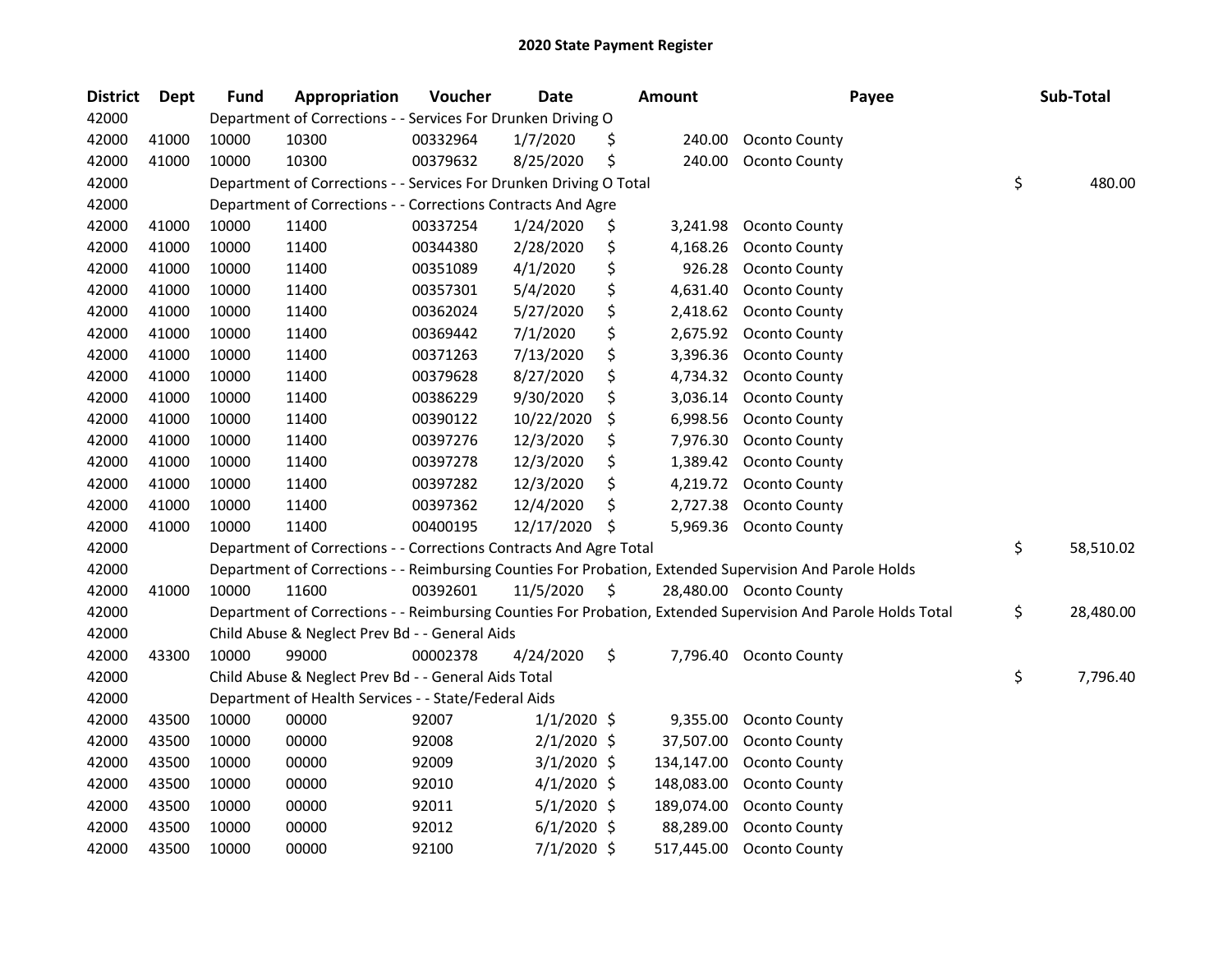| <b>District</b> | <b>Dept</b> | <b>Fund</b> | Appropriation                                                          | Voucher  | <b>Date</b>   | <b>Amount</b> |            |                      | Payee | Sub-Total    |
|-----------------|-------------|-------------|------------------------------------------------------------------------|----------|---------------|---------------|------------|----------------------|-------|--------------|
| 42000           | 43500       | 10000       | 00000                                                                  | 92101    | 8/1/2020 \$   |               | 209,389.00 | Oconto County        |       |              |
| 42000           | 43500       | 10000       | 00000                                                                  | 92102    | $9/1/2020$ \$ |               | 110,031.00 | Oconto County        |       |              |
| 42000           | 43500       | 10000       | 00000                                                                  | 92103    | 10/1/2020 \$  |               | 16,614.00  | Oconto County        |       |              |
| 42000           | 43500       | 10000       | 00000                                                                  | 92104    | 11/1/2020 \$  |               | 198,564.00 | Oconto County        |       |              |
| 42000           | 43500       | 10000       | 00000                                                                  | 92105    | 12/1/2020 \$  |               | 55,801.00  | Oconto County        |       |              |
| 42000           |             |             | Department of Health Services - - State/Federal Aids Total             |          |               |               |            |                      | \$    | 1,714,299.00 |
| 42000           |             |             | Department of Health Services - - General Program Operations           |          |               |               |            |                      |       |              |
| 42000           | 43500       | 10000       | 40100                                                                  | 00343128 | 2/19/2020     | \$            | 1.50       | Oconto County        |       |              |
| 42000           | 43500       | 10000       | 40100                                                                  | 00352919 | 4/7/2020      | \$            | 1.50       | Oconto County        |       |              |
| 42000           | 43500       | 10000       | 40100                                                                  | 00354906 | 4/21/2020     | \$            | 1.50       | Oconto County        |       |              |
| 42000           | 43500       | 10000       | 40100                                                                  | 00358319 | 5/12/2020     | \$            | 1.50       | Oconto County        |       |              |
| 42000           | 43500       | 10000       | 40100                                                                  | 00358321 | 5/12/2020     | \$            | 1.50       | Oconto County        |       |              |
| 42000           | 43500       | 10000       | 40100                                                                  | 00366768 | 7/8/2020      | \$            | 1.50       | Oconto County        |       |              |
| 42000           | 43500       | 10000       | 40100                                                                  | 00368134 | 7/15/2020     | \$            | 1.50       | Oconto County        |       |              |
| 42000           | 43500       | 10000       | 40100                                                                  | 00386921 | 10/27/2020    | \$            | 1.00       | Oconto County        |       |              |
| 42000           | 43500       | 10000       | 40100                                                                  | 00386922 | 10/27/2020    | \$            | 15.00      | Oconto County        |       |              |
| 42000           | 43500       | 10000       | 40100                                                                  | 00395656 | 12/8/2020     | \$            | 1.50       | Oconto County        |       |              |
| 42000           |             |             | Department of Health Services - - General Program Operations Total     |          |               |               |            |                      | \$    | 28.00        |
| 42000           |             |             | Department of Health Services - - Medical Assistance State Admin       |          |               |               |            |                      |       |              |
| 42000           | 43500       | 10000       | 44000                                                                  | 00343128 | 2/19/2020     | \$            | 1.50       | Oconto County        |       |              |
| 42000           | 43500       | 10000       | 44000                                                                  | 00352919 | 4/7/2020      | \$            | 1.50       | Oconto County        |       |              |
| 42000           | 43500       | 10000       | 44000                                                                  | 00354906 | 4/21/2020     | \$            | 1.50       | Oconto County        |       |              |
| 42000           | 43500       | 10000       | 44000                                                                  | 00358319 | 5/12/2020     | \$            | 1.50       | Oconto County        |       |              |
| 42000           | 43500       | 10000       | 44000                                                                  | 00358321 | 5/12/2020     | \$            | 1.50       | Oconto County        |       |              |
| 42000           | 43500       | 10000       | 44000                                                                  | 00366768 | 7/8/2020      | \$            | 1.50       | Oconto County        |       |              |
| 42000           | 43500       | 10000       | 44000                                                                  | 00368134 | 7/15/2020     | \$            | 1.50       | Oconto County        |       |              |
| 42000           | 43500       | 10000       | 44000                                                                  | 00386921 | 10/27/2020    | \$            | 1.00       | Oconto County        |       |              |
| 42000           | 43500       | 10000       | 44000                                                                  | 00386922 | 10/27/2020    | \$            | 15.00      | Oconto County        |       |              |
| 42000           | 43500       | 10000       | 44000                                                                  | 00395656 | 12/8/2020     | \$            | 1.50       | Oconto County        |       |              |
| 42000           |             |             | Department of Health Services - - Medical Assistance State Admin Total |          |               |               |            |                      | \$    | 28.00        |
| 42000           |             |             | Dept of Children and Families - - Fees For Administrative Servic       |          |               |               |            |                      |       |              |
| 42000           | 43700       | 10000       | 23100                                                                  | 00065119 | 1/27/2020     | \$            | 60.00      | Oconto County        |       |              |
| 42000           | 43700       | 10000       | 23100                                                                  | 00069730 | 5/1/2020      | \$            | 50.00      | <b>Oconto County</b> |       |              |
| 42000           | 43700       | 10000       | 23100                                                                  | 00073018 | 7/23/2020     | \$            | 35.00      | Oconto County        |       |              |
| 42000           | 43700       | 10000       | 23100                                                                  | 00076536 | 10/22/2020    | \$            | 15.00      | Oconto County        |       |              |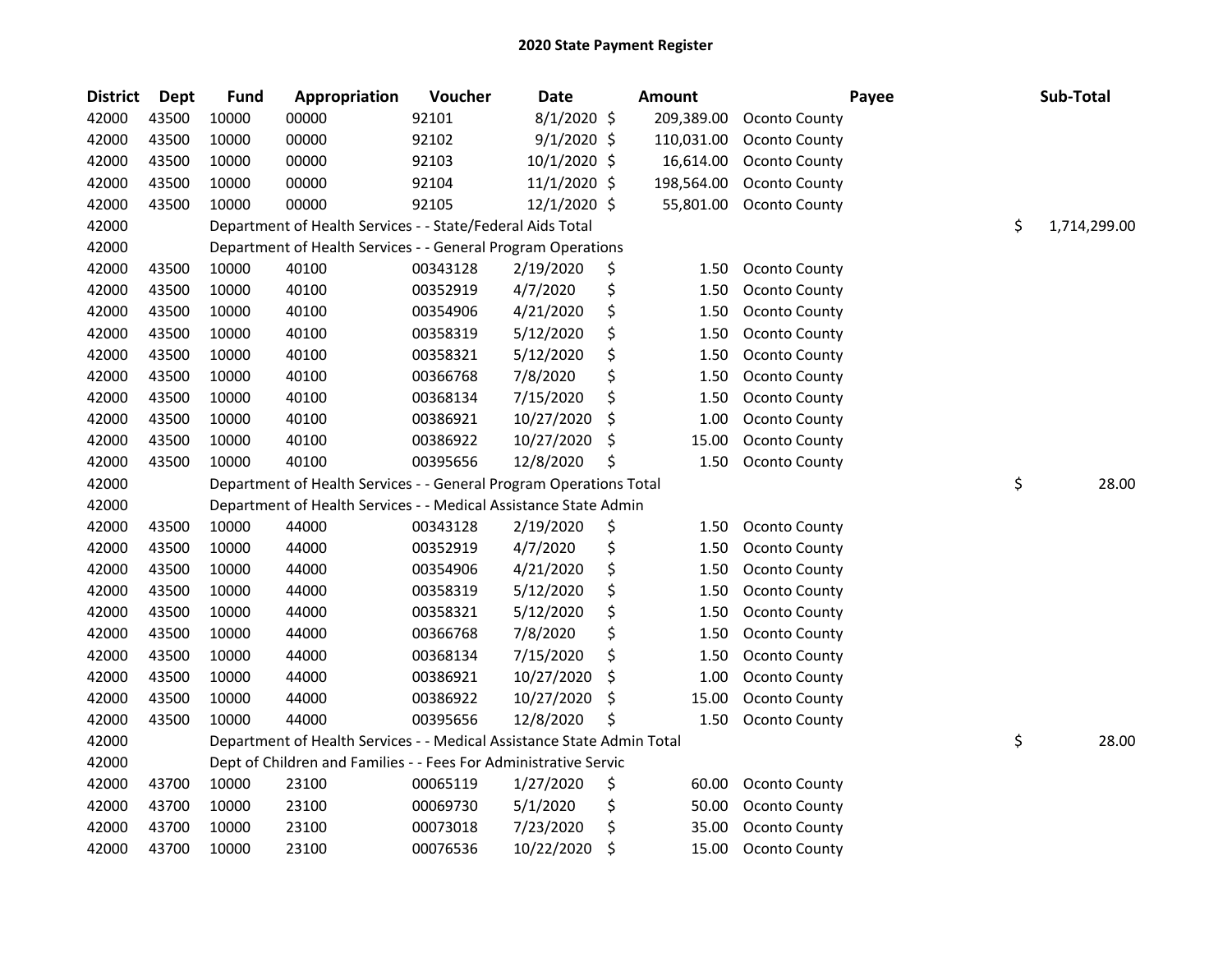| <b>District</b> | Dept  | Fund  | Appropriation                                                          | Voucher  | <b>Date</b> | <b>Amount</b>    | Payee                | Sub-Total    |
|-----------------|-------|-------|------------------------------------------------------------------------|----------|-------------|------------------|----------------------|--------------|
| 42000           |       |       | Dept of Children and Families - - Fees For Administrative Servic Total |          |             |                  |                      | \$<br>160.00 |
| 42000           |       |       | Dept of Children and Families - - General Aids                         |          |             |                  |                      |              |
| 42000           | 43700 | 10000 | 99000                                                                  | 00064518 | 1/6/2020    | \$<br>500.95     | Oconto County        |              |
| 42000           | 43700 | 10000 | 99000                                                                  | 00065369 | 1/30/2020   | \$<br>77,566.19  | Oconto County        |              |
| 42000           | 43700 | 10000 | 99000                                                                  | 00065668 | 2/5/2020    | \$<br>14,688.94  | Oconto County        |              |
| 42000           | 43700 | 10000 | 99000                                                                  | 00066772 | 3/3/2020    | \$<br>6,219.77   | Oconto County        |              |
| 42000           | 43700 | 10000 | 99000                                                                  | 00066863 | 3/5/2020    | \$<br>117,506.29 | Oconto County        |              |
| 42000           | 43700 | 10000 | 99000                                                                  | 00066937 | 3/5/2020    | \$<br>654.29     | Oconto County        |              |
| 42000           | 43700 | 10000 | 99000                                                                  | 00068281 | 4/7/2020    | \$<br>24,814.00  | <b>Oconto County</b> |              |
| 42000           | 43700 | 10000 | 99000                                                                  | 00068282 | 4/3/2020    | \$<br>229,226.80 | <b>Oconto County</b> |              |
| 42000           | 43700 | 10000 | 99000                                                                  | 00068746 | 4/10/2020   | \$<br>13,864.03  | Oconto County        |              |
| 42000           | 43700 | 10000 | 99000                                                                  | 00069151 | 4/21/2020   | \$<br>7,007.00   | Oconto County        |              |
| 42000           | 43700 | 10000 | 99000                                                                  | 00069387 | 4/30/2020   | \$<br>96,034.75  | Oconto County        |              |
| 42000           | 43700 | 10000 | 99000                                                                  | 00069917 | 5/5/2020    | \$<br>119,455.51 | Oconto County        |              |
| 42000           | 43700 | 10000 | 99000                                                                  | 00070058 | 5/8/2020    | \$<br>8,420.00   | Oconto County        |              |
| 42000           | 43700 | 10000 | 99000                                                                  | 00070878 | 6/5/2020    | \$<br>42,899.92  | Oconto County        |              |
| 42000           | 43700 | 10000 | 99000                                                                  | 00071486 | 6/17/2020   | \$<br>13,511.38  | Oconto County        |              |
| 42000           | 43700 | 10000 | 99000                                                                  | 00072027 | 6/30/2020   | \$<br>74,963.69  | Oconto County        |              |
| 42000           | 43700 | 10000 | 99000                                                                  | 00072332 | 7/6/2020    | \$<br>29,208.43  | Oconto County        |              |
| 42000           | 43700 | 10000 | 99000                                                                  | 00072598 | 7/10/2020   | \$<br>900.00     | Oconto County        |              |
| 42000           | 43700 | 10000 | 99000                                                                  | 00073339 | 7/30/2020   | \$<br>87,209.27  | Oconto County        |              |
| 42000           | 43700 | 10000 | 99000                                                                  | 00073577 | 8/5/2020    | \$<br>20,768.18  | <b>Oconto County</b> |              |
| 42000           | 43700 | 10000 | 99000                                                                  | 00073774 | 8/7/2020    | \$<br>900.00     | Oconto County        |              |
| 42000           | 43700 | 10000 | 99000                                                                  | 00073891 | 8/12/2020   | \$<br>21,545.00  | Oconto County        |              |
| 42000           | 43700 | 10000 | 99000                                                                  | 00074682 | 9/8/2020    | \$<br>32,732.38  | Oconto County        |              |
| 42000           | 43700 | 10000 | 99000                                                                  | 00074799 | 9/10/2020   | \$<br>674,115.00 | <b>Oconto County</b> |              |
| 42000           | 43700 | 10000 | 99000                                                                  | 00075122 | 9/17/2020   | \$<br>48,874.00  | Oconto County        |              |
| 42000           | 43700 | 10000 | 99000                                                                  | 00075123 | 9/17/2020   | \$<br>1,045.00   | Oconto County        |              |
| 42000           | 43700 | 10000 | 99000                                                                  | 00075225 | 9/18/2020   | \$<br>21,673.64  | Oconto County        |              |
| 42000           | 43700 | 10000 | 99000                                                                  | 00075828 | 10/1/2020   | \$<br>900.00     | Oconto County        |              |
| 42000           | 43700 | 10000 | 99000                                                                  | 00075921 | 10/5/2020   | \$<br>62,538.15  | Oconto County        |              |
| 42000           | 43700 | 10000 | 99000                                                                  | 00076813 | 10/30/2020  | \$<br>75,500.10  | Oconto County        |              |
| 42000           | 43700 | 10000 | 99000                                                                  | 00077041 | 11/5/2020   | \$<br>22,184.78  | Oconto County        |              |
| 42000           | 43700 | 10000 | 99000                                                                  | 00077166 | 11/6/2020   | \$<br>4,712.00   | Oconto County        |              |
| 42000           | 43700 | 10000 | 99000                                                                  | 00077268 | 11/10/2020  | \$<br>4,273.00   | Oconto County        |              |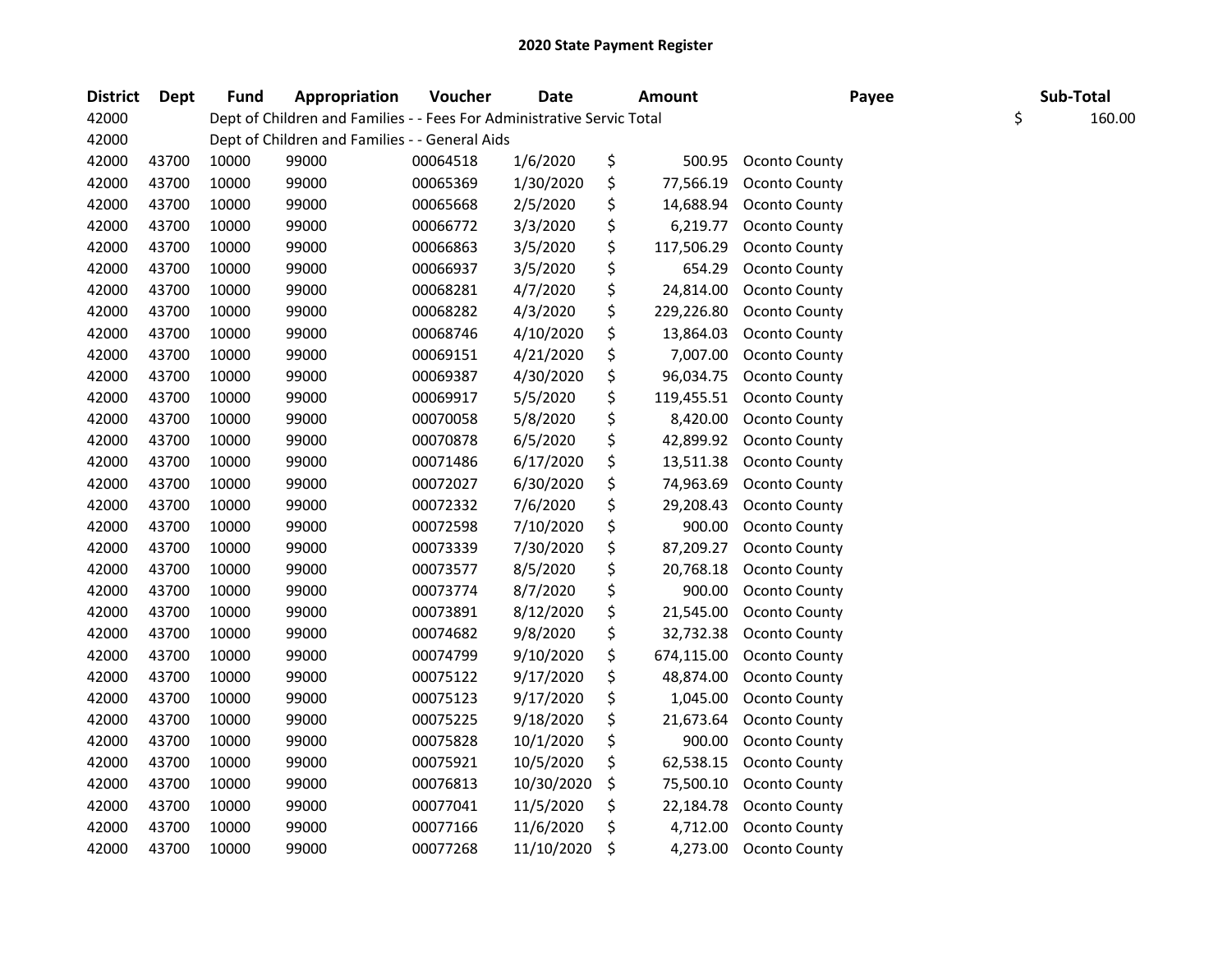| <b>District</b> | <b>Dept</b> | <b>Fund</b> | Appropriation                                                         | Voucher  | <b>Date</b> | Amount          |                      | Payee | Sub-Total          |
|-----------------|-------------|-------------|-----------------------------------------------------------------------|----------|-------------|-----------------|----------------------|-------|--------------------|
| 42000           | 43700       | 10000       | 99000                                                                 | 00078171 | 12/4/2020   | \$<br>7,400.00  | Oconto County        |       |                    |
| 42000           | 43700       | 10000       | 99000                                                                 | 00078260 | 12/7/2020   | \$<br>20,396.89 | Oconto County        |       |                    |
| 42000           |             |             | Dept of Children and Families - - General Aids Total                  |          |             |                 |                      |       | \$<br>1,984,209.33 |
| 42000           |             |             | Dept of Workforce Development - - Auxiliary Services                  |          |             |                 |                      |       |                    |
| 42000           | 44500       | 10000       | 13000                                                                 | 00304244 | 11/3/2020   | \$<br>30.00     | Oconto County        |       |                    |
| 42000           | 44500       | 10000       | 13000                                                                 | 00307375 | 12/2/2020   | \$<br>30.00     | Oconto County        |       |                    |
| 42000           |             |             | Dept of Workforce Development - - Auxiliary Services Total            |          |             |                 |                      |       | \$<br>60.00        |
| 42000           |             |             | Dept of Workforce Development - - Ui Admin Fed                        |          |             |                 |                      |       |                    |
| 42000           | 44500       | 10000       | 15100                                                                 | 00267618 | 1/14/2020   | \$<br>30.00     | <b>Oconto County</b> |       |                    |
| 42000           | 44500       | 10000       | 15100                                                                 | 00270859 | 2/4/2020    | \$<br>40.00     | Oconto County        |       |                    |
| 42000           | 44500       | 10000       | 15100                                                                 | 00275589 | 3/3/2020    | \$<br>25.00     | Oconto County        |       |                    |
| 42000           | 44500       | 10000       | 15100                                                                 | 00280573 | 4/2/2020    | \$<br>50.00     | Oconto County        |       |                    |
| 42000           | 44500       | 10000       | 15100                                                                 | 00284470 | 5/4/2020    | \$<br>45.00     | Oconto County        |       |                    |
| 42000           | 44500       | 10000       | 15100                                                                 | 00287319 | 6/2/2020    | \$<br>25.00     | Oconto County        |       |                    |
| 42000           | 44500       | 10000       | 15100                                                                 | 00290139 | 7/2/2020    | \$<br>20.00     | Oconto County        |       |                    |
| 42000           | 44500       | 10000       | 15100                                                                 | 00293579 | 8/4/2020    | \$<br>20.00     | Oconto County        |       |                    |
| 42000           | 44500       | 10000       | 15100                                                                 | 00296611 | 9/2/2020    | \$<br>65.00     | Oconto County        |       |                    |
| 42000           | 44500       | 10000       | 15100                                                                 | 00300282 | 10/2/2020   | \$<br>25.00     | Oconto County        |       |                    |
| 42000           |             |             | Dept of Workforce Development - - Ui Admin Fed Total                  |          |             |                 |                      |       | \$<br>345.00       |
| 42000           |             |             | Dept of Workforce Development - - Wc Ops Uninsured Emplyr Admin       |          |             |                 |                      |       |                    |
| 42000           | 44500       | 22700       | 17700                                                                 | 00282387 | 4/16/2020   | \$<br>20.00     | Oconto County        |       |                    |
| 42000           | 44500       | 22700       | 17700                                                                 | 00296814 | 9/3/2020    | \$<br>10.00     | Oconto County        |       |                    |
| 42000           |             |             | Dept of Workforce Development - - Wc Ops Uninsured Emplyr Admin Total |          |             |                 |                      | \$    | 30.00              |
| 42000           |             |             | Department of Justice - - Legal Expenses                              |          |             |                 |                      |       |                    |
| 42000           | 45500       | 10000       | 10400                                                                 | 00087537 | 9/17/2020   | \$<br>64.50     | Oconto County        |       |                    |
| 42000           | 45500       | 10000       | 10400                                                                 | 00090287 | 11/12/2020  | \$<br>60.00     | Oconto County        |       |                    |
| 42000           |             |             | Department of Justice - - Legal Expenses Total                        |          |             |                 |                      |       | \$<br>124.50       |
| 42000           |             |             | Department of Justice - - Drug Trafficking Resp Grants                |          |             |                 |                      |       |                    |
| 42000           | 45500       | 10000       | 20800                                                                 | 00086719 | 7/31/2020   | \$<br>22,815.27 | Oconto County        |       |                    |
| 42000           | 45500       | 10000       | 20800                                                                 | 00090143 | 11/9/2020   | \$<br>1,736.00  | Oconto County        |       |                    |
| 42000           |             |             | Department of Justice - - Drug Trafficking Resp Grants Total          |          |             |                 |                      |       | \$<br>24,551.27    |
| 42000           |             |             | Department of Justice - - Crime Laboratories, Dna                     |          |             |                 |                      |       |                    |
| 42000           | 45500       | 10000       | 22100                                                                 | 00085857 | 7/16/2020   | \$<br>1,140.00  | <b>Oconto County</b> |       |                    |
| 42000           |             |             | Department of Justice - - Crime Laboratories, Dna Total               |          |             |                 |                      |       | \$<br>1,140.00     |
| 42000           |             |             | Department of Justice - - County Law Enforcement Service              |          |             |                 |                      |       |                    |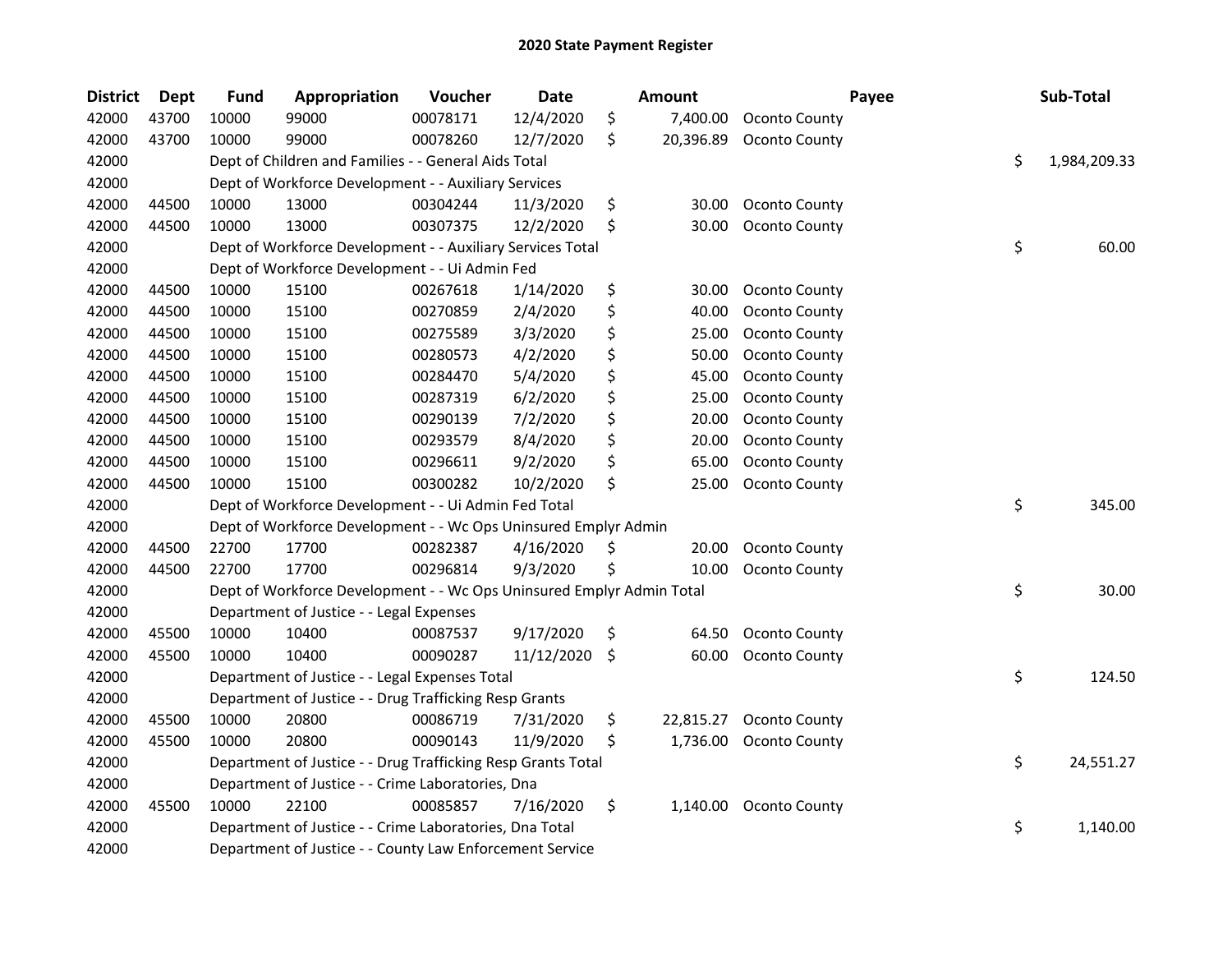| <b>District</b> | <b>Dept</b> | <b>Fund</b> | Appropriation                                                         | Voucher  | <b>Date</b>   |     | <b>Amount</b> | Payee                   | Sub-Total       |
|-----------------|-------------|-------------|-----------------------------------------------------------------------|----------|---------------|-----|---------------|-------------------------|-----------------|
| 42000           | 45500       | 10000       | 22600                                                                 | 00078396 | 1/15/2020     | \$  | 23,819.00     | Oconto County           |                 |
| 42000           |             |             | Department of Justice - - County Law Enforcement Service Total        |          |               |     |               |                         | \$<br>23,819.00 |
| 42000           |             |             | Department of Justice - - Law Enforcement Train, Local                |          |               |     |               |                         |                 |
| 42000           | 45500       | 10000       | 23100                                                                 | 00091810 | 12/9/2020     | \$  | 7,200.00      | <b>Oconto County</b>    |                 |
| 42000           |             |             | Department of Justice - - Law Enforcement Train, Local Total          |          |               |     |               |                         | \$<br>7,200.00  |
| 42000           |             |             | Department of Justice - - Federal Aid, Local Assistance               |          |               |     |               |                         |                 |
| 42000           | 45500       | 10000       | 25100                                                                 | 00078813 | 1/24/2020     | \$  | 2,240.24      | Oconto County           |                 |
| 42000           | 45500       | 10000       | 25100                                                                 | 00080597 | 2/27/2020     | \$  | 577.57        | Oconto County           |                 |
| 42000           | 45500       | 10000       | 25100                                                                 | 00083517 | 5/14/2020     | \$  | 450.30        | Oconto County           |                 |
| 42000           | 45500       | 10000       | 25100                                                                 | 00084258 | 6/1/2020      | \$  | 4,213.01      | Oconto County           |                 |
| 42000           | 45500       | 10000       | 25100                                                                 | 00084631 | 6/10/2020     | \$  | 7,956.74      | Oconto County           |                 |
| 42000           | 45500       | 10000       | 25100                                                                 | 00088032 | 9/10/2020     | \$  | 1,824.70      | Oconto County           |                 |
| 42000           | 45500       | 10000       | 25100                                                                 | 00089510 | 10/27/2020    | \$  | 1,280.86      | Oconto County           |                 |
| 42000           |             |             | Department of Justice - - Federal Aid, Local Assistance Total         |          |               |     |               |                         | \$<br>18,543.42 |
| 42000           |             |             | Department of Justice - - Internet Crimes Against Childr              |          |               |     |               |                         |                 |
| 42000           | 45500       | 10000       | 28400                                                                 | 00079657 | 2/11/2020     | \$  | 1,240.22      | Oconto County           |                 |
| 42000           | 45500       | 10000       | 28400                                                                 | 00083475 | 5/20/2020     | \$  | 157.60        | Oconto County           |                 |
| 42000           | 45500       | 10000       | 28400                                                                 | 00090190 | 11/10/2020    | \$, | 225.15        | Oconto County           |                 |
| 42000           |             |             | Department of Justice - - Internet Crimes Against Childr Total        |          |               |     |               |                         | \$<br>1,622.97  |
| 42000           |             |             | Department of Justice - - Crime Victim Witness Assist                 |          |               |     |               |                         |                 |
| 42000           | 45500       | 10000       | 53200                                                                 | 00080496 | 2/26/2020     | \$  | 18,245.73     | Oconto County           |                 |
| 42000           | 45500       | 10000       | 53200                                                                 | 00086043 | 7/17/2020     | \$  |               | 15,396.81 Oconto County |                 |
| 42000           |             |             | Department of Justice - - Crime Victim Witness Assist Total           |          |               |     |               |                         | \$<br>33,642.54 |
| 42000           |             |             | Department of Military Affairs - - Disaster Recovery Aid              |          |               |     |               |                         |                 |
| 42000           | 46500       | 10000       | 30500                                                                 | 00076372 | 4/10/2020     | \$  | 1,319.61      | <b>Oconto County</b>    |                 |
| 42000           | 46500       | 10000       | 30500                                                                 | 00083219 | 9/18/2020     | \$  | 1,871.78      | Oconto County           |                 |
| 42000           |             |             | Department of Military Affairs - - Disaster Recovery Aid Total        |          |               |     |               |                         | \$<br>3,191.39  |
| 42000           |             |             | Department of Military Affairs - - Emergency Response Equipment       |          |               |     |               |                         |                 |
| 42000           | 46500       | 10000       | 30800                                                                 | 00071811 | 1/14/2020     | \$. | 2,891.57      | Oconto County           |                 |
| 42000           | 46500       | 10000       | 30800                                                                 | 00086581 | 12/11/2020 \$ |     | 7,335.79      | Oconto County           |                 |
| 42000           |             |             | Department of Military Affairs - - Emergency Response Equipment Total |          |               |     |               |                         | \$<br>10,227.36 |
| 42000           |             |             | Department of Military Affairs - - Federal Aid, Local Assistance      |          |               |     |               |                         |                 |
| 42000           | 46500       | 10000       | 34200                                                                 | 00071361 | 1/3/2020      | \$  | 42,851.85     | Oconto County           |                 |
| 42000           | 46500       | 10000       | 34200                                                                 | 00076372 | 4/10/2020     | \$  | 7,917.65      | Oconto County           |                 |
| 42000           | 46500       | 10000       | 34200                                                                 | 00083104 | 9/18/2020     | \$  | 238.60        | Oconto County           |                 |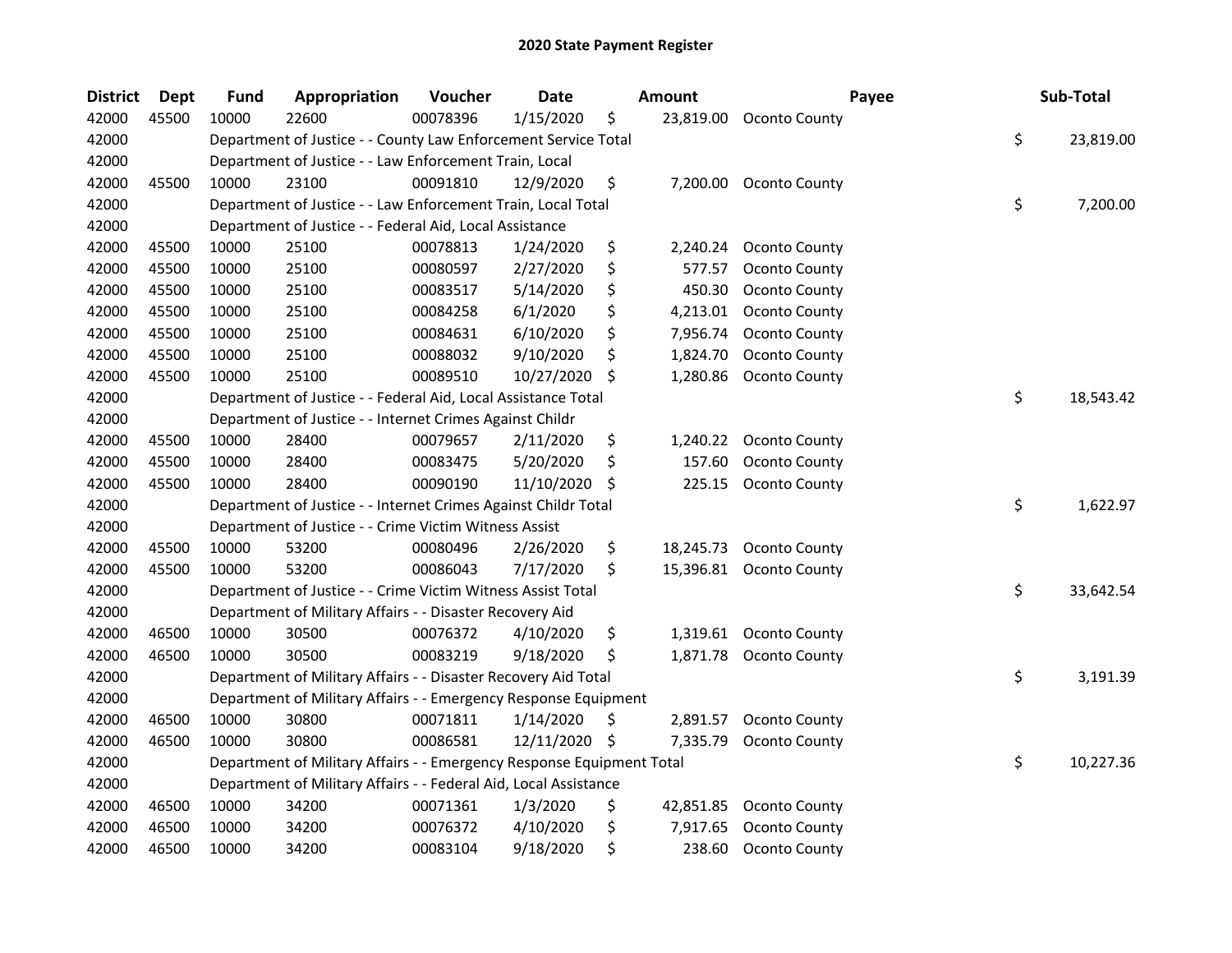| <b>District</b> | <b>Dept</b> | <b>Fund</b> | Appropriation                                                           | Voucher  | Date       |     | Amount     |                         | Payee | Sub-Total        |
|-----------------|-------------|-------------|-------------------------------------------------------------------------|----------|------------|-----|------------|-------------------------|-------|------------------|
| 42000           | 46500       | 10000       | 34200                                                                   | 00083219 | 9/18/2020  | \$  | 11,230.65  | Oconto County           |       |                  |
| 42000           | 46500       | 10000       | 34200                                                                   | 00085990 | 11/23/2020 | -\$ | 208,939.95 | Oconto County           |       |                  |
| 42000           |             |             | Department of Military Affairs - - Federal Aid, Local Assistance Total  |          |            |     |            |                         |       | \$<br>271,178.70 |
| 42000           |             |             | Department of Military Affairs - - St Emerg Response Bd Grant Pif       |          |            |     |            |                         |       |                  |
| 42000           | 46500       | 27200       | 36400                                                                   | 00074641 | 3/2/2020   | \$  | 11,757.77  | Oconto County           |       |                  |
| 42000           |             |             | Department of Military Affairs - - St Emerg Response Bd Grant Pif Total |          |            |     |            |                         |       | \$<br>11,757.77  |
| 42000           |             |             | Department of Veterans Affairs - - County Grants                        |          |            |     |            |                         |       |                  |
| 42000           | 48500       | 58200       | 26700                                                                   | 00077471 | 2/24/2020  | \$  |            | 10,000.00 Oconto County |       |                  |
| 42000           |             |             | Department of Veterans Affairs - - County Grants Total                  |          |            |     |            |                         |       | \$<br>10,000.00  |
| 42000           |             |             | Department of Veterans Affairs - - Veterans Transportation Grant        |          |            |     |            |                         |       |                  |
| 42000           | 48500       | 58200       | 28000                                                                   | 00086987 | 12/9/2020  | \$  | 2,332.27   | Oconto County           |       |                  |
| 42000           |             |             | Department of Veterans Affairs - - Veterans Transportation Grant Total  |          |            |     |            |                         |       | \$<br>2,332.27   |
| 42000           |             |             | Department of Administration - - Federal Aid                            |          |            |     |            |                         |       |                  |
| 42000           | 50500       | 10000       | 14200                                                                   | 00126699 | 8/11/2020  | \$  | 26,040.30  | Oconto County           |       |                  |
| 42000           | 50500       | 10000       | 14200                                                                   | 00130058 | 10/1/2020  | \$  | 54,757.35  | Oconto County           |       |                  |
| 42000           | 50500       | 10000       | 14200                                                                   | 00132214 | 11/13/2020 | \$  | 236,035.09 | Oconto County           |       |                  |
| 42000           | 50500       | 10000       | 14200                                                                   | 00134851 | 12/9/2020  | \$  | 364,941.39 | Oconto County           |       |                  |
| 42000           |             |             | Department of Administration - - Federal Aid Total                      |          |            |     |            |                         |       | \$<br>681,774.13 |
| 42000           |             |             | Department of Administration - - Low-Income Assistance Grants           |          |            |     |            |                         |       |                  |
| 42000           | 50500       | 23500       | 37100                                                                   | 00115845 | 1/15/2020  | \$  | 3,831.09   | Oconto County           |       |                  |
| 42000           | 50500       | 23500       | 37100                                                                   | 00116676 | 1/29/2020  | \$  | 19,887.06  | Oconto County           |       |                  |
| 42000           | 50500       | 23500       | 37100                                                                   | 00117624 | 2/18/2020  | \$  | 9,080.92   | Oconto County           |       |                  |
| 42000           | 50500       | 23500       | 37100                                                                   | 00118375 | 3/2/2020   | \$  | 3,177.14   | Oconto County           |       |                  |
| 42000           | 50500       | 23500       | 37100                                                                   | 00120968 | 4/15/2020  | \$  | 21,225.12  | Oconto County           |       |                  |
| 42000           | 50500       | 23500       | 37100                                                                   | 00121846 | 4/29/2020  | \$  | 9,621.67   | Oconto County           |       |                  |
| 42000           | 50500       | 23500       | 37100                                                                   | 00123909 | 6/16/2020  | \$  | 18,718.00  | Oconto County           |       |                  |
| 42000           | 50500       | 23500       | 37100                                                                   | 00133604 | 12/1/2020  | \$  | 7,329.57   | Oconto County           |       |                  |
| 42000           | 50500       | 23500       | 37100                                                                   | 00136748 | 12/15/2020 | \$  | 8,106.43   | Oconto County           |       |                  |
| 42000           |             |             | Department of Administration - - Low-Income Assistance Grants Total     |          |            |     |            |                         |       | \$<br>100,977.00 |
| 42000           |             |             | Department of Administration - - Land Information Program; Loca         |          |            |     |            |                         |       |                  |
| 42000           | 50500       | 26900       | 17300                                                                   | 00117358 | 2/13/2020  | \$  | 1,000.00   | Oconto County           |       |                  |
| 42000           | 50500       | 26900       | 17300                                                                   | 00119439 | 4/2/2020   | \$  | 31,072.00  | Oconto County           |       |                  |
| 42000           | 50500       | 26900       | 17300                                                                   | 00122446 | 5/14/2020  | \$  | 20,000.00  | Oconto County           |       |                  |
| 42000           | 50500       | 26900       | 17300                                                                   | 00133043 | 11/20/2020 | Ŝ.  | 20,000.00  | Oconto County           |       |                  |
| 42000           |             |             | Department of Administration - - Land Information Program; Loca Total   |          |            |     |            |                         |       | \$<br>72,072.00  |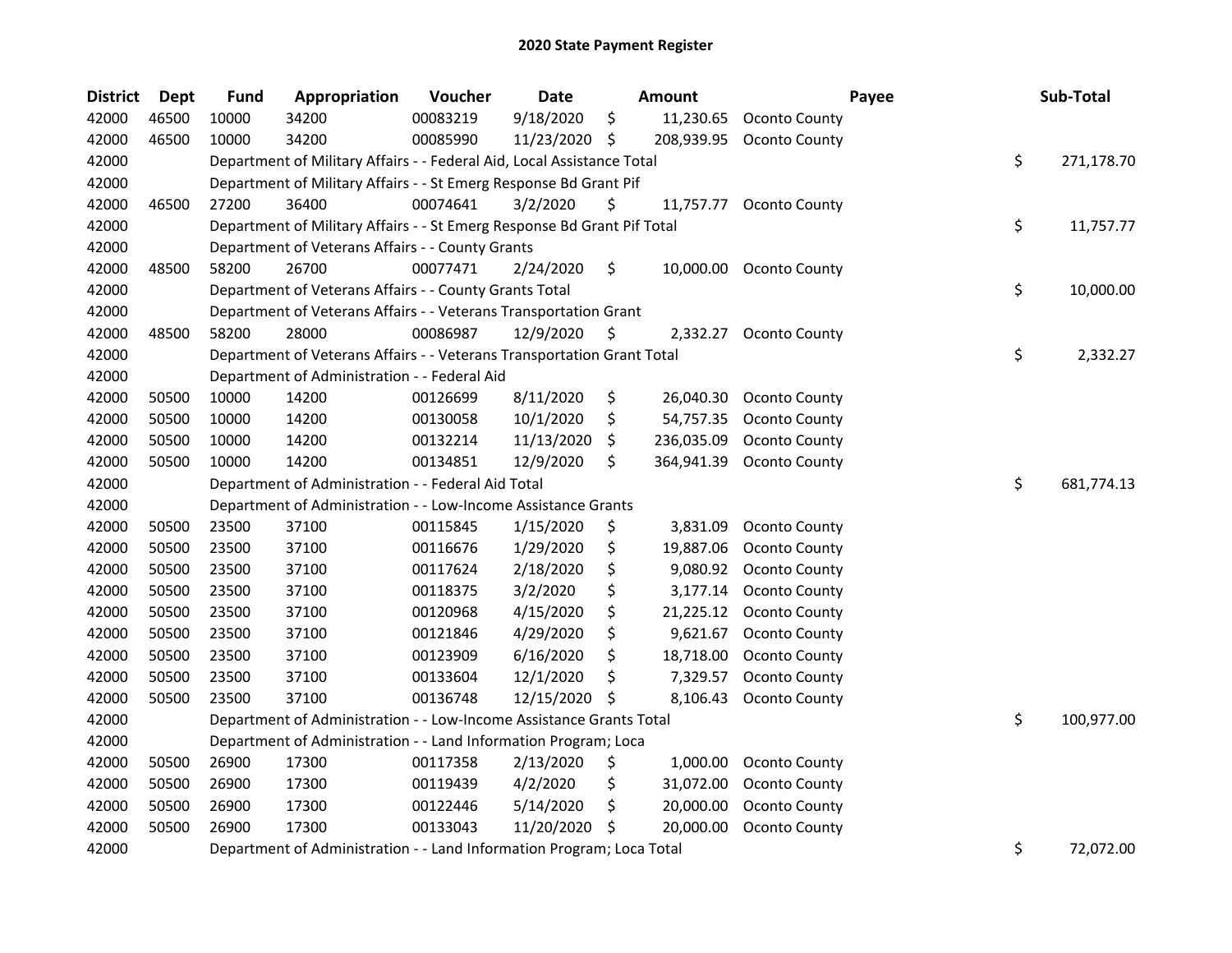| <b>District</b> | <b>Dept</b> | <b>Fund</b> | Appropriation                                                                                     | Voucher  | Date       |     | <b>Amount</b> | Payee                                                                                                   | Sub-Total        |
|-----------------|-------------|-------------|---------------------------------------------------------------------------------------------------|----------|------------|-----|---------------|---------------------------------------------------------------------------------------------------------|------------------|
| 42000           |             |             | Elections Commission - - 2018 Hava Election Security                                              |          |            |     |               |                                                                                                         |                  |
| 42000           | 51000       | 22000       | 18200                                                                                             | 00004234 | 8/17/2020  | \$  |               | 41,326.12 Oconto County                                                                                 |                  |
| 42000           |             |             | Elections Commission - - 2018 Hava Election Security Total                                        |          |            |     |               |                                                                                                         | \$<br>41,326.12  |
| 42000           |             |             | Public Defender Board - - Transcript, Discovery and Records Provided to the Public Defender Board |          |            |     |               |                                                                                                         |                  |
| 42000           | 55000       | 10000       | 10600                                                                                             | 00234881 | 2/14/2020  | \$  |               | 866.40 Oconto County                                                                                    |                  |
| 42000           | 55000       | 10000       | 10600                                                                                             | 00247419 | 5/13/2020  | \$  | 832.10        | Oconto County                                                                                           |                  |
| 42000           | 55000       | 10000       | 10600                                                                                             | 00260329 | 9/2/2020   | \$  | 1.25          | Oconto County                                                                                           |                  |
| 42000           | 55000       | 10000       | 10600                                                                                             | 00264743 | 10/19/2020 | \$  | 535.80        | Oconto County                                                                                           |                  |
| 42000           | 55000       | 10000       | 10600                                                                                             | 00265211 | 10/23/2020 | \$  | 7.50          | Oconto County                                                                                           |                  |
| 42000           | 55000       | 10000       | 10600                                                                                             | 00269471 | 12/1/2020  | \$  | 26.00         | Oconto County                                                                                           |                  |
| 42000           | 55000       | 10000       | 10600                                                                                             | 00270929 | 12/15/2020 | -\$ |               | 1,216.12 Oconto County                                                                                  |                  |
| 42000           |             |             |                                                                                                   |          |            |     |               | Public Defender Board - - Transcript, Discovery and Records Provided to the Public Defender Board Total | \$<br>3,485.17   |
| 42000           |             |             | Department of Revenue - - Warrants and Satisfactions                                              |          |            |     |               |                                                                                                         |                  |
| 42000           | 56600       | 10000       | 10100                                                                                             | 00162670 | 3/26/2020  | \$  | 545.00        | Oconto County                                                                                           |                  |
| 42000           | 56600       | 10000       | 10100                                                                                             | 00174568 | 7/3/2020   | \$  | 92.50         | Oconto County                                                                                           |                  |
| 42000           | 56600       | 10000       | 10100                                                                                             | 00180239 | 9/23/2020  | \$  | 345.00        | Oconto County                                                                                           |                  |
| 42000           |             |             | Department of Revenue - - Warrants and Satisfactions Total                                        |          |            |     |               |                                                                                                         | \$<br>982.50     |
| 42000           |             |             | Circuit Courts - - Circuit Court Costs                                                            |          |            |     |               |                                                                                                         |                  |
| 42000           | 62500       | 10000       | 10500                                                                                             | 00001777 | 1/17/2020  | \$  | 74,490.00     | Oconto County                                                                                           |                  |
| 42000           | 62500       | 10000       | 10500                                                                                             | 00001971 | 7/17/2020  | \$  | 125,446.00    | Oconto County                                                                                           |                  |
| 42000           |             |             | Circuit Courts - - Circuit Court Costs Total                                                      |          |            |     |               |                                                                                                         | \$<br>199,936.00 |
| 42000           |             |             | Supreme Court - - Office Of Lawyer Regulation                                                     |          |            |     |               |                                                                                                         |                  |
| 42000           | 68000       | 10000       | 33300                                                                                             | 00009381 | 3/13/2020  | \$  | 31.25         | <b>Oconto County</b>                                                                                    |                  |
| 42000           |             |             | Supreme Court - - Office Of Lawyer Regulation Total                                               |          |            |     |               |                                                                                                         | \$<br>31.25      |
| 42000           |             |             | Shared Revenue and Tax Relief - - County And Municipal Aid                                        |          |            |     |               |                                                                                                         |                  |
| 42000           | 83500       | 10000       | 10500                                                                                             | 00068560 | 7/27/2020  | \$. | 72,270.52     | Oconto County                                                                                           |                  |
| 42000           | 83500       | 10000       | 10500                                                                                             | 00072528 | 11/16/2020 | \$  | 409,532.92    | Oconto County                                                                                           |                  |
| 42000           |             |             | Shared Revenue and Tax Relief - - County And Municipal Aid Total                                  |          |            |     |               |                                                                                                         | \$<br>481,803.44 |
| 42000           |             |             | Shared Revenue and Tax Relief - - Exempt Computer Aid                                             |          |            |     |               |                                                                                                         |                  |
| 42000           | 83500       | 10000       | 10900                                                                                             | 00064614 | 7/27/2020  | \$  |               | 13,566.44 Oconto County                                                                                 |                  |
| 42000           |             |             | Shared Revenue and Tax Relief - - Exempt Computer Aid Total                                       |          |            |     |               |                                                                                                         | \$<br>13,566.44  |
| 42000           |             |             | Shared Revenue and Tax Relief - - Utility Aid                                                     |          |            |     |               |                                                                                                         |                  |
| 42000           | 83500       | 10000       | 11000                                                                                             | 00068560 | 7/27/2020  | \$  | 29,891.04     | Oconto County                                                                                           |                  |
| 42000           | 83500       | 10000       | 11000                                                                                             | 00072528 | 11/16/2020 | \$  | 178,488.30    | Oconto County                                                                                           |                  |
| 42000           |             |             | Shared Revenue and Tax Relief - - Utility Aid Total                                               |          |            |     |               |                                                                                                         | \$<br>208,379.34 |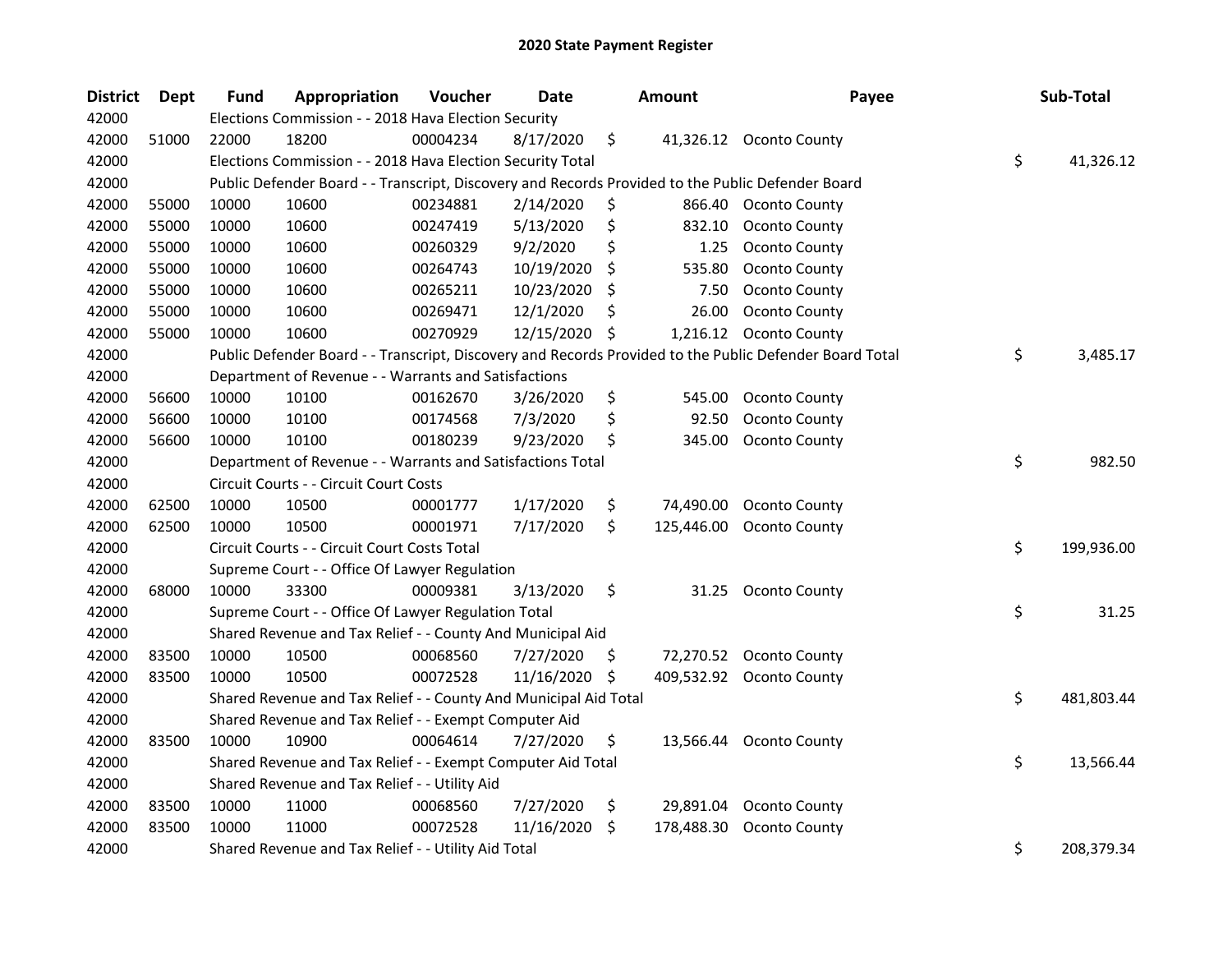| <b>District</b> | Dept  | <b>Fund</b> | Appropriation                                                         | <b>Voucher</b> | Date      |    | <b>Amount</b> | Payee         | Sub-Total     |
|-----------------|-------|-------------|-----------------------------------------------------------------------|----------------|-----------|----|---------------|---------------|---------------|
| 42000           |       |             | Shared Revenue and Tax Relief - - Personal Property Aid               |                |           |    |               |               |               |
| 42000           | 83500 | 10000       | 11100                                                                 | 00059977       | 5/4/2020  |    | 52,531.17     | Oconto County |               |
| 42000           |       |             | Shared Revenue and Tax Relief - - Personal Property Aid Total         |                |           |    |               |               | 52,531.17     |
| 42000           |       |             | Shared Revenue and Tax Relief - - School Lvy Tx/First Dollar Cr       |                |           |    |               |               |               |
| 42000           | 83500 | 10000       | 30200                                                                 | 00063982       | 7/27/2020 | S  | 1,556,186.12  | Oconto County |               |
| 42000           | 83500 | 10000       | 30200                                                                 | 00067373       | 7/27/2020 | S  | 6,253,058.36  | Oconto County |               |
| 42000           |       |             | Shared Revenue and Tax Relief - - School Lvy Tx/First Dollar Cr Total |                |           |    |               |               | 7,809,244.48  |
| 42000           |       |             | Shared Revenue and Tax Relief - - Lottery & Gaming Credit             |                |           |    |               |               |               |
| 42000           | 83500 | 52100       | 36300                                                                 | 00055705       | 3/23/2020 | Ś. | 2,270,072.78  | Oconto County |               |
| 42000           |       |             | Shared Revenue and Tax Relief - - Lottery & Gaming Credit Total       |                |           |    |               |               | 2.270.072.78  |
| 42000 Total     |       |             |                                                                       |                |           |    |               |               | 20.774.655.81 |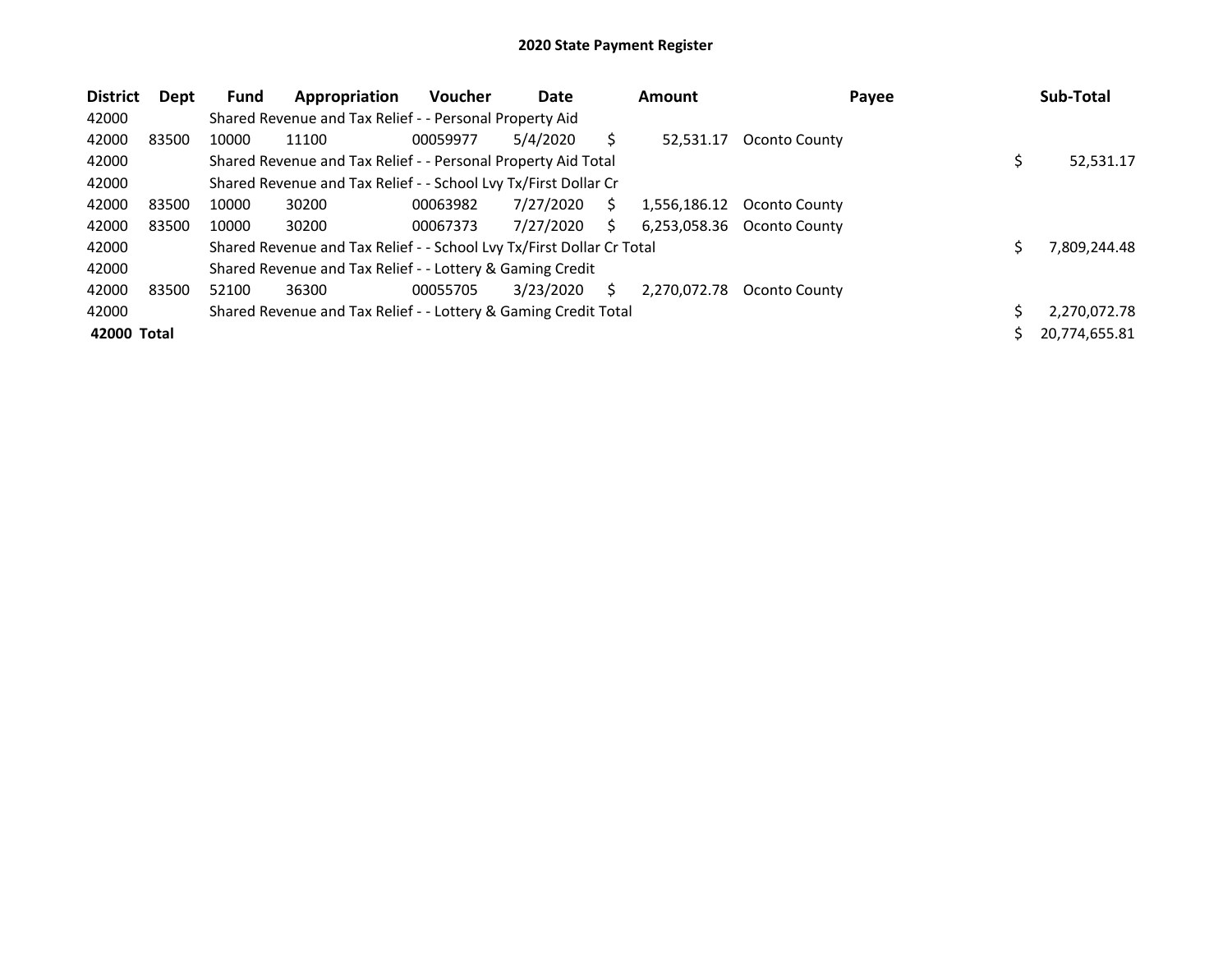| <b>District</b> | <b>Dept</b> | Fund  | Appropriation                                                        | Voucher  | Date       |    | <b>Amount</b> | Payee                    | Sub-Total        |
|-----------------|-------------|-------|----------------------------------------------------------------------|----------|------------|----|---------------|--------------------------|------------------|
| 42002           |             |       | Dept of Safety & Prof Services - - Fire Dues Distribution            |          |            |    |               |                          |                  |
| 42002           | 16500       | 10000 | 22500                                                                | 00036605 | 7/17/2020  | \$ |               | 7,763.14 Town Of Abrams  |                  |
| 42002           |             |       | Dept of Safety & Prof Services - - Fire Dues Distribution Total      |          |            |    |               |                          | \$<br>7,763.14   |
| 42002           |             |       | Dept of Natural Resources - - Resaids - Fire Suppress Grant          |          |            |    |               |                          |                  |
| 42002           | 37000       | 21200 | 54500                                                                | 00421193 | 7/7/2020   | \$ |               | 3,249.50 Town Of Abrams  |                  |
| 42002           |             |       | Dept of Natural Resources - - Resaids - Fire Suppress Grant Total    |          |            |    |               |                          | \$<br>3,249.50   |
| 42002           |             |       | Dept of Natural Resources - - Resaids - Cnty Forst, Cl & Mfl         |          |            |    |               |                          |                  |
| 42002           | 37000       | 21200 | 57100                                                                | 00417447 | 6/18/2020  | \$ | 2,231.06      | Town Of Abrams           |                  |
| 42002           |             |       | Dept of Natural Resources - - Resaids - Cnty Forst, Cl & Mfl Total   |          |            |    |               |                          | \$<br>2,231.06   |
| 42002           |             |       | WI Dept of Transportation - - Trns Aids To Mnc.-Sf                   |          |            |    |               |                          |                  |
| 42002           | 39500       | 21100 | 19100                                                                | 00481343 | 1/14/2020  | \$ |               | 33,925.94 Town Of Abrams |                  |
| 42002           | 39500       | 21100 | 19100                                                                | 00506407 | 4/6/2020   | \$ |               | 33,925.94 Town Of Abrams |                  |
| 42002           | 39500       | 21100 | 19100                                                                | 00543399 | 7/6/2020   | \$ |               | 33,925.94 Town Of Abrams |                  |
| 42002           | 39500       | 21100 | 19100                                                                | 00586225 | 10/5/2020  | \$ |               | 33,925.96 Town Of Abrams |                  |
| 42002           |             |       | WI Dept of Transportation - - Trns Aids To Mnc.-Sf Total             |          |            |    |               |                          | \$<br>135,703.78 |
| 42002           |             |       | WI Dept of Transportation - - Supplemental Transportation Aids       |          |            |    |               |                          |                  |
| 42002           | 39500       | 21100 | 19600                                                                | 00481346 | 1/15/2020  | \$ | 23,113.20     | Town Of Abrams           |                  |
| 42002           |             |       | WI Dept of Transportation - - Supplemental Transportation Aids Total |          |            |    |               |                          | \$<br>23,113.20  |
| 42002           |             |       | Shared Revenue and Tax Relief - - County And Municipal Aid           |          |            |    |               |                          |                  |
| 42002           | 83500       | 10000 | 10500                                                                | 00068533 | 7/27/2020  | S  |               | 5,363.58 Town Of Abrams  |                  |
| 42002           | 83500       | 10000 | 10500                                                                | 00072500 | 11/16/2020 | S  |               | 30,393.64 Town Of Abrams |                  |
| 42002           |             |       | Shared Revenue and Tax Relief - - County And Municipal Aid Total     |          |            |    |               |                          | \$<br>35,757.22  |
| 42002           |             |       | Shared Revenue and Tax Relief - - Exempt Computer Aid                |          |            |    |               |                          |                  |
| 42002           | 83500       | 10000 | 10900                                                                | 00065646 | 7/27/2020  | S  | 246.30        | Town Of Abrams           |                  |
| 42002           |             |       | Shared Revenue and Tax Relief - - Exempt Computer Aid Total          |          |            |    |               |                          | \$<br>246.30     |
| 42002           |             |       | Shared Revenue and Tax Relief - - Personal Property Aid              |          |            |    |               |                          |                  |
| 42002           | 83500       | 10000 | 11100                                                                | 00061036 | 5/4/2020   | \$ | 946.83        | Town Of Abrams           |                  |
| 42002           |             |       | Shared Revenue and Tax Relief - - Personal Property Aid Total        |          |            |    |               |                          | \$<br>946.83     |
| 42002 Total     |             |       |                                                                      |          |            |    |               |                          | \$<br>209,011.03 |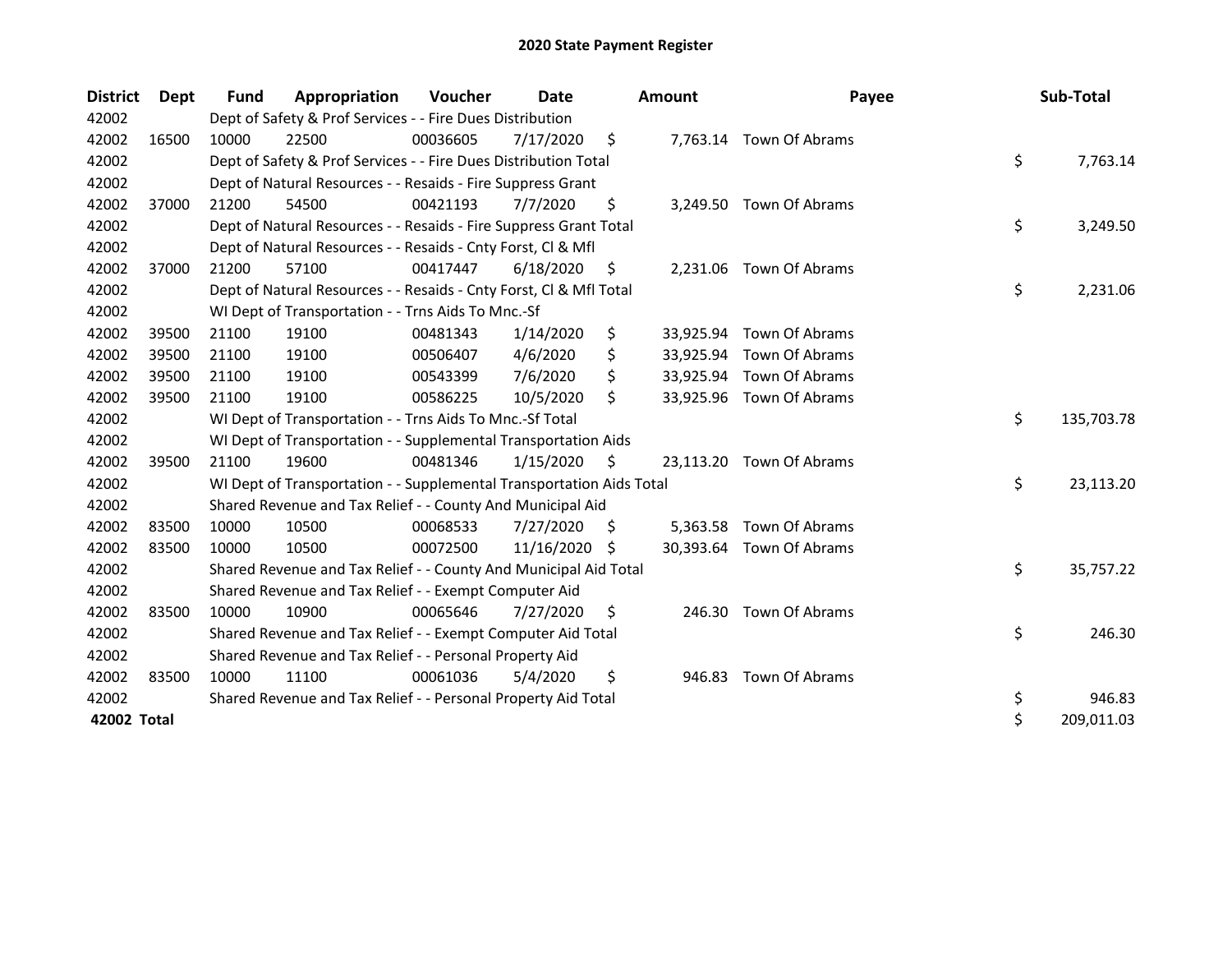| <b>District</b> | Dept  | Fund  | Appropriation                                                        | Voucher  | Date          |     | <b>Amount</b> | Payee                    | Sub-Total       |
|-----------------|-------|-------|----------------------------------------------------------------------|----------|---------------|-----|---------------|--------------------------|-----------------|
| 42006           |       |       | Dept of Safety & Prof Services - - Fire Dues Distribution            |          |               |     |               |                          |                 |
| 42006           | 16500 | 10000 | 22500                                                                | 00036606 | 7/20/2020     | \$  |               | 1,452.65 Town Of Bagley  |                 |
| 42006           |       |       | Dept of Safety & Prof Services - - Fire Dues Distribution Total      |          |               |     |               |                          | \$<br>1,452.65  |
| 42006           |       |       | Dept of Natural Resources - - Aids In Lieu Of Taxes - Gener          |          |               |     |               |                          |                 |
| 42006           | 37000 | 10000 | 50300                                                                | 00384777 | 1/22/2020     | \$  |               | 709.13 Town Of Bagley    |                 |
| 42006           |       |       | Dept of Natural Resources - - Aids In Lieu Of Taxes - Gener Total    |          |               |     |               |                          | \$<br>709.13    |
| 42006           |       |       | Dept of Natural Resources - - Resaids - Cnty Forst, Cl & Mfl         |          |               |     |               |                          |                 |
| 42006           | 37000 | 21200 | 57100                                                                | 00417448 | 6/18/2020     | \$  |               | 3,552.44 Town Of Bagley  |                 |
| 42006           |       |       | Dept of Natural Resources - - Resaids - Cnty Forst, Cl & Mfl Total   |          |               |     |               |                          | \$<br>3,552.44  |
| 42006           |       |       | Dept of Natural Resources - - Aids In Lieu Of Taxes - Sum S          |          |               |     |               |                          |                 |
| 42006           | 37000 | 21200 | 57900                                                                | 00405377 | 4/21/2020     | \$  | 35.20         | Town Of Bagley           |                 |
| 42006           | 37000 | 21200 | 57900                                                                | 00405378 | 4/21/2020     | \$  | 1,865.60      | Town Of Bagley           |                 |
| 42006           |       |       | Dept of Natural Resources - - Aids In Lieu Of Taxes - Sum S Total    |          |               |     |               |                          | \$<br>1,900.80  |
| 42006           |       |       | WI Dept of Transportation - - Trns Aids To Mnc.-Sf                   |          |               |     |               |                          |                 |
| 42006           | 39500 | 21100 | 19100                                                                | 00476553 | 1/6/2020      | \$  | 24,381.89     | Town Of Bagley           |                 |
| 42006           | 39500 | 21100 | 19100                                                                | 00506408 | 4/6/2020      | \$  | 24,381.89     | Town Of Bagley           |                 |
| 42006           | 39500 | 21100 | 19100                                                                | 00543400 | 7/6/2020      | \$  | 24,381.89     | Town Of Bagley           |                 |
| 42006           | 39500 | 21100 | 19100                                                                | 00586226 | 10/5/2020     | \$  |               | 24,381.91 Town Of Bagley |                 |
| 42006           |       |       | WI Dept of Transportation - - Trns Aids To Mnc.-Sf Total             |          |               |     |               |                          | \$<br>97,527.58 |
| 42006           |       |       | WI Dept of Transportation - - Supplemental Transportation Aids       |          |               |     |               |                          |                 |
| 42006           | 39500 | 21100 | 19600                                                                | 00477537 | 1/6/2020      | \$  |               | 17,210.75 Town Of Bagley |                 |
| 42006           |       |       | WI Dept of Transportation - - Supplemental Transportation Aids Total |          |               |     |               |                          | \$<br>17,210.75 |
| 42006           |       |       | Department of Administration - - Federal Aid                         |          |               |     |               |                          |                 |
| 42006           | 50500 | 10000 | 14200                                                                | 00134852 | 12/10/2020    | -\$ | 5,000.00      | Town Of Bagley           |                 |
| 42006           | 50500 | 10000 | 14200                                                                | 00136424 | 12/17/2020 \$ |     |               | 530.66 Town Of Bagley    |                 |
| 42006           |       |       | Department of Administration - - Federal Aid Total                   |          |               |     |               |                          | \$<br>5,530.66  |
| 42006           |       |       | Elections Commission - - 2018 Hava Election Security                 |          |               |     |               |                          |                 |
| 42006           | 51000 | 22000 | 18200                                                                | 00004189 | 8/14/2020     | \$  |               | 427.70 Town Of Bagley    |                 |
| 42006           |       |       | Elections Commission - - 2018 Hava Election Security Total           |          |               |     |               |                          | \$<br>427.70    |
| 42006           |       |       | Shared Revenue and Tax Relief - - County And Municipal Aid           |          |               |     |               |                          |                 |
| 42006           | 83500 | 10000 | 10500                                                                | 00068534 | 7/27/2020     | \$  |               | 1,395.65 Town Of Bagley  |                 |
| 42006           | 83500 | 10000 | 10500                                                                | 00072501 | 11/16/2020    | -S  |               | 7,908.65 Town Of Bagley  |                 |
| 42006           |       |       | Shared Revenue and Tax Relief - - County And Municipal Aid Total     |          |               |     |               |                          | \$<br>9,304.30  |
| 42006           |       |       | Shared Revenue and Tax Relief - - Personal Property Aid              |          |               |     |               |                          |                 |
| 42006           | 83500 | 10000 | 11100                                                                | 00061037 | 5/4/2020      | \$  | 96.28         | Town Of Bagley           |                 |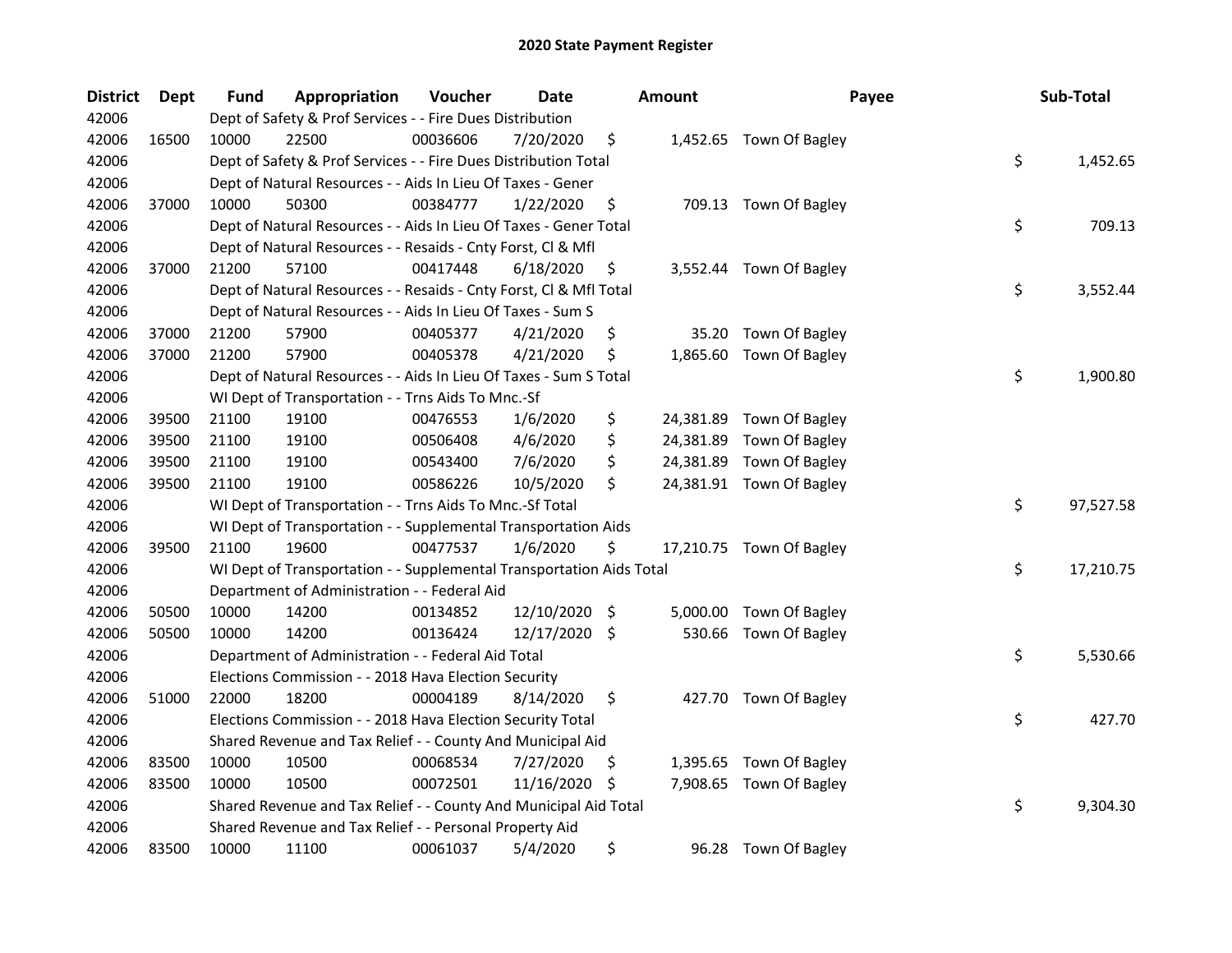| District    | Dept | <b>Fund</b> | <b>Appropriation</b>                                          | Voucher | Date | Amount | Payee | Sub-Total  |
|-------------|------|-------------|---------------------------------------------------------------|---------|------|--------|-------|------------|
| 42006       |      |             | Shared Revenue and Tax Relief - - Personal Property Aid Total |         |      |        |       | 96.28      |
| 42006 Total |      |             |                                                               |         |      |        |       | 137.712.29 |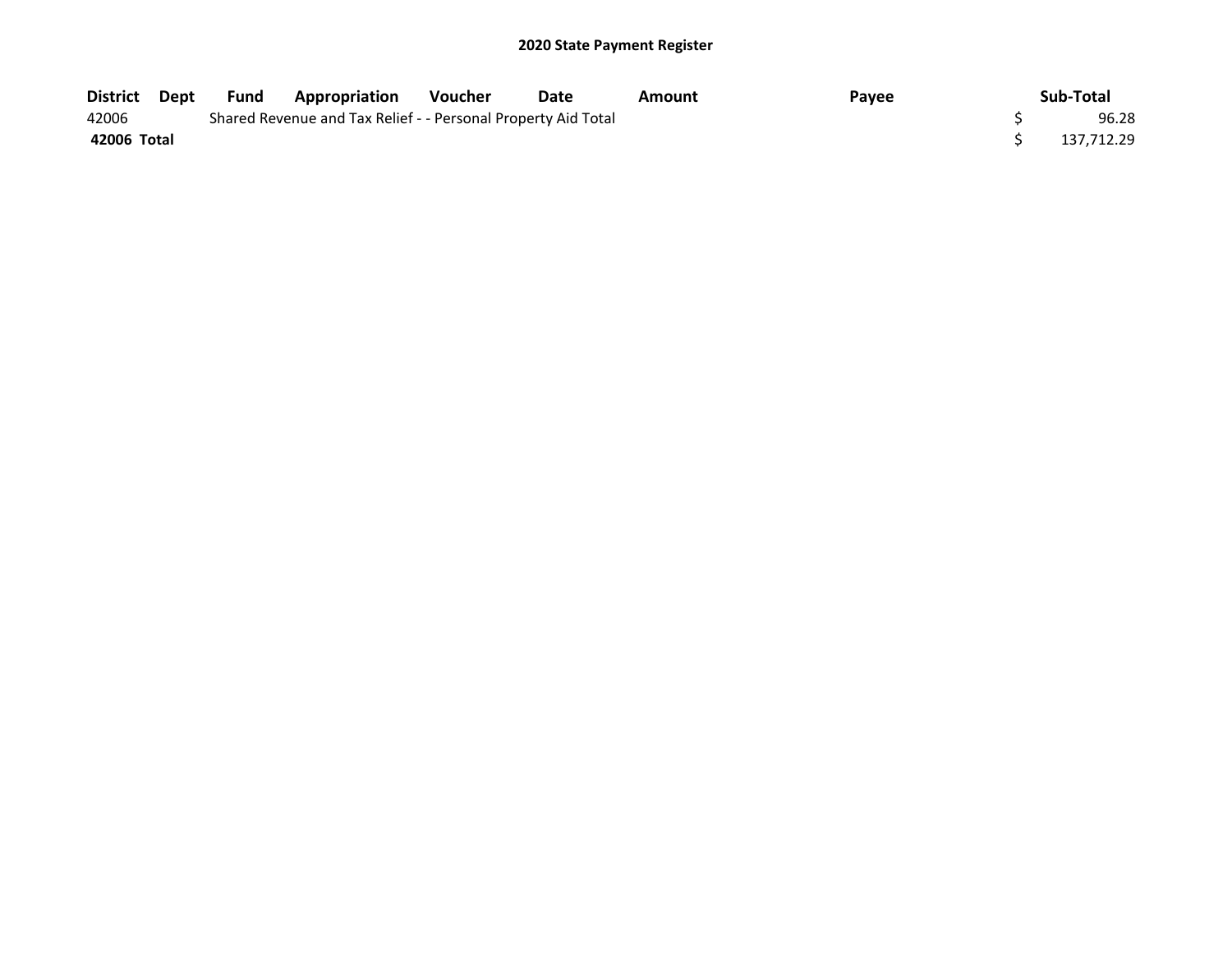| <b>District</b> | Dept  | <b>Fund</b> | Appropriation                                                                   | Voucher   | <b>Date</b>   |     | <b>Amount</b> | Payee                     | Sub-Total        |
|-----------------|-------|-------------|---------------------------------------------------------------------------------|-----------|---------------|-----|---------------|---------------------------|------------------|
| 42008           |       |             | Dept of Safety & Prof Services - - Fire Dues Distribution                       |           |               |     |               |                           |                  |
| 42008           | 16500 | 10000       | 22500                                                                           | 00036607  | 7/20/2020     | \$  |               | 7,429.83 Town Of Brazeau  |                  |
| 42008           |       |             | Dept of Safety & Prof Services - - Fire Dues Distribution Total                 |           |               |     |               |                           | \$<br>7,429.83   |
| 42008           |       |             | Dept of Natural Resources - - General Program Operations --                     |           |               |     |               |                           |                  |
| 42008           | 37000 | 21200       | 25400                                                                           | 00424367  | 7/14/2020     | \$  |               | 210.25 Town Of Brazeau    |                  |
| 42008           | 37000 | 21200       | 25400                                                                           | 00448279  | 12/7/2020     | \$  | 273.50        | Town Of Brazeau           |                  |
| 42008           |       |             | Dept of Natural Resources - - General Program Operations -- Total               |           |               |     |               |                           | \$<br>483.75     |
| 42008           |       |             | Dept of Natural Resources - - Resaids - Cnty Forst, CI & Mfl                    |           |               |     |               |                           |                  |
| 42008           | 37000 | 21200       | 57100                                                                           | 00417449  | 6/18/2020     | \$  |               | 4,581.01 Town Of Brazeau  |                  |
| 42008           |       |             | Dept of Natural Resources - - Resaids - Cnty Forst, Cl & Mfl Total              |           |               |     |               |                           | \$<br>4,581.01   |
| 42008           |       |             | Dept of Natural Resources - - Rec & Resource Aids, Fed                          |           |               |     |               |                           |                  |
| 42008           | 37000 | 21200       | 58300                                                                           | 00414444  | 6/9/2020      | \$  |               | 3,262.50 Town Of Brazeau  |                  |
| 42008           |       |             | Dept of Natural Resources - - Rec & Resource Aids, Fed Total                    |           |               |     |               |                           | \$<br>3,262.50   |
| 42008           |       |             | Dept of Natural Resources - - Fin Asst For Responsible Units                    |           |               |     |               |                           |                  |
| 42008           | 37000 | 27400       | 67000                                                                           | 00412745  | 5/29/2020     | \$  |               | 1,707.35 Town Of Brazeau  |                  |
| 42008           |       |             | Dept of Natural Resources - - Fin Asst For Responsible Units Total              |           |               |     |               |                           | \$<br>1,707.35   |
| 42008           |       |             | WI Dept of Transportation - - Trns Aids To Mnc.-Sf                              |           |               |     |               |                           |                  |
| 42008           | 39500 | 21100       | 19100                                                                           | 00476554  | 1/6/2020      | \$  |               | 72,644.49 Town Of Brazeau |                  |
| 42008           | 39500 | 21100       | 19100                                                                           | 00506409  | 4/6/2020      | \$  |               | 72,644.49 Town Of Brazeau |                  |
| 42008           | 39500 | 21100       | 19100                                                                           | 00543401  | 7/6/2020      | \$  |               | 72,644.49 Town Of Brazeau |                  |
| 42008           | 39500 | 21100       | 19100                                                                           | 00586227  | 10/5/2020     | \$  |               | 72,644.49 Town Of Brazeau |                  |
| 42008           |       |             | WI Dept of Transportation - - Trns Aids To Mnc.-Sf Total                        |           |               |     |               |                           | \$<br>290,577.96 |
| 42008           |       |             | Department of Health Services - - Emergency Medical Services, Ai                |           |               |     |               |                           |                  |
| 42008           | 43500 | 10000       | 11900                                                                           | 00378993  | 9/15/2020     | \$  |               | 5,437.69 Town Of Brazeau  |                  |
| 42008           |       |             | Department of Health Services - - Emergency Medical Services, Ai Total          |           |               |     |               |                           | \$<br>5,437.69   |
| 42008           |       |             | Department of Health Services - - Prepaid Medical Transport Reimbursement       |           |               |     |               |                           |                  |
| 42008           | 43500 | 10000       | 16300                                                                           | AMBULANCE | 11/16/2020 \$ |     |               | 2,000.00 Town Of Brazeau  |                  |
| 42008           |       |             | Department of Health Services - - Prepaid Medical Transport Reimbursement Total |           |               |     |               |                           | \$<br>2,000.00   |
| 42008           |       |             | Department of Administration - - Federal Aid                                    |           |               |     |               |                           |                  |
| 42008           | 50500 | 10000       | 14200                                                                           | 00126700  | 8/12/2020     | \$  |               | 7,508.04 Town Of Brazeau  |                  |
| 42008           | 50500 | 10000       | 14200                                                                           | 00130059  | 10/2/2020     | \$  | 1,331.98      | Town Of Brazeau           |                  |
| 42008           | 50500 | 10000       | 14200                                                                           | 00134853  | 12/10/2020    | \$  |               | 12,278.98 Town Of Brazeau |                  |
| 42008           | 50500 | 10000       | 14200                                                                           | 00136425  | 12/17/2020    | \$. |               | 34.02 Town Of Brazeau     |                  |
| 42008           |       |             | Department of Administration - - Federal Aid Total                              |           |               |     |               |                           | \$<br>21,153.02  |
| 42008           |       |             | Elections Commission - - 2018 Hava Election Security                            |           |               |     |               |                           |                  |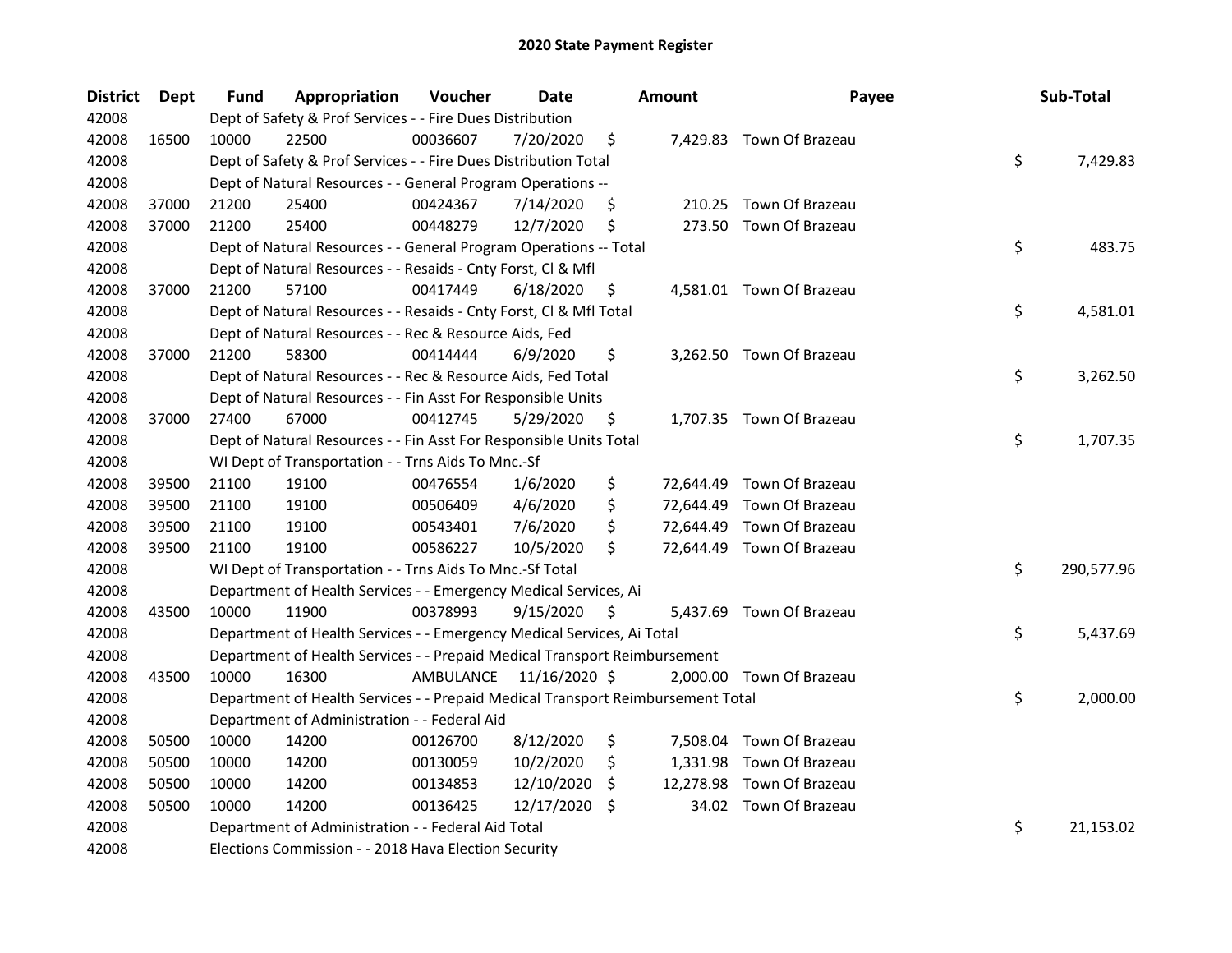| <b>District</b> | Dept  | <b>Fund</b> | Appropriation                                                    | <b>Voucher</b> | Date            |    | <b>Amount</b> | Payee           | Sub-Total       |
|-----------------|-------|-------------|------------------------------------------------------------------|----------------|-----------------|----|---------------|-----------------|-----------------|
| 42008           | 51000 | 22000       | 18200                                                            | 00003362       | 6/24/2020       | Ŝ. | 1,168.00      | Town Of Brazeau |                 |
| 42008           |       |             | Elections Commission - - 2018 Hava Election Security Total       |                |                 |    |               |                 | \$<br>1,168.00  |
| 42008           |       |             | Shared Revenue and Tax Relief - - County And Municipal Aid       |                |                 |    |               |                 |                 |
| 42008           | 83500 | 10000       | 10500                                                            | 00068535       | 7/27/2020       | Ś  | 3,417.13      | Town Of Brazeau |                 |
| 42008           | 83500 | 10000       | 10500                                                            | 00072502       | 11/16/2020      | S  | 17,363.76     | Town Of Brazeau |                 |
| 42008           |       |             | Shared Revenue and Tax Relief - - County And Municipal Aid Total |                |                 |    |               |                 | \$<br>20,780.89 |
| 42008           |       |             | Shared Revenue and Tax Relief - - Exempt Computer Aid            |                |                 |    |               |                 |                 |
| 42008           | 83500 | 10000       | 10900                                                            | 00065647       | 7/27/2020       | S. | 5.19          | Town Of Brazeau |                 |
| 42008           |       |             | Shared Revenue and Tax Relief - - Exempt Computer Aid Total      |                |                 |    |               |                 | \$<br>5.19      |
| 42008           |       |             | Shared Revenue and Tax Relief - - Utility Aid                    |                |                 |    |               |                 |                 |
| 42008           | 83500 | 10000       | 11000                                                            | 00068535       | 7/27/2020       | S  | 66.21         | Town Of Brazeau |                 |
| 42008           | 83500 | 10000       | 11000                                                            | 00072502       | $11/16/2020$ \$ |    | 361.18        | Town Of Brazeau |                 |
| 42008           |       |             | Shared Revenue and Tax Relief - - Utility Aid Total              |                |                 |    |               |                 | \$<br>427.39    |
| 42008           |       |             | Shared Revenue and Tax Relief - - Personal Property Aid          |                |                 |    |               |                 |                 |
| 42008           | 83500 | 10000       | 11100                                                            | 00061038       | 5/4/2020        | \$ | 955.69        | Town Of Brazeau |                 |
| 42008           |       |             | Shared Revenue and Tax Relief - - Personal Property Aid Total    |                |                 |    |               |                 | \$<br>955.69    |
| 42008 Total     |       |             |                                                                  |                |                 |    |               |                 | 359,970.27      |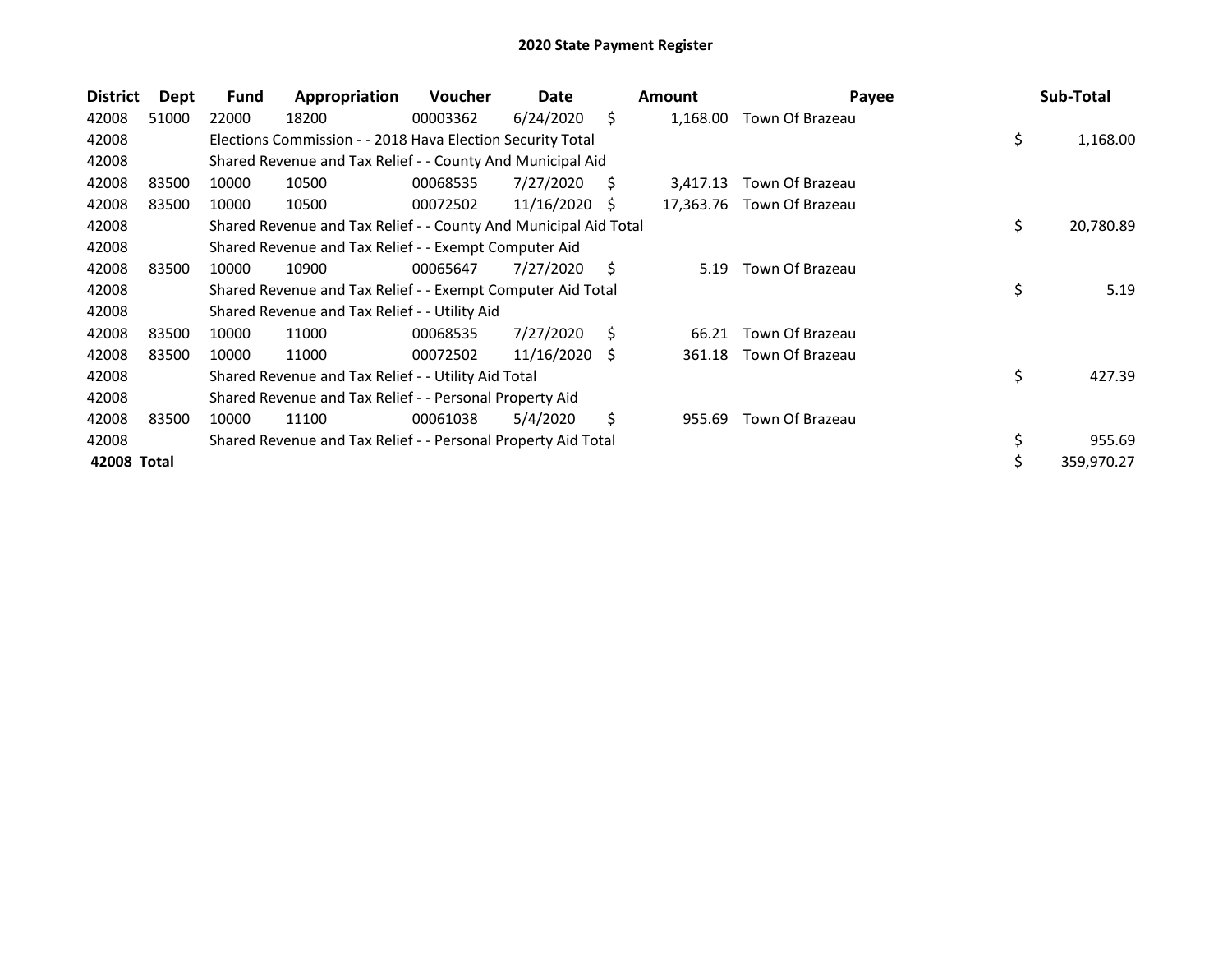| <b>District</b> | Dept  | <b>Fund</b> | Appropriation                                                      | Voucher  | Date          |    | <b>Amount</b> | Payee                   | Sub-Total        |
|-----------------|-------|-------------|--------------------------------------------------------------------|----------|---------------|----|---------------|-------------------------|------------------|
| 42010           |       |             | Dept of Safety & Prof Services - - Fire Dues Distribution          |          |               |    |               |                         |                  |
| 42010           | 16500 | 10000       | 22500                                                              | 00036608 | 7/20/2020     | \$ |               | 2,663.59 Town Of Breed  |                  |
| 42010           |       |             | Dept of Safety & Prof Services - - Fire Dues Distribution Total    |          |               |    |               |                         | \$<br>2,663.59   |
| 42010           |       |             | Dept of Natural Resources - - Aids In Lieu Of Taxes - Gener        |          |               |    |               |                         |                  |
| 42010           | 37000 | 10000       | 50300                                                              | 00384716 | 1/22/2020     | \$ | 7,260.87      | Town Of Breed           |                  |
| 42010           | 37000 | 10000       | 50300                                                              | 00384717 | 1/22/2020     | \$ | 2,457.01      | Town Of Breed           |                  |
| 42010           | 37000 | 10000       | 50300                                                              | 00404346 | 4/21/2020     | Ś  | 235.44        | Town Of Breed           |                  |
| 42010           |       |             | Dept of Natural Resources - - Aids In Lieu Of Taxes - Gener Total  |          |               |    |               |                         | \$<br>9,953.32   |
| 42010           |       |             | Dept of Natural Resources - - Resaids - Cnty Forst, Cl & Mfl       |          |               |    |               |                         |                  |
| 42010           | 37000 | 21200       | 57100                                                              | 00417450 | 6/18/2020     | \$ | 2,536.96      | Town Of Breed           |                  |
| 42010           |       |             | Dept of Natural Resources - - Resaids - Cnty Forst, Cl & Mfl Total |          |               |    |               |                         | \$<br>2,536.96   |
| 42010           |       |             | Dept of Natural Resources - - Aids In Lieu Of Taxes - Sum S        |          |               |    |               |                         |                  |
| 42010           | 37000 | 21200       | 57900                                                              | 00404347 | 4/21/2020     | \$ |               | 47.28 Town Of Breed     |                  |
| 42010           |       |             | Dept of Natural Resources - - Aids In Lieu Of Taxes - Sum S Total  |          |               |    |               |                         | \$<br>47.28      |
| 42010           |       |             | WI Dept of Transportation - - Trns Aids To Mnc.-Sf                 |          |               |    |               |                         |                  |
| 42010           | 39500 | 21100       | 19100                                                              | 00476555 | 1/6/2020      | \$ |               | 38,868.12 Town Of Breed |                  |
| 42010           | 39500 | 21100       | 19100                                                              | 00506410 | 4/6/2020      | \$ |               | 38,868.12 Town Of Breed |                  |
| 42010           | 39500 | 21100       | 19100                                                              | 00543402 | 7/6/2020      | \$ |               | 38,868.12 Town Of Breed |                  |
| 42010           | 39500 | 21100       | 19100                                                              | 00586228 | 10/5/2020     | \$ |               | 38,868.12 Town Of Breed |                  |
| 42010           |       |             | WI Dept of Transportation - - Trns Aids To Mnc.-Sf Total           |          |               |    |               |                         | \$<br>155,472.48 |
| 42010           |       |             | Shared Revenue and Tax Relief - - County And Municipal Aid         |          |               |    |               |                         |                  |
| 42010           | 83500 | 10000       | 10500                                                              | 00068536 | 7/27/2020     | \$ | 1,661.26      | Town Of Breed           |                  |
| 42010           | 83500 | 10000       | 10500                                                              | 00072503 | 11/16/2020 \$ |    |               | 9,413.82 Town Of Breed  |                  |
| 42010           |       |             | Shared Revenue and Tax Relief - - County And Municipal Aid Total   |          |               |    |               |                         | \$<br>11,075.08  |
| 42010           |       |             | Shared Revenue and Tax Relief - - Exempt Computer Aid              |          |               |    |               |                         |                  |
| 42010           | 83500 | 10000       | 10900                                                              | 00065648 | 7/27/2020     | \$ |               | 13.51 Town Of Breed     |                  |
| 42010           |       |             | Shared Revenue and Tax Relief - - Exempt Computer Aid Total        |          |               |    |               |                         | \$<br>13.51      |
| 42010           |       |             | Shared Revenue and Tax Relief - - Personal Property Aid            |          |               |    |               |                         |                  |
| 42010           | 83500 | 10000       | 11100                                                              | 00061039 | 5/4/2020      | \$ |               | 292.72 Town Of Breed    |                  |
| 42010           |       |             | Shared Revenue and Tax Relief - - Personal Property Aid Total      |          |               |    |               |                         | \$<br>292.72     |
| 42010 Total     |       |             |                                                                    |          |               |    |               |                         | \$<br>182,054.94 |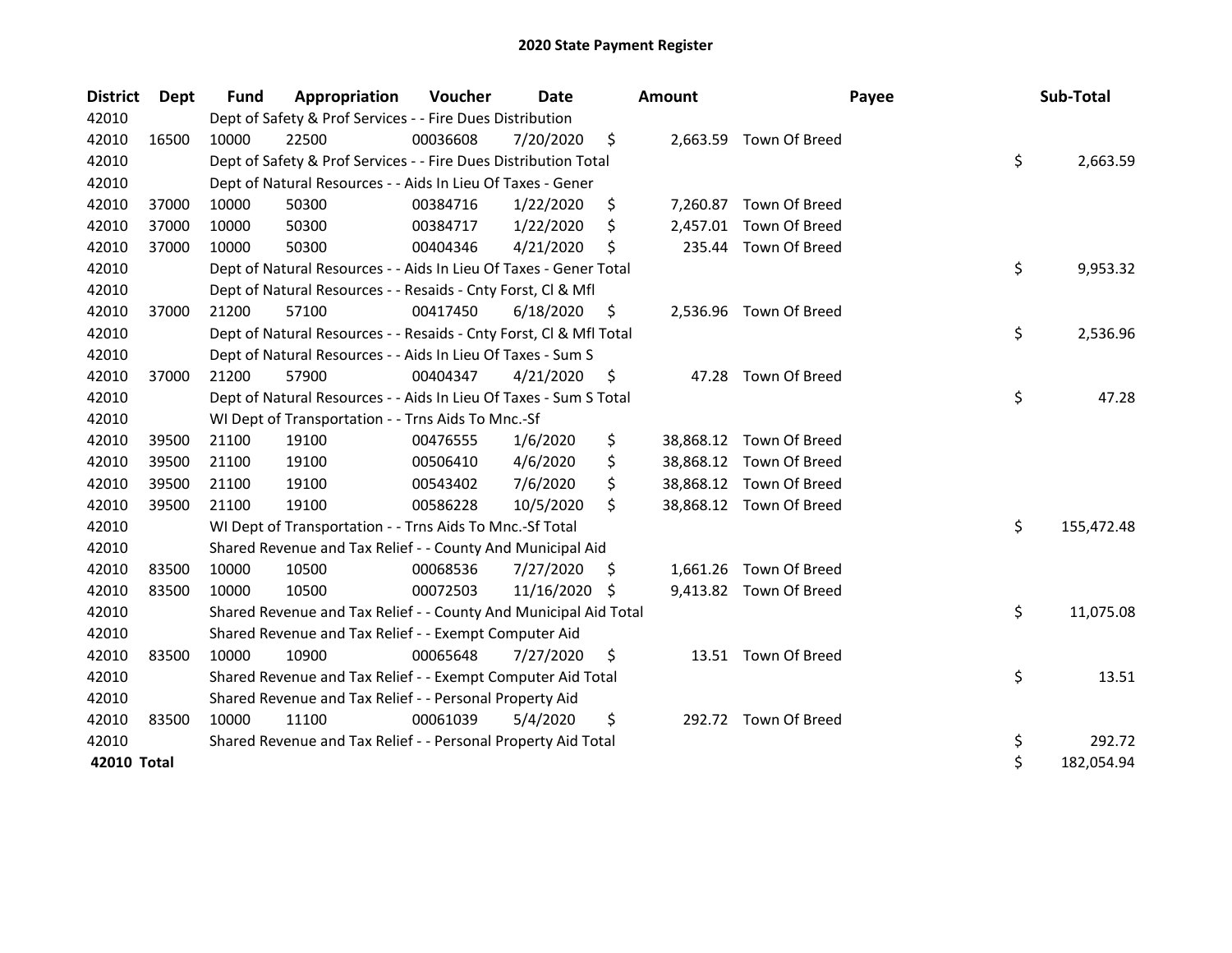| <b>District</b> | Dept  | <b>Fund</b> | <b>Appropriation</b>                                                          | Voucher  | Date       |     | <b>Amount</b> | Payee                    | Sub-Total        |
|-----------------|-------|-------------|-------------------------------------------------------------------------------|----------|------------|-----|---------------|--------------------------|------------------|
| 42012           |       |             | Dept of Safety & Prof Services - - Fire Dues Distribution                     |          |            |     |               |                          |                  |
| 42012           | 16500 | 10000       | 22500                                                                         | 00036609 | 7/20/2020  | \$  |               | 11,669.09 Chase, Town of |                  |
| 42012           |       |             | Dept of Safety & Prof Services - - Fire Dues Distribution Total               |          |            |     |               |                          | \$<br>11,669.09  |
| 42012           |       |             | Dept of Natural Resources - - Resaids - Cnty Forst, Cl & Mfl                  |          |            |     |               |                          |                  |
| 42012           | 37000 | 21200       | 57100                                                                         | 00417451 | 6/18/2020  | \$  |               | 257.44 Chase, Town of    |                  |
| 42012           |       |             | Dept of Natural Resources - - Resaids - Cnty Forst, Cl & Mfl Total            |          |            |     |               |                          | \$<br>257.44     |
| 42012           |       |             | Dept of Natural Resources - - Fin Asst For Responsible Units                  |          |            |     |               |                          |                  |
| 42012           | 37000 | 27400       | 67000                                                                         | 00413389 | 5/29/2020  | \$  |               | 4,780.59 Chase, Town of  |                  |
| 42012           |       |             | Dept of Natural Resources - - Fin Asst For Responsible Units Total            |          |            |     |               |                          | \$<br>4,780.59   |
| 42012           |       |             | WI Dept of Transportation - - Trns Aids To Mnc.-Sf                            |          |            |     |               |                          |                  |
| 42012           | 39500 | 21100       | 19100                                                                         | 00476556 | 1/6/2020   | \$  |               | 39,801.06 Chase, Town of |                  |
| 42012           | 39500 | 21100       | 19100                                                                         | 00506411 | 4/6/2020   | \$  | 39,801.06     | Chase, Town of           |                  |
| 42012           | 39500 | 21100       | 19100                                                                         | 00543403 | 7/6/2020   | \$  | 39,801.06     | Chase, Town of           |                  |
| 42012           | 39500 | 21100       | 19100                                                                         | 00586229 | 10/5/2020  | \$  | 39,801.06     | Chase, Town of           |                  |
| 42012           |       |             | WI Dept of Transportation - - Trns Aids To Mnc.-Sf Total                      |          |            |     |               |                          | \$<br>159,204.24 |
| 42012           |       |             | Department of Administration - - Federal Aid                                  |          |            |     |               |                          |                  |
| 42012           | 50500 | 10000       | 14200                                                                         | 00126701 | 8/12/2020  | \$  | 5,146.01      | Chase, Town of           |                  |
| 42012           | 50500 | 10000       | 14200                                                                         | 00130060 | 10/2/2020  | \$  | 5,911.61      | Chase, Town of           |                  |
| 42012           | 50500 | 10000       | 14200                                                                         | 00134854 | 12/10/2020 | -\$ |               | 17,237.07 Chase, Town of |                  |
| 42012           |       |             | Department of Administration - - Federal Aid Total                            |          |            |     |               |                          | \$<br>28,294.69  |
| 42012           |       |             | Shared Revenue and Tax Relief - - County And Municipal Aid                    |          |            |     |               |                          |                  |
| 42012           | 83500 | 10000       | 10500                                                                         | 00068537 | 7/27/2020  | Ş   | 5,130.66      | Chase, Town of           |                  |
| 42012           | 83500 | 10000       | 10500                                                                         | 00072504 | 11/16/2020 | -\$ |               | 29,073.73 Chase, Town of |                  |
| 42012           |       |             | Shared Revenue and Tax Relief - - County And Municipal Aid Total              |          |            |     |               |                          | \$<br>34,204.39  |
| 42012           |       |             | Shared Revenue and Tax Relief - - Exempt Computer Aid                         |          |            |     |               |                          |                  |
| 42012           | 83500 | 10000       | 10900                                                                         | 00065649 | 7/27/2020  | \$  | 36.37         | Chase, Town of           |                  |
| 42012           |       |             | Shared Revenue and Tax Relief - - Exempt Computer Aid Total                   |          |            |     |               |                          | \$<br>36.37      |
| 42012           |       |             | Shared Revenue and Tax Relief - - Personal Property Aid                       |          |            |     |               |                          |                  |
| 42012           | 83500 | 10000       | 11100                                                                         | 00061040 | 5/4/2020   | \$  | 652.77        | Chase, Town of           |                  |
| 42012           |       |             | Shared Revenue and Tax Relief - - Personal Property Aid Total                 |          |            |     |               |                          | \$<br>652.77     |
| 42012           |       |             | Shared Revenue and Tax Relief - - State Aid; Video Service Provider Fee       |          |            |     |               |                          |                  |
| 42012           | 83500 | 10000       | 11200                                                                         | 00064323 | 7/27/2020  | \$  | 1,606.30      | Chase, Town of           |                  |
| 42012           |       |             | Shared Revenue and Tax Relief - - State Aid; Video Service Provider Fee Total |          |            |     |               |                          | \$<br>1,606.30   |
| 42012           |       |             | Shared Revenue and Tax Relief - - Lottery & Gaming Credit                     |          |            |     |               |                          |                  |
| 42012           | 83500 | 52100       | 36300                                                                         | 00055435 | 3/23/2020  | \$  |               | 1,410.48 Chase, Town of  |                  |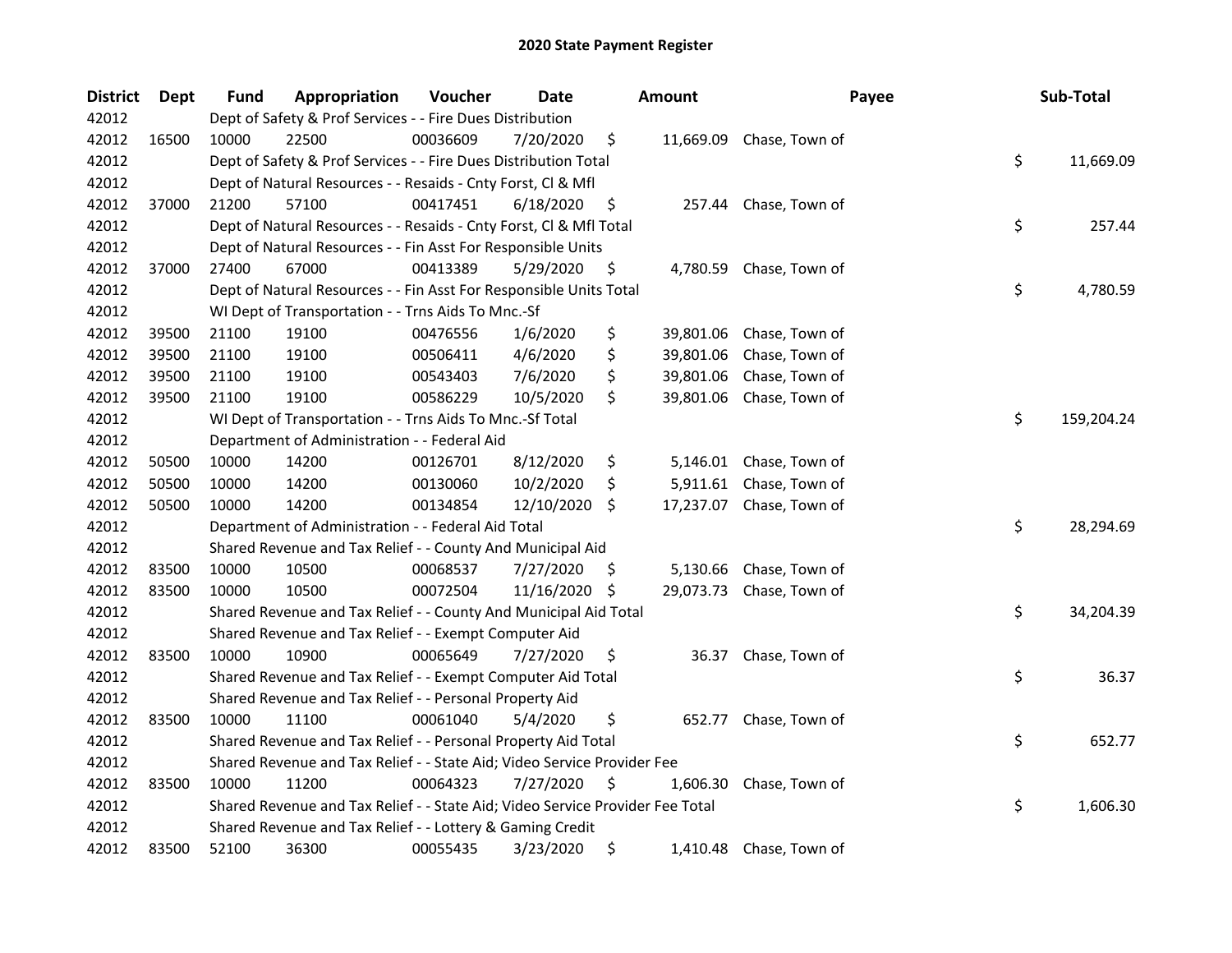| District Dept | Fund | <b>Appropriation</b>                                            | <b>Voucher</b> | Date | Amount | Payee | Sub-Total  |
|---------------|------|-----------------------------------------------------------------|----------------|------|--------|-------|------------|
| 42012         |      | Shared Revenue and Tax Relief - - Lottery & Gaming Credit Total |                |      |        |       | 1.410.48   |
| 42012 Total   |      |                                                                 |                |      |        |       | 242,116.36 |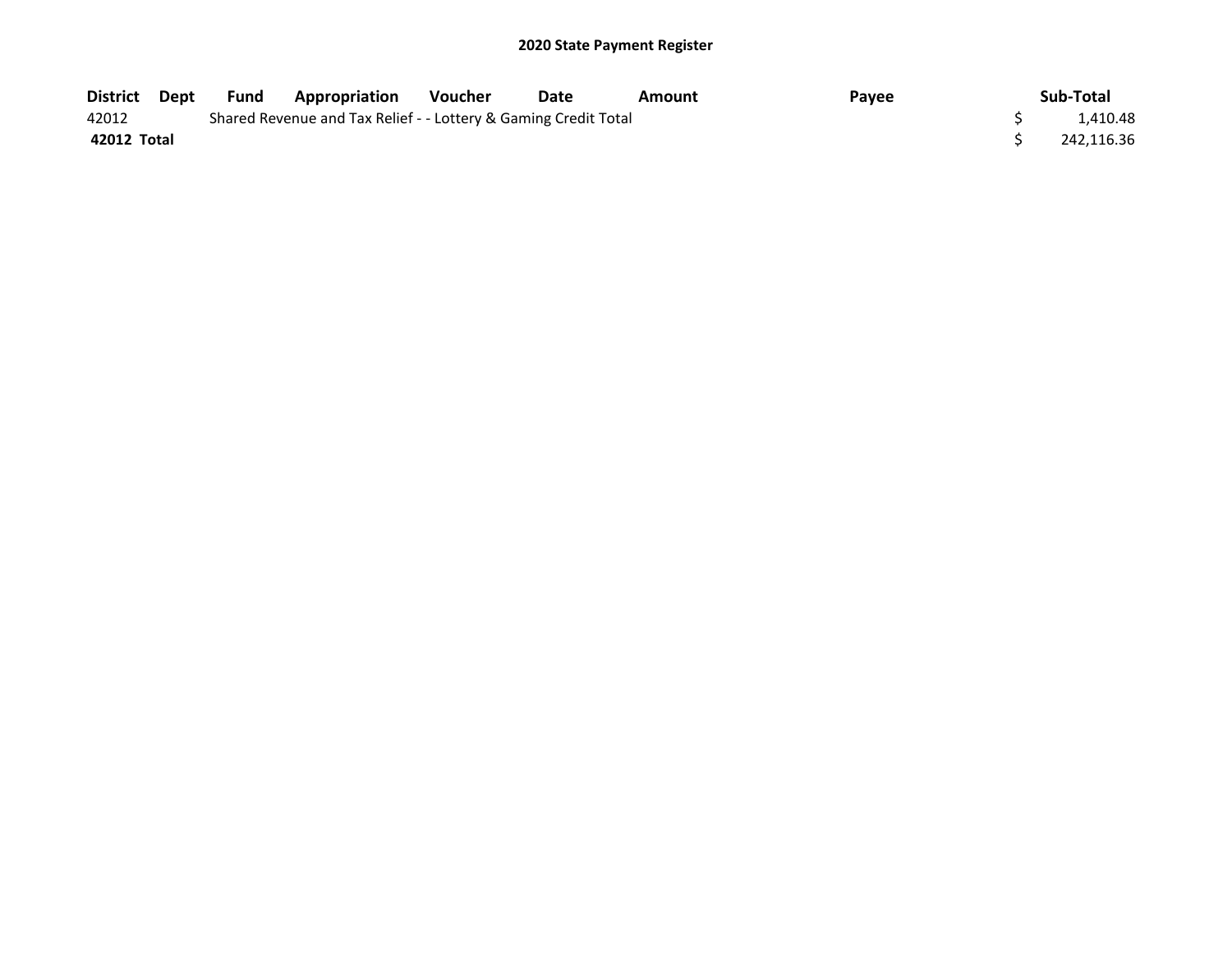| <b>District</b> | Dept  | <b>Fund</b> | Appropriation                                                          | Voucher  | <b>Date</b>   |     | <b>Amount</b> |                         | Payee | Sub-Total        |
|-----------------|-------|-------------|------------------------------------------------------------------------|----------|---------------|-----|---------------|-------------------------|-------|------------------|
| 42014           |       |             | Dept of Safety & Prof Services - - Fire Dues Distribution              |          |               |     |               |                         |       |                  |
| 42014           | 16500 | 10000       | 22500                                                                  | 00036610 | 7/20/2020     | \$  |               | 3,308.60 Town Of Doty   |       |                  |
| 42014           |       |             | Dept of Safety & Prof Services - - Fire Dues Distribution Total        |          |               |     |               |                         |       | \$<br>3,308.60   |
| 42014           |       |             | Dept of Natural Resources - - General Program Operations --            |          |               |     |               |                         |       |                  |
| 42014           | 37000 | 21200       | 25400                                                                  | 00445225 | 11/5/2020     | \$  |               | 2,465.00 Town Of Doty   |       |                  |
| 42014           | 37000 | 21200       | 25400                                                                  | 00445226 | 11/6/2020     | \$  |               | 5,537.60 Town Of Doty   |       |                  |
| 42014           |       |             | Dept of Natural Resources - - General Program Operations -- Total      |          |               |     |               |                         |       | \$<br>8,002.60   |
| 42014           |       |             | Dept of Natural Resources - - Resaids - Cnty Forst, Cl & Mfl           |          |               |     |               |                         |       |                  |
| 42014           | 37000 | 21200       | 57100                                                                  | 00417452 | 6/18/2020     | \$  |               | 664.54 Town Of Doty     |       |                  |
| 42014           |       |             | Dept of Natural Resources - - Resaids - Cnty Forst, Cl & Mfl Total     |          |               |     |               |                         |       | \$<br>664.54     |
| 42014           |       |             | Dept of Natural Resources - - Rec & Resource Aids, Fed                 |          |               |     |               |                         |       |                  |
| 42014           | 37000 | 21200       | 58300                                                                  | 00454094 | 12/29/2020 \$ |     |               | 1,513.28 Town Of Doty   |       |                  |
| 42014           |       |             | Dept of Natural Resources - - Rec & Resource Aids, Fed Total           |          |               |     |               |                         |       | \$<br>1,513.28   |
| 42014           |       |             | Dept of Natural Resources - - Resaids - Pymt In Lieu Tax Fed           |          |               |     |               |                         |       |                  |
| 42014           | 37000 | 21200       | 58400                                                                  | 00439119 | 10/1/2020     | \$, |               | 50,150.90 Town Of Doty  |       |                  |
| 42014           |       |             | Dept of Natural Resources - - Resaids - Pymt In Lieu Tax Fed Total     |          |               |     |               |                         |       | \$<br>50,150.90  |
| 42014           |       |             | WI Dept of Transportation - - Trns Aids To Mnc.-Sf                     |          |               |     |               |                         |       |                  |
| 42014           | 39500 | 21100       | 19100                                                                  | 00476557 | 1/6/2020      | \$  |               | 40,221.54 Town Of Doty  |       |                  |
| 42014           | 39500 | 21100       | 19100                                                                  | 00506412 | 4/6/2020      | \$  |               | 40,221.54 Town Of Doty  |       |                  |
| 42014           | 39500 | 21100       | 19100                                                                  | 00543404 | 7/6/2020      | \$  |               | 40,221.54 Town Of Doty  |       |                  |
| 42014           | 39500 | 21100       | 19100                                                                  | 00586230 | 10/5/2020     | \$  |               | 40,221.54 Town Of Doty  |       |                  |
| 42014           |       |             | WI Dept of Transportation - - Trns Aids To Mnc.-Sf Total               |          |               |     |               |                         |       | \$<br>160,886.16 |
| 42014           |       |             | Department of Military Affairs - - Disaster Recovery Aid               |          |               |     |               |                         |       |                  |
| 42014           | 46500 | 10000       | 30500                                                                  | 00083568 | 9/28/2020     | \$  | 751.46        | Town Of Doty            |       |                  |
| 42014           | 46500 | 10000       | 30500                                                                  | 00084015 | 10/8/2020     | \$  | 613.63        | Town Of Doty            |       |                  |
| 42014           | 46500 | 10000       | 30500                                                                  | 00085440 | 11/12/2020    | S   |               | 12,182.46 Town Of Doty  |       |                  |
| 42014           |       |             | Department of Military Affairs - - Disaster Recovery Aid Total         |          |               |     |               |                         |       | \$<br>13,547.55  |
| 42014           |       |             | Department of Military Affairs - - Federal Aid, Local Assistance       |          |               |     |               |                         |       |                  |
| 42014           | 46500 | 10000       | 34200                                                                  | 00083568 | 9/28/2020     | \$, |               | 4,508.76 Town Of Doty   |       |                  |
| 42014           | 46500 | 10000       | 34200                                                                  | 00084015 | 10/8/2020     | \$  | 3,681.75      | Town Of Doty            |       |                  |
| 42014           | 46500 | 10000       | 34200                                                                  | 00085440 | 11/12/2020    | \$, |               | 191,260.31 Town Of Doty |       |                  |
| 42014           |       |             | Department of Military Affairs - - Federal Aid, Local Assistance Total |          |               |     |               |                         |       | \$<br>199,450.82 |
| 42014           |       |             | Elections Commission - - 2018 Hava Election Security                   |          |               |     |               |                         |       |                  |
| 42014           | 51000 | 22000       | 18200                                                                  | 00004488 | 9/9/2020      | \$  | 466.20        | Town Of Doty            |       |                  |
| 42014           |       |             | Elections Commission - - 2018 Hava Election Security Total             |          |               |     |               |                         |       | \$<br>466.20     |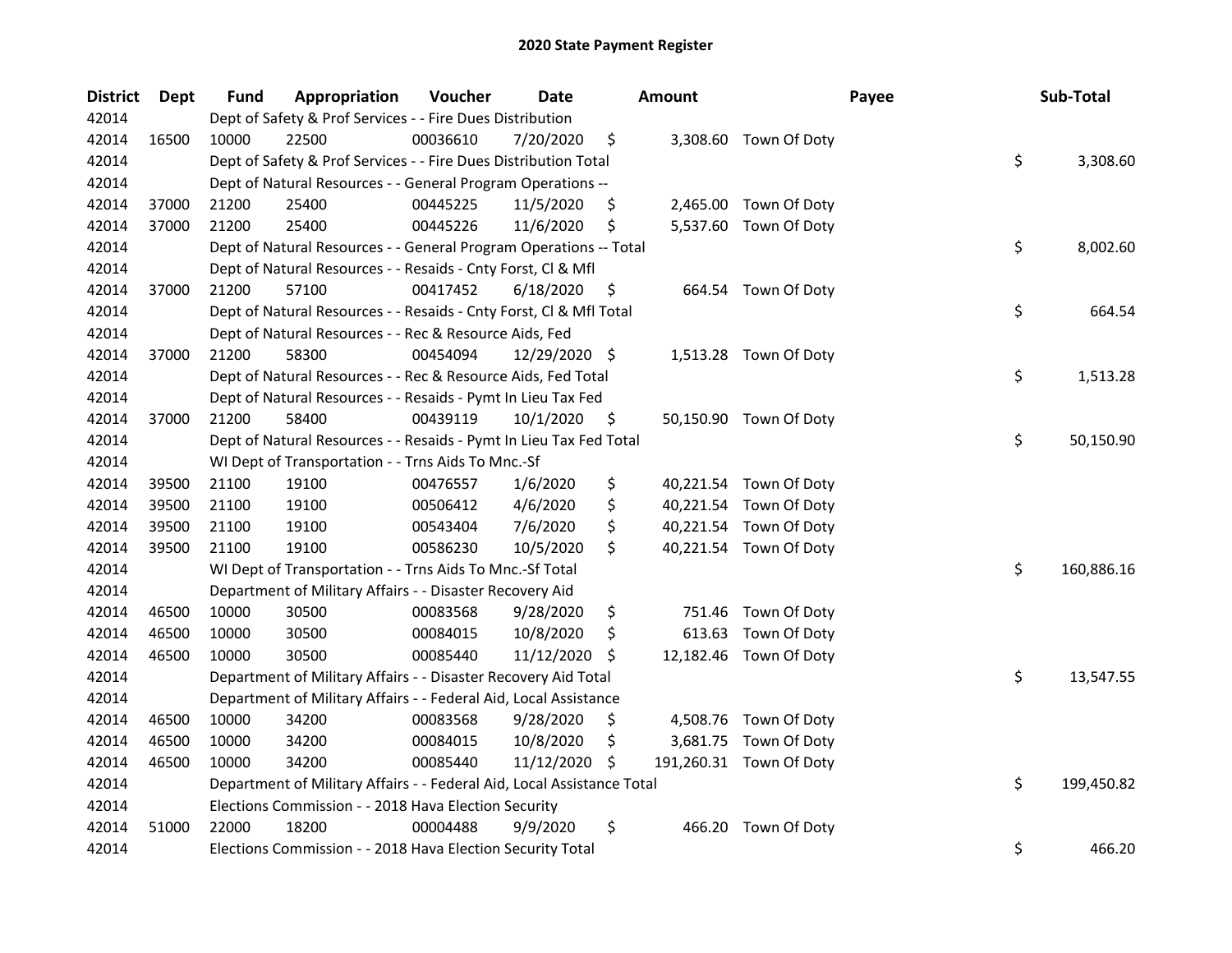| <b>District</b> | Dept  | <b>Fund</b> | Appropriation                                                    | Voucher  | Date            |   | <b>Amount</b> |              | Payee | Sub-Total  |
|-----------------|-------|-------------|------------------------------------------------------------------|----------|-----------------|---|---------------|--------------|-------|------------|
| 42014           |       |             | Shared Revenue and Tax Relief - - County And Municipal Aid       |          |                 |   |               |              |       |            |
| 42014           | 83500 | 10000       | 10500                                                            | 00068538 | 7/27/2020       | S | 473.94        | Town Of Doty |       |            |
| 42014           | 83500 | 10000       | 10500                                                            | 00072505 | $11/16/2020$ \$ |   | 2.685.64      | Town Of Doty |       |            |
| 42014           |       |             | Shared Revenue and Tax Relief - - County And Municipal Aid Total |          |                 |   |               |              |       | 3,159.58   |
| 42014           |       |             | Shared Revenue and Tax Relief - - Exempt Computer Aid            |          |                 |   |               |              |       |            |
| 42014           | 83500 | 10000       | 10900                                                            | 00065650 | 7/27/2020       | S | 4.16          | Town Of Doty |       |            |
| 42014           |       |             | Shared Revenue and Tax Relief - - Exempt Computer Aid Total      |          |                 |   |               |              |       | 4.16       |
| 42014           |       |             | Shared Revenue and Tax Relief - - Personal Property Aid          |          |                 |   |               |              |       |            |
| 42014           | 83500 | 10000       | 11100                                                            | 00061041 | 5/4/2020        | S | 84.55         | Town Of Doty |       |            |
| 42014           |       |             | Shared Revenue and Tax Relief - - Personal Property Aid Total    |          |                 |   |               |              |       | 84.55      |
| 42014 Total     |       |             |                                                                  |          |                 |   |               |              |       | 441,238.94 |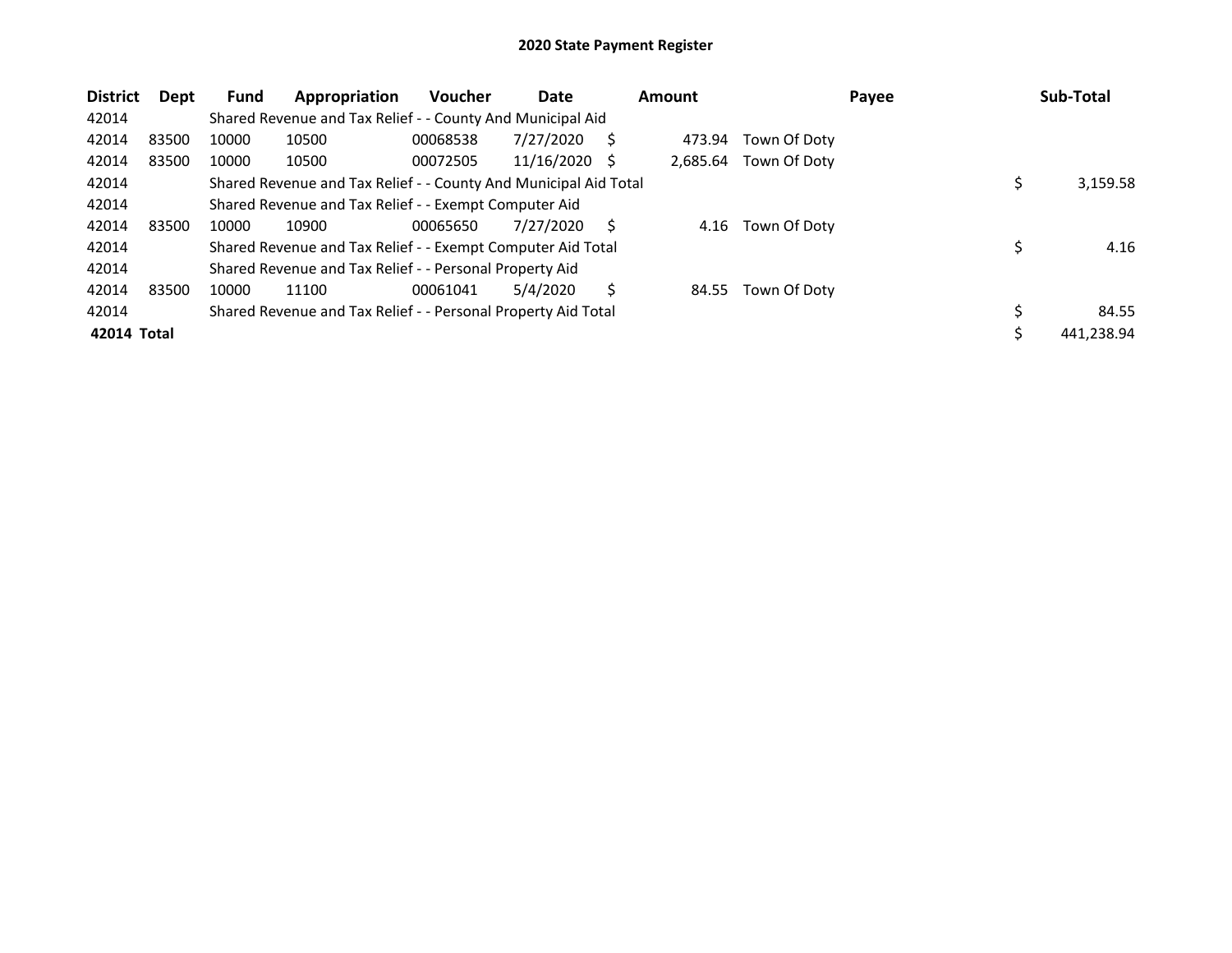| <b>District</b> | <b>Dept</b> | <b>Fund</b> | Appropriation                                                      | Voucher  | Date       |     | Amount    | Payee                     | Sub-Total        |
|-----------------|-------------|-------------|--------------------------------------------------------------------|----------|------------|-----|-----------|---------------------------|------------------|
| 42016           |             |             | Dept of Safety & Prof Services - - Fire Dues Distribution          |          |            |     |           |                           |                  |
| 42016           | 16500       | 10000       | 22500                                                              | 00036611 | 7/20/2020  | \$  |           | 3,248.07 Town Of Gillett  |                  |
| 42016           |             |             | Dept of Safety & Prof Services - - Fire Dues Distribution Total    |          |            |     |           |                           | \$<br>3,248.07   |
| 42016           |             |             | Dept of Natural Resources - - Aids In Lieu Of Taxes - Gener        |          |            |     |           |                           |                  |
| 42016           | 37000       | 10000       | 50300                                                              | 00384730 | 1/22/2020  | \$  |           | 1,033.52 Town Of Gillett  |                  |
| 42016           |             |             | Dept of Natural Resources - - Aids In Lieu Of Taxes - Gener Total  |          |            |     |           |                           | \$<br>1,033.52   |
| 42016           |             |             | Dept of Natural Resources - - Resaids - Cnty Forst, Cl & Mfl       |          |            |     |           |                           |                  |
| 42016           | 37000       | 21200       | 57100                                                              | 00417453 | 6/18/2020  | \$, |           | 257.21 Town Of Gillett    |                  |
| 42016           |             |             | Dept of Natural Resources - - Resaids - Cnty Forst, Cl & Mfl Total |          |            |     |           |                           | \$<br>257.21     |
| 42016           |             |             | WI Dept of Transportation - - Trns Aids To Mnc.-Sf                 |          |            |     |           |                           |                  |
| 42016           | 39500       | 21100       | 19100                                                              | 00476558 | 1/6/2020   | \$  | 30,090.60 | Town Of Gillett           |                  |
| 42016           | 39500       | 21100       | 19100                                                              | 00506413 | 4/6/2020   | \$  | 30,090.60 | Town Of Gillett           |                  |
| 42016           | 39500       | 21100       | 19100                                                              | 00543405 | 7/6/2020   |     | 30,090.60 | Town Of Gillett           |                  |
| 42016           | 39500       | 21100       | 19100                                                              | 00586231 | 10/5/2020  | \$  |           | 30,090.60 Town Of Gillett |                  |
| 42016           |             |             | WI Dept of Transportation - - Trns Aids To Mnc.-Sf Total           |          |            |     |           |                           | \$<br>120,362.40 |
| 42016           |             |             | Shared Revenue and Tax Relief - - County And Municipal Aid         |          |            |     |           |                           |                  |
| 42016           | 83500       | 10000       | 10500                                                              | 00068539 | 7/27/2020  | \$. | 7,265.42  | Town Of Gillett           |                  |
| 42016           | 83500       | 10000       | 10500                                                              | 00072506 | 11/16/2020 | S   |           | 41,170.69 Town Of Gillett |                  |
| 42016           |             |             | Shared Revenue and Tax Relief - - County And Municipal Aid Total   |          |            |     |           |                           | \$<br>48,436.11  |
| 42016           |             |             | Shared Revenue and Tax Relief - - Exempt Computer Aid              |          |            |     |           |                           |                  |
| 42016           | 83500       | 10000       | 10900                                                              | 00065651 | 7/27/2020  | \$. |           | 76.91 Town Of Gillett     |                  |
| 42016           |             |             | Shared Revenue and Tax Relief - - Exempt Computer Aid Total        |          |            |     |           |                           | \$<br>76.91      |
| 42016           |             |             | Shared Revenue and Tax Relief - - Utility Aid                      |          |            |     |           |                           |                  |
| 42016           | 83500       | 10000       | 11000                                                              | 00068539 | 7/27/2020  | \$  | 41.32     | Town Of Gillett           |                  |
| 42016           | 83500       | 10000       | 11000                                                              | 00072506 | 11/16/2020 | Ŝ.  | 253.29    | Town Of Gillett           |                  |
| 42016           |             |             | Shared Revenue and Tax Relief - - Utility Aid Total                |          |            |     |           |                           | \$<br>294.61     |
| 42016           |             |             | Shared Revenue and Tax Relief - - Personal Property Aid            |          |            |     |           |                           |                  |
| 42016           | 83500       | 10000       | 11100                                                              | 00061042 | 5/4/2020   | \$  |           | 467.92 Town Of Gillett    |                  |
| 42016           |             |             | Shared Revenue and Tax Relief - - Personal Property Aid Total      |          |            |     |           |                           | \$<br>467.92     |
| 42016 Total     |             |             |                                                                    |          |            |     |           |                           | \$<br>174,176.75 |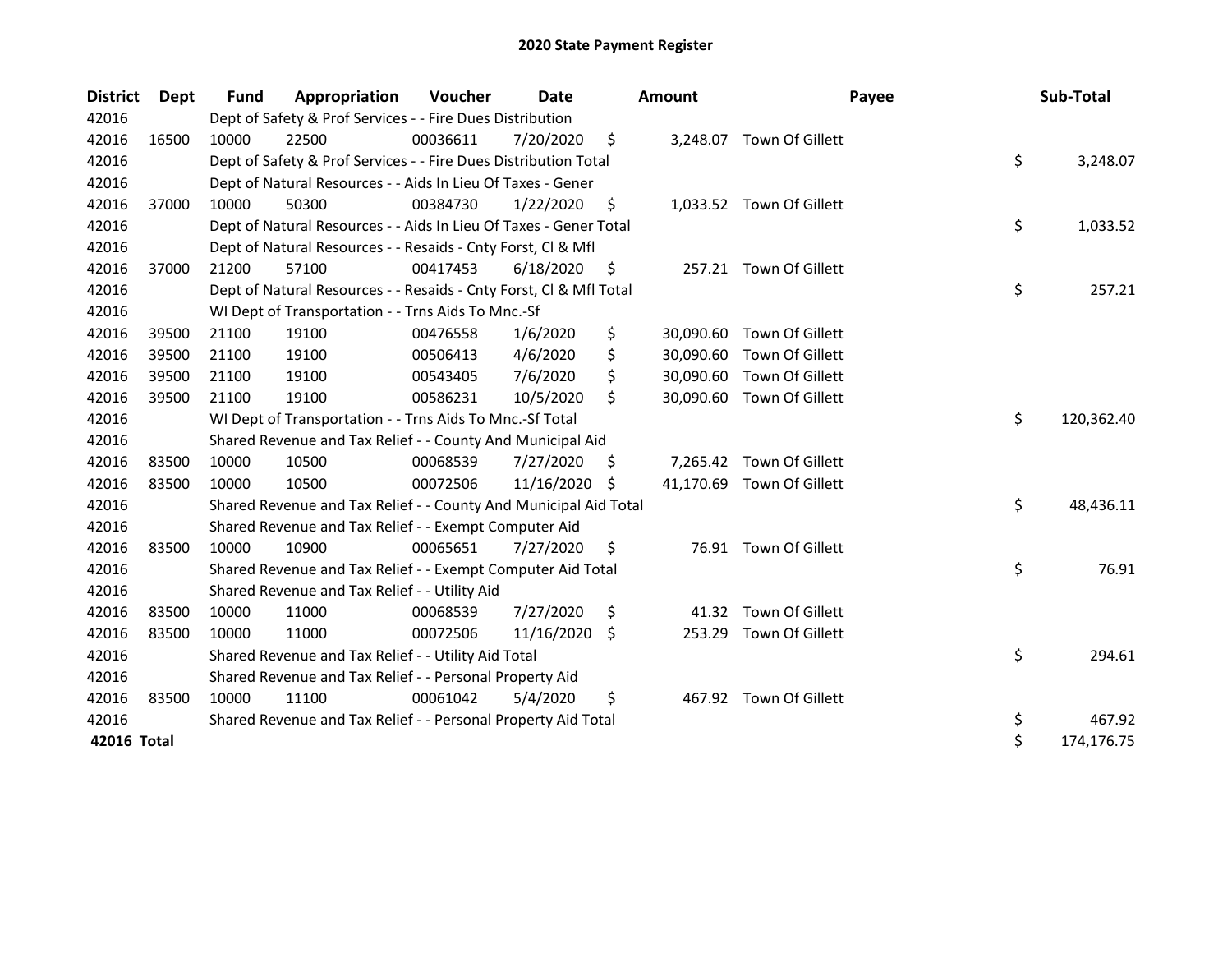| <b>District</b> | Dept  | Fund  | Appropriation                                                      | Voucher  | <b>Date</b>   |     | <b>Amount</b> |                       | Payee | Sub-Total        |
|-----------------|-------|-------|--------------------------------------------------------------------|----------|---------------|-----|---------------|-----------------------|-------|------------------|
| 42018           |       |       | Dept of Safety & Prof Services - - Fire Dues Distribution          |          |               |     |               |                       |       |                  |
| 42018           | 16500 | 10000 | 22500                                                              | 00036612 | 7/20/2020     | \$  |               | 1,498.12 Town Of How  |       |                  |
| 42018           |       |       | Dept of Safety & Prof Services - - Fire Dues Distribution Total    |          |               |     |               |                       |       | \$<br>1,498.12   |
| 42018           |       |       | Dept of Natural Resources - - Aids In Lieu Of Taxes - Gener        |          |               |     |               |                       |       |                  |
| 42018           | 37000 | 10000 | 50300                                                              | 00384721 | 1/22/2020     | \$  |               | 3,959.86 Town Of How  |       |                  |
| 42018           | 37000 | 10000 | 50300                                                              | 00384722 | 1/22/2020     | \$  | 458.52        | Town Of How           |       |                  |
| 42018           | 37000 | 10000 | 50300                                                              | 00404377 | 4/21/2020     | \$, |               | 181.26 Town Of How    |       |                  |
| 42018           |       |       | Dept of Natural Resources - - Aids In Lieu Of Taxes - Gener Total  |          |               |     |               |                       |       | \$<br>4,599.64   |
| 42018           |       |       | Dept of Natural Resources - - Taxes & Assessmts-Conserv Fund       |          |               |     |               |                       |       |                  |
| 42018           | 37000 | 21200 | 16900                                                              | 00385657 | 1/29/2020     | \$  | 28.00         | Town Of How           |       |                  |
| 42018           | 37000 | 21200 | 16900                                                              | 00385659 | 1/29/2020     | \$  | 28.00         | Town Of How           |       |                  |
| 42018           |       |       | Dept of Natural Resources - - Taxes & Assessmts-Conserv Fund Total |          |               |     |               |                       |       | \$<br>56.00      |
| 42018           |       |       | Dept of Natural Resources - - Resaids - Cnty Forst, Cl & Mfl       |          |               |     |               |                       |       |                  |
| 42018           | 37000 | 21200 | 57100                                                              | 00417454 | 6/18/2020     | \$, |               | 1,267.32 Town Of How  |       |                  |
| 42018           |       |       | Dept of Natural Resources - - Resaids - Cnty Forst, Cl & Mfl Total |          |               |     |               |                       |       | \$<br>1,267.32   |
| 42018           |       |       | Dept of Natural Resources - - Aids In Lieu Of Taxes - Sum S        |          |               |     |               |                       |       |                  |
| 42018           | 37000 | 21200 | 57900                                                              | 00404378 | 4/21/2020     | \$  |               | 6.81 Town Of How      |       |                  |
| 42018           |       |       | Dept of Natural Resources - - Aids In Lieu Of Taxes - Sum S Total  |          |               |     |               |                       |       | \$<br>6.81       |
| 42018           |       |       | WI Dept of Transportation - - Trns Aids To Mnc.-Sf                 |          |               |     |               |                       |       |                  |
| 42018           | 39500 | 21100 | 19100                                                              | 00476559 | 1/6/2020      | \$  |               | 28,579.50 Town Of How |       |                  |
| 42018           | 39500 | 21100 | 19100                                                              | 00506414 | 4/6/2020      | \$  |               | 28,579.50 Town Of How |       |                  |
| 42018           | 39500 | 21100 | 19100                                                              | 00543406 | 7/6/2020      | \$  |               | 28,579.50 Town Of How |       |                  |
| 42018           | 39500 | 21100 | 19100                                                              | 00586232 | 10/5/2020     | \$  |               | 28,579.50 Town Of How |       |                  |
| 42018           |       |       | WI Dept of Transportation - - Trns Aids To Mnc.-Sf Total           |          |               |     |               |                       |       | \$<br>114,318.00 |
| 42018           |       |       | Department of Administration - - Federal Aid                       |          |               |     |               |                       |       |                  |
| 42018           | 50500 | 10000 | 14200                                                              | 00134855 | 12/10/2020 \$ |     |               | 299.33 Town Of How    |       |                  |
| 42018           |       |       | Department of Administration - - Federal Aid Total                 |          |               |     |               |                       |       | \$<br>299.33     |
| 42018           |       |       | Shared Revenue and Tax Relief - - County And Municipal Aid         |          |               |     |               |                       |       |                  |
| 42018           | 83500 | 10000 | 10500                                                              | 00068540 | 7/27/2020     | S   |               | 5,991.55 Town Of How  |       |                  |
| 42018           | 83500 | 10000 | 10500                                                              | 00072507 | 11/16/2020    | -\$ |               | 33,952.12 Town Of How |       |                  |
| 42018           |       |       | Shared Revenue and Tax Relief - - County And Municipal Aid Total   |          |               |     |               |                       |       | \$<br>39,943.67  |
| 42018           |       |       | Shared Revenue and Tax Relief - - Exempt Computer Aid              |          |               |     |               |                       |       |                  |
| 42018           | 83500 | 10000 | 10900                                                              | 00065652 | 7/27/2020     | \$  |               | 19.75 Town Of How     |       |                  |
| 42018           |       |       | Shared Revenue and Tax Relief - - Exempt Computer Aid Total        |          |               |     |               |                       |       | \$<br>19.75      |
| 42018           |       |       | Shared Revenue and Tax Relief - - Personal Property Aid            |          |               |     |               |                       |       |                  |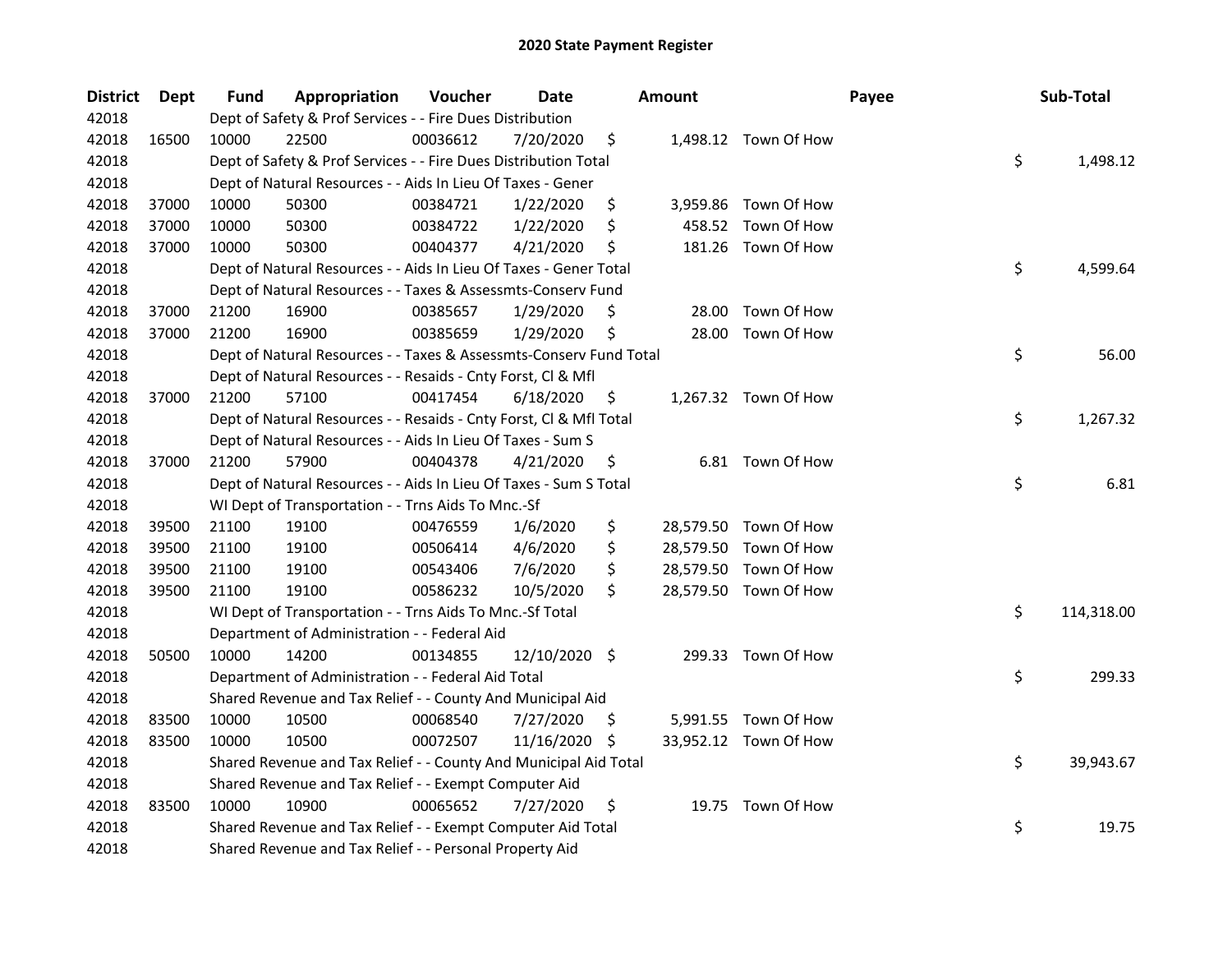| District Dept |       | Fund  | Appropriation                                                 | Voucher  | Date        | Amount |                   | Payee | Sub-Total  |
|---------------|-------|-------|---------------------------------------------------------------|----------|-------------|--------|-------------------|-------|------------|
| 42018         | 83500 | 10000 | 11100                                                         | 00061043 | 5/4/2020 \$ |        | 74.96 Town Of How |       |            |
| 42018         |       |       | Shared Revenue and Tax Relief - - Personal Property Aid Total |          |             |        |                   |       | 74.96      |
| 42018 Total   |       |       |                                                               |          |             |        |                   |       | 162,083.60 |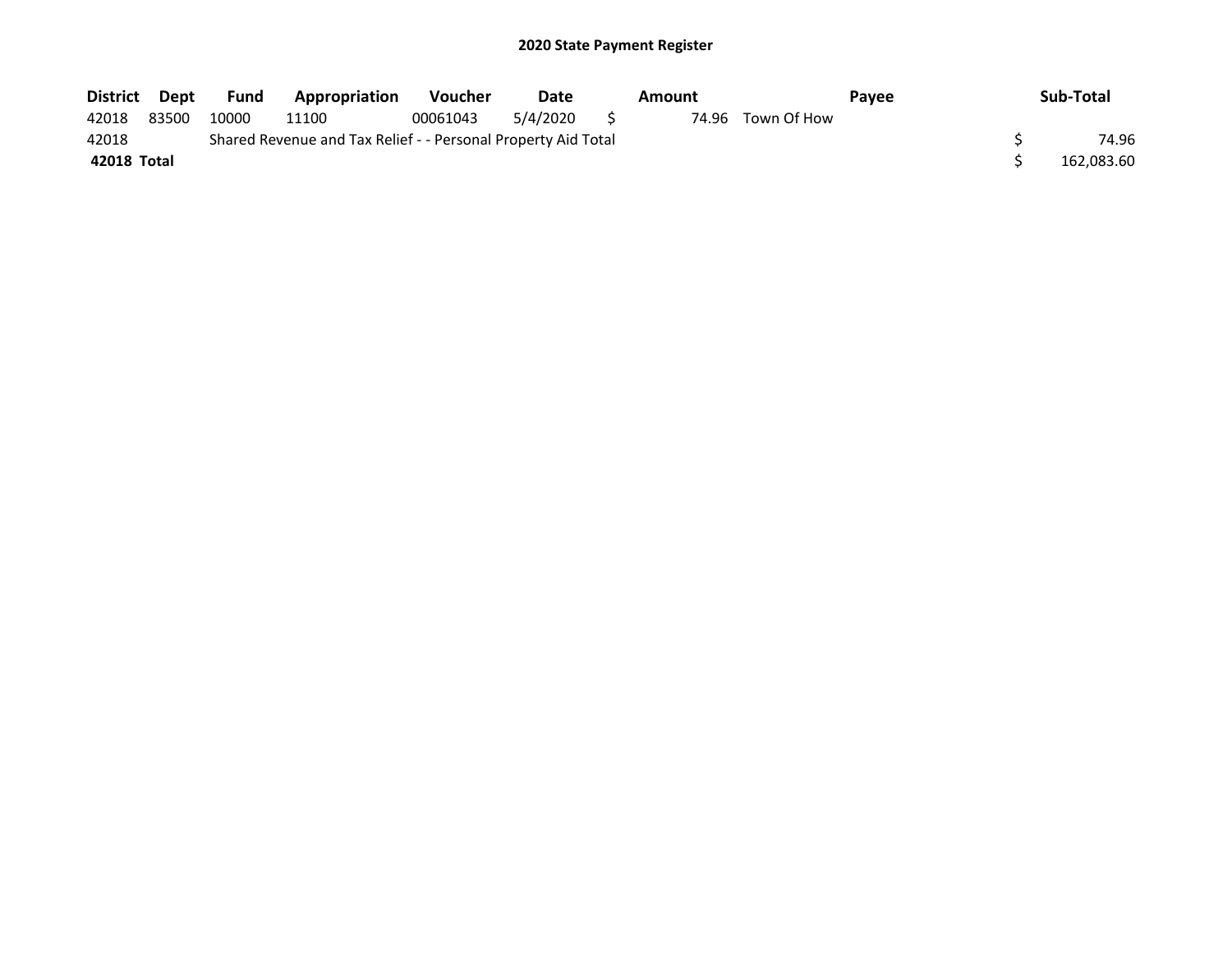| <b>District</b> | Dept  | <b>Fund</b> | Appropriation                                                      | Voucher  | <b>Date</b>   |     | <b>Amount</b> | Payee                      | Sub-Total        |
|-----------------|-------|-------------|--------------------------------------------------------------------|----------|---------------|-----|---------------|----------------------------|------------------|
| 42019           |       |             | Dept of Safety & Prof Services - - Fire Dues Distribution          |          |               |     |               |                            |                  |
| 42019           | 16500 | 10000       | 22500                                                              | 00036613 | 7/17/2020     | \$  |               | 7,577.26 Town Of Lakewood  |                  |
| 42019           |       |             | Dept of Safety & Prof Services - - Fire Dues Distribution Total    |          |               |     |               |                            | \$<br>7,577.26   |
| 42019           |       |             | Dept of Natural Resources - - Aids In Lieu Of Taxes - Gener        |          |               |     |               |                            |                  |
| 42019           | 37000 | 10000       | 50300                                                              | 00384771 | 1/21/2020     | \$  |               | 35,653.57 Town Of Lakewood |                  |
| 42019           | 37000 | 10000       | 50300                                                              | 00384772 | 1/21/2020     | \$  | 593.25        | Town Of Lakewood           |                  |
| 42019           | 37000 | 10000       | 50300                                                              | 00405297 | 4/21/2020     | \$  |               | 39.92 Town Of Lakewood     |                  |
| 42019           |       |             | Dept of Natural Resources - - Aids In Lieu Of Taxes - Gener Total  |          |               |     |               |                            | \$<br>36,286.74  |
| 42019           |       |             | Dept of Natural Resources - - General Program Operations --        |          |               |     |               |                            |                  |
| 42019           | 37000 | 21200       | 25400                                                              | 00448326 | 11/27/2020 \$ |     |               | 3,297.50 Town Of Lakewood  |                  |
| 42019           | 37000 | 21200       | 25400                                                              | 00448341 | 11/27/2020 \$ |     |               | 4,487.50 Town Of Lakewood  |                  |
| 42019           |       |             | Dept of Natural Resources - - General Program Operations -- Total  |          |               |     |               |                            | \$<br>7,785.00   |
| 42019           |       |             | Dept of Natural Resources - - Resaids - Cnty Forst, Cl & Mfl       |          |               |     |               |                            |                  |
| 42019           | 37000 | 21200       | 57100                                                              | 00417455 | 6/18/2020     | \$. |               | 510.52 Town Of Lakewood    |                  |
| 42019           |       |             | Dept of Natural Resources - - Resaids - Cnty Forst, CI & Mfl Total |          |               |     |               |                            | \$<br>510.52     |
| 42019           |       |             | Dept of Natural Resources - - Aids In Lieu Of Taxes - Sum S        |          |               |     |               |                            |                  |
| 42019           | 37000 | 21200       | 57900                                                              | 00405296 | 4/21/2020     | S   | 143.08        | Town Of Lakewood           |                  |
| 42019           |       |             | Dept of Natural Resources - - Aids In Lieu Of Taxes - Sum S Total  |          |               |     |               |                            | \$<br>143.08     |
| 42019           |       |             | Dept of Natural Resources - - Resaids - Pymt In Lieu Tax Fed       |          |               |     |               |                            |                  |
| 42019           | 37000 | 21200       | 58400                                                              | 00439120 | 10/1/2020     | \$  |               | 81,745.19 Town Of Lakewood |                  |
| 42019           |       |             | Dept of Natural Resources - - Resaids - Pymt In Lieu Tax Fed Total |          |               |     |               |                            | \$<br>81,745.19  |
| 42019           |       |             | Dept of Natural Resources - - Fin Asst For Responsible Units       |          |               |     |               |                            |                  |
| 42019           | 37000 | 27400       | 67000                                                              | 00413281 | 5/29/2020     | \$. |               | 7,619.31 Town Of Lakewood  |                  |
| 42019           |       |             | Dept of Natural Resources - - Fin Asst For Responsible Units Total |          |               |     |               |                            | \$<br>7,619.31   |
| 42019           |       |             | Dept of Natural Resources - - Recycling Consolidation Grants       |          |               |     |               |                            |                  |
| 42019           | 37000 | 27400       | 67300                                                              | 00413281 | 5/29/2020     | \$  |               | 845.29 Town Of Lakewood    |                  |
| 42019           |       |             | Dept of Natural Resources - - Recycling Consolidation Grants Total |          |               |     |               |                            | \$<br>845.29     |
| 42019           |       |             | WI Dept of Transportation - - Trns Aids To Mnc.-Sf                 |          |               |     |               |                            |                  |
| 42019           | 39500 | 21100       | 19100                                                              | 00476560 | 1/6/2020      | \$  |               | 67,546.17 Town Of Lakewood |                  |
| 42019           | 39500 | 21100       | 19100                                                              | 00506415 | 4/6/2020      | \$  |               | 67,546.17 Town Of Lakewood |                  |
| 42019           | 39500 | 21100       | 19100                                                              | 00543407 | 7/6/2020      | \$  |               | 67,546.17 Town Of Lakewood |                  |
| 42019           | 39500 | 21100       | 19100                                                              | 00586233 | 10/5/2020     | \$  |               | 67,546.17 Town Of Lakewood |                  |
| 42019           |       |             | WI Dept of Transportation - - Trns Aids To Mnc.-Sf Total           |          |               |     |               |                            | \$<br>270,184.68 |
| 42019           |       |             | Department of Administration - - Federal Aid                       |          |               |     |               |                            |                  |
| 42019           | 50500 | 10000       | 14200                                                              | 00134856 | 12/9/2020     | \$  |               | 9,028.70 Town Of Lakewood  |                  |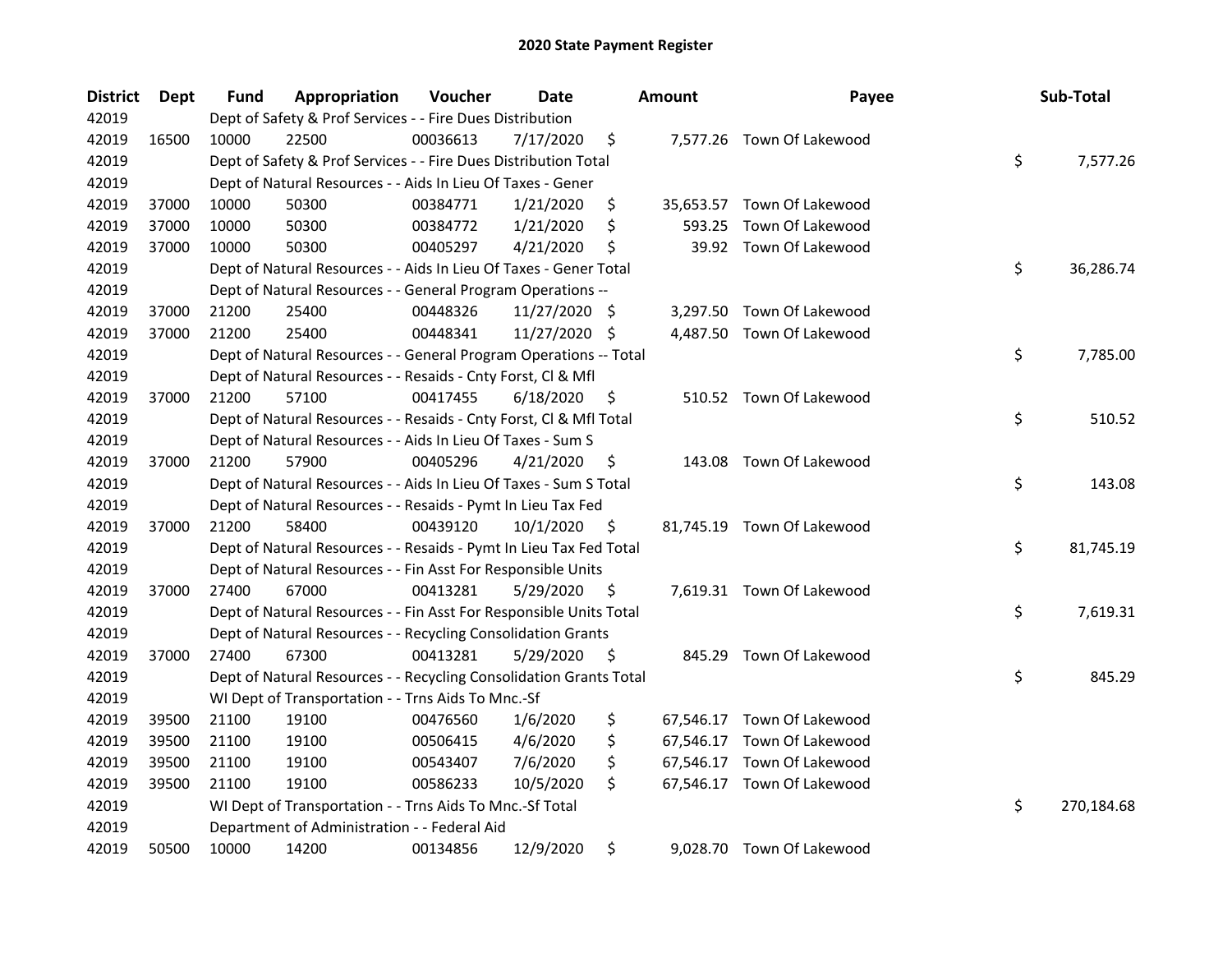| <b>District</b> | Dept  | Fund  | Appropriation                                                       | Voucher  | Date       |              | <b>Amount</b> | Payee            | Sub-Total       |
|-----------------|-------|-------|---------------------------------------------------------------------|----------|------------|--------------|---------------|------------------|-----------------|
| 42019           |       |       | Department of Administration - - Federal Aid Total                  |          |            |              |               |                  | \$<br>9,028.70  |
| 42019           |       |       | Shared Revenue and Tax Relief - - County And Municipal Aid          |          |            |              |               |                  |                 |
| 42019           | 83500 | 10000 | 10500                                                               | 00068541 | 7/27/2020  | S.           | 2.790.49      | Town Of Lakewood |                 |
| 42019           | 83500 | 10000 | 10500                                                               | 00072508 | 11/16/2020 | <sub>S</sub> | 15.991.69     | Town Of Lakewood |                 |
| 42019           |       |       | Shared Revenue and Tax Relief - - County And Municipal Aid Total    |          |            |              |               |                  | \$<br>18,782.18 |
| 42019           |       |       | Shared Revenue and Tax Relief - - Exempt Computer Aid               |          |            |              |               |                  |                 |
| 42019           | 83500 | 10000 | 10900                                                               | 00065653 | 7/27/2020  | Ś            | 562.23        | Town Of Lakewood |                 |
| 42019           |       |       | Shared Revenue and Tax Relief - - Exempt Computer Aid Total         |          |            |              |               |                  | \$<br>562.23    |
| 42019           |       |       | Shared Revenue and Tax Relief - - Personal Property Aid             |          |            |              |               |                  |                 |
| 42019           | 83500 | 10000 | 11100                                                               | 00061044 | 5/4/2020   | S.           | 1.194.35      | Town Of Lakewood |                 |
| 42019           |       |       | Shared Revenue and Tax Relief - - Personal Property Aid Total       |          |            |              |               |                  | \$<br>1,194.35  |
| 42019           |       |       | Shared Revenue and Tax Relief - - Payments For Municipal Svcs       |          |            |              |               |                  |                 |
| 42019           | 83500 | 10000 | 50100                                                               | 00054956 | 2/3/2020   | Ś            | 100.33        | Town Of Lakewood |                 |
| 42019           |       |       | Shared Revenue and Tax Relief - - Payments For Municipal Svcs Total |          |            |              |               |                  | 100.33          |
| 42019 Total     |       |       |                                                                     |          |            |              |               |                  | 442,364.86      |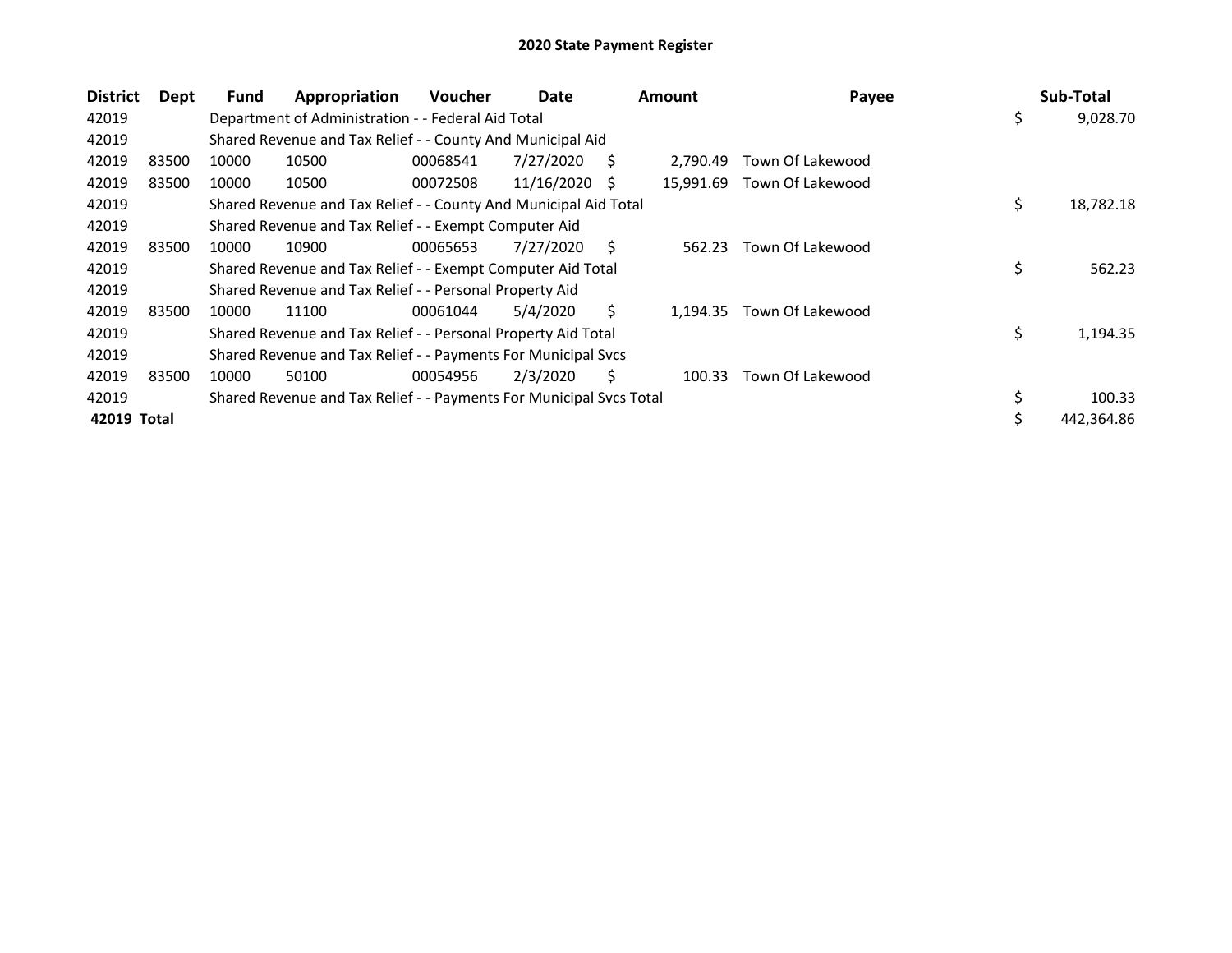| <b>District</b> | Dept  | <b>Fund</b> | Appropriation                                                      | Voucher  | Date          |    | <b>Amount</b> |                        | Payee | Sub-Total        |
|-----------------|-------|-------------|--------------------------------------------------------------------|----------|---------------|----|---------------|------------------------|-------|------------------|
| 42020           |       |             | Dept of Safety & Prof Services - - Fire Dues Distribution          |          |               |    |               |                        |       |                  |
| 42020           | 16500 | 10000       | 22500                                                              | 00036614 | 7/20/2020     | \$ |               | 2,302.08 Town Of Lena  |       |                  |
| 42020           |       |             | Dept of Safety & Prof Services - - Fire Dues Distribution Total    |          |               |    |               |                        |       | \$<br>2,302.08   |
| 42020           |       |             | Dept of Natural Resources - - Resaids - Cnty Forst, Cl & Mfl       |          |               |    |               |                        |       |                  |
| 42020           | 37000 | 21200       | 57100                                                              | 00417456 | 6/18/2020     | \$ |               | 214.53 Town Of Lena    |       |                  |
| 42020           |       |             | Dept of Natural Resources - - Resaids - Cnty Forst, Cl & Mfl Total |          |               |    |               |                        |       | \$<br>214.53     |
| 42020           |       |             | WI Dept of Transportation - - Trns Aids To Mnc.-Sf                 |          |               |    |               |                        |       |                  |
| 42020           | 39500 | 21100       | 19100                                                              | 00476561 | 1/6/2020      | \$ | 30,550.50     | Town Of Lena           |       |                  |
| 42020           | 39500 | 21100       | 19100                                                              | 00506416 | 4/6/2020      | \$ | 30,550.50     | Town Of Lena           |       |                  |
| 42020           | 39500 | 21100       | 19100                                                              | 00543408 | 7/6/2020      | \$ | 30,550.50     | Town Of Lena           |       |                  |
| 42020           | 39500 | 21100       | 19100                                                              | 00586234 | 10/5/2020     | \$ |               | 30,550.50 Town Of Lena |       |                  |
| 42020           |       |             | WI Dept of Transportation - - Trns Aids To Mnc.-Sf Total           |          |               |    |               |                        |       | \$<br>122,202.00 |
| 42020           |       |             | Department of Administration - - Federal Aid                       |          |               |    |               |                        |       |                  |
| 42020           | 50500 | 10000       | 14200                                                              | 00134857 | 12/10/2020 \$ |    |               | 4,565.07 Town Of Lena  |       |                  |
| 42020           |       |             | Department of Administration - - Federal Aid Total                 |          |               |    |               |                        |       | \$<br>4,565.07   |
| 42020           |       |             | Shared Revenue and Tax Relief - - County And Municipal Aid         |          |               |    |               |                        |       |                  |
| 42020           | 83500 | 10000       | 10500                                                              | 00068542 | 7/27/2020     | S  | 7,946.89      | Town Of Lena           |       |                  |
| 42020           | 83500 | 10000       | 10500                                                              | 00072509 | 11/16/2020    | S. | 45,032.39     | Town Of Lena           |       |                  |
| 42020           |       |             | Shared Revenue and Tax Relief - - County And Municipal Aid Total   |          |               |    |               |                        |       | \$<br>52,979.28  |
| 42020           |       |             | Shared Revenue and Tax Relief - - Exempt Computer Aid              |          |               |    |               |                        |       |                  |
| 42020           | 83500 | 10000       | 10900                                                              | 00065654 | 7/27/2020     | \$ | 9.35          | Town Of Lena           |       |                  |
| 42020           |       |             | Shared Revenue and Tax Relief - - Exempt Computer Aid Total        |          |               |    |               |                        |       | \$<br>9.35       |
| 42020           |       |             | Shared Revenue and Tax Relief - - Utility Aid                      |          |               |    |               |                        |       |                  |
| 42020           | 83500 | 10000       | 11000                                                              | 00068542 | 7/27/2020     | \$ | 92.24         | Town Of Lena           |       |                  |
| 42020           | 83500 | 10000       | 11000                                                              | 00072509 | 11/16/2020    | \$ | 531.38        | Town Of Lena           |       |                  |
| 42020           |       |             | Shared Revenue and Tax Relief - - Utility Aid Total                |          |               |    |               |                        |       | \$<br>623.62     |
| 42020           |       |             | Shared Revenue and Tax Relief - - Personal Property Aid            |          |               |    |               |                        |       |                  |
| 42020           | 83500 | 10000       | 11100                                                              | 00061045 | 5/4/2020      | \$ | 2,441.06      | Town Of Lena           |       |                  |
| 42020           |       |             | Shared Revenue and Tax Relief - - Personal Property Aid Total      |          |               |    |               |                        |       | \$<br>2,441.06   |
| 42020 Total     |       |             |                                                                    |          |               |    |               |                        |       | \$<br>185,336.99 |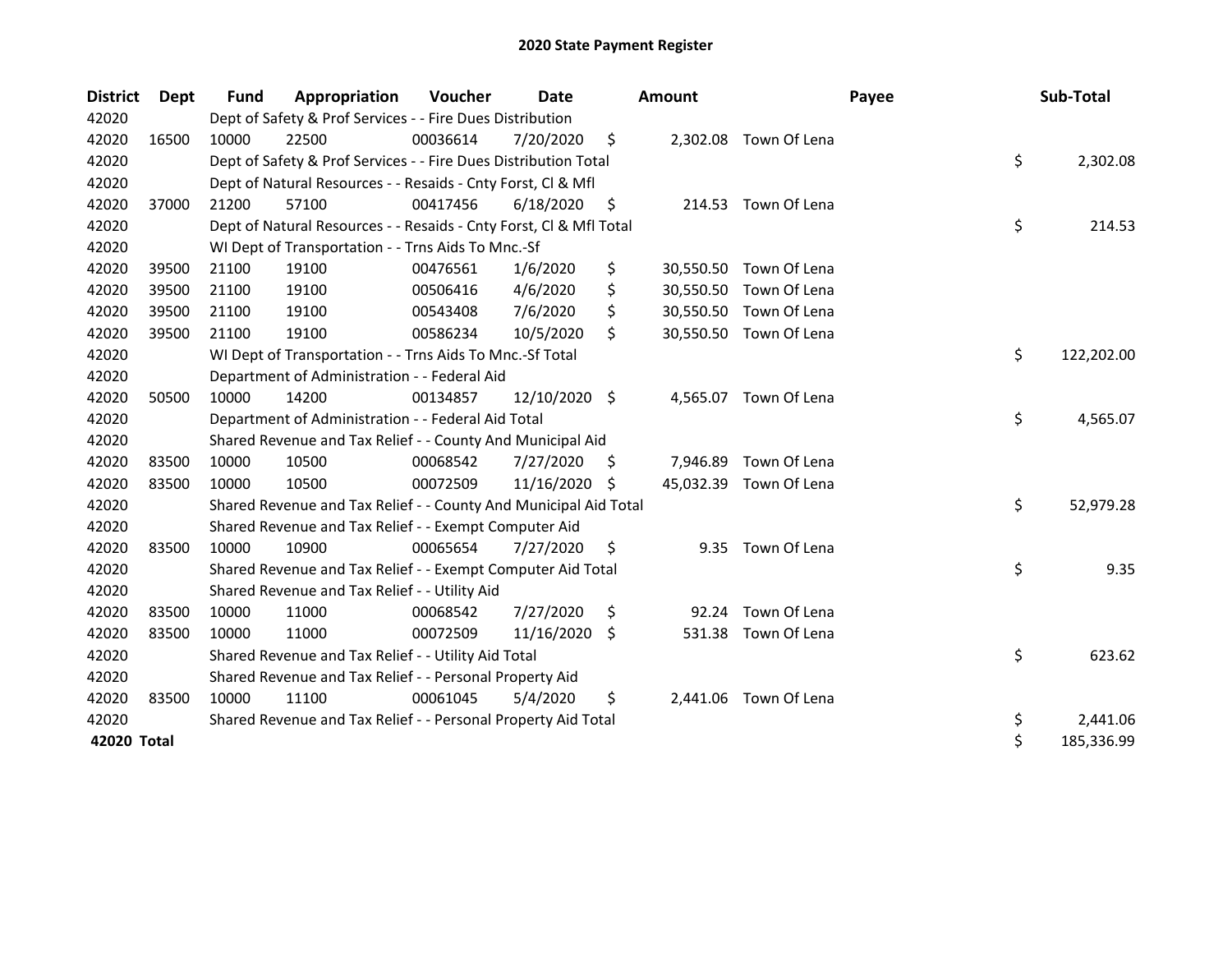| <b>District</b> | Dept  | Fund  | Appropriation                                                        | Voucher  | <b>Date</b>   | <b>Amount</b> | Payee                          | Sub-Total        |
|-----------------|-------|-------|----------------------------------------------------------------------|----------|---------------|---------------|--------------------------------|------------------|
| 42022           |       |       | Dept of Safety & Prof Services - - Fire Dues Distribution            |          |               |               |                                |                  |
| 42022           | 16500 | 10000 | 22500                                                                | 00036615 | 7/20/2020     | \$            | 2,980.04 Town Of Little River  |                  |
| 42022           |       |       | Dept of Safety & Prof Services - - Fire Dues Distribution Total      |          |               |               |                                | \$<br>2,980.04   |
| 42022           |       |       | Dept of Natural Resources - - Aids In Lieu Of Taxes - Gener          |          |               |               |                                |                  |
| 42022           | 37000 | 10000 | 50300                                                                | 00384710 | 1/22/2020     | \$            | 10,614.29 Town Of Little River |                  |
| 42022           | 37000 | 10000 | 50300                                                                | 00404219 | 4/21/2020     | \$            | 510.41 Town Of Little River    |                  |
| 42022           |       |       | Dept of Natural Resources - - Aids In Lieu Of Taxes - Gener Total    |          |               |               |                                | \$<br>11,124.70  |
| 42022           |       |       | Dept of Natural Resources - - Resaids - Cnty Forst, Cl & Mfl         |          |               |               |                                |                  |
| 42022           | 37000 | 21200 | 57100                                                                | 00417457 | 6/18/2020     | \$            | 1,563.85 Town Of Little River  |                  |
| 42022           |       |       | Dept of Natural Resources - - Resaids - Cnty Forst, Cl & Mfl Total   |          |               |               |                                | \$<br>1,563.85   |
| 42022           |       |       | Dept of Natural Resources - - Aids In Lieu Of Taxes - Sum S          |          |               |               |                                |                  |
| 42022           | 37000 | 21200 | 57900                                                                | 00404218 | 4/21/2020     | \$            | 22.36 Town Of Little River     |                  |
| 42022           |       |       | Dept of Natural Resources - - Aids In Lieu Of Taxes - Sum S Total    |          |               |               |                                | \$<br>22.36      |
| 42022           |       |       | Dept of Natural Resources - - Fin Asst For Responsible Units         |          |               |               |                                |                  |
| 42022           | 37000 | 27400 | 67000                                                                | 00413104 | 5/29/2020     | \$            | 1,739.05 Town Of Little River  |                  |
| 42022           |       |       | Dept of Natural Resources - - Fin Asst For Responsible Units Total   |          |               |               |                                | \$<br>1,739.05   |
| 42022           |       |       | WI Dept of Transportation - - Trns Aids To Mnc.-Sf                   |          |               |               |                                |                  |
| 42022           | 39500 | 21100 | 19100                                                                | 00476562 | 1/6/2020      | \$            | 37,768.19 Town Of Little River |                  |
| 42022           | 39500 | 21100 | 19100                                                                | 00506417 | 4/6/2020      | \$            | 37,768.19 Town Of Little River |                  |
| 42022           | 39500 | 21100 | 19100                                                                | 00543409 | 7/6/2020      | \$            | 37,768.19 Town Of Little River |                  |
| 42022           | 39500 | 21100 | 19100                                                                | 00586235 | 10/5/2020     | \$            | 37,768.20 Town Of Little River |                  |
| 42022           |       |       | WI Dept of Transportation - - Trns Aids To Mnc.-Sf Total             |          |               |               |                                | \$<br>151,072.77 |
| 42022           |       |       | WI Dept of Transportation - - Supplemental Transportation Aids       |          |               |               |                                |                  |
| 42022           | 39500 | 21100 | 19600                                                                | 00477538 | 1/6/2020      | \$            | 24,525.03 Town Of Little River |                  |
| 42022           |       |       | WI Dept of Transportation - - Supplemental Transportation Aids Total |          |               |               |                                | \$<br>24,525.03  |
| 42022           |       |       | WI Dept of Transportation - - Loc Rd Imp Prg St Fd                   |          |               |               |                                |                  |
| 42022           | 39500 | 21100 | 27800                                                                | 00495846 | 2/24/2020     | \$            | 19,131.56 Town Of Little River |                  |
| 42022           |       |       | WI Dept of Transportation - - Loc Rd Imp Prg St Fd Total             |          |               |               |                                | \$<br>19,131.56  |
| 42022           |       |       | Department of Administration - - Federal Aid                         |          |               |               |                                |                  |
| 42022           | 50500 | 10000 | 14200                                                                | 00134858 | 12/10/2020 \$ |               | 344.68 Town Of Little River    |                  |
| 42022           |       |       | Department of Administration - - Federal Aid Total                   |          |               |               |                                | \$<br>344.68     |
| 42022           |       |       | Elections Commission - - 2018 Hava Election Security                 |          |               |               |                                |                  |
| 42022           | 51000 | 22000 | 18200                                                                | 00003535 | 6/30/2020     | \$            | 851.20 Town Of Little River    |                  |
| 42022           |       |       | Elections Commission - - 2018 Hava Election Security Total           |          |               |               |                                | \$<br>851.20     |
| 42022           |       |       | Shared Revenue and Tax Relief - - County And Municipal Aid           |          |               |               |                                |                  |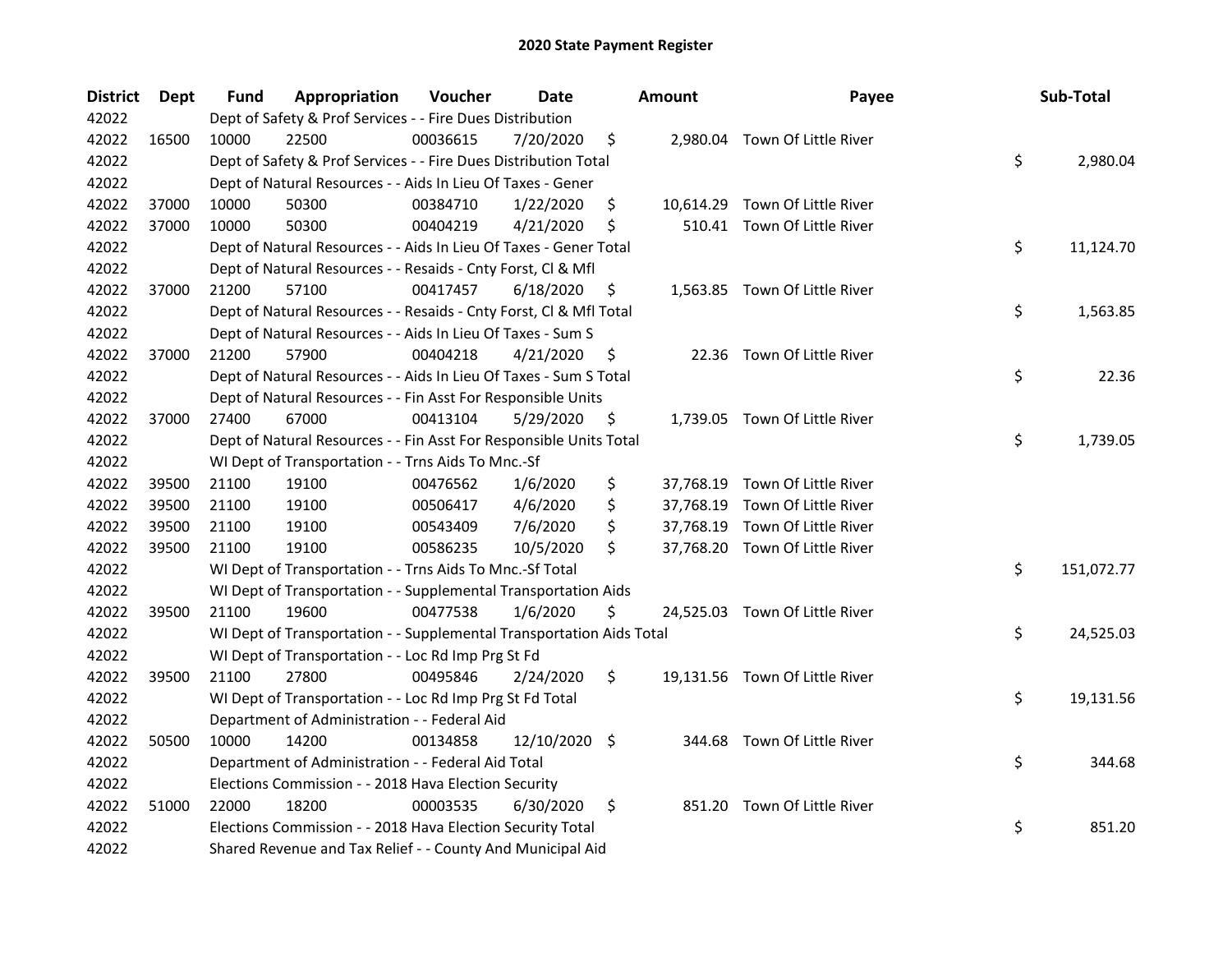| <b>District</b> | Dept  | <b>Fund</b> | Appropriation                                                    | Voucher  | Date       |     | <b>Amount</b> | Payee                |     | Sub-Total  |
|-----------------|-------|-------------|------------------------------------------------------------------|----------|------------|-----|---------------|----------------------|-----|------------|
| 42022           | 83500 | 10000       | 10500                                                            | 00068543 | 7/27/2020  | S   | 6.633.50      | Town Of Little River |     |            |
| 42022           | 83500 | 10000       | 10500                                                            | 00072510 | 11/16/2020 | - S | 37,589.82     | Town Of Little River |     |            |
| 42022           |       |             | Shared Revenue and Tax Relief - - County And Municipal Aid Total |          |            |     |               |                      |     | 44,223.32  |
| 42022           |       |             | Shared Revenue and Tax Relief - - Exempt Computer Aid            |          |            |     |               |                      |     |            |
| 42022           | 83500 | 10000       | 10900                                                            | 00065655 | 7/27/2020  | S   | 6.24          | Town Of Little River |     |            |
| 42022           |       |             | Shared Revenue and Tax Relief - - Exempt Computer Aid Total      |          |            |     |               |                      |     | 6.24       |
| 42022           |       |             | Shared Revenue and Tax Relief - - Personal Property Aid          |          |            |     |               |                      |     |            |
| 42022           | 83500 | 10000       | 11100                                                            | 00061046 | 5/4/2020   | S.  | 400.96        | Town Of Little River |     |            |
| 42022           |       |             | Shared Revenue and Tax Relief - - Personal Property Aid Total    |          |            |     |               |                      | \$, | 400.96     |
| 42022 Total     |       |             |                                                                  |          |            |     |               |                      |     | 257,985.76 |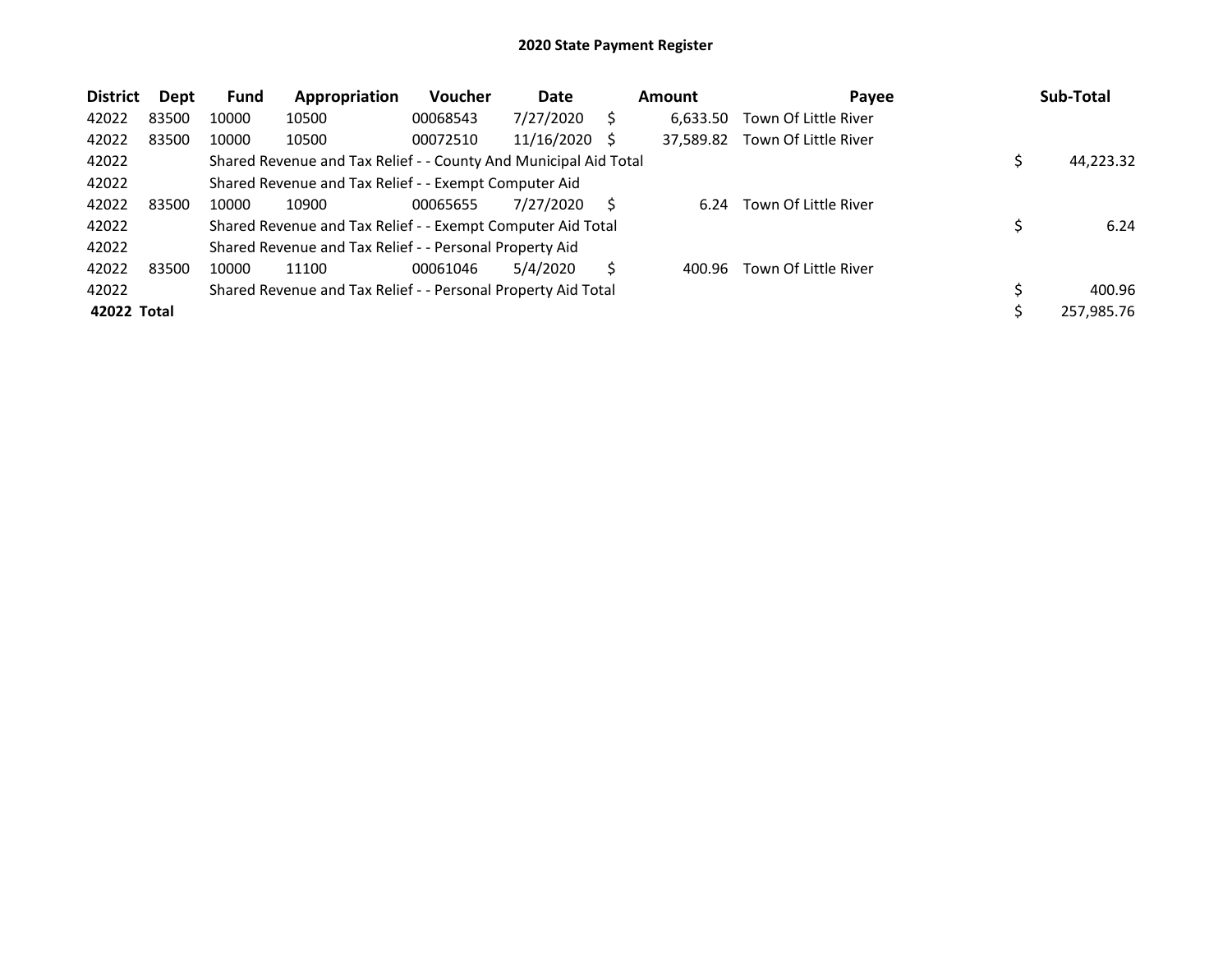| <b>District</b> | Dept  | Fund  | Appropriation                                                      | Voucher  | <b>Date</b> |      | <b>Amount</b> | Payee                             | Sub-Total        |
|-----------------|-------|-------|--------------------------------------------------------------------|----------|-------------|------|---------------|-----------------------------------|------------------|
| 42024           |       |       | Dept of Safety & Prof Services - - Fire Dues Distribution          |          |             |      |               |                                   |                  |
| 42024           | 16500 | 10000 | 22500                                                              | 00036616 | 7/20/2020   | \$   |               | 21,694.92 Little Suamico, Town of |                  |
| 42024           |       |       | Dept of Safety & Prof Services - - Fire Dues Distribution Total    |          |             |      |               |                                   | \$<br>21,694.92  |
| 42024           |       |       | Dept of Natural Resources - - Aids In Lieu Of Taxes - Gener        |          |             |      |               |                                   |                  |
| 42024           | 37000 | 10000 | 50300                                                              | 00384733 | 1/22/2020   | \$   | 10,491.86     | Little Suamico, Town of           |                  |
| 42024           | 37000 | 10000 | 50300                                                              | 00384734 | 1/22/2020   | \$   | 9,332.74      | Little Suamico, Town of           |                  |
| 42024           | 37000 | 10000 | 50300                                                              | 00404534 | 4/21/2020   | \$   | 62.40         | Little Suamico, Town of           |                  |
| 42024           |       |       | Dept of Natural Resources - - Aids In Lieu Of Taxes - Gener Total  |          |             |      |               |                                   | \$<br>19,887.00  |
| 42024           |       |       | Dept of Natural Resources - - Resaids - Fire Suppress Grant        |          |             |      |               |                                   |                  |
| 42024           | 37000 | 21200 | 54500                                                              | 00423789 | 7/14/2020   | \$   | 2,245.49      | Little Suamico, Town of           |                  |
| 42024           |       |       | Dept of Natural Resources - - Resaids - Fire Suppress Grant Total  |          |             |      |               |                                   | \$<br>2,245.49   |
| 42024           |       |       | Dept of Natural Resources - - Resaids - Cnty Forst, Cl & Mfl       |          |             |      |               |                                   |                  |
| 42024           | 37000 | 21200 | 57100                                                              | 00417458 | 6/18/2020   | \$   | 321.10        | Little Suamico, Town of           |                  |
| 42024           |       |       | Dept of Natural Resources - - Resaids - Cnty Forst, Cl & Mfl Total |          |             |      |               |                                   | \$<br>321.10     |
| 42024           |       |       | WI Dept of Transportation - - Trns Aids To Mnc.-Sf                 |          |             |      |               |                                   |                  |
| 42024           | 39500 | 21100 | 19100                                                              | 00476563 | 1/6/2020    | \$   | 61,915.68     | Little Suamico, Town of           |                  |
| 42024           | 39500 | 21100 | 19100                                                              | 00506418 | 4/6/2020    | \$   | 61,915.68     | Little Suamico, Town of           |                  |
| 42024           | 39500 | 21100 | 19100                                                              | 00543410 | 7/6/2020    | \$   | 61,915.68     | Little Suamico, Town of           |                  |
| 42024           | 39500 | 21100 | 19100                                                              | 00586236 | 10/5/2020   | \$   | 61,915.68     | Little Suamico, Town of           |                  |
| 42024           |       |       | WI Dept of Transportation - - Trns Aids To Mnc.-Sf Total           |          |             |      |               |                                   | \$<br>247,662.72 |
| 42024           |       |       | Department of Administration - - Federal Aid                       |          |             |      |               |                                   |                  |
| 42024           | 50500 | 10000 | 14200                                                              | 00132215 | 11/13/2020  | - \$ | 21,231.00     | Little Suamico, Town of           |                  |
| 42024           | 50500 | 10000 | 14200                                                              | 00134859 | 12/10/2020  | \$   | 41,264.62     | Little Suamico, Town of           |                  |
| 42024           |       |       | Department of Administration - - Federal Aid Total                 |          |             |      |               |                                   | \$<br>62,495.62  |
| 42024           |       |       | Elections Commission - - 2018 Hava Election Security               |          |             |      |               |                                   |                  |
| 42024           | 51000 | 22000 | 18200                                                              | 00004753 | 10/5/2020   | \$   |               | 3,820.10 Little Suamico, Town of  |                  |
| 42024           |       |       | Elections Commission - - 2018 Hava Election Security Total         |          |             |      |               |                                   | \$<br>3,820.10   |
| 42024           |       |       | Shared Revenue and Tax Relief - - County And Municipal Aid         |          |             |      |               |                                   |                  |
| 42024           | 83500 | 10000 | 10500                                                              | 00068544 | 7/27/2020   | S    | 7,446.70      | Little Suamico, Town of           |                  |
| 42024           | 83500 | 10000 | 10500                                                              | 00072511 | 11/16/2020  | \$.  | 42,197.97     | Little Suamico, Town of           |                  |
| 42024           |       |       | Shared Revenue and Tax Relief - - County And Municipal Aid Total   |          |             |      |               |                                   | \$<br>49,644.67  |
| 42024           |       |       | Shared Revenue and Tax Relief - - Exempt Computer Aid              |          |             |      |               |                                   |                  |
| 42024           | 83500 | 10000 | 10900                                                              | 00065656 | 7/27/2020   | \$   | 188.10        | Little Suamico, Town of           |                  |
| 42024           |       |       | Shared Revenue and Tax Relief - - Exempt Computer Aid Total        |          |             |      |               |                                   | \$<br>188.10     |
| 42024           |       |       | Shared Revenue and Tax Relief - - Utility Aid                      |          |             |      |               |                                   |                  |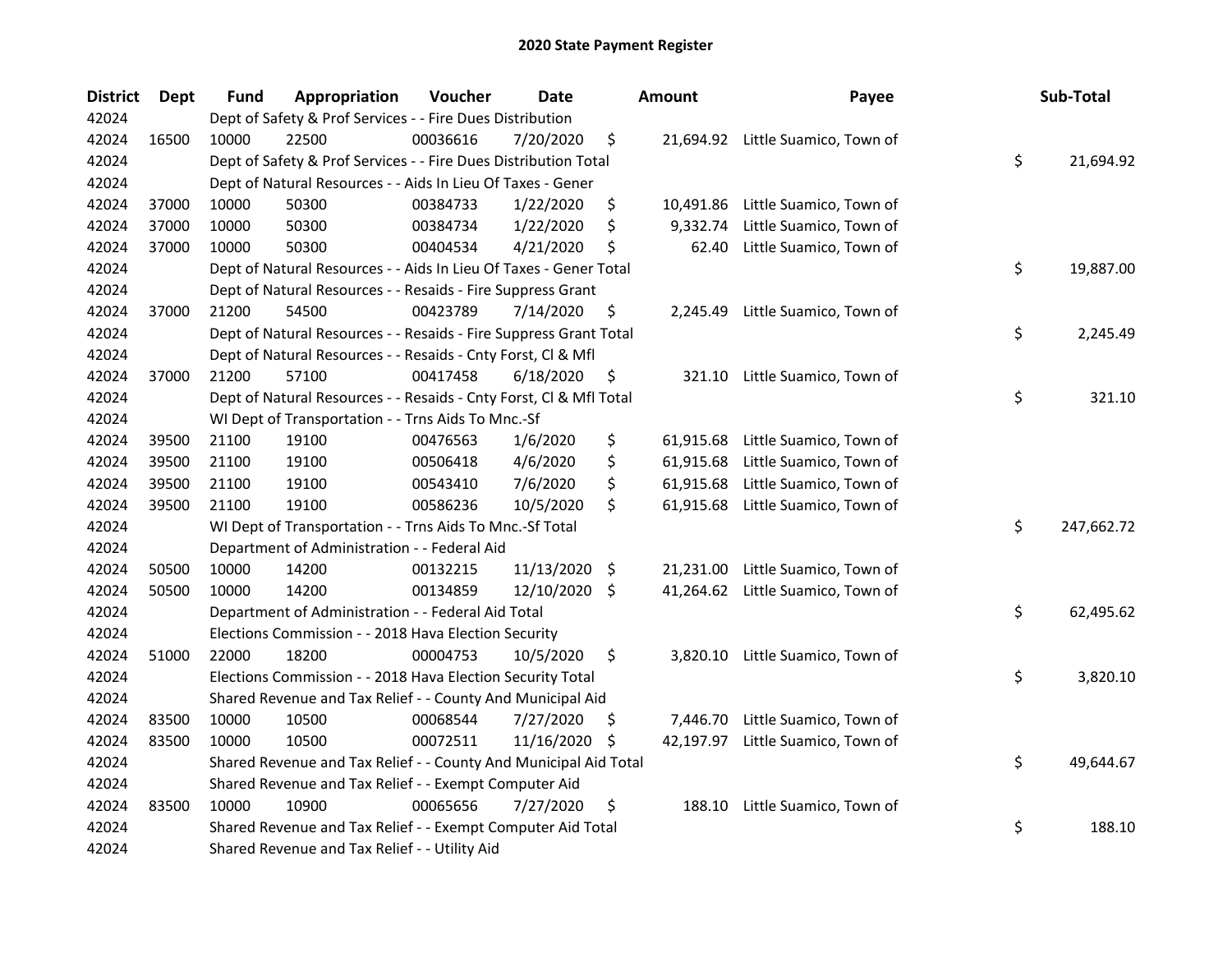| <b>District</b> | <b>Dept</b> | <b>Fund</b> | Appropriation                                                   | <b>Voucher</b> | Date       |    | Amount    | Payee                   | Sub-Total  |
|-----------------|-------------|-------------|-----------------------------------------------------------------|----------------|------------|----|-----------|-------------------------|------------|
| 42024           | 83500       | 10000       | 11000                                                           | 00068544       | 7/27/2020  | S  | 1.820.55  | Little Suamico, Town of |            |
| 42024           | 83500       | 10000       | 11000                                                           | 00072511       | 11/16/2020 | -S | 10.420.64 | Little Suamico, Town of |            |
| 42024           |             |             | Shared Revenue and Tax Relief - - Utility Aid Total             |                |            |    |           |                         | 12,241.19  |
| 42024           |             |             | Shared Revenue and Tax Relief - - Personal Property Aid         |                |            |    |           |                         |            |
| 42024           | 83500       | 10000       | 11100                                                           | 00061047       | 5/4/2020   |    | 2.228.31  | Little Suamico, Town of |            |
| 42024           |             |             | Shared Revenue and Tax Relief - - Personal Property Aid Total   |                |            |    |           |                         | 2,228.31   |
| 42024           |             |             | Shared Revenue and Tax Relief - - Lottery & Gaming Credit       |                |            |    |           |                         |            |
| 42024           | 83500       | 52100       | 36300                                                           | 00055436       | 3/23/2020  | S  | 10.574.28 | Little Suamico, Town of |            |
| 42024           |             |             | Shared Revenue and Tax Relief - - Lottery & Gaming Credit Total |                |            |    |           |                         | 10,574.28  |
| 42024 Total     |             |             |                                                                 |                |            |    |           |                         | 433,003.50 |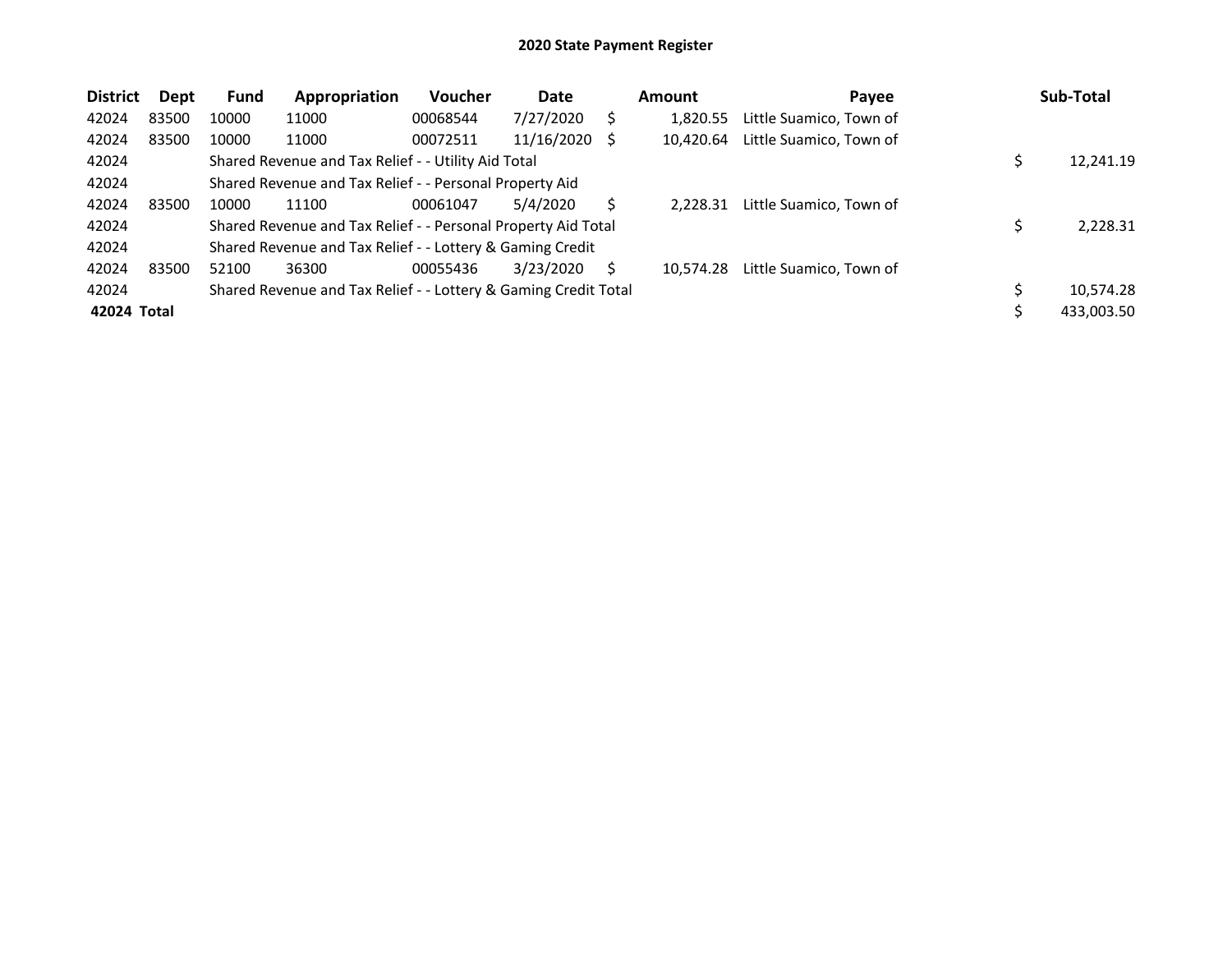| <b>District</b> | <b>Dept</b> | <b>Fund</b> | Appropriation                                                      | Voucher  | <b>Date</b> |     | <b>Amount</b> | Payee                          | Sub-Total       |
|-----------------|-------------|-------------|--------------------------------------------------------------------|----------|-------------|-----|---------------|--------------------------------|-----------------|
| 42026           |             |             | Dept of Safety & Prof Services - - Fire Dues Distribution          |          |             |     |               |                                |                 |
| 42026           | 16500       | 10000       | 22500                                                              | 00036617 | 7/20/2020   | \$  |               | 1,965.38 Town Of Maple Valley  |                 |
| 42026           |             |             | Dept of Safety & Prof Services - - Fire Dues Distribution Total    |          |             |     |               |                                | \$<br>1,965.38  |
| 42026           |             |             | Dept of Natural Resources - - Aids In Lieu Of Taxes - Gener        |          |             |     |               |                                |                 |
| 42026           | 37000       | 10000       | 50300                                                              | 00384719 | 1/22/2020   | \$  |               | 626.46 Town Of Maple Valley    |                 |
| 42026           |             |             | Dept of Natural Resources - - Aids In Lieu Of Taxes - Gener Total  |          |             |     |               |                                | \$<br>626.46    |
| 42026           |             |             | Dept of Natural Resources - - Resaids - Cnty Forst, Cl & Mfl       |          |             |     |               |                                |                 |
| 42026           | 37000       | 21200       | 57100                                                              | 00417459 | 6/18/2020   | \$  |               | 662.80 Town Of Maple Valley    |                 |
| 42026           |             |             | Dept of Natural Resources - - Resaids - Cnty Forst, CI & Mfl Total |          |             |     |               |                                | \$<br>662.80    |
| 42026           |             |             | WI Dept of Transportation - - Trns Aids To Mnc.-Sf                 |          |             |     |               |                                |                 |
| 42026           | 39500       | 21100       | 19100                                                              | 00476564 | 1/6/2020    | \$  |               | 24,164.46 Town Of Maple Valley |                 |
| 42026           | 39500       | 21100       | 19100                                                              | 00506419 | 4/6/2020    | \$  | 24,164.46     | Town Of Maple Valley           |                 |
| 42026           | 39500       | 21100       | 19100                                                              | 00543411 | 7/6/2020    | \$  | 24,164.46     | Town Of Maple Valley           |                 |
| 42026           | 39500       | 21100       | 19100                                                              | 00586237 | 10/5/2020   | \$  |               | 24,164.46 Town Of Maple Valley |                 |
| 42026           |             |             | WI Dept of Transportation - - Trns Aids To Mnc.-Sf Total           |          |             |     |               |                                | \$<br>96,657.84 |
| 42026           |             |             | Department of Administration - - Federal Aid                       |          |             |     |               |                                |                 |
| 42026           | 50500       | 10000       | 14200                                                              | 00130061 | 10/2/2020   | \$  | 5,400.00      | Town Of Maple Valley           |                 |
| 42026           |             |             | Department of Administration - - Federal Aid Total                 |          |             |     |               |                                | \$<br>5,400.00  |
| 42026           |             |             | Elections Commission - - 2018 Hava Election Security               |          |             |     |               |                                |                 |
| 42026           | 51000       | 22000       | 18200                                                              | 00003643 | 6/30/2020   | \$  |               | 653.20 Town Of Maple Valley    |                 |
| 42026           |             |             | Elections Commission - - 2018 Hava Election Security Total         |          |             |     |               |                                | \$<br>653.20    |
| 42026           |             |             | Shared Revenue and Tax Relief - - County And Municipal Aid         |          |             |     |               |                                |                 |
| 42026           | 83500       | 10000       | 10500                                                              | 00068545 | 7/27/2020   | \$. |               | 5,150.71 Town Of Maple Valley  |                 |
| 42026           | 83500       | 10000       | 10500                                                              | 00072512 | 11/16/2020  | \$  |               | 29,187.38 Town Of Maple Valley |                 |
| 42026           |             |             | Shared Revenue and Tax Relief - - County And Municipal Aid Total   |          |             |     |               |                                | \$<br>34,338.09 |
| 42026           |             |             | Shared Revenue and Tax Relief - - Exempt Computer Aid              |          |             |     |               |                                |                 |
| 42026           | 83500       | 10000       | 10900                                                              | 00065657 | 7/27/2020   | \$  |               | 3.11 Town Of Maple Valley      |                 |
| 42026           |             |             | Shared Revenue and Tax Relief - - Exempt Computer Aid Total        |          |             |     |               |                                | \$<br>3.11      |
| 42026           |             |             | Shared Revenue and Tax Relief - - Utility Aid                      |          |             |     |               |                                |                 |
| 42026           | 83500       | 10000       | 11000                                                              | 00068545 | 7/27/2020   | \$  | 44.08         | Town Of Maple Valley           |                 |
| 42026           | 83500       | 10000       | 11000                                                              | 00072512 | 11/16/2020  | \$  |               | 253.51 Town Of Maple Valley    |                 |
| 42026           |             |             | Shared Revenue and Tax Relief - - Utility Aid Total                |          |             |     |               |                                | \$<br>297.59    |
| 42026           |             |             | Shared Revenue and Tax Relief - - Personal Property Aid            |          |             |     |               |                                |                 |
| 42026           | 83500       | 10000       | 11100                                                              | 00061048 | 5/4/2020    | \$  |               | 61.41 Town Of Maple Valley     |                 |
| 42026           |             |             | Shared Revenue and Tax Relief - - Personal Property Aid Total      |          |             |     |               |                                | \$<br>61.41     |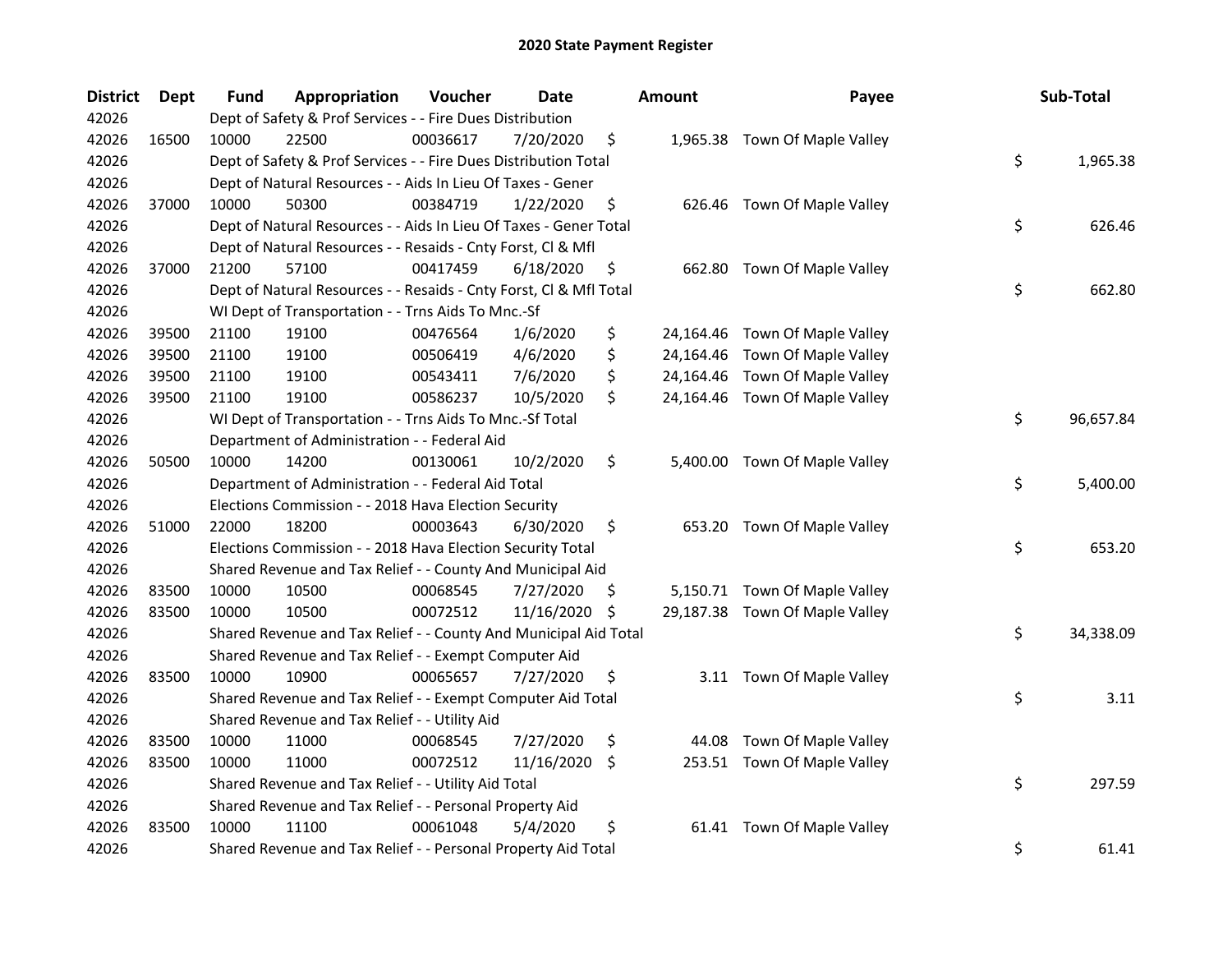| District Dept | <b>Fund Appropriation</b> | Voucher | Date | Amount | Payee | Sub-Total  |
|---------------|---------------------------|---------|------|--------|-------|------------|
| 42026 Total   |                           |         |      |        |       | 140,665.88 |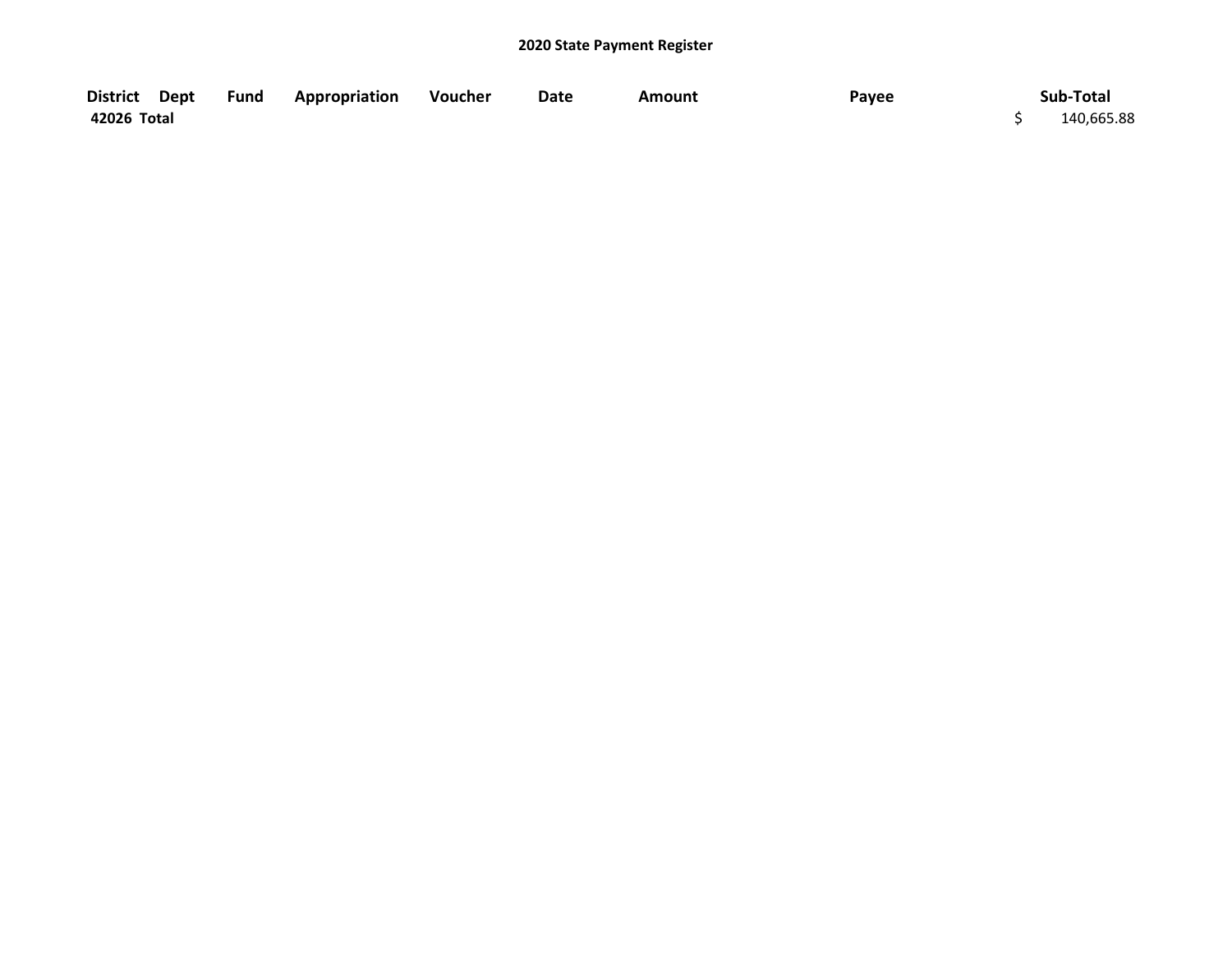| <b>District</b> | Dept  | <b>Fund</b> | Appropriation                                                        | Voucher  | <b>Date</b>   |                    | <b>Amount</b> | Payee                    | Sub-Total        |
|-----------------|-------|-------------|----------------------------------------------------------------------|----------|---------------|--------------------|---------------|--------------------------|------------------|
| 42028           |       |             | Dept of Safety & Prof Services - - Fire Dues Distribution            |          |               |                    |               |                          |                  |
| 42028           | 16500 | 10000       | 22500                                                                | 00036618 | 7/20/2020     | \$                 |               | 3,651.66 Morgan, Town of |                  |
| 42028           |       |             | Dept of Safety & Prof Services - - Fire Dues Distribution Total      |          |               |                    |               |                          | \$<br>3,651.66   |
| 42028           |       |             | Dept of Natural Resources - - Resaids - Cnty Forst, Cl & Mfl         |          |               |                    |               |                          |                  |
| 42028           | 37000 | 21200       | 57100                                                                | 00417460 | 6/18/2020     | \$                 | 1,001.15      | Morgan, Town of          |                  |
| 42028           |       |             | Dept of Natural Resources - - Resaids - Cnty Forst, Cl & Mfl Total   |          |               |                    |               |                          | \$<br>1,001.15   |
| 42028           |       |             | WI Dept of Transportation - - Trns Aids To Mnc.-Sf                   |          |               |                    |               |                          |                  |
| 42028           | 39500 | 21100       | 19100                                                                | 00476565 | 1/6/2020      | \$                 | 33,388.74     | Morgan, Town of          |                  |
| 42028           | 39500 | 21100       | 19100                                                                | 00506420 | 4/6/2020      | \$                 | 33,388.74     | Morgan, Town of          |                  |
| 42028           | 39500 | 21100       | 19100                                                                | 00543412 | 7/6/2020      | \$                 | 33,388.74     | Morgan, Town of          |                  |
| 42028           | 39500 | 21100       | 19100                                                                | 00586238 | 10/5/2020     | \$                 | 33,388.74     | Morgan, Town of          |                  |
| 42028           |       |             | WI Dept of Transportation - - Trns Aids To Mnc.-Sf Total             |          |               |                    |               |                          | \$<br>133,554.96 |
| 42028           |       |             | Department of Administration - - Hv Trans Ln Annual Impact Fee       |          |               |                    |               |                          |                  |
| 42028           | 50500 | 10000       | 17400                                                                | 00121324 | 5/1/2020      | \$                 | 24,189.00     | Morgan, Town of          |                  |
| 42028           | 50500 | 10000       | 17400                                                                | 00121341 | 5/1/2020      | \$                 | 40,359.00     | Morgan, Town of          |                  |
| 42028           |       |             | Department of Administration - - Hv Trans Ln Annual Impact Fee Total |          |               |                    |               |                          | \$<br>64,548.00  |
| 42028           |       |             | Shared Revenue and Tax Relief - - County And Municipal Aid           |          |               |                    |               |                          |                  |
| 42028           | 83500 | 10000       | 10500                                                                | 00068546 | 7/27/2020     | S.                 | 3,570.35      | Morgan, Town of          |                  |
| 42028           | 83500 | 10000       | 10500                                                                | 00072513 | 11/16/2020 \$ |                    | 20,231.98     | Morgan, Town of          |                  |
| 42028           |       |             | Shared Revenue and Tax Relief - - County And Municipal Aid Total     |          |               |                    |               |                          | \$<br>23,802.33  |
| 42028           |       |             | Shared Revenue and Tax Relief - - Exempt Computer Aid                |          |               |                    |               |                          |                  |
| 42028           | 83500 | 10000       | 10900                                                                | 00065658 | 7/27/2020     | \$                 | 16.63         | Morgan, Town of          |                  |
| 42028           |       |             | Shared Revenue and Tax Relief - - Exempt Computer Aid Total          |          |               |                    |               |                          | \$<br>16.63      |
| 42028           |       |             | Shared Revenue and Tax Relief - - Utility Aid                        |          |               |                    |               |                          |                  |
| 42028           | 83500 | 10000       | 11000                                                                | 00068546 | 7/27/2020     | \$                 | 6,534.60      | Morgan, Town of          |                  |
| 42028           | 83500 | 10000       | 11000                                                                | 00072513 | 11/16/2020    | $\ddot{\varsigma}$ | 37,253.50     | Morgan, Town of          |                  |
| 42028           |       |             | Shared Revenue and Tax Relief - - Utility Aid Total                  |          |               |                    |               |                          | \$<br>43,788.10  |
| 42028           |       |             | Shared Revenue and Tax Relief - - Personal Property Aid              |          |               |                    |               |                          |                  |
| 42028           | 83500 | 10000       | 11100                                                                | 00061049 | 5/4/2020      | \$                 | 1,013.55      | Morgan, Town of          |                  |
| 42028           |       |             | Shared Revenue and Tax Relief - - Personal Property Aid Total        |          |               |                    |               |                          | \$<br>1,013.55   |
| 42028 Total     |       |             |                                                                      |          |               |                    |               |                          | \$<br>271,376.38 |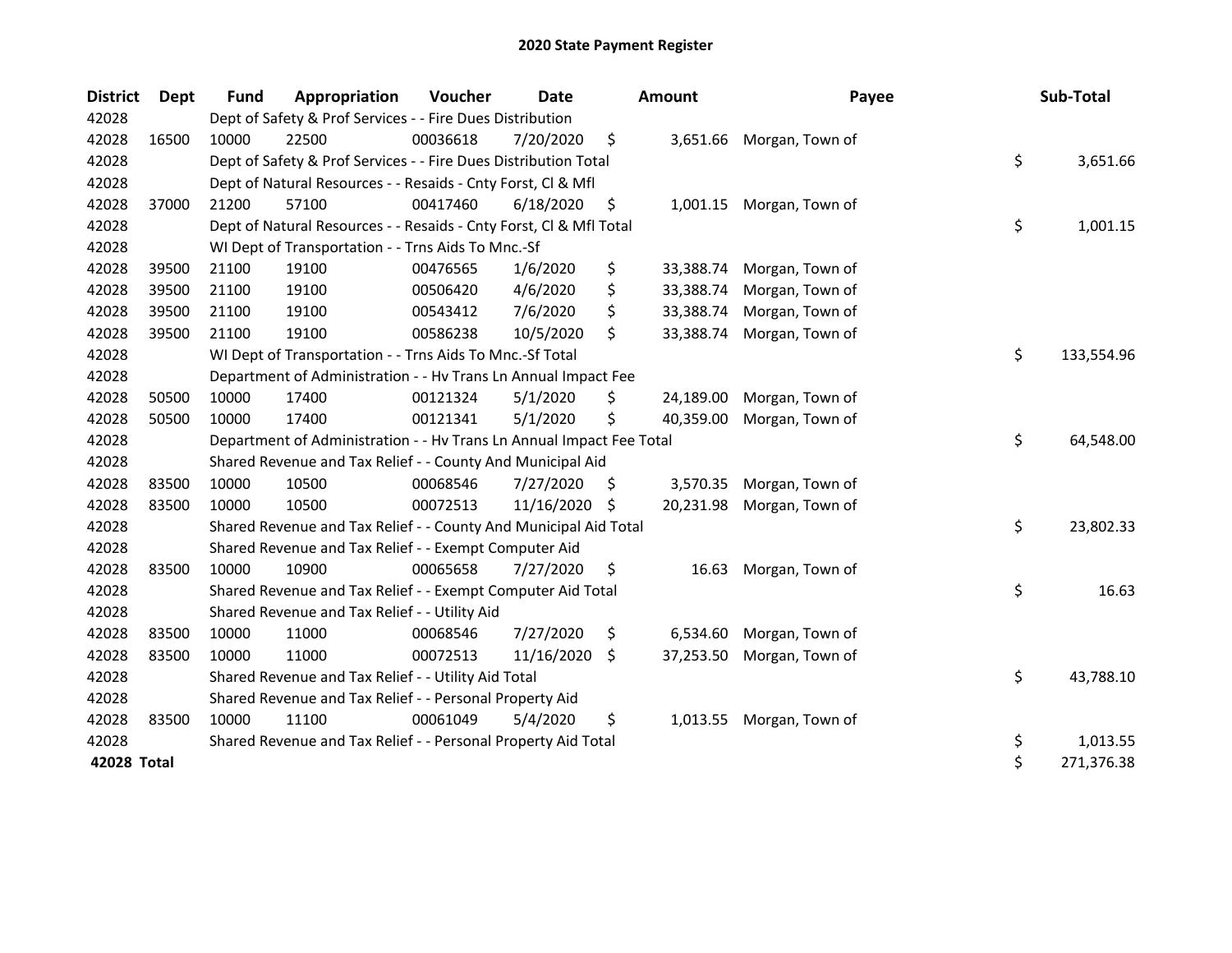| <b>District</b> | Dept  | Fund  | Appropriation                                                          | Voucher  | <b>Date</b>   |    | <b>Amount</b> | Payee                       | Sub-Total        |
|-----------------|-------|-------|------------------------------------------------------------------------|----------|---------------|----|---------------|-----------------------------|------------------|
| 42029           |       |       | Dept of Safety & Prof Services - - Fire Dues Distribution              |          |               |    |               |                             |                  |
| 42029           | 16500 | 10000 | 22500                                                                  | 00036619 | 7/20/2020     | \$ |               | 5,130.13 Town Of Mountain   |                  |
| 42029           |       |       | Dept of Safety & Prof Services - - Fire Dues Distribution Total        |          |               |    |               |                             | \$<br>5,130.13   |
| 42029           |       |       | Dept of Natural Resources - - Aids In Lieu Of Taxes - Gener            |          |               |    |               |                             |                  |
| 42029           | 37000 | 10000 | 50300                                                                  | 00384704 | 1/22/2020     | \$ | 148.57        | Town Of Mountain            |                  |
| 42029           | 37000 | 10000 | 50300                                                                  | 00384705 | 1/22/2020     | \$ | 2,838.66      | <b>Town Of Mountain</b>     |                  |
| 42029           |       |       | Dept of Natural Resources - - Aids In Lieu Of Taxes - Gener Total      |          |               |    |               |                             | \$<br>2,987.23   |
| 42029           |       |       | Dept of Natural Resources - - General Program Operations --            |          |               |    |               |                             |                  |
| 42029           | 37000 | 21200 | 25400                                                                  | 00377156 | 1/2/2020      | \$ |               | 4,500.00 Town Of Mountain   |                  |
| 42029           | 37000 | 21200 | 25400                                                                  | 00377184 | 1/2/2020      | \$ |               | 4,711.36 Town Of Mountain   |                  |
| 42029           | 37000 | 21200 | 25400                                                                  | 00450524 | 12/17/2020    | \$ | 2,320.00      | Town Of Mountain            |                  |
| 42029           | 37000 | 21200 | 25400                                                                  | 00451805 | 12/18/2020    | S  |               | 6,629.66 Town Of Mountain   |                  |
| 42029           |       |       | Dept of Natural Resources - - General Program Operations -- Total      |          |               |    |               |                             | \$<br>18,161.02  |
| 42029           |       |       | Dept of Natural Resources - - Resaids - Cnty Forst, Cl & Mfl           |          |               |    |               |                             |                  |
| 42029           | 37000 | 21200 | 57100                                                                  | 00417461 | 6/19/2020     | \$ | 446.03        | <b>Town Of Mountain</b>     |                  |
| 42029           |       |       | Dept of Natural Resources - - Resaids - Cnty Forst, Cl & Mfl Total     |          |               |    |               |                             | \$<br>446.03     |
| 42029           |       |       | Dept of Natural Resources - - Resaids - Pymt In Lieu Tax Fed           |          |               |    |               |                             |                  |
| 42029           | 37000 | 21200 | 58400                                                                  | 00439121 | 10/2/2020     | \$ |               | 66,843.00 Town Of Mountain  |                  |
| 42029           |       |       | Dept of Natural Resources - - Resaids - Pymt In Lieu Tax Fed Total     |          |               |    |               |                             | \$<br>66,843.00  |
| 42029           |       |       | WI Dept of Transportation - - Trns Aids To Mnc.-Sf                     |          |               |    |               |                             |                  |
| 42029           | 39500 | 21100 | 19100                                                                  | 00476566 | 1/6/2020      | \$ |               | 56,735.02 Town Of Mountain  |                  |
| 42029           | 39500 | 21100 | 19100                                                                  | 00506421 | 4/6/2020      | \$ |               | 56,735.02 Town Of Mountain  |                  |
| 42029           | 39500 | 21100 | 19100                                                                  | 00543413 | 7/6/2020      | \$ |               | 56,735.02 Town Of Mountain  |                  |
| 42029           | 39500 | 21100 | 19100                                                                  | 00586239 | 10/5/2020     | \$ |               | 56,735.02 Town Of Mountain  |                  |
| 42029           |       |       | WI Dept of Transportation - - Trns Aids To Mnc.-Sf Total               |          |               |    |               |                             | \$<br>226,940.08 |
| 42029           |       |       | WI Dept of Transportation - - Supplemental Transportation Aids         |          |               |    |               |                             |                  |
| 42029           | 39500 | 21100 | 19600                                                                  | 00477539 | 1/6/2020      | \$ |               | 36,959.53 Town Of Mountain  |                  |
| 42029           |       |       | WI Dept of Transportation - - Supplemental Transportation Aids Total   |          |               |    |               |                             | \$<br>36,959.53  |
| 42029           |       |       | Department of Military Affairs - - Disaster Recovery Aid               |          |               |    |               |                             |                  |
| 42029           | 46500 | 10000 | 30500                                                                  | 00085647 | 11/18/2020 \$ |    |               | 18,402.86 Town Of Mountain  |                  |
| 42029           |       |       | Department of Military Affairs - - Disaster Recovery Aid Total         |          |               |    |               |                             | \$<br>18,402.86  |
| 42029           |       |       | Department of Military Affairs - - Federal Aid, Local Assistance       |          |               |    |               |                             |                  |
| 42029           | 46500 | 10000 | 34200                                                                  | 00085647 | 11/18/2020 \$ |    |               | 116,784.94 Town Of Mountain |                  |
| 42029           |       |       | Department of Military Affairs - - Federal Aid, Local Assistance Total |          |               |    |               |                             | \$<br>116,784.94 |
| 42029           |       |       | Department of Administration - - Federal Aid                           |          |               |    |               |                             |                  |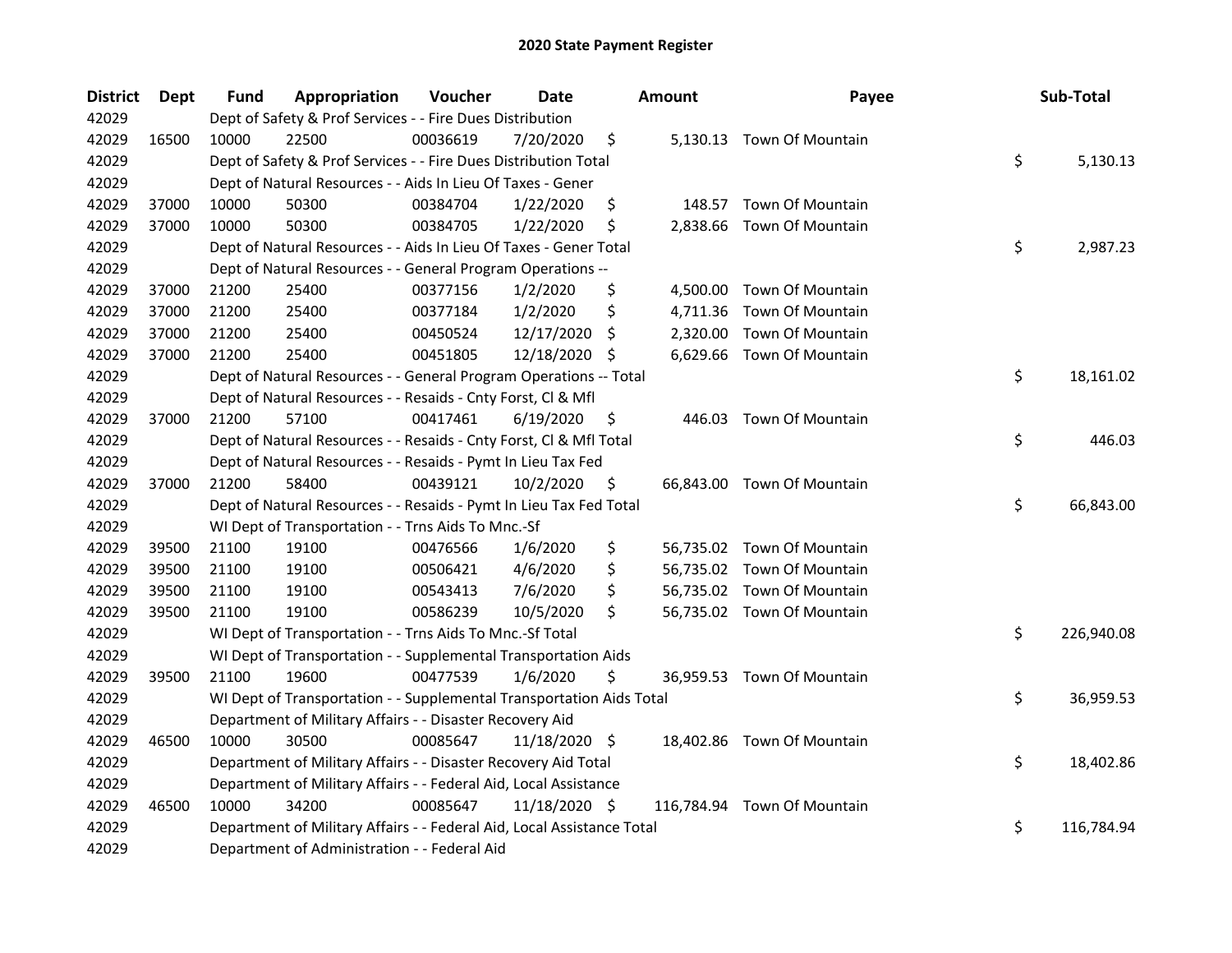| <b>District</b> | Dept  | <b>Fund</b> | Appropriation                                                    | <b>Voucher</b> | Date       |    | <b>Amount</b> | Payee                   | Sub-Total        |
|-----------------|-------|-------------|------------------------------------------------------------------|----------------|------------|----|---------------|-------------------------|------------------|
| 42029           | 50500 | 10000       | 14200                                                            | 00134860       | 12/10/2020 | \$ | 13,331.00     | Town Of Mountain        |                  |
| 42029           | 50500 | 10000       | 14200                                                            | 00136426       | 12/17/2020 | S. | 152.09        | <b>Town Of Mountain</b> |                  |
| 42029           |       |             | Department of Administration - - Federal Aid Total               |                |            |    |               |                         | \$<br>13,483.09  |
| 42029           |       |             | Elections Commission - - 2018 Hava Election Security             |                |            |    |               |                         |                  |
| 42029           | 51000 | 22000       | 18200                                                            | 00003405       | 6/29/2020  | \$ | 830.30        | Town Of Mountain        |                  |
| 42029           |       |             | Elections Commission - - 2018 Hava Election Security Total       |                |            |    |               |                         | \$<br>830.30     |
| 42029           |       |             | Shared Revenue and Tax Relief - - County And Municipal Aid       |                |            |    |               |                         |                  |
| 42029           | 83500 | 10000       | 10500                                                            | 00068547       | 7/27/2020  | S  | 2.801.51      | Town Of Mountain        |                  |
| 42029           | 83500 | 10000       | 10500                                                            | 00072514       | 11/16/2020 | .S | 15,875.20     | Town Of Mountain        |                  |
| 42029           |       |             | Shared Revenue and Tax Relief - - County And Municipal Aid Total |                |            |    |               |                         | \$<br>18,676.71  |
| 42029           |       |             | Shared Revenue and Tax Relief - - Exempt Computer Aid            |                |            |    |               |                         |                  |
| 42029           | 83500 | 10000       | 10900                                                            | 00065659       | 7/27/2020  | \$ | 41.57         | Town Of Mountain        |                  |
| 42029           |       |             | Shared Revenue and Tax Relief - - Exempt Computer Aid Total      |                |            |    |               |                         | \$<br>41.57      |
| 42029           |       |             | Shared Revenue and Tax Relief - - Utility Aid                    |                |            |    |               |                         |                  |
| 42029           | 83500 | 10000       | 11000                                                            | 00068547       | 7/27/2020  | \$ | 324.10        | <b>Town Of Mountain</b> |                  |
| 42029           | 83500 | 10000       | 11000                                                            | 00072514       | 11/16/2020 | -S | 1,862.71      | Town Of Mountain        |                  |
| 42029           |       |             | Shared Revenue and Tax Relief - - Utility Aid Total              |                |            |    |               |                         | \$<br>2,186.81   |
| 42029           |       |             | Shared Revenue and Tax Relief - - Personal Property Aid          |                |            |    |               |                         |                  |
| 42029           | 83500 | 10000       | 11100                                                            | 00061050       | 5/4/2020   | \$ | 549.00        | <b>Town Of Mountain</b> |                  |
| 42029           |       |             | Shared Revenue and Tax Relief - - Personal Property Aid Total    |                |            |    |               |                         | \$<br>549.00     |
| 42029 Total     |       |             |                                                                  |                |            |    |               |                         | \$<br>528,422.30 |
|                 |       |             |                                                                  |                |            |    |               |                         |                  |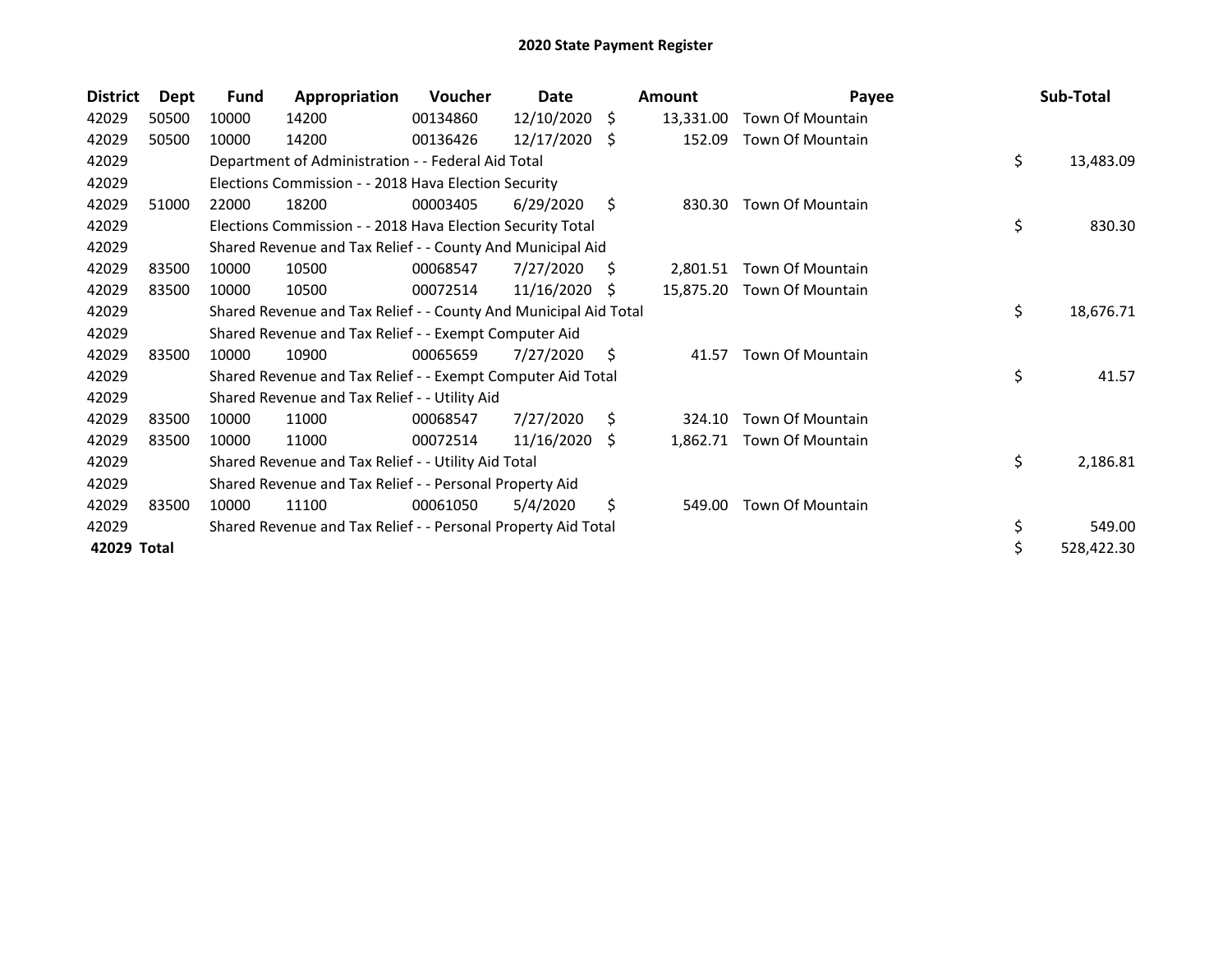| <b>District</b> | Dept  | Fund  | Appropriation                                                      | Voucher  | <b>Date</b> |     | <b>Amount</b> | Payee                    | Sub-Total        |
|-----------------|-------|-------|--------------------------------------------------------------------|----------|-------------|-----|---------------|--------------------------|------------------|
| 42030           |       |       | Dept of Safety & Prof Services - - Fire Dues Distribution          |          |             |     |               |                          |                  |
| 42030           | 16500 | 10000 | 22500                                                              | 00036620 | 7/20/2020   | \$. |               | 4,715.20 Oconto, Town of |                  |
| 42030           |       |       | Dept of Safety & Prof Services - - Fire Dues Distribution Total    |          |             |     |               |                          | \$<br>4,715.20   |
| 42030           |       |       | Dept of Natural Resources - - Aids In Lieu Of Taxes - Gener        |          |             |     |               |                          |                  |
| 42030           | 37000 | 10000 | 50300                                                              | 00384776 | 1/22/2020   | \$  | 1,797.43      | Oconto, Town of          |                  |
| 42030           | 37000 | 10000 | 50300                                                              | 00405357 | 4/21/2020   | \$  | 2.00          | Oconto, Town of          |                  |
| 42030           |       |       | Dept of Natural Resources - - Aids In Lieu Of Taxes - Gener Total  |          |             |     |               |                          | \$<br>1,799.43   |
| 42030           |       |       | Dept of Natural Resources - - Resaids - Cnty Forst, Cl & Mfl       |          |             |     |               |                          |                  |
| 42030           | 37000 | 21200 | 57100                                                              | 00417462 | 6/18/2020   | \$  | 721.20        | Oconto, Town of          |                  |
| 42030           |       |       | Dept of Natural Resources - - Resaids - Cnty Forst, Cl & Mfl Total |          |             |     |               |                          | \$<br>721.20     |
| 42030           |       |       | Dept of Natural Resources - - Aids In Lieu Of Taxes - Sum S        |          |             |     |               |                          |                  |
| 42030           | 37000 | 21200 | 57900                                                              | 00405358 | 4/21/2020   | \$  | 0.20          | Oconto, Town of          |                  |
| 42030           |       |       | Dept of Natural Resources - - Aids In Lieu Of Taxes - Sum S Total  |          |             |     |               |                          | \$<br>0.20       |
| 42030           |       |       | WI Dept of Transportation - - Trns Aids To Mnc.-Sf                 |          |             |     |               |                          |                  |
| 42030           | 39500 | 21100 | 19100                                                              | 00476567 | 1/6/2020    | \$  | 37,067.94     | Oconto, Town of          |                  |
| 42030           | 39500 | 21100 | 19100                                                              | 00506422 | 4/6/2020    | \$  | 37,067.94     | Oconto, Town of          |                  |
| 42030           | 39500 | 21100 | 19100                                                              | 00543414 | 7/6/2020    | \$  | 37,067.94     | Oconto, Town of          |                  |
| 42030           | 39500 | 21100 | 19100                                                              | 00586240 | 10/5/2020   | \$  | 37,067.94     | Oconto, Town of          |                  |
| 42030           |       |       | WI Dept of Transportation - - Trns Aids To Mnc.-Sf Total           |          |             |     |               |                          | \$<br>148,271.76 |
| 42030           |       |       | Shared Revenue and Tax Relief - - County And Municipal Aid         |          |             |     |               |                          |                  |
| 42030           | 83500 | 10000 | 10500                                                              | 00068548 | 7/27/2020   | \$. | 6,704.26      | Oconto, Town of          |                  |
| 42030           | 83500 | 10000 | 10500                                                              | 00072515 | 11/16/2020  | -S  | 37,990.82     | Oconto, Town of          |                  |
| 42030           |       |       | Shared Revenue and Tax Relief - - County And Municipal Aid Total   |          |             |     |               |                          | \$<br>44,695.08  |
| 42030           |       |       | Shared Revenue and Tax Relief - - Exempt Computer Aid              |          |             |     |               |                          |                  |
| 42030           | 83500 | 10000 | 10900                                                              | 00065660 | 7/27/2020   | \$  | 11.43         | Oconto, Town of          |                  |
| 42030           |       |       | Shared Revenue and Tax Relief - - Exempt Computer Aid Total        |          |             |     |               |                          | \$<br>11.43      |
| 42030           |       |       | Shared Revenue and Tax Relief - - Utility Aid                      |          |             |     |               |                          |                  |
| 42030           | 83500 | 10000 | 11000                                                              | 00068548 | 7/27/2020   | \$  | 2,530.21      | Oconto, Town of          |                  |
| 42030           | 83500 | 10000 | 11000                                                              | 00072515 | 11/16/2020  | \$  | 14,666.00     | Oconto, Town of          |                  |
| 42030           |       |       | Shared Revenue and Tax Relief - - Utility Aid Total                |          |             |     |               |                          | \$<br>17,196.21  |
| 42030           |       |       | Shared Revenue and Tax Relief - - Personal Property Aid            |          |             |     |               |                          |                  |
| 42030           | 83500 | 10000 | 11100                                                              | 00061051 | 5/4/2020    | \$  | 357.07        | Oconto, Town of          |                  |
| 42030           |       |       | Shared Revenue and Tax Relief - - Personal Property Aid Total      |          |             |     |               |                          | \$<br>357.07     |
| 42030 Total     |       |       |                                                                    |          |             |     |               |                          | \$<br>217,767.58 |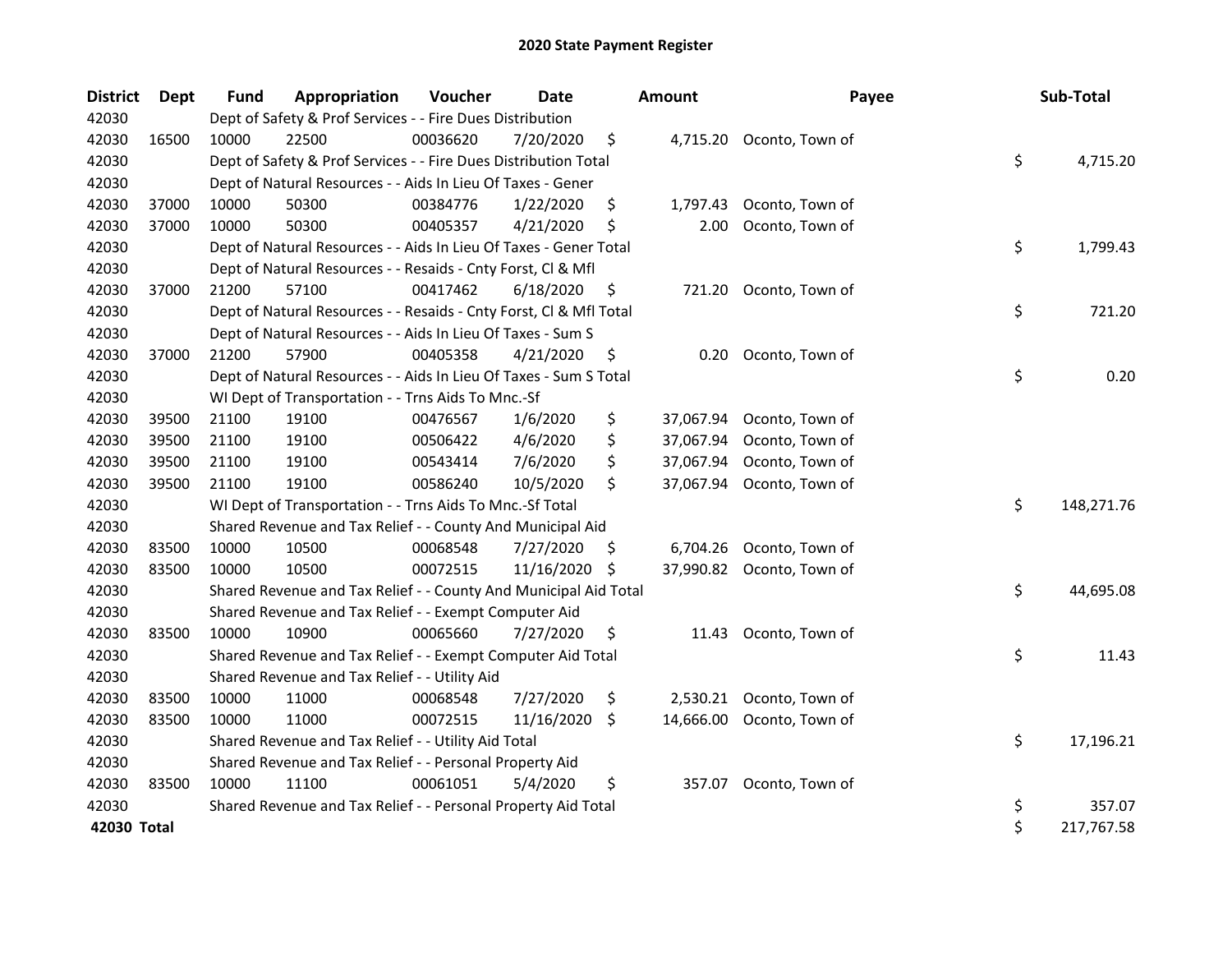| <b>District</b> | Dept  | <b>Fund</b> | Appropriation                                                        | Voucher  | Date       |     | Amount   | Payee                          | Sub-Total        |
|-----------------|-------|-------------|----------------------------------------------------------------------|----------|------------|-----|----------|--------------------------------|------------------|
| 42032           |       |             | Dept of Safety & Prof Services - - Fire Dues Distribution            |          |            |     |          |                                |                  |
| 42032           | 16500 | 10000       | 22500                                                                | 00036621 | 7/20/2020  | \$  |          | 4,586.46 Town Of Oconto Falls  |                  |
| 42032           |       |             | Dept of Safety & Prof Services - - Fire Dues Distribution Total      |          |            |     |          |                                | \$<br>4,586.46   |
| 42032           |       |             | Dept of Natural Resources - - Resaids - Cnty Forst, CI & Mfl         |          |            |     |          |                                |                  |
| 42032           | 37000 | 21200       | 57100                                                                | 00417463 | 6/18/2020  | \$  | 256.09   | Town Of Oconto Falls           |                  |
| 42032           |       |             | Dept of Natural Resources - - Resaids - Cnty Forst, Cl & Mfl Total   |          |            |     |          |                                | \$<br>256.09     |
| 42032           |       |             | WI Dept of Transportation - - Trns Aids To Mnc.-Sf                   |          |            |     |          |                                |                  |
| 42032           | 39500 | 21100       | 19100                                                                | 00476568 | 1/6/2020   | \$  |          | 23,192.32 Town Of Oconto Falls |                  |
| 42032           | 39500 | 21100       | 19100                                                                | 00506423 | 4/6/2020   | \$  |          | 23,192.32 Town Of Oconto Falls |                  |
| 42032           | 39500 | 21100       | 19100                                                                | 00543415 | 7/6/2020   | \$  |          | 23,192.32 Town Of Oconto Falls |                  |
| 42032           | 39500 | 21100       | 19100                                                                | 00586241 | 10/5/2020  | \$  |          | 23,192.32 Town Of Oconto Falls |                  |
| 42032           |       |             | WI Dept of Transportation - - Trns Aids To Mnc.-Sf Total             |          |            |     |          |                                | \$<br>92,769.28  |
| 42032           |       |             | WI Dept of Transportation - - Supplemental Transportation Aids       |          |            |     |          |                                |                  |
| 42032           | 39500 | 21100       | 19600                                                                | 00477540 | 1/6/2020   | \$  |          | 16,371.05 Town Of Oconto Falls |                  |
| 42032           |       |             | WI Dept of Transportation - - Supplemental Transportation Aids Total |          |            |     |          |                                | \$<br>16,371.05  |
| 42032           |       |             | Shared Revenue and Tax Relief - - County And Municipal Aid           |          |            |     |          |                                |                  |
| 42032           | 83500 | 10000       | 10500                                                                | 00068549 | 7/27/2020  | S.  | 4,731.74 | Town Of Oconto Falls           |                  |
| 42032           | 83500 | 10000       | 10500                                                                | 00072516 | 11/16/2020 | S   |          | 26,813.17 Town Of Oconto Falls |                  |
| 42032           |       |             | Shared Revenue and Tax Relief - - County And Municipal Aid Total     |          |            |     |          |                                | \$<br>31,544.91  |
| 42032           |       |             | Shared Revenue and Tax Relief - - Exempt Computer Aid                |          |            |     |          |                                |                  |
| 42032           | 83500 | 10000       | 10900                                                                | 00065661 | 7/27/2020  | \$  |          | 24.94 Town Of Oconto Falls     |                  |
| 42032           |       |             | Shared Revenue and Tax Relief - - Exempt Computer Aid Total          |          |            |     |          |                                | \$<br>24.94      |
| 42032           |       |             | Shared Revenue and Tax Relief - - Utility Aid                        |          |            |     |          |                                |                  |
| 42032           | 83500 | 10000       | 11000                                                                | 00068549 | 7/27/2020  | \$  | 558.02   | Town Of Oconto Falls           |                  |
| 42032           | 83500 | 10000       | 11000                                                                | 00072516 | 11/16/2020 | \$, |          | 3,503.15 Town Of Oconto Falls  |                  |
| 42032           |       |             | Shared Revenue and Tax Relief - - Utility Aid Total                  |          |            |     |          |                                | \$<br>4,061.17   |
| 42032           |       |             | Shared Revenue and Tax Relief - - Personal Property Aid              |          |            |     |          |                                |                  |
| 42032           | 83500 | 10000       | 11100                                                                | 00061052 | 5/4/2020   | \$  |          | 1,003.54 Town Of Oconto Falls  |                  |
| 42032           |       |             | Shared Revenue and Tax Relief - - Personal Property Aid Total        |          |            |     |          |                                | \$<br>1,003.54   |
| 42032 Total     |       |             |                                                                      |          |            |     |          |                                | \$<br>150,617.44 |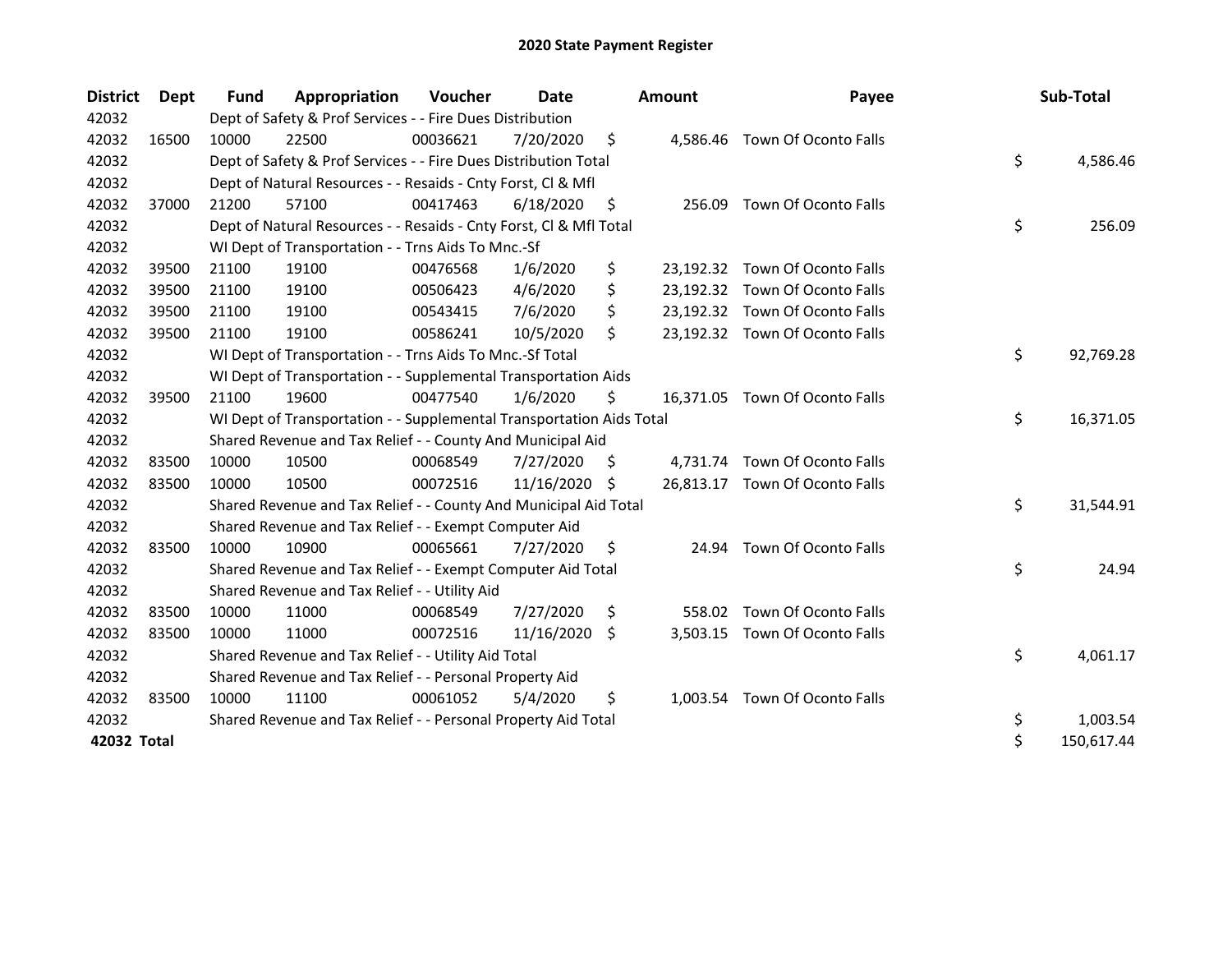| <b>District</b> | <b>Dept</b> | Fund  | Appropriation                                                        | Voucher  | <b>Date</b>   |    | <b>Amount</b> | Payee                       | Sub-Total        |
|-----------------|-------------|-------|----------------------------------------------------------------------|----------|---------------|----|---------------|-----------------------------|------------------|
| 42034           |             |       | Dept of Safety & Prof Services - - Fire Dues Distribution            |          |               |    |               |                             |                  |
| 42034           | 16500       | 10000 | 22500                                                                | 00036622 | 7/20/2020     | \$ |               | 4,647.14 Town Of Pensaukee  |                  |
| 42034           |             |       | Dept of Safety & Prof Services - - Fire Dues Distribution Total      |          |               |    |               |                             | \$<br>4,647.14   |
| 42034           |             |       | Dept of Natural Resources - - Aids In Lieu Of Taxes - Gener          |          |               |    |               |                             |                  |
| 42034           | 37000       | 10000 | 50300                                                                | 00384699 | 1/22/2020     | \$ |               | 5,200.27 Town Of Pensaukee  |                  |
| 42034           | 37000       | 10000 | 50300                                                                | 00384700 | 1/22/2020     | \$ | 3,466.27      | Town Of Pensaukee           |                  |
| 42034           | 37000       | 10000 | 50300                                                                | 00404032 | 4/21/2020     | \$ | 48.69         | Town Of Pensaukee           |                  |
| 42034           | 37000       | 10000 | 50300                                                                | 00404033 | 4/21/2020     | \$ |               | 168.77 Town Of Pensaukee    |                  |
| 42034           |             |       | Dept of Natural Resources - - Aids In Lieu Of Taxes - Gener Total    |          |               |    |               |                             | \$<br>8,884.00   |
| 42034           |             |       | Dept of Natural Resources - - Resaids - Cnty Forst, Cl & Mfl         |          |               |    |               |                             |                  |
| 42034           | 37000       | 21200 | 57100                                                                | 00417464 | 6/18/2020     | \$ |               | 761.75 Town Of Pensaukee    |                  |
| 42034           |             |       | Dept of Natural Resources - - Resaids - Cnty Forst, Cl & Mfl Total   |          |               |    |               |                             | \$<br>761.75     |
| 42034           |             |       | Dept of Natural Resources - - Aids In Lieu Of Taxes - Sum S          |          |               |    |               |                             |                  |
| 42034           | 37000       | 21200 | 57900                                                                | 00404034 | 4/21/2020     | \$ |               | 219.36 Town Of Pensaukee    |                  |
| 42034           |             |       | Dept of Natural Resources - - Aids In Lieu Of Taxes - Sum S Total    |          |               |    |               |                             | \$<br>219.36     |
| 42034           |             |       | Dept of Natural Resources - - Fin Asst For Responsible Units         |          |               |    |               |                             |                  |
| 42034           | 37000       | 27400 | 67000                                                                | 00412797 | 5/29/2020     | \$ |               | 1,437.98 Town Of Pensaukee  |                  |
| 42034           |             |       | Dept of Natural Resources - - Fin Asst For Responsible Units Total   |          |               |    |               |                             | \$<br>1,437.98   |
| 42034           |             |       | WI Dept of Transportation - - Trns Aids To Mnc.-Sf                   |          |               |    |               |                             |                  |
| 42034           | 39500       | 21100 | 19100                                                                | 00476569 | 1/6/2020      | \$ |               | 36,056.85 Town Of Pensaukee |                  |
| 42034           | 39500       | 21100 | 19100                                                                | 00506424 | 4/6/2020      | \$ |               | 36,056.85 Town Of Pensaukee |                  |
| 42034           | 39500       | 21100 | 19100                                                                | 00543416 | 7/6/2020      | \$ |               | 36,056.85 Town Of Pensaukee |                  |
| 42034           | 39500       | 21100 | 19100                                                                | 00586242 | 10/5/2020     | \$ |               | 36,056.88 Town Of Pensaukee |                  |
| 42034           |             |       | WI Dept of Transportation - - Trns Aids To Mnc.-Sf Total             |          |               |    |               |                             | \$<br>144,227.43 |
| 42034           |             |       | WI Dept of Transportation - - Supplemental Transportation Aids       |          |               |    |               |                             |                  |
| 42034           | 39500       | 21100 | 19600                                                                | 00477541 | 1/6/2020      | \$ |               | 23,401.17 Town Of Pensaukee |                  |
| 42034           |             |       | WI Dept of Transportation - - Supplemental Transportation Aids Total |          |               |    |               |                             | \$<br>23,401.17  |
| 42034           |             |       | Department of Administration - - Federal Aid                         |          |               |    |               |                             |                  |
| 42034           | 50500       | 10000 | 14200                                                                | 00134861 | 12/11/2020 \$ |    |               | 8,073.50 Town Of Pensaukee  |                  |
| 42034           |             |       | Department of Administration - - Federal Aid Total                   |          |               |    |               |                             | \$<br>8,073.50   |
| 42034           |             |       | Shared Revenue and Tax Relief - - County And Municipal Aid           |          |               |    |               |                             |                  |
| 42034           | 83500       | 10000 | 10500                                                                | 00068550 | 7/27/2020     | Ş  |               | 3,594.40 Town Of Pensaukee  |                  |
| 42034           | 83500       | 10000 | 10500                                                                | 00072517 | 11/16/2020    | \$ |               | 20,368.27 Town Of Pensaukee |                  |
| 42034           |             |       | Shared Revenue and Tax Relief - - County And Municipal Aid Total     |          |               |    |               |                             | \$<br>23,962.67  |
| 42034           |             |       | Shared Revenue and Tax Relief - - Exempt Computer Aid                |          |               |    |               |                             |                  |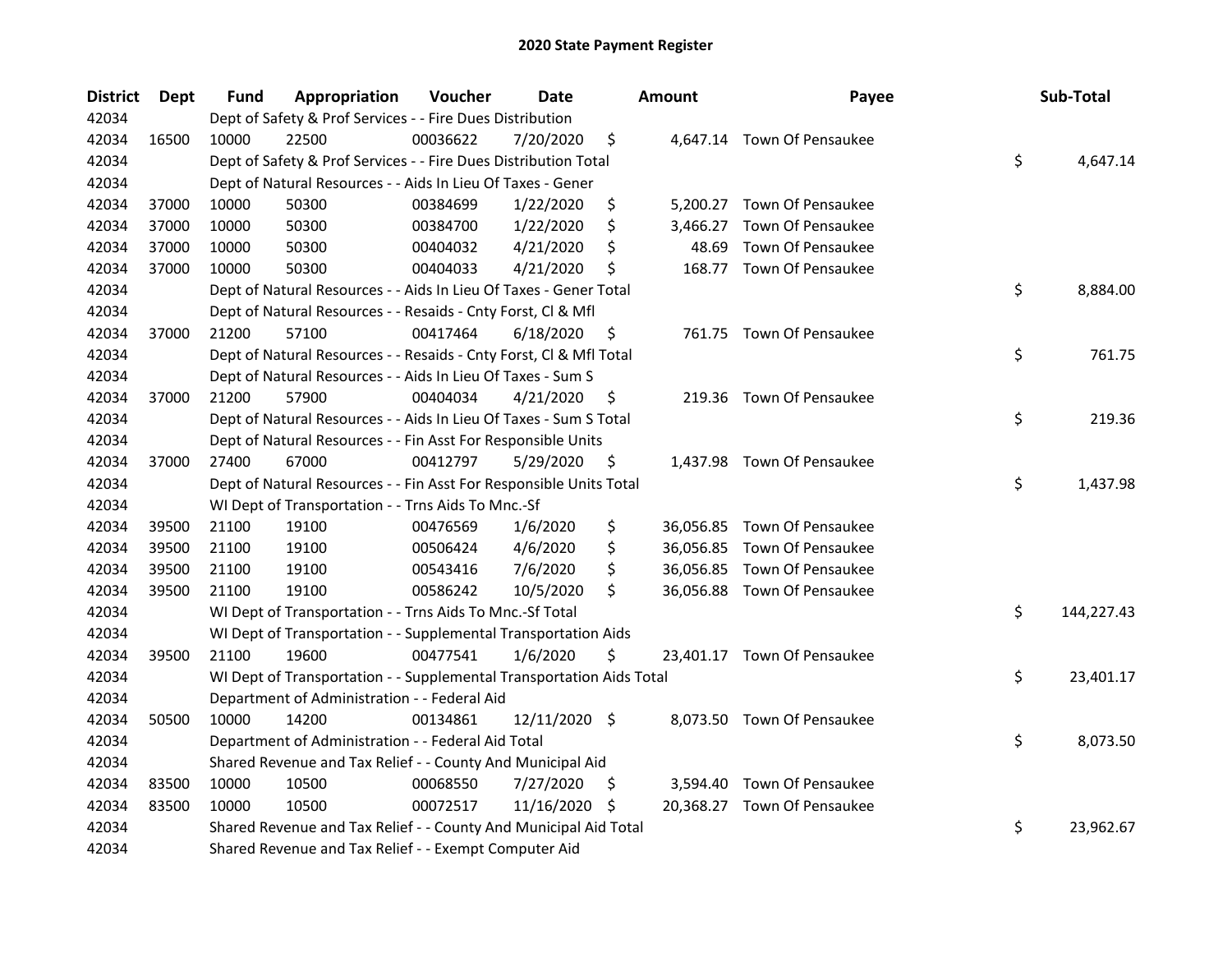| <b>District</b> | Dept  | Fund  | Appropriation                                                 | <b>Voucher</b> | Date       |   | <b>Amount</b> | Payee             | Sub-Total  |
|-----------------|-------|-------|---------------------------------------------------------------|----------------|------------|---|---------------|-------------------|------------|
| 42034           | 83500 | 10000 | 10900                                                         | 00065662       | 7/27/2020  |   | 6.24          | Town Of Pensaukee |            |
| 42034           |       |       | Shared Revenue and Tax Relief - - Exempt Computer Aid Total   |                |            |   |               |                   | 6.24       |
| 42034           |       |       | Shared Revenue and Tax Relief - - Utility Aid                 |                |            |   |               |                   |            |
| 42034           | 83500 | 10000 | 11000                                                         | 00068550       | 7/27/2020  |   | 11.66         | Town Of Pensaukee |            |
| 42034           | 83500 | 10000 | 11000                                                         | 00072517       | 11/16/2020 | S | 42.86         | Town Of Pensaukee |            |
| 42034           |       |       | Shared Revenue and Tax Relief - - Utility Aid Total           |                |            |   |               |                   | 54.52      |
| 42034           |       |       | Shared Revenue and Tax Relief - - Personal Property Aid       |                |            |   |               |                   |            |
| 42034           | 83500 | 10000 | 11100                                                         | 00061053       | 5/4/2020   |   | 591.61        | Town Of Pensaukee |            |
| 42034           |       |       | Shared Revenue and Tax Relief - - Personal Property Aid Total |                |            |   |               |                   | 591.61     |
| 42034 Total     |       |       |                                                               |                |            |   |               |                   | 216,267.37 |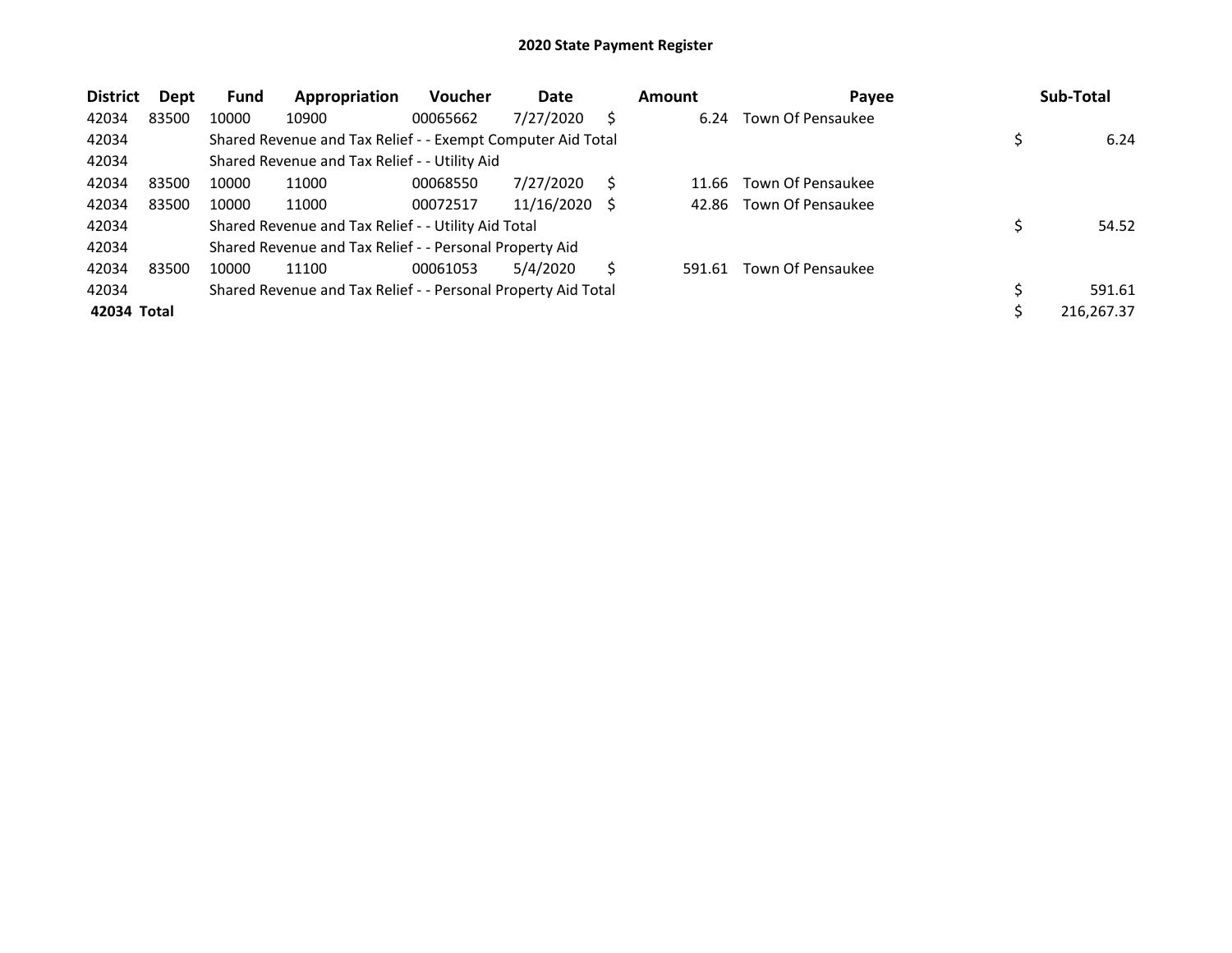| <b>District</b> | Dept  | <b>Fund</b> | Appropriation                                                             | Voucher   | Date          |     | <b>Amount</b> | Payee                       | Sub-Total        |
|-----------------|-------|-------------|---------------------------------------------------------------------------|-----------|---------------|-----|---------------|-----------------------------|------------------|
| 42036           |       |             | Dept of Safety & Prof Services - - Fire Dues Distribution                 |           |               |     |               |                             |                  |
| 42036           | 16500 | 10000       | 22500                                                                     | 00036623  | 7/20/2020     | \$  |               | 7,577.85 Town of Riverview  |                  |
| 42036           |       |             | Dept of Safety & Prof Services - - Fire Dues Distribution Total           |           |               |     |               |                             | \$<br>7,577.85   |
| 42036           |       |             | Dept of Natural Resources - - Aids In Lieu Of Taxes - Gener               |           |               |     |               |                             |                  |
| 42036           | 37000 | 10000       | 50300                                                                     | 00384702  | 1/22/2020     | \$  |               | 1,587.44 Town of Riverview  |                  |
| 42036           |       |             | Dept of Natural Resources - - Aids In Lieu Of Taxes - Gener Total         |           |               |     |               |                             | \$<br>1,587.44   |
| 42036           |       |             | Dept of Natural Resources - - General Program Operations --               |           |               |     |               |                             |                  |
| 42036           | 37000 | 21200       | 25400                                                                     | 00447689  | 11/25/2020 \$ |     |               | 6,088.00 Town of Riverview  |                  |
| 42036           | 37000 | 21200       | 25400                                                                     | 00452066  | 12/17/2020    | \$  | 1,675.00      | Town of Riverview           |                  |
| 42036           | 37000 | 21200       | 25400                                                                     | 00452067  | 12/18/2020    | -\$ |               | 5,500.00 Town of Riverview  |                  |
| 42036           |       |             | Dept of Natural Resources - - General Program Operations -- Total         |           |               |     |               |                             | \$<br>13,263.00  |
| 42036           |       |             | Dept of Natural Resources - - Resaids - Cnty Forst, Cl & Mfl              |           |               |     |               |                             |                  |
| 42036           | 37000 | 21200       | 57100                                                                     | 00417465  | 6/18/2020     | \$  |               | 623.66 Town of Riverview    |                  |
| 42036           |       |             | Dept of Natural Resources - - Resaids - Cnty Forst, Cl & Mfl Total        |           |               |     |               |                             | \$<br>623.66     |
| 42036           |       |             | Dept of Natural Resources - - Ra- Rec Boat & Other Projects               |           |               |     |               |                             |                  |
| 42036           | 37000 | 21200       | 57300                                                                     | 00389918  | 2/18/2020     | \$  |               | 3,000.00 Town of Riverview  |                  |
| 42036           |       |             | Dept of Natural Resources - - Ra- Rec Boat & Other Projects Total         |           |               |     |               |                             | \$<br>3,000.00   |
| 42036           |       |             | Dept of Natural Resources - - Resaids - Pymt In Lieu Tax Fed              |           |               |     |               |                             |                  |
| 42036           | 37000 | 21200       | 58400                                                                     | 00439122  | 10/1/2020     | \$  |               | 61,190.27 Town of Riverview |                  |
| 42036           |       |             | Dept of Natural Resources - - Resaids - Pymt In Lieu Tax Fed Total        |           |               |     |               |                             | \$<br>61,190.27  |
| 42036           |       |             | Dept of Natural Resources - - Ea - Invasive Aqu & Lake Mon                |           |               |     |               |                             |                  |
| 42036           | 37000 | 21200       | 67800                                                                     | 00450485  | 12/7/2020     | \$  |               | 8,639.25 Town of Riverview  |                  |
| 42036           |       |             | Dept of Natural Resources - - Ea - Invasive Aqu & Lake Mon Total          |           |               |     |               |                             | \$<br>8,639.25   |
| 42036           |       |             | Dept of Natural Resources - - Land Acquisition                            |           |               |     |               |                             |                  |
| 42036           | 37000 | 36300       | <b>TA100</b>                                                              | 00416398  | 6/16/2020     | \$  | 2,273.50      | Town of Riverview           |                  |
| 42036           | 37000 | 36300       | <b>TA100</b>                                                              | 00443238  | 10/22/2020    | \$  |               | 2,499.93 Town of Riverview  |                  |
| 42036           |       |             | Dept of Natural Resources - - Land Acquisition Total                      |           |               |     |               |                             | \$<br>4,773.43   |
| 42036           |       |             | WI Dept of Transportation - - Trns Aids To Mnc.-Sf                        |           |               |     |               |                             |                  |
| 42036           | 39500 | 21100       | 19100                                                                     | 00476570  | 1/6/2020      | \$  |               | 64,957.59 Town of Riverview |                  |
| 42036           | 39500 | 21100       | 19100                                                                     | 00506425  | 4/6/2020      | \$  |               | 64,957.59 Town of Riverview |                  |
| 42036           | 39500 | 21100       | 19100                                                                     | 00543417  | 7/6/2020      | \$  |               | 64,957.59 Town of Riverview |                  |
| 42036           | 39500 | 21100       | 19100                                                                     | 00586243  | 10/5/2020     | \$  |               | 64,957.59 Town of Riverview |                  |
| 42036           |       |             | WI Dept of Transportation - - Trns Aids To Mnc.-Sf Total                  |           |               |     |               |                             | \$<br>259,830.36 |
| 42036           |       |             | Department of Health Services - - Prepaid Medical Transport Reimbursement |           |               |     |               |                             |                  |
| 42036           | 43500 | 10000       | 16300                                                                     | AMBULANCE | 11/16/2020 \$ |     |               | 2,000.00 Town of Riverview  |                  |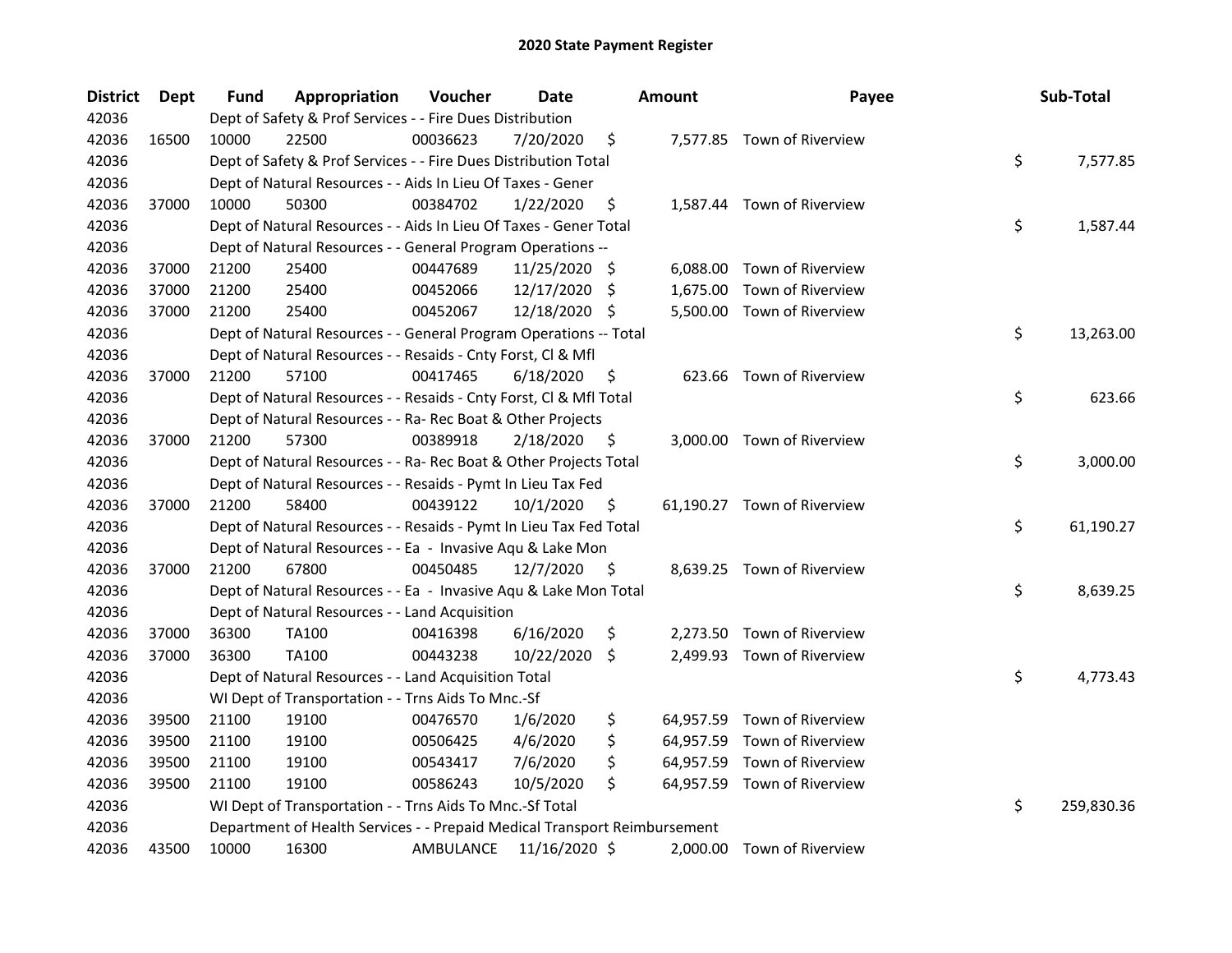| <b>District</b> | Dept  | <b>Fund</b> | Appropriation                                                                   | Voucher  | Date       |     | Amount   | Payee                        | Sub-Total        |
|-----------------|-------|-------------|---------------------------------------------------------------------------------|----------|------------|-----|----------|------------------------------|------------------|
| 42036           |       |             | Department of Health Services - - Prepaid Medical Transport Reimbursement Total |          |            |     |          |                              | \$<br>2,000.00   |
| 42036           |       |             | Department of Military Affairs - - Disaster Recovery Aid                        |          |            |     |          |                              |                  |
| 42036           | 46500 | 10000       | 30500                                                                           | 00080210 | 7/8/2020   | \$  | 866.48   | Town of Riverview            |                  |
| 42036           | 46500 | 10000       | 30500                                                                           | 00081826 | 8/19/2020  | \$  |          | 31,403.59 Town of Riverview  |                  |
| 42036           |       |             | Department of Military Affairs - - Disaster Recovery Aid Total                  |          |            |     |          |                              | \$<br>32,270.07  |
| 42036           |       |             | Department of Military Affairs - - Federal Aid, Local Assistance                |          |            |     |          |                              |                  |
| 42036           | 46500 | 10000       | 34200                                                                           | 00080210 | 7/8/2020   | \$  |          | 5,198.90 Town of Riverview   |                  |
| 42036           | 46500 | 10000       | 34200                                                                           | 00081826 | 8/19/2020  | \$  |          | 199,785.49 Town of Riverview |                  |
| 42036           |       |             | Department of Military Affairs - - Federal Aid, Local Assistance Total          |          |            |     |          |                              | \$<br>204,984.39 |
| 42036           |       |             | Department of Administration - - Federal Aid                                    |          |            |     |          |                              |                  |
| 42036           | 50500 | 10000       | 14200                                                                           | 00132216 | 11/13/2020 | \$  |          | 7,538.92 Town of Riverview   |                  |
| 42036           | 50500 | 10000       | 14200                                                                           | 00134862 | 12/10/2020 | -\$ |          | 4,117.18 Town of Riverview   |                  |
| 42036           |       |             | Department of Administration - - Federal Aid Total                              |          |            |     |          |                              | \$<br>11,656.10  |
| 42036           |       |             | Elections Commission - - 2018 Hava Election Security                            |          |            |     |          |                              |                  |
| 42036           | 51000 | 22000       | 18200                                                                           | 00004051 | 8/4/2020   | \$  | 813.80   | Town of Riverview            |                  |
| 42036           |       |             | Elections Commission - - 2018 Hava Election Security Total                      |          |            |     |          |                              | \$<br>813.80     |
| 42036           |       |             | Shared Revenue and Tax Relief - - County And Municipal Aid                      |          |            |     |          |                              |                  |
| 42036           | 83500 | 10000       | 10500                                                                           | 00068551 | 7/27/2020  | \$. | 2,399.30 | Town of Riverview            |                  |
| 42036           | 83500 | 10000       | 10500                                                                           | 00072518 | 11/16/2020 | -\$ |          | 11,596.06 Town of Riverview  |                  |
| 42036           |       |             | Shared Revenue and Tax Relief - - County And Municipal Aid Total                |          |            |     |          |                              | \$<br>13,995.36  |
| 42036           |       |             | Shared Revenue and Tax Relief - - Exempt Computer Aid                           |          |            |     |          |                              |                  |
| 42036           | 83500 | 10000       | 10900                                                                           | 00065663 | 7/27/2020  | \$  | 210.96   | Town of Riverview            |                  |
| 42036           |       |             | Shared Revenue and Tax Relief - - Exempt Computer Aid Total                     |          |            |     |          |                              | \$<br>210.96     |
| 42036           |       |             | Shared Revenue and Tax Relief - - Utility Aid                                   |          |            |     |          |                              |                  |
| 42036           | 83500 | 10000       | 11000                                                                           | 00068551 | 7/27/2020  | \$  | 78.70    | Town of Riverview            |                  |
| 42036           | 83500 | 10000       | 11000                                                                           | 00072518 | 11/16/2020 | -S  | 452.36   | Town of Riverview            |                  |
| 42036           |       |             | Shared Revenue and Tax Relief - - Utility Aid Total                             |          |            |     |          |                              | \$<br>531.06     |
| 42036           |       |             | Shared Revenue and Tax Relief - - Personal Property Aid                         |          |            |     |          |                              |                  |
| 42036           | 83500 | 10000       | 11100                                                                           | 00061054 | 5/4/2020   | \$  |          | 102.75 Town of Riverview     |                  |
| 42036           |       |             | Shared Revenue and Tax Relief - - Personal Property Aid Total                   |          |            |     |          |                              | \$<br>102.75     |
| 42036 Total     |       |             |                                                                                 |          |            |     |          |                              | \$<br>627,049.75 |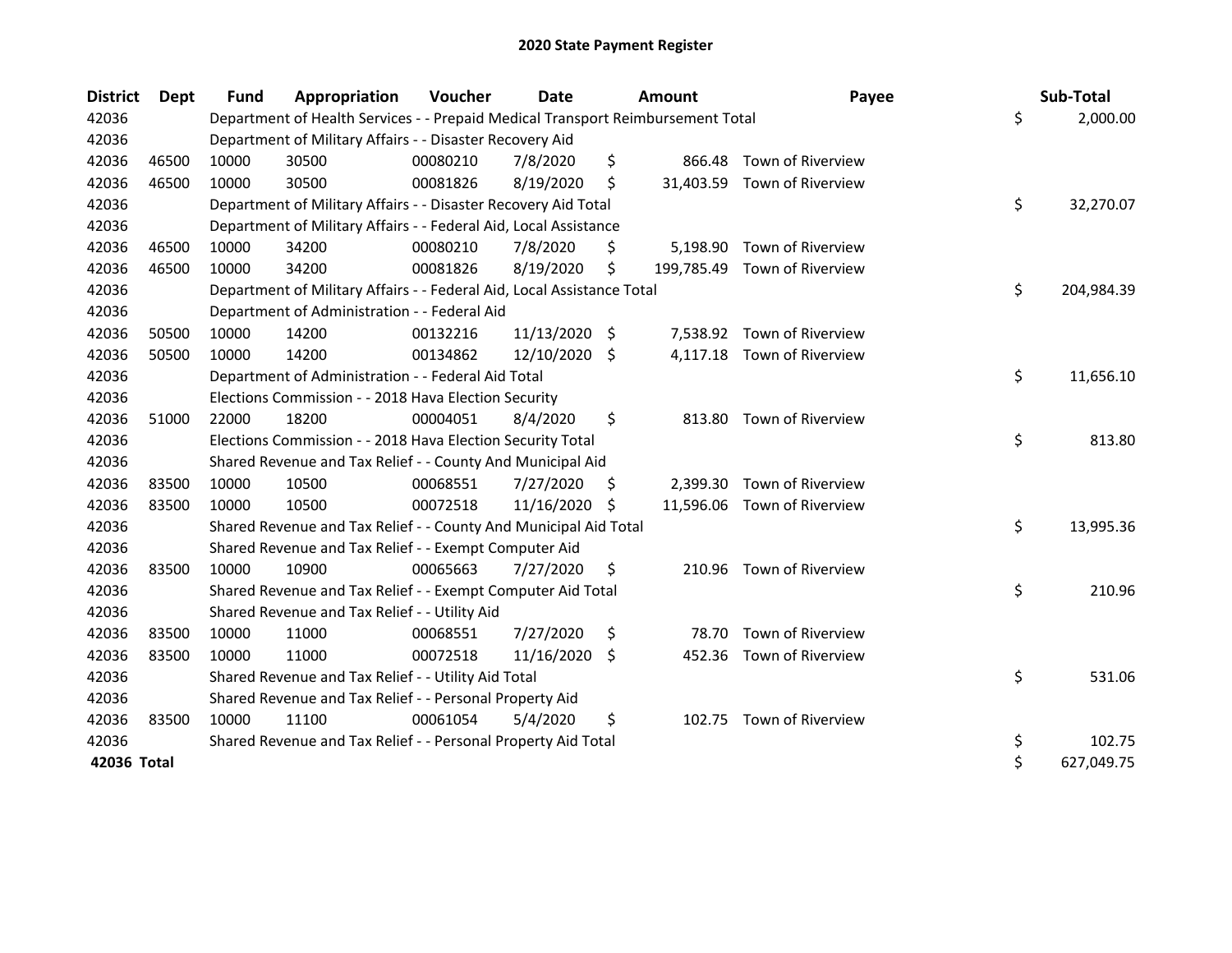| <b>District</b> | Dept  | Fund  | Appropriation                                                        | Voucher  | <b>Date</b>   |     | <b>Amount</b> | Payee                    | Sub-Total       |
|-----------------|-------|-------|----------------------------------------------------------------------|----------|---------------|-----|---------------|--------------------------|-----------------|
| 42038           |       |       | Dept of Safety & Prof Services - - Fire Dues Distribution            |          |               |     |               |                          |                 |
| 42038           | 16500 | 10000 | 22500                                                                | 00036624 | 7/20/2020     | \$  |               | 3,693.18 Town of Spruce  |                 |
| 42038           |       |       | Dept of Safety & Prof Services - - Fire Dues Distribution Total      |          |               |     |               |                          | \$<br>3,693.18  |
| 42038           |       |       | Dept of Natural Resources - - Resaids - Cnty Forst, Cl & Mfl         |          |               |     |               |                          |                 |
| 42038           | 37000 | 21200 | 57100                                                                | 00417466 | 6/18/2020     | \$  |               | 420.19 Town of Spruce    |                 |
| 42038           |       |       | Dept of Natural Resources - - Resaids - Cnty Forst, Cl & Mfl Total   |          |               |     |               |                          | \$<br>420.19    |
| 42038           |       |       | Dept of Natural Resources - - Fin Asst For Responsible Units         |          |               |     |               |                          |                 |
| 42038           | 37000 | 27400 | 67000                                                                | 00412738 | 5/29/2020     | \$  |               | 695.62 Town of Spruce    |                 |
| 42038           |       |       | Dept of Natural Resources - - Fin Asst For Responsible Units Total   |          |               |     |               |                          | \$<br>695.62    |
| 42038           |       |       | Dept of Natural Resources - - Recycling Consolidation Grants         |          |               |     |               |                          |                 |
| 42038           | 37000 | 27400 | 67300                                                                | 00412738 | 5/29/2020     | \$  |               | 213.53 Town of Spruce    |                 |
| 42038           |       |       | Dept of Natural Resources - - Recycling Consolidation Grants Total   |          |               |     |               |                          | \$<br>213.53    |
| 42038           |       |       | WI Dept of Transportation - - Trns Aids To Mnc.-Sf                   |          |               |     |               |                          |                 |
| 42038           | 39500 | 21100 | 19100                                                                | 00476571 | 1/6/2020      | \$  |               | 24,810.15 Town of Spruce |                 |
| 42038           | 39500 | 21100 | 19100                                                                | 00506426 | 4/6/2020      | \$  |               | 24,810.15 Town of Spruce |                 |
| 42038           | 39500 | 21100 | 19100                                                                | 00543418 | 7/6/2020      | \$  |               | 24,810.15 Town of Spruce |                 |
| 42038           | 39500 | 21100 | 19100                                                                | 00586244 | 10/5/2020     | \$  |               | 24,810.17 Town of Spruce |                 |
| 42038           |       |       | WI Dept of Transportation - - Trns Aids To Mnc.-Sf Total             |          |               |     |               |                          | \$<br>99,240.62 |
| 42038           |       |       | WI Dept of Transportation - - Supplemental Transportation Aids       |          |               |     |               |                          |                 |
| 42038           | 39500 | 21100 | 19600                                                                | 00477542 | 1/6/2020      | \$  |               | 17,025.94 Town of Spruce |                 |
| 42038           |       |       | WI Dept of Transportation - - Supplemental Transportation Aids Total |          |               |     |               |                          | \$<br>17,025.94 |
| 42038           |       |       | WI Dept of Transportation - - Loc Rd Imp Prg St Fd                   |          |               |     |               |                          |                 |
| 42038           | 39500 | 21100 | 27800                                                                | 00611991 | 11/5/2020     | \$  |               | 19,336.64 Town of Spruce |                 |
| 42038           |       |       | WI Dept of Transportation - - Loc Rd Imp Prg St Fd Total             |          |               |     |               |                          | \$<br>19,336.64 |
| 42038           |       |       | Department of Administration - - Federal Aid                         |          |               |     |               |                          |                 |
| 42038           | 50500 | 10000 | 14200                                                                | 00134863 | 12/10/2020    | -\$ |               | 13,754.00 Town of Spruce |                 |
| 42038           | 50500 | 10000 | 14200                                                                | 00136427 | 12/17/2020 \$ |     |               | 921.85 Town of Spruce    |                 |
| 42038           |       |       | Department of Administration - - Federal Aid Total                   |          |               |     |               |                          | \$<br>14,675.85 |
| 42038           |       |       | Shared Revenue and Tax Relief - - County And Municipal Aid           |          |               |     |               |                          |                 |
| 42038           | 83500 | 10000 | 10500                                                                | 00068552 | 7/27/2020     | \$. |               | 1,512.69 Town of Spruce  |                 |
| 42038           | 83500 | 10000 | 10500                                                                | 00072519 | 11/16/2020    | \$. |               | 8,571.91 Town of Spruce  |                 |
| 42038           |       |       | Shared Revenue and Tax Relief - - County And Municipal Aid Total     |          |               |     |               |                          | \$<br>10,084.60 |
| 42038           |       |       | Shared Revenue and Tax Relief - - Exempt Computer Aid                |          |               |     |               |                          |                 |
| 42038           | 83500 | 10000 | 10900                                                                | 00065664 | 7/27/2020     | \$  | 5.19          | Town of Spruce           |                 |
| 42038           |       |       | Shared Revenue and Tax Relief - - Exempt Computer Aid Total          |          |               |     |               |                          | \$<br>5.19      |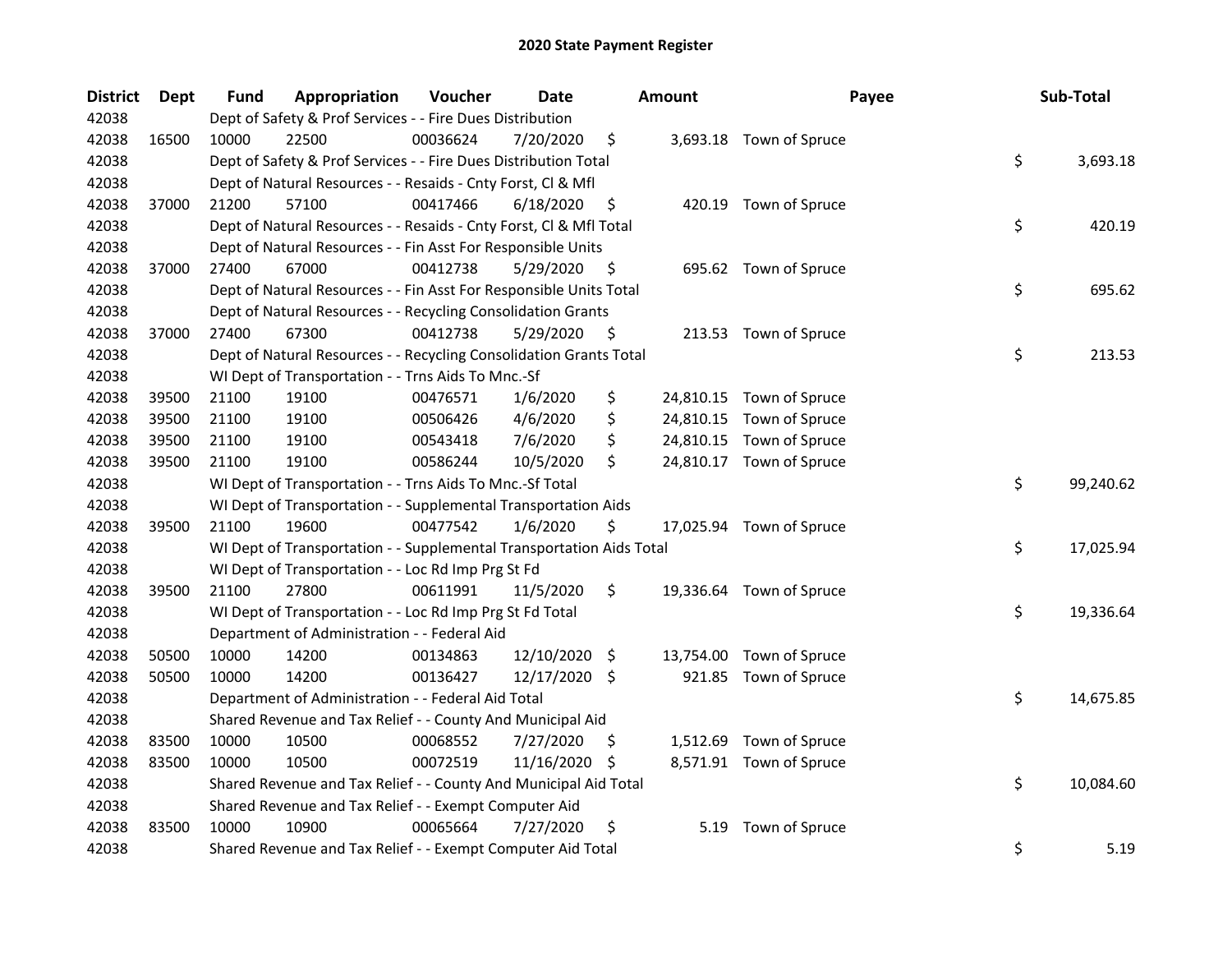| <b>District</b> | <b>Dept</b> | <b>Fund</b> | Appropriation                                                 | <b>Voucher</b> | Date     | Amount | <b>Pavee</b>         | Sub-Total  |
|-----------------|-------------|-------------|---------------------------------------------------------------|----------------|----------|--------|----------------------|------------|
| 42038           |             |             | Shared Revenue and Tax Relief - - Personal Property Aid       |                |          |        |                      |            |
| 42038           | 83500       | 10000       | 11100                                                         | 00061055       | 5/4/2020 |        | 41.36 Town of Spruce |            |
| 42038           |             |             | Shared Revenue and Tax Relief - - Personal Property Aid Total |                |          |        |                      | 41.36      |
| 42038 Total     |             |             |                                                               |                |          |        |                      | 165,432.72 |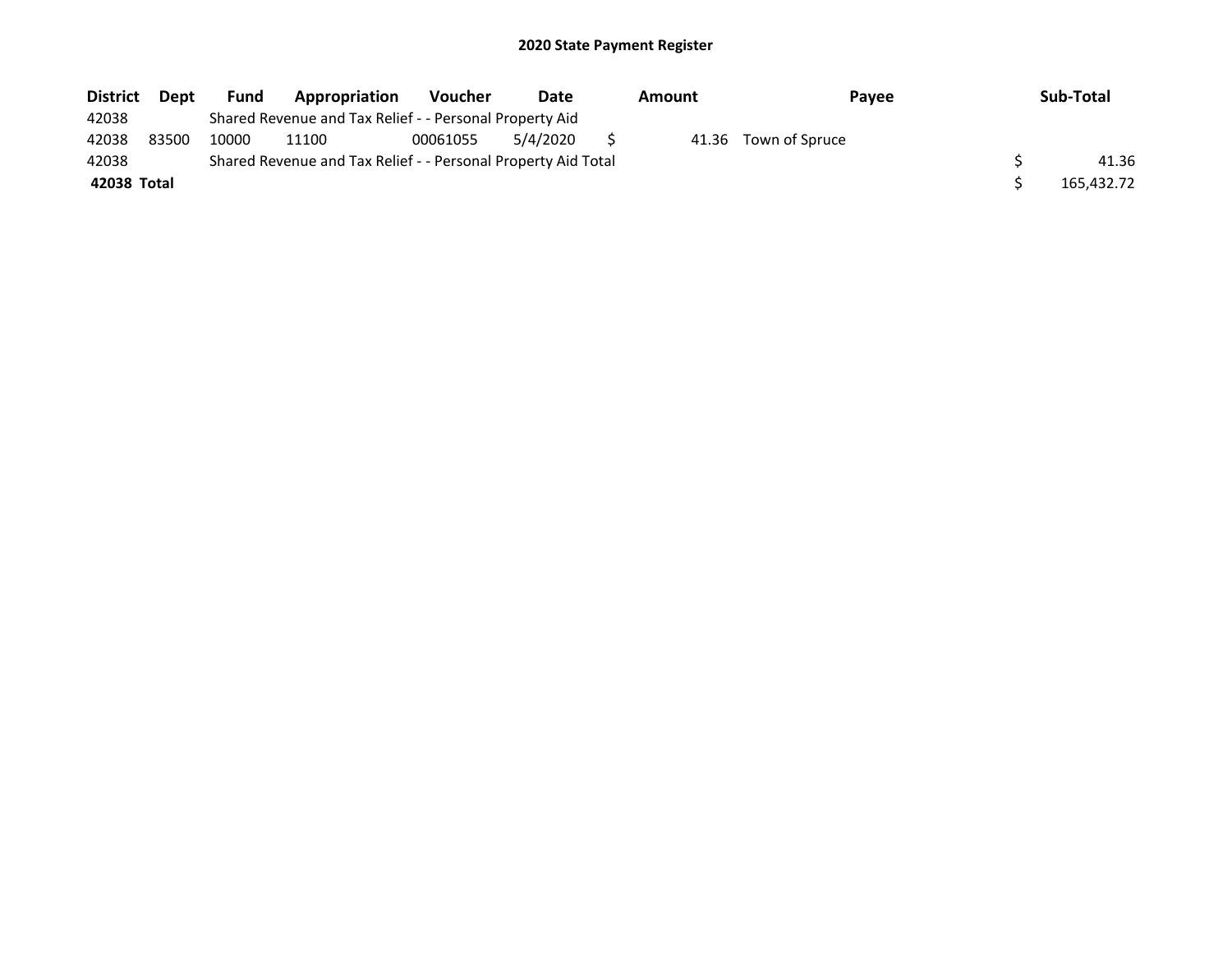| <b>District</b> | Dept  | Fund  | Appropriation                                                                 | Voucher  | Date       |     | <b>Amount</b> |                          | Payee | Sub-Total  |
|-----------------|-------|-------|-------------------------------------------------------------------------------|----------|------------|-----|---------------|--------------------------|-------|------------|
| 42040           |       |       | Dept of Safety & Prof Services - - Fire Dues Distribution                     |          |            |     |               |                          |       |            |
| 42040           | 16500 | 10000 | 22500                                                                         | 00036625 | 7/20/2020  | \$  |               | 5,176.15 Town Of Stiles  |       |            |
| 42040           |       |       | Dept of Safety & Prof Services - - Fire Dues Distribution Total               |          |            |     |               |                          | \$    | 5,176.15   |
| 42040           |       |       | Dept of Natural Resources - - Aids In Lieu Of Taxes - Gener                   |          |            |     |               |                          |       |            |
| 42040           | 37000 | 10000 | 50300                                                                         | 00384686 | 1/22/2020  | \$  |               | 1,052.50 Town Of Stiles  |       |            |
| 42040           |       |       | Dept of Natural Resources - - Aids In Lieu Of Taxes - Gener Total             |          |            |     |               |                          | \$    | 1,052.50   |
| 42040           |       |       | Dept of Natural Resources - - Resaids - Cnty Forst, Cl & Mfl                  |          |            |     |               |                          |       |            |
| 42040           | 37000 | 21200 | 57100                                                                         | 00417467 | 6/18/2020  | \$  |               | 900.12 Town Of Stiles    |       |            |
| 42040           |       |       | Dept of Natural Resources - - Resaids - Cnty Forst, Cl & Mfl Total            |          |            |     |               |                          | \$    | 900.12     |
| 42040           |       |       | WI Dept of Transportation - - Trns Aids To Mnc.-Sf                            |          |            |     |               |                          |       |            |
| 42040           | 39500 | 21100 | 19100                                                                         | 00476572 | 1/6/2020   | \$  |               | 31,516.29 Town Of Stiles |       |            |
| 42040           | 39500 | 21100 | 19100                                                                         | 00506427 | 4/6/2020   | \$  |               | 31,516.29 Town Of Stiles |       |            |
| 42040           | 39500 | 21100 | 19100                                                                         | 00543419 | 7/6/2020   | \$  |               | 31,516.29 Town Of Stiles |       |            |
| 42040           | 39500 | 21100 | 19100                                                                         | 00586245 | 10/5/2020  | \$  |               | 31,516.29 Town Of Stiles |       |            |
| 42040           |       |       | WI Dept of Transportation - - Trns Aids To Mnc.-Sf Total                      |          |            |     |               |                          | \$    | 126,065.16 |
| 42040           |       |       | Elections Commission - - 2018 Hava Election Security                          |          |            |     |               |                          |       |            |
| 42040           | 51000 | 22000 | 18200                                                                         | 00004132 | 8/7/2020   | \$  |               | 1,171.30 Town Of Stiles  |       |            |
| 42040           |       |       | Elections Commission - - 2018 Hava Election Security Total                    |          |            |     |               |                          | \$    | 1,171.30   |
| 42040           |       |       | Shared Revenue and Tax Relief - - County And Municipal Aid                    |          |            |     |               |                          |       |            |
| 42040           | 83500 | 10000 | 10500                                                                         | 00068553 | 7/27/2020  | \$, |               | 7,709.26 Town Of Stiles  |       |            |
| 42040           | 83500 | 10000 | 10500                                                                         | 00072520 | 11/16/2020 | \$  |               | 43,685.80 Town Of Stiles |       |            |
| 42040           |       |       | Shared Revenue and Tax Relief - - County And Municipal Aid Total              |          |            |     |               |                          | \$    | 51,395.06  |
| 42040           |       |       | Shared Revenue and Tax Relief - - Exempt Computer Aid                         |          |            |     |               |                          |       |            |
| 42040           | 83500 | 10000 | 10900                                                                         | 00065665 | 7/27/2020  | \$  |               | 83.14 Town Of Stiles     |       |            |
| 42040           |       |       | Shared Revenue and Tax Relief - - Exempt Computer Aid Total                   |          |            |     |               |                          | \$    | 83.14      |
| 42040           |       |       | Shared Revenue and Tax Relief - - Utility Aid                                 |          |            |     |               |                          |       |            |
| 42040           | 83500 | 10000 | 11000                                                                         | 00068553 | 7/27/2020  | \$, |               | 2,641.35 Town Of Stiles  |       |            |
| 42040           | 83500 | 10000 | 11000                                                                         | 00072520 | 11/16/2020 | S.  |               | 15,920.41 Town Of Stiles |       |            |
| 42040           |       |       | Shared Revenue and Tax Relief - - Utility Aid Total                           |          |            |     |               |                          | \$    | 18,561.76  |
| 42040           |       |       | Shared Revenue and Tax Relief - - Personal Property Aid                       |          |            |     |               |                          |       |            |
| 42040           | 83500 | 10000 | 11100                                                                         | 00061056 | 5/4/2020   | \$  |               | 2,076.92 Town Of Stiles  |       |            |
| 42040           |       |       | Shared Revenue and Tax Relief - - Personal Property Aid Total                 |          |            |     |               |                          | \$    | 2,076.92   |
| 42040           |       |       | Shared Revenue and Tax Relief - - State Aid; Video Service Provider Fee       |          |            |     |               |                          |       |            |
| 42040           | 83500 | 10000 | 11200                                                                         | 00064324 | 7/27/2020  | \$  |               | 160.76 Town Of Stiles    |       |            |
| 42040           |       |       | Shared Revenue and Tax Relief - - State Aid; Video Service Provider Fee Total |          |            |     |               |                          | \$    | 160.76     |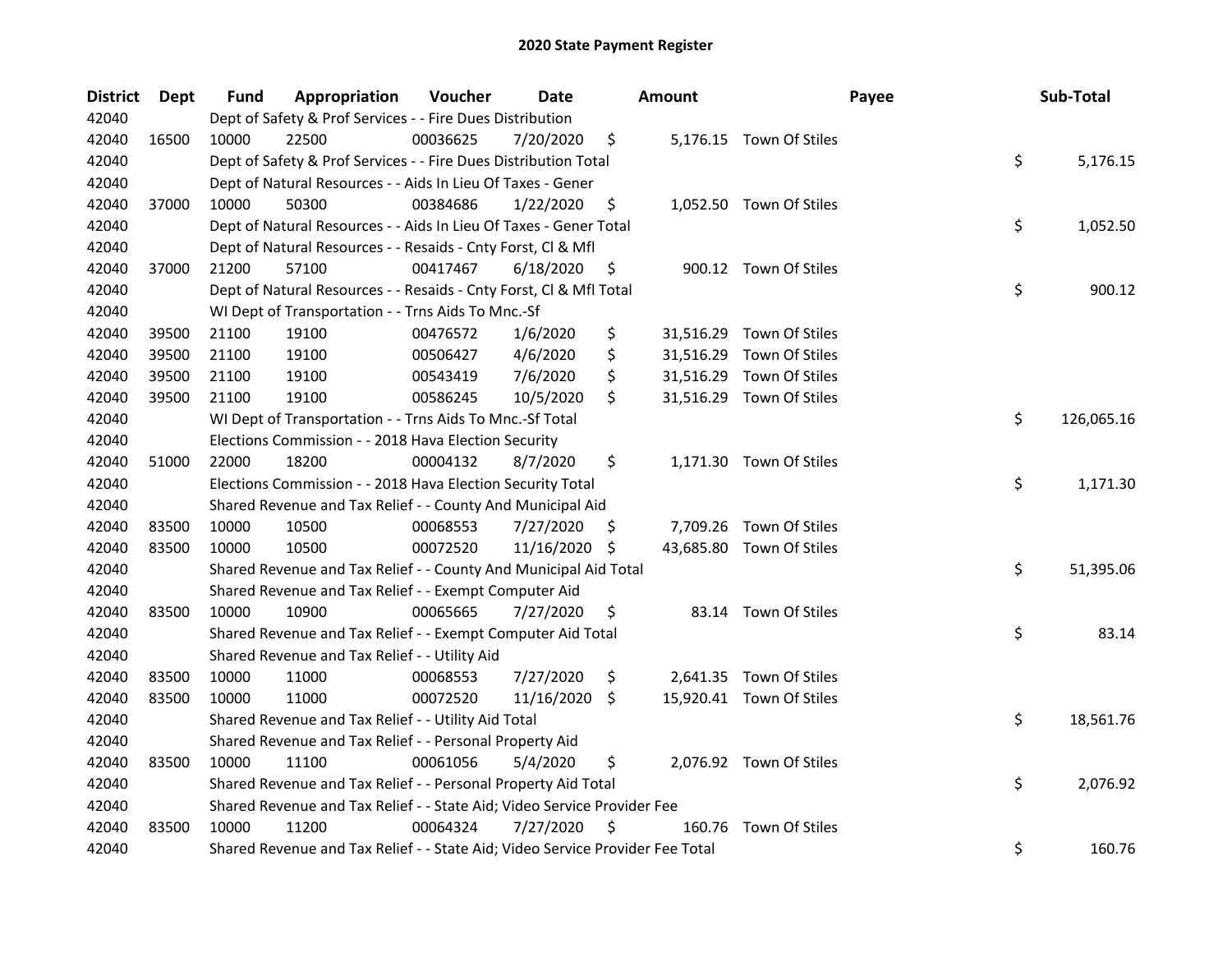| <b>District</b> | Dept  | Fund  | Appropriation                                                   | <b>Voucher</b> | Date      | <b>Amount</b> |                         | Pavee | Sub-Total  |
|-----------------|-------|-------|-----------------------------------------------------------------|----------------|-----------|---------------|-------------------------|-------|------------|
| 42040           |       |       | Shared Revenue and Tax Relief - - Lottery & Gaming Credit       |                |           |               |                         |       |            |
| 42040           | 83500 | 52100 | 36300                                                           | 00055437       | 3/23/2020 |               | 3.112.15 Town Of Stiles |       |            |
| 42040           |       |       | Shared Revenue and Tax Relief - - Lottery & Gaming Credit Total |                |           |               |                         |       | 3.112.15   |
| 42040 Total     |       |       |                                                                 |                |           |               |                         |       | 209,755.02 |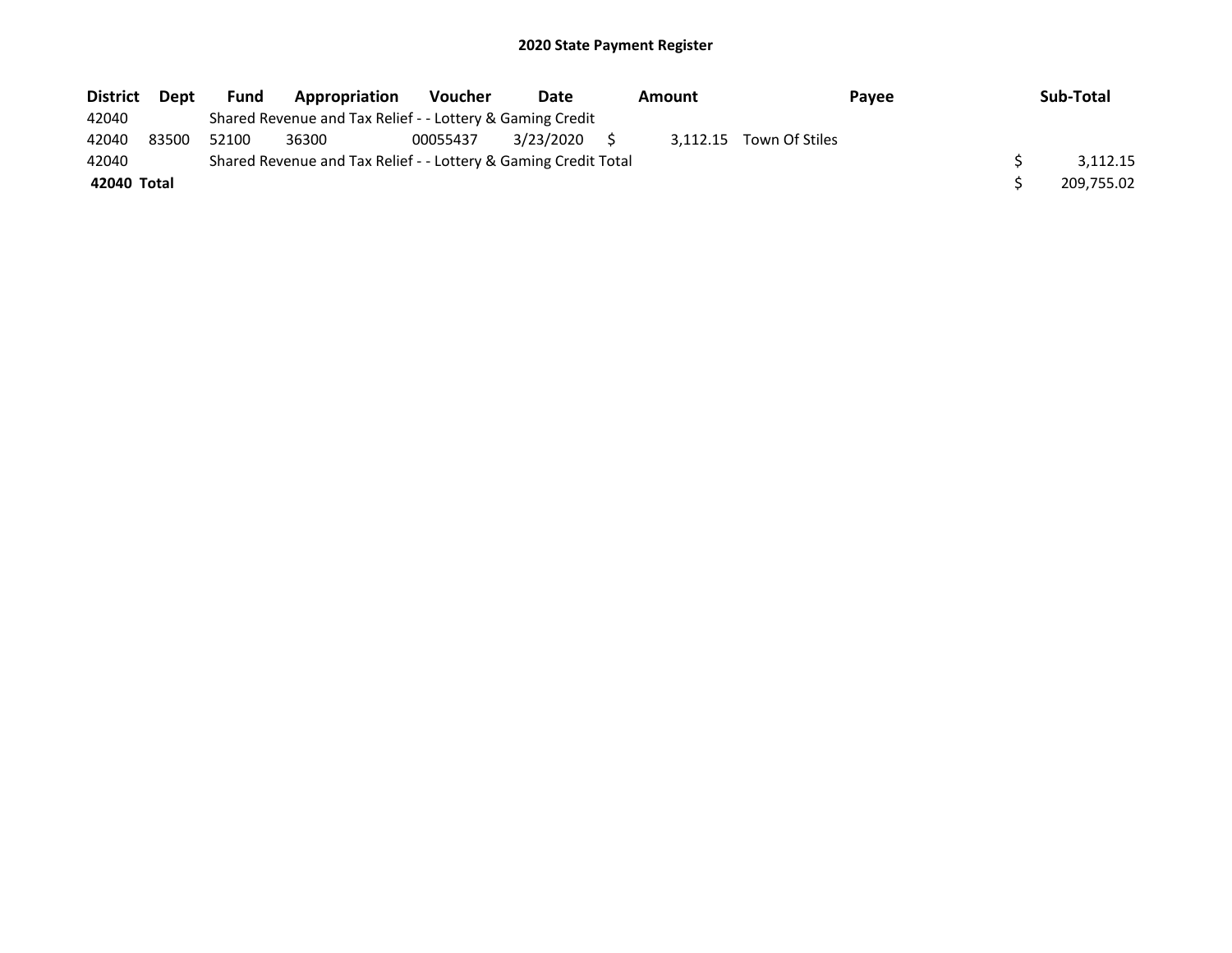| <b>District</b> | Dept  | Fund  | Appropriation                                                          | Voucher  | <b>Date</b>   |    | <b>Amount</b> | Payee                       | Sub-Total        |
|-----------------|-------|-------|------------------------------------------------------------------------|----------|---------------|----|---------------|-----------------------------|------------------|
| 42042           |       |       | Dept of Safety & Prof Services - - Fire Dues Distribution              |          |               |    |               |                             |                  |
| 42042           | 16500 | 10000 | 22500                                                                  | 00036626 | 7/20/2020     | \$ |               | 9,005.43 Town Of Townsend   |                  |
| 42042           |       |       | Dept of Safety & Prof Services - - Fire Dues Distribution Total        |          |               |    |               |                             | \$<br>9,005.43   |
| 42042           |       |       | Dept of Natural Resources - - Aids In Lieu Of Taxes - Gener            |          |               |    |               |                             |                  |
| 42042           | 37000 | 10000 | 50300                                                                  | 00384690 | 1/22/2020     | \$ |               | 2,062.28 Town Of Townsend   |                  |
| 42042           |       |       | Dept of Natural Resources - - Aids In Lieu Of Taxes - Gener Total      |          |               |    |               |                             | \$<br>2,062.28   |
| 42042           |       |       | Dept of Natural Resources - - General Program Operations --            |          |               |    |               |                             |                  |
| 42042           | 37000 | 21200 | 25400                                                                  | 00446779 | 11/19/2020 \$ |    |               | 7,572.50 Town Of Townsend   |                  |
| 42042           | 37000 | 21200 | 25400                                                                  | 00452077 | 12/18/2020    | -S |               | 5,500.00 Town Of Townsend   |                  |
| 42042           |       |       | Dept of Natural Resources - - General Program Operations -- Total      |          |               |    |               |                             | \$<br>13,072.50  |
| 42042           |       |       | Dept of Natural Resources - - Resaids - Cnty Forst, Cl & Mfl           |          |               |    |               |                             |                  |
| 42042           | 37000 | 21200 | 57100                                                                  | 00417468 | 6/18/2020     | \$ |               | 302.20 Town Of Townsend     |                  |
| 42042           |       |       | Dept of Natural Resources - - Resaids - Cnty Forst, Cl & Mfl Total     |          |               |    |               |                             | \$<br>302.20     |
| 42042           |       |       | Dept of Natural Resources - - Rec & Resource Aids, Fed                 |          |               |    |               |                             |                  |
| 42042           | 37000 | 21200 | 58300                                                                  | 00408399 | 5/13/2020     | \$ |               | 779.61 Town Of Townsend     |                  |
| 42042           |       |       | Dept of Natural Resources - - Rec & Resource Aids, Fed Total           |          |               |    |               |                             | \$<br>779.61     |
| 42042           |       |       | Dept of Natural Resources - - Resaids - Pymt In Lieu Tax Fed           |          |               |    |               |                             |                  |
| 42042           | 37000 | 21200 | 58400                                                                  | 00439123 | 10/1/2020     | \$ |               | 35,088.55 Town Of Townsend  |                  |
| 42042           |       |       | Dept of Natural Resources - - Resaids - Pymt In Lieu Tax Fed Total     |          |               |    |               |                             | \$<br>35,088.55  |
| 42042           |       |       | WI Dept of Transportation - - Trns Aids To Mnc.-Sf                     |          |               |    |               |                             |                  |
| 42042           | 39500 | 21100 | 19100                                                                  | 00476573 | 1/6/2020      | \$ |               | 64,294.02 Town Of Townsend  |                  |
| 42042           | 39500 | 21100 | 19100                                                                  | 00506428 | 4/6/2020      | \$ |               | 64,294.02 Town Of Townsend  |                  |
| 42042           | 39500 | 21100 | 19100                                                                  | 00543420 | 7/6/2020      | \$ |               | 64,294.02 Town Of Townsend  |                  |
| 42042           | 39500 | 21100 | 19100                                                                  | 00586246 | 10/5/2020     | \$ |               | 64,294.02 Town Of Townsend  |                  |
| 42042           |       |       | WI Dept of Transportation - - Trns Aids To Mnc.-Sf Total               |          |               |    |               |                             | \$<br>257,176.08 |
| 42042           |       |       | Department of Military Affairs - - Disaster Recovery Aid               |          |               |    |               |                             |                  |
| 42042           | 46500 | 10000 | 30500                                                                  | 00080212 | 7/8/2020      | \$ | 440.69        | Town Of Townsend            |                  |
| 42042           | 46500 | 10000 | 30500                                                                  | 00081830 | 8/19/2020     | \$ |               | 13,883.68 Town Of Townsend  |                  |
| 42042           |       |       | Department of Military Affairs - - Disaster Recovery Aid Total         |          |               |    |               |                             | \$<br>14,324.37  |
| 42042           |       |       | Department of Military Affairs - - Federal Aid, Local Assistance       |          |               |    |               |                             |                  |
| 42042           | 46500 | 10000 | 34200                                                                  | 00080212 | 7/8/2020      | \$ |               | 2,644.12 Town Of Townsend   |                  |
| 42042           | 46500 | 10000 | 34200                                                                  | 00081830 | 8/19/2020     | \$ |               | 101,826.84 Town Of Townsend |                  |
| 42042           |       |       | Department of Military Affairs - - Federal Aid, Local Assistance Total |          |               |    |               |                             | \$<br>104,470.96 |
| 42042           |       |       | Department of Administration - - Federal Aid                           |          |               |    |               |                             |                  |
| 42042           | 50500 | 10000 | 14200                                                                  | 00134864 | 12/10/2020    | \$ |               | 588.58 Town Of Townsend     |                  |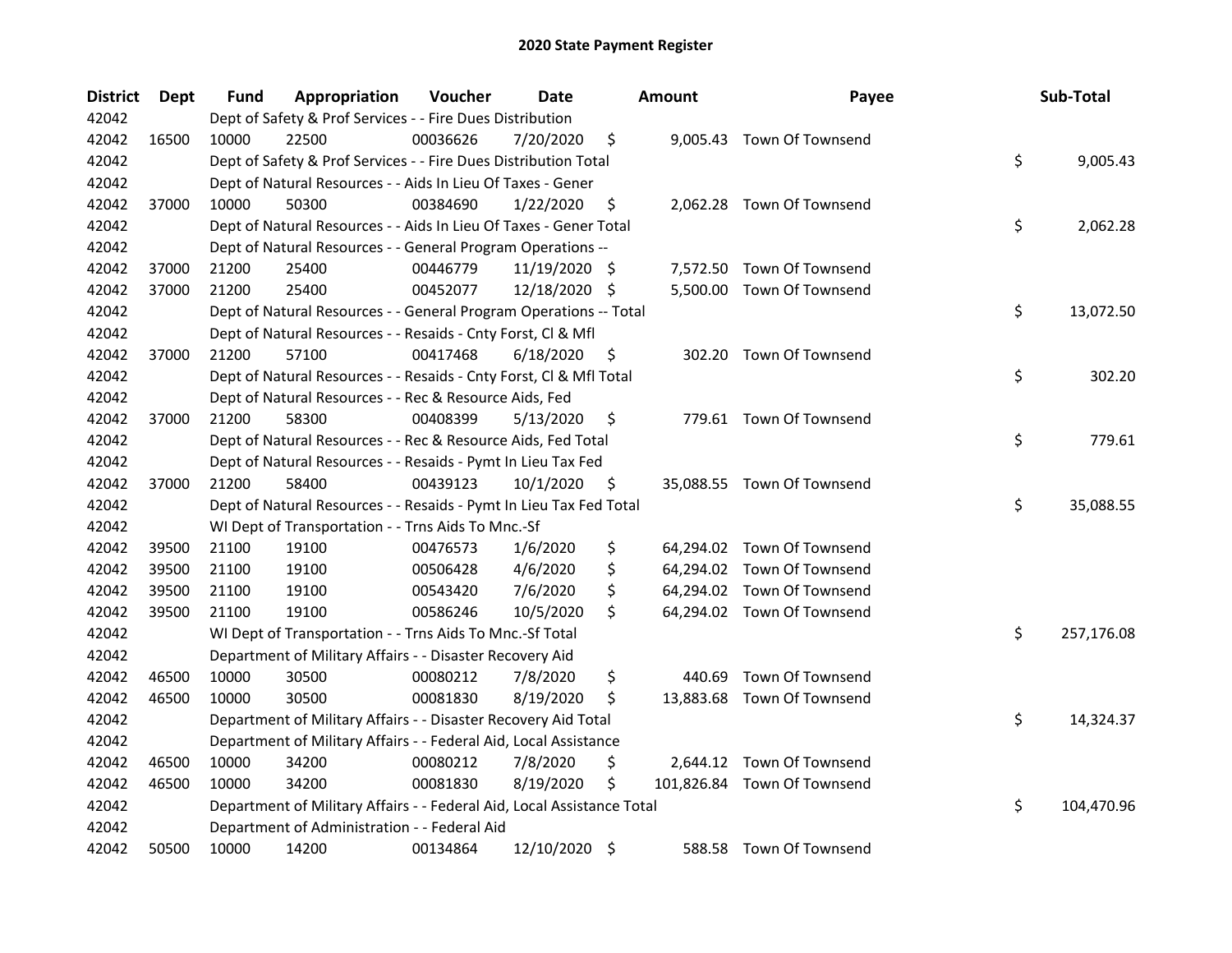| <b>District</b> | Dept  | Fund  | Appropriation                                                    | <b>Voucher</b> | Date            |    | <b>Amount</b> | Payee            |    | Sub-Total  |
|-----------------|-------|-------|------------------------------------------------------------------|----------------|-----------------|----|---------------|------------------|----|------------|
| 42042           |       |       | Department of Administration - - Federal Aid Total               |                |                 |    |               |                  | \$ | 588.58     |
| 42042           |       |       | Elections Commission - - 2018 Hava Election Security             |                |                 |    |               |                  |    |            |
| 42042           | 51000 | 22000 | 18200                                                            | 00003499       | 6/30/2020       | S. | 1,047.00      | Town Of Townsend |    |            |
| 42042           |       |       | Elections Commission - - 2018 Hava Election Security Total       |                |                 |    |               |                  | \$ | 1,047.00   |
| 42042           |       |       | Shared Revenue and Tax Relief - - County And Municipal Aid       |                |                 |    |               |                  |    |            |
| 42042           | 83500 | 10000 | 10500                                                            | 00072521       | $11/16/2020$ \$ |    | 5,197.86      | Town Of Townsend |    |            |
| 42042           |       |       | Shared Revenue and Tax Relief - - County And Municipal Aid Total |                |                 |    |               |                  | \$ | 5,197.86   |
| 42042           |       |       | Shared Revenue and Tax Relief - - Exempt Computer Aid            |                |                 |    |               |                  |    |            |
| 42042           | 83500 | 10000 | 10900                                                            | 00065666       | 7/27/2020       | S  | 86.26         | Town Of Townsend |    |            |
| 42042           |       |       | Shared Revenue and Tax Relief - - Exempt Computer Aid Total      |                |                 |    |               |                  | \$ | 86.26      |
| 42042           |       |       | Shared Revenue and Tax Relief - - Personal Property Aid          |                |                 |    |               |                  |    |            |
| 42042           | 83500 | 10000 | 11100                                                            | 00061057       | 5/4/2020        | Ŝ. | 254.70        | Town Of Townsend |    |            |
| 42042           |       |       | Shared Revenue and Tax Relief - - Personal Property Aid Total    |                |                 |    |               |                  | \$ | 254.70     |
| 42042           |       |       | Shared Revenue and Tax Relief - - Lottery & Gaming Credit        |                |                 |    |               |                  |    |            |
| 42042           | 83500 | 52100 | 36300                                                            | 00055438       | 3/23/2020       | S  | 523.20        | Town Of Townsend |    |            |
| 42042           |       |       | Shared Revenue and Tax Relief - - Lottery & Gaming Credit Total  |                |                 |    |               |                  | \$ | 523.20     |
| 42042 Total     |       |       |                                                                  |                |                 |    |               |                  | Ś  | 443,979.58 |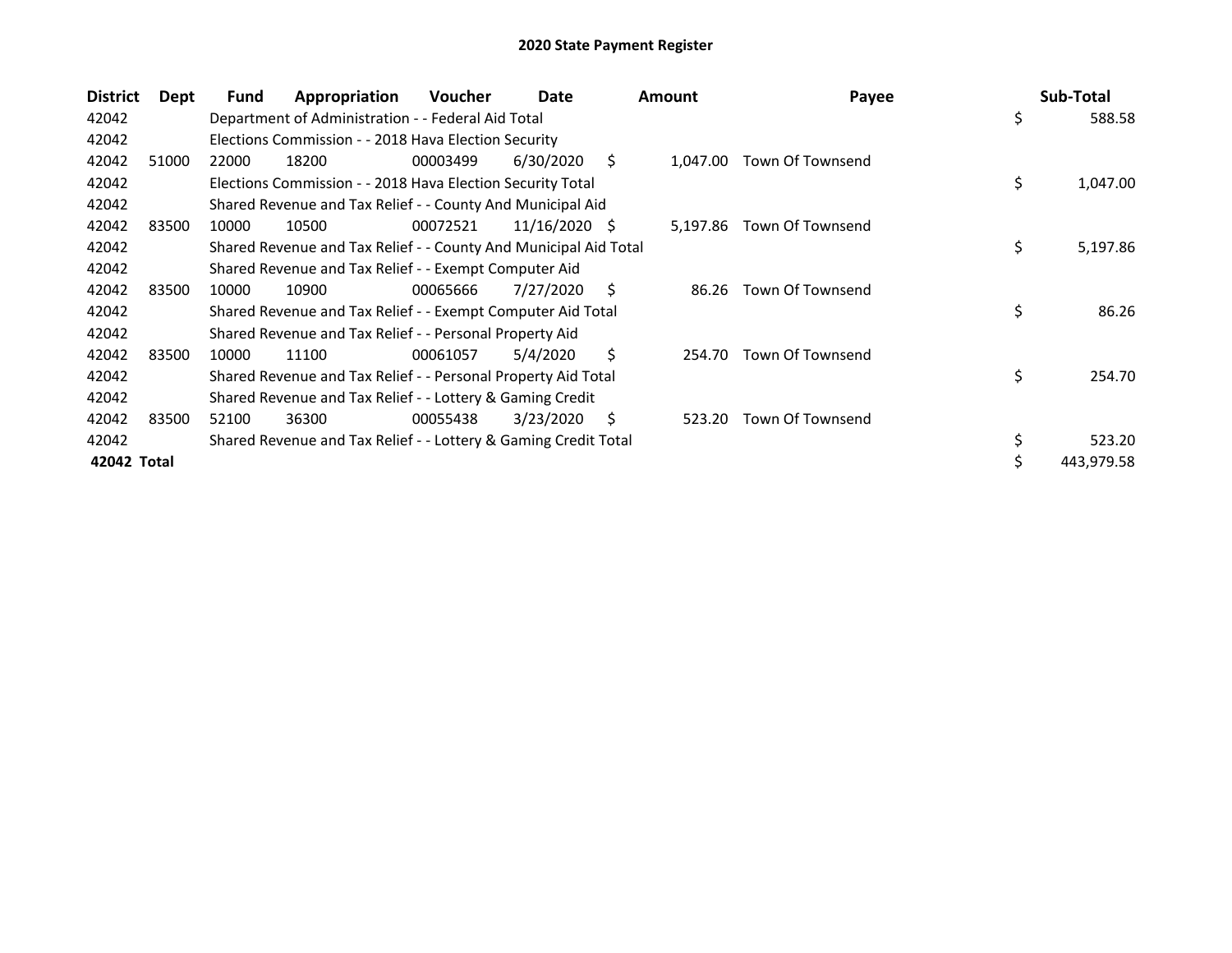| <b>District</b> | <b>Dept</b> | Fund  | Appropriation                                                      | Voucher  | <b>Date</b>   |     | <b>Amount</b> | Payee                       | Sub-Total       |
|-----------------|-------------|-------|--------------------------------------------------------------------|----------|---------------|-----|---------------|-----------------------------|-----------------|
| 42044           |             |       | Dept of Safety & Prof Services - - Fire Dues Distribution          |          |               |     |               |                             |                 |
| 42044           | 16500       | 10000 | 22500                                                              | 00036627 | 7/20/2020     | \$  |               | 3,014.67 Town Of Underhill  |                 |
| 42044           |             |       | Dept of Safety & Prof Services - - Fire Dues Distribution Total    |          |               |     |               |                             | \$<br>3,014.67  |
| 42044           |             |       | Dept of Natural Resources - - Aids In Lieu Of Taxes - Gener        |          |               |     |               |                             |                 |
| 42044           | 37000       | 10000 | 50300                                                              | 00384709 | 1/22/2020     | \$  |               | 712.05 Town Of Underhill    |                 |
| 42044           |             |       | Dept of Natural Resources - - Aids In Lieu Of Taxes - Gener Total  |          |               |     |               |                             | \$<br>712.05    |
| 42044           |             |       | Dept of Natural Resources - - Resaids - Cnty Forst, Cl & Mfl       |          |               |     |               |                             |                 |
| 42044           | 37000       | 21200 | 57100                                                              | 00417469 | 6/18/2020     | \$  |               | 894.73 Town Of Underhill    |                 |
| 42044           |             |       | Dept of Natural Resources - - Resaids - Cnty Forst, Cl & Mfl Total |          |               |     |               |                             | \$<br>894.73    |
| 42044           |             |       | Dept of Natural Resources - - Rec & Resource Aids, Fed             |          |               |     |               |                             |                 |
| 42044           | 37000       | 21200 | 58300                                                              | 00421239 | 7/7/2020      | \$  |               | 4,415.75 Town Of Underhill  |                 |
| 42044           |             |       | Dept of Natural Resources - - Rec & Resource Aids, Fed Total       |          |               |     |               |                             | \$<br>4,415.75  |
| 42044           |             |       | Dept of Natural Resources - - Fin Asst For Responsible Units       |          |               |     |               |                             |                 |
| 42044           | 37000       | 27400 | 67000                                                              | 00413455 | 5/29/2020     | \$, |               | 1,329.44 Town Of Underhill  |                 |
| 42044           |             |       | Dept of Natural Resources - - Fin Asst For Responsible Units Total |          |               |     |               |                             | \$<br>1,329.44  |
| 42044           |             |       | WI Dept of Transportation - - Trns Aids To Mnc.-Sf                 |          |               |     |               |                             |                 |
| 42044           | 39500       | 21100 | 19100                                                              | 00476574 | 1/6/2020      | \$  |               | 24,867.45 Town Of Underhill |                 |
| 42044           | 39500       | 21100 | 19100                                                              | 00506429 | 4/6/2020      | \$  |               | 24,867.45 Town Of Underhill |                 |
| 42044           | 39500       | 21100 | 19100                                                              | 00543421 | 7/6/2020      | \$  |               | 24,867.45 Town Of Underhill |                 |
| 42044           | 39500       | 21100 | 19100                                                              | 00586247 | 10/5/2020     | \$  |               | 24,867.45 Town Of Underhill |                 |
| 42044           |             |       | WI Dept of Transportation - - Trns Aids To Mnc.-Sf Total           |          |               |     |               |                             | \$<br>99,469.80 |
| 42044           |             |       | Department of Administration - - Federal Aid                       |          |               |     |               |                             |                 |
| 42044           | 50500       | 10000 | 14200                                                              | 00134865 | 12/10/2020 \$ |     |               | 5,962.78 Town Of Underhill  |                 |
| 42044           |             |       | Department of Administration - - Federal Aid Total                 |          |               |     |               |                             | \$<br>5,962.78  |
| 42044           |             |       | Elections Commission - - 2018 Hava Election Security               |          |               |     |               |                             |                 |
| 42044           | 51000       | 22000 | 18200                                                              | 00004473 | 9/9/2020      | \$  |               | 745.60 Town Of Underhill    |                 |
| 42044           |             |       | Elections Commission - - 2018 Hava Election Security Total         |          |               |     |               |                             | \$<br>745.60    |
| 42044           |             |       | Shared Revenue and Tax Relief - - County And Municipal Aid         |          |               |     |               |                             |                 |
| 42044           | 83500       | 10000 | 10500                                                              | 00068554 | 7/27/2020     | S   |               | 2,061.75 Town Of Underhill  |                 |
| 42044           | 83500       | 10000 | 10500                                                              | 00072522 | 11/16/2020    | \$. |               | 11,683.22 Town Of Underhill |                 |
| 42044           |             |       | Shared Revenue and Tax Relief - - County And Municipal Aid Total   |          |               |     |               |                             | \$<br>13,744.97 |
| 42044           |             |       | Shared Revenue and Tax Relief - - Exempt Computer Aid              |          |               |     |               |                             |                 |
| 42044           | 83500       | 10000 | 10900                                                              | 00065667 | 7/27/2020     | \$  | 11.43         | Town Of Underhill           |                 |
| 42044           |             |       | Shared Revenue and Tax Relief - - Exempt Computer Aid Total        |          |               |     |               |                             | \$<br>11.43     |
| 42044           |             |       | Shared Revenue and Tax Relief - - Utility Aid                      |          |               |     |               |                             |                 |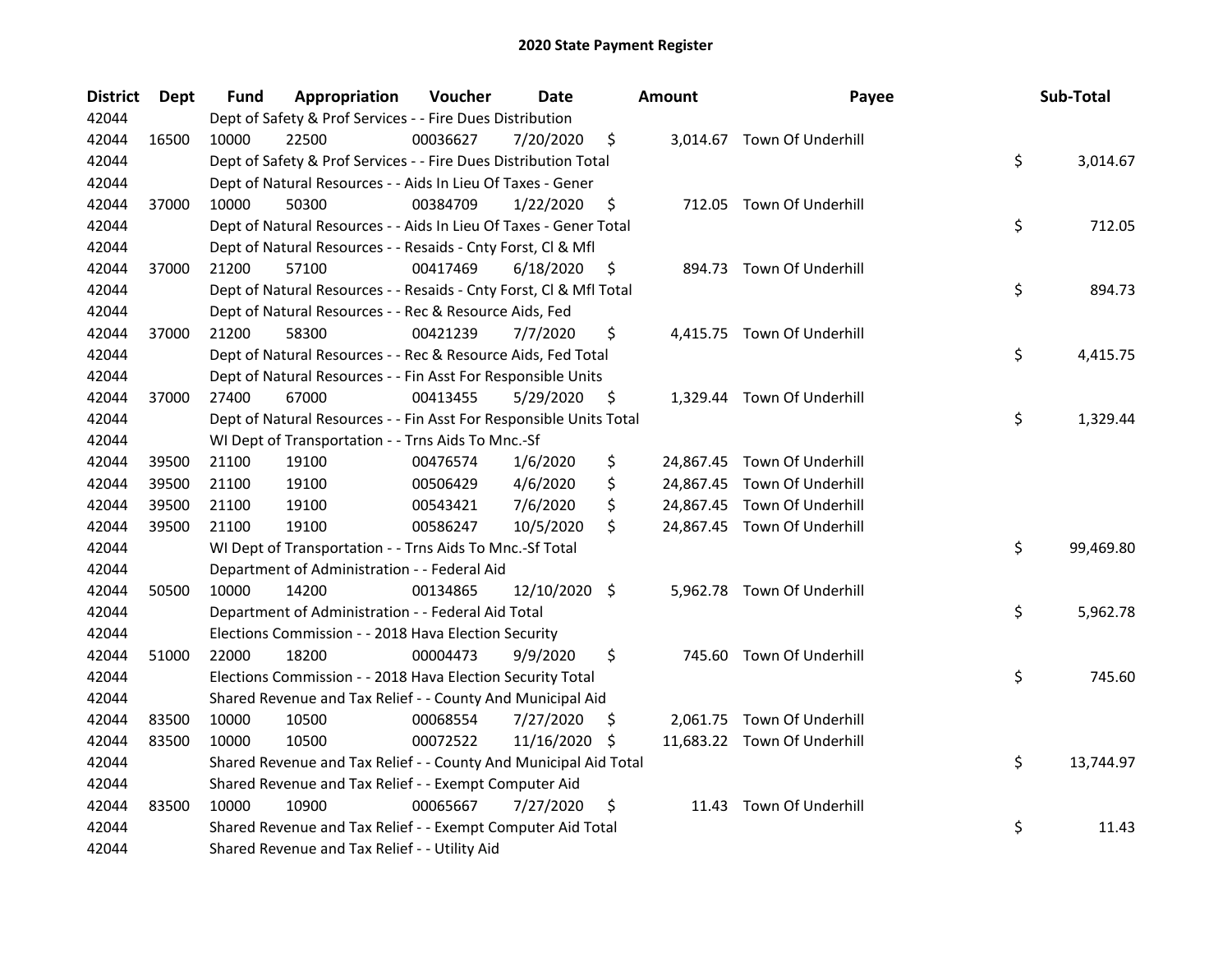| <b>District</b> | Dept  | Fund  | Appropriation                                                 | Voucher  | Date       | <b>Amount</b> | Pavee             | Sub-Total  |
|-----------------|-------|-------|---------------------------------------------------------------|----------|------------|---------------|-------------------|------------|
| 42044           | 83500 | 10000 | 11000                                                         | 00068554 | 7/27/2020  | 42.34         | Town Of Underhill |            |
| 42044           | 83500 | 10000 | 11000                                                         | 00072522 | 11/16/2020 | 225.55        | Town Of Underhill |            |
| 42044           |       |       | Shared Revenue and Tax Relief - - Utility Aid Total           |          |            |               |                   | 267.89     |
| 42044           |       |       | Shared Revenue and Tax Relief - - Personal Property Aid       |          |            |               |                   |            |
| 42044           | 83500 | 10000 | 11100                                                         | 00061058 | 5/4/2020   | 506.06        | Town Of Underhill |            |
| 42044           |       |       | Shared Revenue and Tax Relief - - Personal Property Aid Total |          |            |               |                   | 506.06     |
| 42044 Total     |       |       |                                                               |          |            |               |                   | 131.075.17 |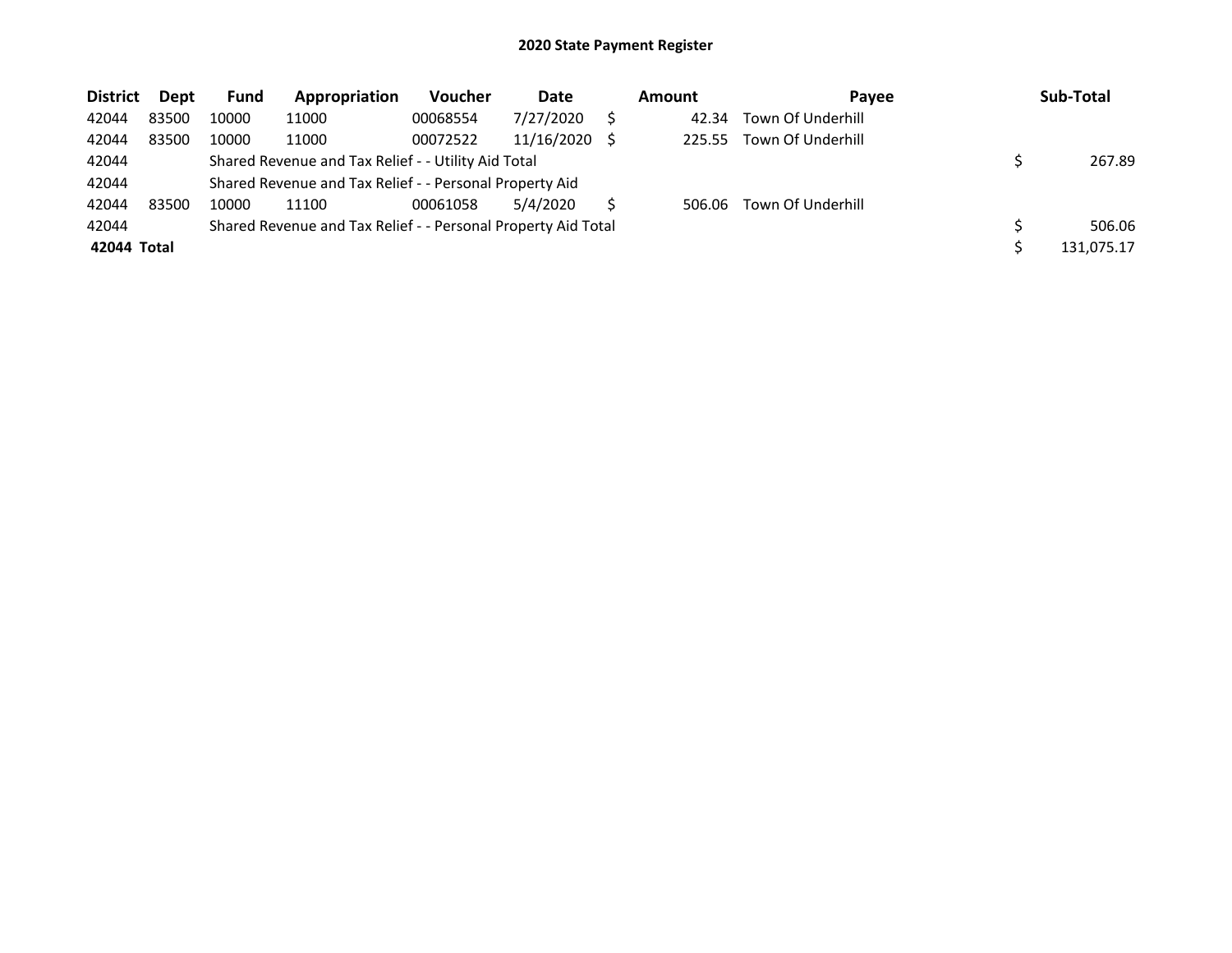| <b>District</b> | <b>Dept</b> | <b>Fund</b> | Appropriation                                                     | Voucher  | <b>Date</b> |     | Amount   | Payee                      | Sub-Total        |
|-----------------|-------------|-------------|-------------------------------------------------------------------|----------|-------------|-----|----------|----------------------------|------------------|
| 42146           |             |             | Dept of Safety & Prof Services - - Fire Dues Distribution         |          |             |     |          |                            |                  |
| 42146           | 16500       | 10000       | 22500                                                             | 00036628 | 7/20/2020   | \$  |          | 1,386.49 Village Of Lena   |                  |
| 42146           |             |             | Dept of Safety & Prof Services - - Fire Dues Distribution Total   |          |             |     |          |                            | \$<br>1,386.49   |
| 42146           |             |             | Dept of Natural Resources - - General Program Operations --       |          |             |     |          |                            |                  |
| 42146           | 37000       | 21200       | 25400                                                             | 00406153 | 5/5/2020    | \$  |          | 195.00 Village Of Lena     |                  |
| 42146           |             |             | Dept of Natural Resources - - General Program Operations -- Total |          |             |     |          |                            | \$<br>195.00     |
| 42146           |             |             | Dept of Natural Resources - - Resaids - Fire Suppress Grant       |          |             |     |          |                            |                  |
| 42146           | 37000       | 21200       | 54500                                                             | 00408362 | 5/13/2020   | \$  |          | 5,498.28 Village Of Lena   |                  |
| 42146           |             |             | Dept of Natural Resources - - Resaids - Fire Suppress Grant Total |          |             |     |          |                            | \$<br>5,498.28   |
| 42146           |             |             | WI Dept of Transportation - - Trns Aids To Mnc.-Sf                |          |             |     |          |                            |                  |
| 42146           | 39500       | 21100       | 19100                                                             | 00476575 | 1/6/2020    | \$  |          | 8,518.11 Village Of Lena   |                  |
| 42146           | 39500       | 21100       | 19100                                                             | 00506430 | 4/6/2020    | \$  |          | 8,518.11 Village Of Lena   |                  |
| 42146           | 39500       | 21100       | 19100                                                             | 00543422 | 7/6/2020    | \$  |          | 8,518.11 Village Of Lena   |                  |
| 42146           | 39500       | 21100       | 19100                                                             | 00586248 | 10/5/2020   | \$  |          | 8,518.12 Village Of Lena   |                  |
| 42146           |             |             | WI Dept of Transportation - - Trns Aids To Mnc.-Sf Total          |          |             |     |          |                            | \$<br>34,072.45  |
| 42146           |             |             | Department of Justice - - Law Enforcement Train, Local            |          |             |     |          |                            |                  |
| 42146           | 45500       | 10000       | 23100                                                             | 00091569 | 12/8/2020   | \$  |          | 160.00 Village Of Lena     |                  |
| 42146           |             |             | Department of Justice - - Law Enforcement Train, Local Total      |          |             |     |          |                            | \$<br>160.00     |
| 42146           |             |             | Department of Administration - - Federal Aid                      |          |             |     |          |                            |                  |
| 42146           | 50500       | 10000       | 14200                                                             | 00134866 | 12/10/2020  | -\$ | 8,990.00 | Village Of Lena            |                  |
| 42146           | 50500       | 10000       | 14200                                                             | 00136428 | 12/17/2020  | \$  |          | 130.18 Village Of Lena     |                  |
| 42146           |             |             | Department of Administration - - Federal Aid Total                |          |             |     |          |                            | \$<br>9,120.18   |
| 42146           |             |             | Elections Commission - - 2018 Hava Election Security              |          |             |     |          |                            |                  |
| 42146           | 51000       | 22000       | 18200                                                             | 00003570 | 7/1/2020    | \$  |          | 504.70 Village Of Lena     |                  |
| 42146           |             |             | Elections Commission - - 2018 Hava Election Security Total        |          |             |     |          |                            | \$<br>504.70     |
| 42146           |             |             | Shared Revenue and Tax Relief - - County And Municipal Aid        |          |             |     |          |                            |                  |
| 42146           | 83500       | 10000       | 10500                                                             | 00068555 | 7/27/2020   | \$, |          | 24,812.10 Village Of Lena  |                  |
| 42146           | 83500       | 10000       | 10500                                                             | 00072523 | 11/16/2020  | \$  |          | 140,601.90 Village Of Lena |                  |
| 42146           |             |             | Shared Revenue and Tax Relief - - County And Municipal Aid Total  |          |             |     |          |                            | \$<br>165,414.00 |
| 42146           |             |             | Shared Revenue and Tax Relief - - Exempt Computer Aid             |          |             |     |          |                            |                  |
| 42146           | 83500       | 10000       | 10900                                                             | 00065668 | 7/27/2020   | \$  |          | 289.95 Village Of Lena     |                  |
| 42146           |             |             | Shared Revenue and Tax Relief - - Exempt Computer Aid Total       |          |             |     |          |                            | \$<br>289.95     |
| 42146           |             |             | Shared Revenue and Tax Relief - - Utility Aid                     |          |             |     |          |                            |                  |
| 42146           | 83500       | 10000       | 11000                                                             | 00068555 | 7/27/2020   | \$  | 47.84    | Village Of Lena            |                  |
| 42146           | 83500       | 10000       | 11000                                                             | 00072523 | 11/16/2020  | \$  | 292.09   | Village Of Lena            |                  |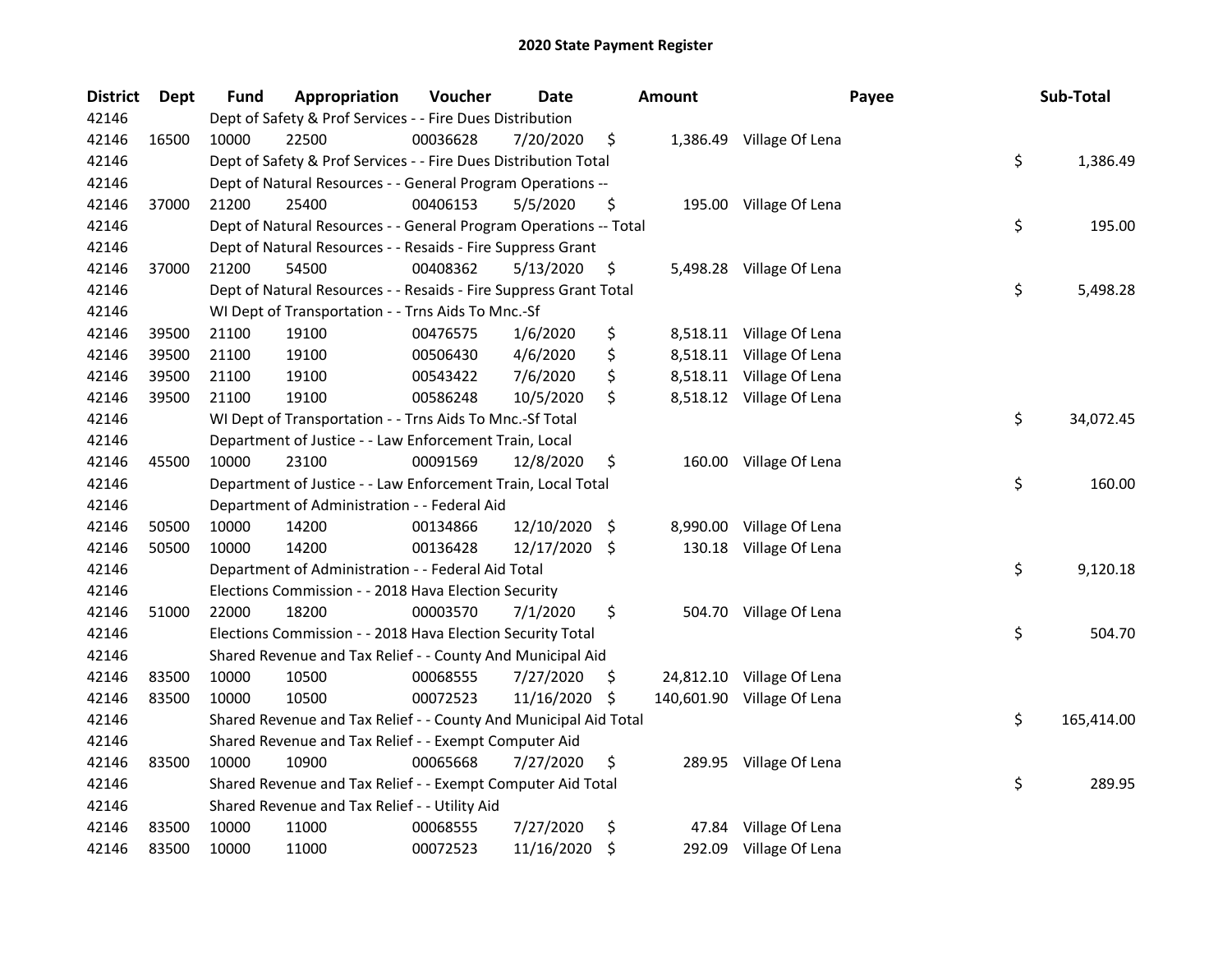| <b>District</b> | Dept  | <b>Fund</b> | Appropriation                                                 | <b>Voucher</b> | Date     | <b>Amount</b> | Payee           | Sub-Total  |
|-----------------|-------|-------------|---------------------------------------------------------------|----------------|----------|---------------|-----------------|------------|
| 42146           |       |             | Shared Revenue and Tax Relief - - Utility Aid Total           |                |          |               |                 | 339.93     |
| 42146           |       |             | Shared Revenue and Tax Relief - - Personal Property Aid       |                |          |               |                 |            |
| 42146           | 83500 | 10000       | 11100                                                         | 00061059       | 5/4/2020 | 842.64        | Village Of Lena |            |
| 42146           |       |             | Shared Revenue and Tax Relief - - Personal Property Aid Total |                |          |               |                 | 842.64     |
| 42146 Total     |       |             |                                                               |                |          |               |                 | 217,823.62 |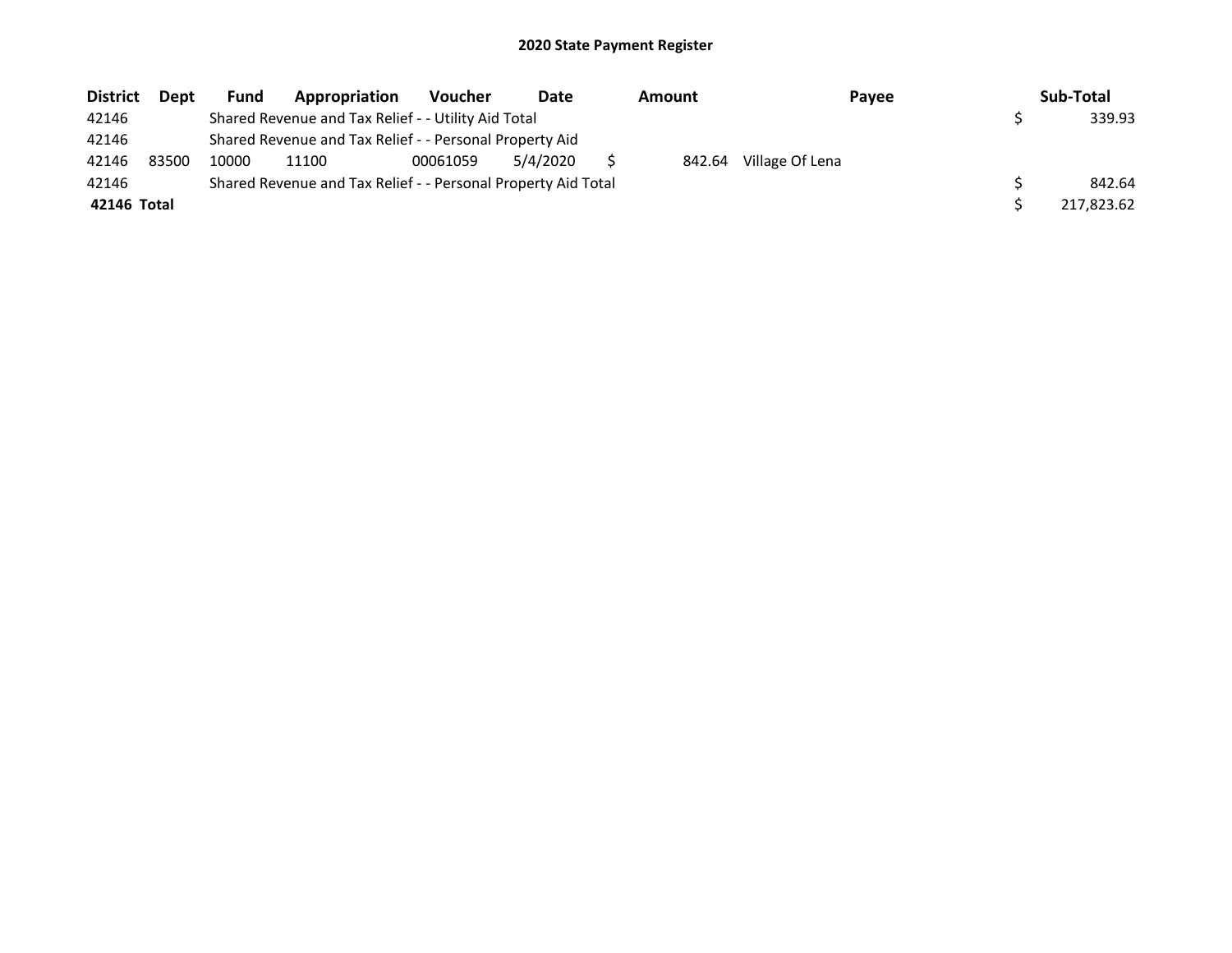| <b>District</b> | Dept  | <b>Fund</b> | Appropriation                                                     | Voucher  | Date      | Amount | Pavee              | Sub-Total |
|-----------------|-------|-------------|-------------------------------------------------------------------|----------|-----------|--------|--------------------|-----------|
| 42171           |       |             | Dept of Natural Resources - - Aids In Lieu Of Taxes - Gener       |          |           |        |                    |           |
| 42171           | 37000 | 10000       | 50300                                                             | 00384783 | 1/22/2020 | 180.10 | Village of Pulaski |           |
| 42171           |       |             | Dept of Natural Resources - - Aids In Lieu Of Taxes - Gener Total |          |           |        |                    | 180.10    |
| 42171 Total     |       |             |                                                                   |          |           |        |                    | 180.10    |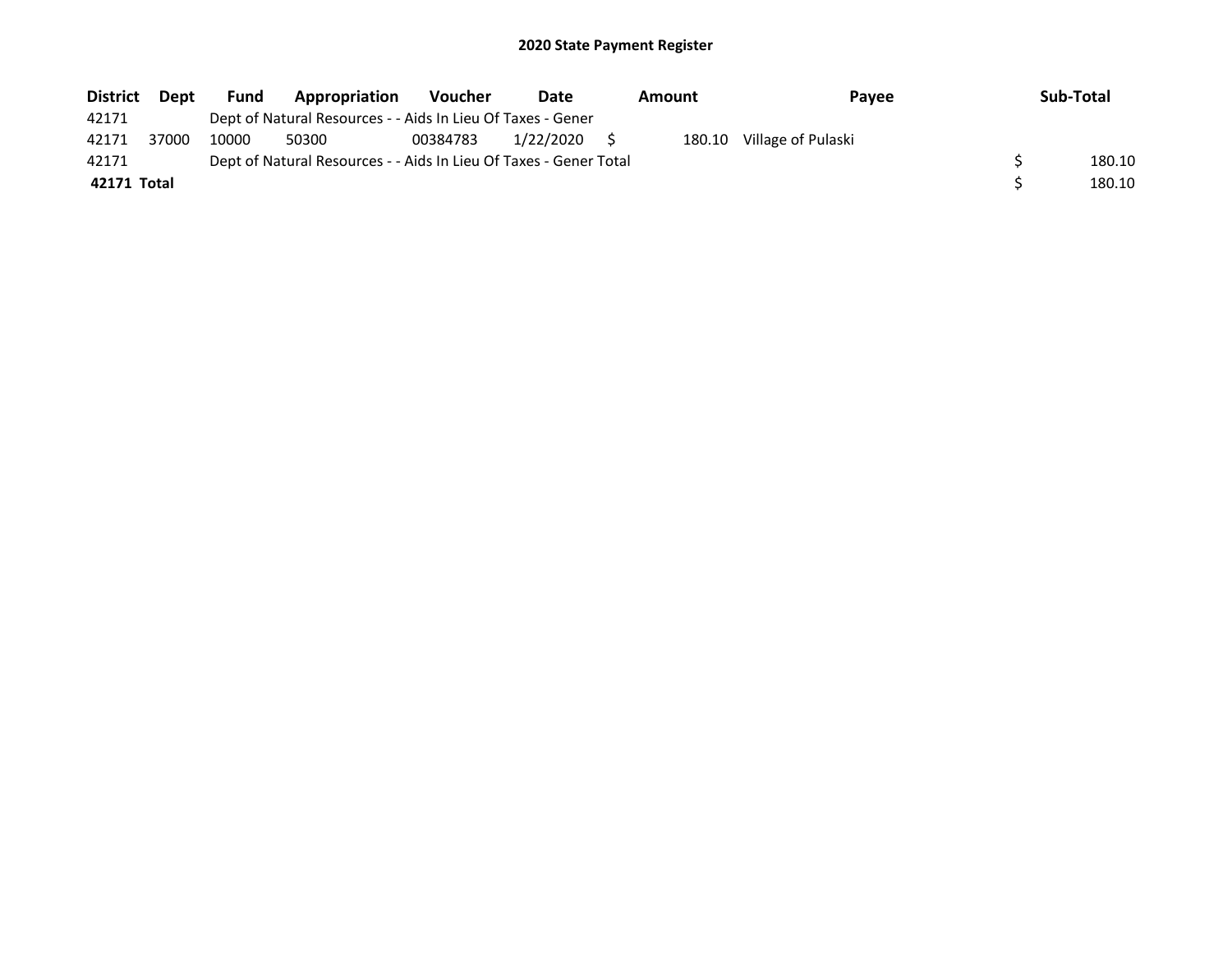| <b>District</b> | Dept  | Fund  | Appropriation                                                     | Voucher  | <b>Date</b>   |     | Amount   | Payee                        | Sub-Total        |
|-----------------|-------|-------|-------------------------------------------------------------------|----------|---------------|-----|----------|------------------------------|------------------|
| 42181           |       |       | Dept of Safety & Prof Services - - Fire Dues Distribution         |          |               |     |          |                              |                  |
| 42181           | 16500 | 10000 | 22500                                                             | 00036629 | 7/20/2020     | \$  |          | 1,079.31 Village of Suring   |                  |
| 42181           |       |       | Dept of Safety & Prof Services - - Fire Dues Distribution Total   |          |               |     |          |                              | \$<br>1,079.31   |
| 42181           |       |       | Dept of Natural Resources - - Aids In Lieu Of Taxes - Gener       |          |               |     |          |                              |                  |
| 42181           | 37000 | 10000 | 50300                                                             | 00384773 | 1/22/2020     | \$  |          | 116.48 Village of Suring     |                  |
| 42181           |       |       | Dept of Natural Resources - - Aids In Lieu Of Taxes - Gener Total |          |               |     |          |                              | \$<br>116.48     |
| 42181           |       |       | Dept of Natural Resources - - General Program Operations --       |          |               |     |          |                              |                  |
| 42181           | 37000 | 21200 | 25400                                                             | 00424130 | 7/14/2020     | \$  |          | 124.50 Village of Suring     |                  |
| 42181           | 37000 | 21200 | 25400                                                             | 00424546 | 7/15/2020     | \$  | 645.00   | Village of Suring            |                  |
| 42181           | 37000 | 21200 | 25400                                                             | 00424733 | 7/15/2020     | \$  | 667.50   | Village of Suring            |                  |
| 42181           |       |       | Dept of Natural Resources - - General Program Operations -- Total |          |               |     |          |                              | \$<br>1,437.00   |
| 42181           |       |       | WI Dept of Transportation - - Trns Aids To Mnc.-Sf                |          |               |     |          |                              |                  |
| 42181           | 39500 | 21100 | 19100                                                             | 00476576 | 1/6/2020      | \$  | 9,129.09 | Village of Suring            |                  |
| 42181           | 39500 | 21100 | 19100                                                             | 00506431 | 4/6/2020      | \$  | 9,129.09 | Village of Suring            |                  |
| 42181           | 39500 | 21100 | 19100                                                             | 00543423 | 7/6/2020      | \$  | 9,129.09 | Village of Suring            |                  |
| 42181           | 39500 | 21100 | 19100                                                             | 00586249 | 10/5/2020     | \$  |          | 9,129.11 Village of Suring   |                  |
| 42181           |       |       | WI Dept of Transportation - - Trns Aids To Mnc.-Sf Total          |          |               |     |          |                              | \$<br>36,516.38  |
| 42181           |       |       | Department of Justice - - Law Enforcement Train, Local            |          |               |     |          |                              |                  |
| 42181           | 45500 | 10000 | 23100                                                             | 00092043 | 12/11/2020    | -\$ | 160.00   | Village of Suring            |                  |
| 42181           |       |       | Department of Justice - - Law Enforcement Train, Local Total      |          |               |     |          |                              | \$<br>160.00     |
| 42181           |       |       | Department of Administration - - Federal Aid                      |          |               |     |          |                              |                  |
| 42181           | 50500 | 10000 | 14200                                                             | 00134867 | 12/10/2020    | -\$ |          | 29,572.34 Village of Suring  |                  |
| 42181           | 50500 | 10000 | 14200                                                             | 00136429 | 12/17/2020 \$ |     |          | 888.64 Village of Suring     |                  |
| 42181           |       |       | Department of Administration - - Federal Aid Total                |          |               |     |          |                              | \$<br>30,460.98  |
| 42181           |       |       | Elections Commission - - 2018 Hava Election Security              |          |               |     |          |                              |                  |
| 42181           | 51000 | 22000 | 18200                                                             | 00003972 | 7/28/2020     | \$  |          | 490.40 Village of Suring     |                  |
| 42181           |       |       | Elections Commission - - 2018 Hava Election Security Total        |          |               |     |          |                              | \$<br>490.40     |
| 42181           |       |       | Shared Revenue and Tax Relief - - County And Municipal Aid        |          |               |     |          |                              |                  |
| 42181           | 83500 | 10000 | 10500                                                             | 00068556 | 7/27/2020     | S   |          | 25,013.27 Village of Suring  |                  |
| 42181           | 83500 | 10000 | 10500                                                             | 00072524 | 11/16/2020    | \$  |          | 141,741.85 Village of Suring |                  |
| 42181           |       |       | Shared Revenue and Tax Relief - - County And Municipal Aid Total  |          |               |     |          |                              | \$<br>166,755.12 |
| 42181           |       |       | Shared Revenue and Tax Relief - - Exempt Computer Aid             |          |               |     |          |                              |                  |
| 42181           | 83500 | 10000 | 10900                                                             | 00065669 | 7/27/2020     | \$  | 1,375.97 | Village of Suring            |                  |
| 42181           | 83500 | 10000 | 10900                                                             | 00067124 | 7/27/2020     | \$  | 123.59   | Village of Suring            |                  |
| 42181           |       |       | Shared Revenue and Tax Relief - - Exempt Computer Aid Total       |          |               |     |          |                              | \$<br>1,499.56   |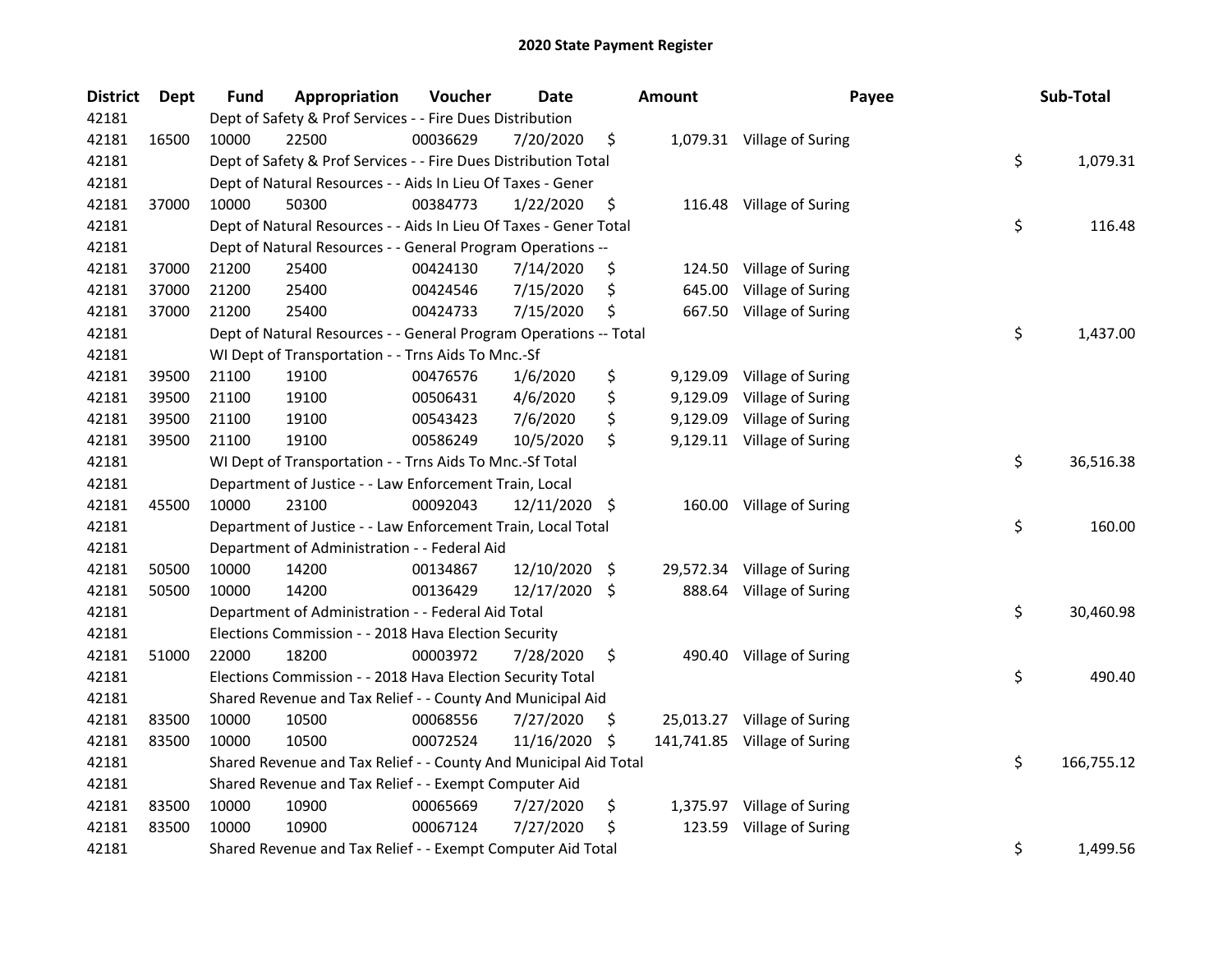| <b>District</b> | Dept  | <b>Fund</b> | Appropriation                                                   | <b>Voucher</b> | Date      |   | Amount   | Payee             | Sub-Total  |
|-----------------|-------|-------------|-----------------------------------------------------------------|----------------|-----------|---|----------|-------------------|------------|
| 42181           |       |             | Shared Revenue and Tax Relief - - Personal Property Aid         |                |           |   |          |                   |            |
| 42181           | 83500 | 10000       | 11100                                                           | 00061060       | 5/4/2020  |   | 2.062.80 | Village of Suring |            |
| 42181           | 83500 | 10000       | 11100                                                           | 00062565       | 5/4/2020  |   | 1.291.85 | Village of Suring |            |
| 42181           |       |             | Shared Revenue and Tax Relief - - Personal Property Aid Total   |                |           |   |          |                   | 3.354.65   |
| 42181           |       |             | Shared Revenue and Tax Relief - - Lottery & Gaming Credit       |                |           |   |          |                   |            |
| 42181           | 83500 | 52100       | 36300                                                           | 00055439       | 3/23/2020 | S | 595.62   | Village of Suring |            |
| 42181           |       |             | Shared Revenue and Tax Relief - - Lottery & Gaming Credit Total |                |           |   |          |                   | 595.62     |
| 42181 Total     |       |             |                                                                 |                |           |   |          |                   | 242,465.50 |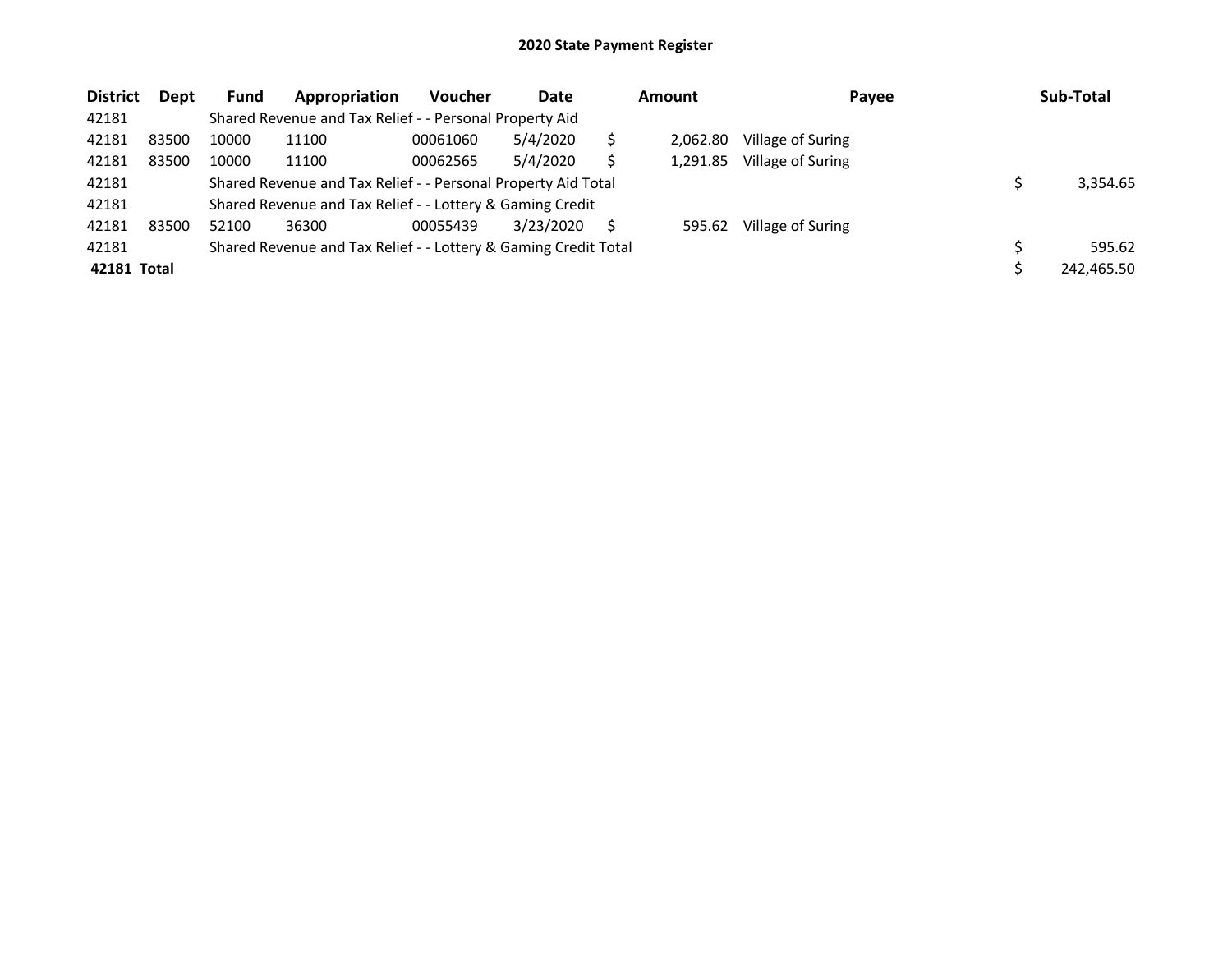| <b>District</b> | Dept  | <b>Fund</b> | Appropriation                                                         | Voucher  | Date          |      | <b>Amount</b> |                           | Payee | Sub-Total        |
|-----------------|-------|-------------|-----------------------------------------------------------------------|----------|---------------|------|---------------|---------------------------|-------|------------------|
| 42231           |       |             | Dept of Safety & Prof Services - - Fire Dues Distribution             |          |               |      |               |                           |       |                  |
| 42231           | 16500 | 10000       | 22500                                                                 | 00036630 | 7/20/2020     | \$   |               | 2,884.80 City Of Gillett  |       |                  |
| 42231           |       |             | Dept of Safety & Prof Services - - Fire Dues Distribution Total       |          |               |      |               |                           |       | \$<br>2,884.80   |
| 42231           |       |             | Dept of Natural Resources - - Resaids - Cnty Forst, Cl & Mfl          |          |               |      |               |                           |       |                  |
| 42231           | 37000 | 21200       | 57100                                                                 | 00417470 | 6/18/2020     | \$   |               | 8.47 City Of Gillett      |       |                  |
| 42231           |       |             | Dept of Natural Resources - - Resaids - Cnty Forst, Cl & Mfl Total    |          |               |      |               |                           |       | \$<br>8.47       |
| 42231           |       |             | Dept of Natural Resources - - Fin Asst For Responsible Units          |          |               |      |               |                           |       |                  |
| 42231           | 37000 | 27400       | 67000                                                                 | 00413307 | 5/29/2020     | \$   |               | 4,844.77 City Of Gillett  |       |                  |
| 42231           |       |             | Dept of Natural Resources - - Fin Asst For Responsible Units Total    |          |               |      |               |                           |       | \$<br>4,844.77   |
| 42231           |       |             | WI Dept of Transportation - - Trns Aids To Mnc.-Sf                    |          |               |      |               |                           |       |                  |
| 42231           | 39500 | 21100       | 19100                                                                 | 00476577 | 1/6/2020      | \$   | 24,298.97     | City Of Gillett           |       |                  |
| 42231           | 39500 | 21100       | 19100                                                                 | 00506432 | 4/6/2020      | \$   | 24,298.97     | City Of Gillett           |       |                  |
| 42231           | 39500 | 21100       | 19100                                                                 | 00543424 | 7/6/2020      | \$   | 24,298.97     | City Of Gillett           |       |                  |
| 42231           | 39500 | 21100       | 19100                                                                 | 00586250 | 10/5/2020     | \$   | 24,299.00     | City Of Gillett           |       |                  |
| 42231           |       |             | WI Dept of Transportation - - Trns Aids To Mnc.-Sf Total              |          |               |      |               |                           |       | \$<br>97,195.91  |
| 42231           |       |             | Department of Justice - - Law Enforcement Train, Local                |          |               |      |               |                           |       |                  |
| 42231           | 45500 | 10000       | 23100                                                                 | 00091441 | 12/4/2020     | \$   | 640.00        | City Of Gillett           |       |                  |
| 42231           |       |             | Department of Justice - - Law Enforcement Train, Local Total          |          |               |      |               |                           |       | \$<br>640.00     |
| 42231           |       |             | Department of Administration - - Federal Aid                          |          |               |      |               |                           |       |                  |
| 42231           | 50500 | 10000       | 14200                                                                 | 00134848 | 12/10/2020    | - \$ | 21,915.00     | City Of Gillett           |       |                  |
| 42231           | 50500 | 10000       | 14200                                                                 | 00136422 | 12/17/2020 \$ |      | 2,325.88      | City Of Gillett           |       |                  |
| 42231           |       |             | Department of Administration - - Federal Aid Total                    |          |               |      |               |                           |       | \$<br>24,240.88  |
| 42231           |       |             | Elections Commission - - 2018 Hava Election Security                  |          |               |      |               |                           |       |                  |
| 42231           | 51000 | 22000       | 18200                                                                 | 00004650 | 9/18/2020     | \$   |               | 938.10 City Of Gillett    |       |                  |
| 42231           |       |             | Elections Commission - - 2018 Hava Election Security Total            |          |               |      |               |                           |       | \$<br>938.10     |
| 42231           |       |             | Shared Revenue and Tax Relief - - Expenditure Restraint Program       |          |               |      |               |                           |       |                  |
| 42231           | 83500 | 10000       | 10100                                                                 | 00068557 | 7/27/2020     | \$   |               | 15,204.45 City Of Gillett |       |                  |
| 42231           |       |             | Shared Revenue and Tax Relief - - Expenditure Restraint Program Total |          |               |      |               |                           |       | \$<br>15,204.45  |
| 42231           |       |             | Shared Revenue and Tax Relief - - County And Municipal Aid            |          |               |      |               |                           |       |                  |
| 42231           | 83500 | 10000       | 10500                                                                 | 00068557 | 7/27/2020     | \$.  | 70,648.24     | City Of Gillett           |       |                  |
| 42231           | 83500 | 10000       | 10500                                                                 | 00072525 | 11/16/2020    | -\$  | 400,340.00    | City Of Gillett           |       |                  |
| 42231           |       |             | Shared Revenue and Tax Relief - - County And Municipal Aid Total      |          |               |      |               |                           |       | \$<br>470,988.24 |
| 42231           |       |             | Shared Revenue and Tax Relief - - Exempt Computer Aid                 |          |               |      |               |                           |       |                  |
| 42231           | 83500 | 10000       | 10900                                                                 | 00065670 | 7/27/2020     | \$   | 347.11        | City Of Gillett           |       |                  |
| 42231           | 83500 | 10000       | 10900                                                                 | 00067125 | 7/27/2020     | \$   |               | 605.05 City Of Gillett    |       |                  |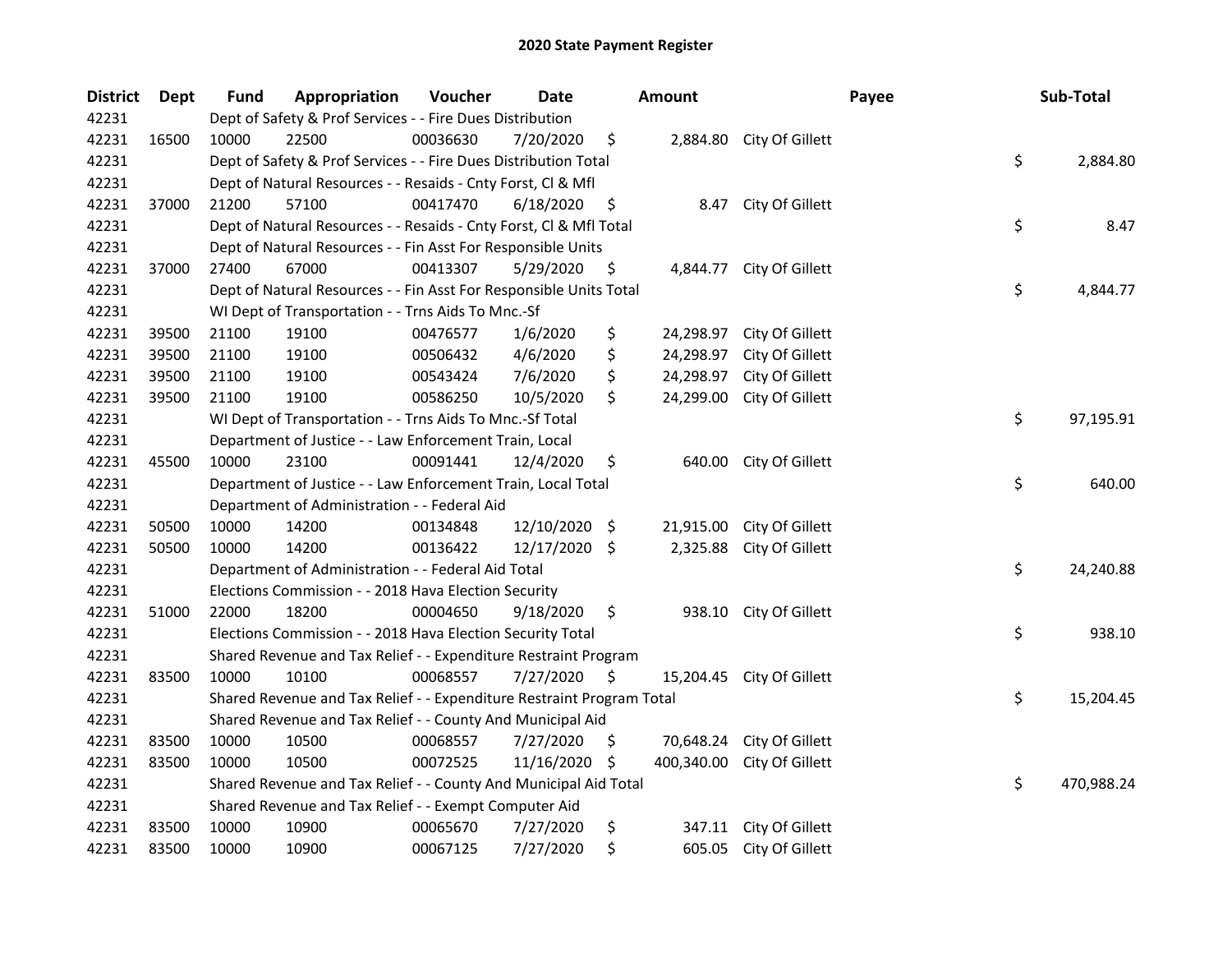| <b>District</b> | Dept  | Fund  | Appropriation                                                                 | <b>Voucher</b> | Date            |    | <b>Amount</b> |                 | Payee | Sub-Total       |
|-----------------|-------|-------|-------------------------------------------------------------------------------|----------------|-----------------|----|---------------|-----------------|-------|-----------------|
| 42231           |       |       | Shared Revenue and Tax Relief - - Exempt Computer Aid Total                   |                |                 |    |               |                 |       | \$<br>952.16    |
| 42231           |       |       | Shared Revenue and Tax Relief - - Utility Aid                                 |                |                 |    |               |                 |       |                 |
| 42231           | 83500 | 10000 | 11000                                                                         | 00068557       | 7/27/2020       | S. | 476.86        | City Of Gillett |       |                 |
| 42231           | 83500 | 10000 | 11000                                                                         | 00072525       | $11/16/2020$ \$ |    | 12,944.09     | City Of Gillett |       |                 |
| 42231           |       |       | Shared Revenue and Tax Relief - - Utility Aid Total                           |                |                 |    |               |                 |       | \$<br>13,420.95 |
| 42231           |       |       | Shared Revenue and Tax Relief - - Personal Property Aid                       |                |                 |    |               |                 |       |                 |
| 42231           | 83500 | 10000 | 11100                                                                         | 00061061       | 5/4/2020        | Ś. | 1,978.91      | City Of Gillett |       |                 |
| 42231           | 83500 | 10000 | 11100                                                                         | 00062566       | 5/4/2020        |    | 13,169.18     | City Of Gillett |       |                 |
| 42231           |       |       | Shared Revenue and Tax Relief - - Personal Property Aid Total                 |                |                 |    |               |                 |       | \$<br>15,148.09 |
| 42231           |       |       | Shared Revenue and Tax Relief - - State Aid; Video Service Provider Fee       |                |                 |    |               |                 |       |                 |
| 42231           | 83500 | 10000 | 11200                                                                         | 00064325       | 7/27/2020       | S  | 456.30        | City Of Gillett |       |                 |
| 42231           |       |       | Shared Revenue and Tax Relief - - State Aid; Video Service Provider Fee Total |                |                 |    |               |                 |       | \$<br>456.30    |
| 42231           |       |       | Shared Revenue and Tax Relief - - Lottery & Gaming Credit                     |                |                 |    |               |                 |       |                 |
| 42231           | 83500 | 52100 | 36300                                                                         | 00055440       | 3/23/2020       | S. | 2,056.12      | City Of Gillett |       |                 |
| 42231           |       |       | Shared Revenue and Tax Relief - - Lottery & Gaming Credit Total               |                |                 |    |               |                 |       | 2,056.12        |
| 42231 Total     |       |       |                                                                               |                |                 |    |               |                 |       | 648,979.24      |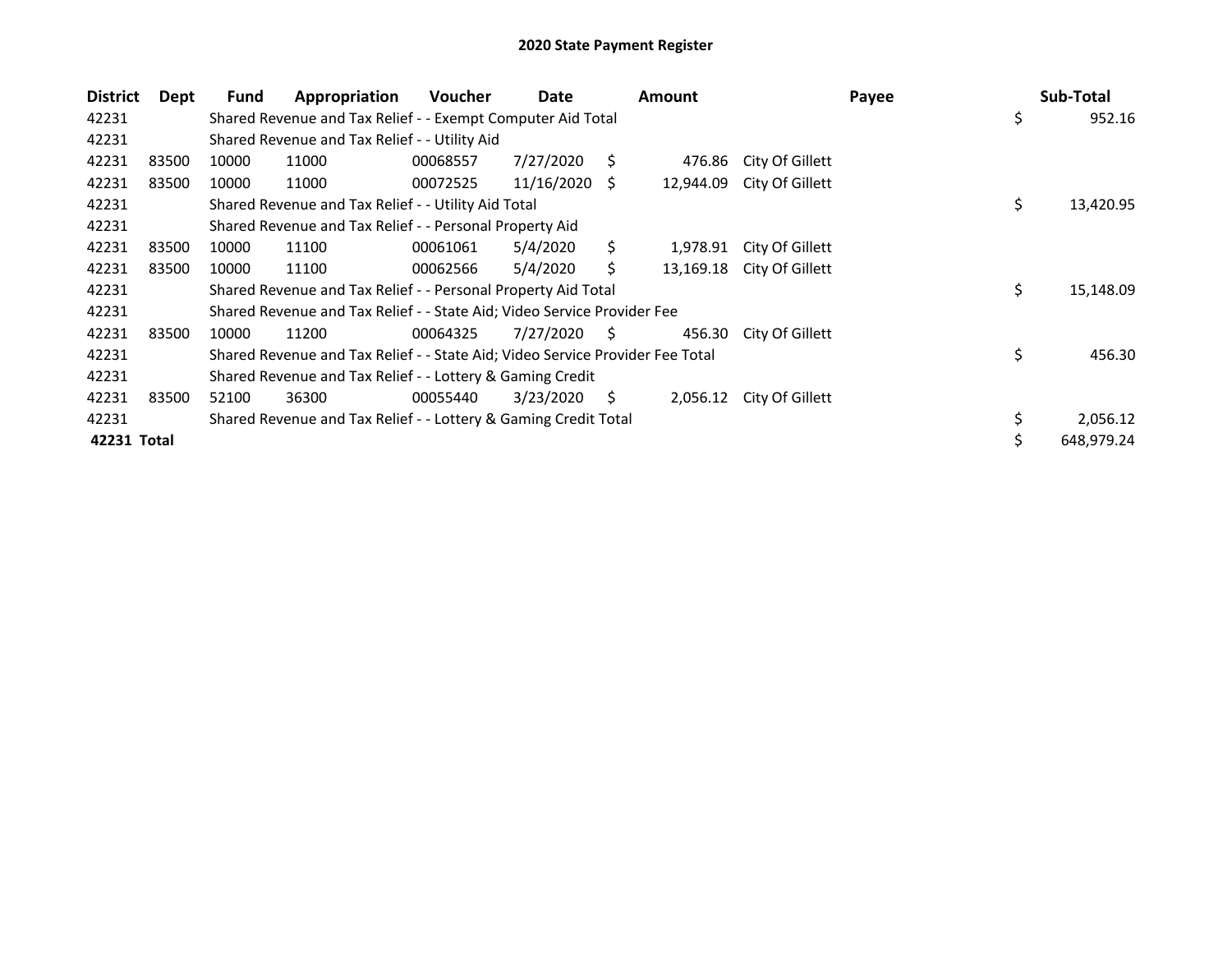| <b>District</b> | Dept  | Fund                                                                                  | Appropriation                                                             | Voucher   | <b>Date</b>   |     | <b>Amount</b> |                          | Payee |            | Sub-Total |
|-----------------|-------|---------------------------------------------------------------------------------------|---------------------------------------------------------------------------|-----------|---------------|-----|---------------|--------------------------|-------|------------|-----------|
| 42265           |       | Dept of Safety & Prof Services - - Fire Dues Distribution                             |                                                                           |           |               |     |               |                          |       |            |           |
| 42265           | 16500 | 10000                                                                                 | 22500                                                                     | 00036631  | 7/17/2020     | \$  |               | 10,060.03 City Of Oconto |       |            |           |
| 42265           |       |                                                                                       | \$<br>Dept of Safety & Prof Services - - Fire Dues Distribution Total     |           |               |     |               |                          |       |            | 10,060.03 |
| 42265           |       | Dept of Natural Resources - - Aids In Lieu Of Taxes - Gener                           |                                                                           |           |               |     |               |                          |       |            |           |
| 42265           | 37000 | 10000                                                                                 | 50300                                                                     | 00404593  | 4/21/2020     | \$  | 11.74         | City Of Oconto           |       |            |           |
| 42265           | 37000 | 10000                                                                                 | 50300                                                                     | 00404594  | 4/21/2020     | \$  | 32.36         | City Of Oconto           |       |            |           |
| 42265           |       |                                                                                       | Dept of Natural Resources - - Aids In Lieu Of Taxes - Gener Total         |           |               |     |               |                          |       | \$         | 44.10     |
| 42265           |       |                                                                                       | Dept of Natural Resources - - Gen Program Ops-State Funds                 |           |               |     |               |                          |       |            |           |
| 42265           | 37000 | 21200                                                                                 | 16100                                                                     | 00433381  | 9/25/2020     | \$  |               | 3,600.00 City Of Oconto  |       |            |           |
| 42265           |       |                                                                                       | Dept of Natural Resources - - Gen Program Ops-State Funds Total           |           |               |     |               |                          |       | \$         | 3,600.00  |
| 42265           |       |                                                                                       | Dept of Natural Resources - - Aids In Lieu Of Taxes - Sum S               |           |               |     |               |                          |       |            |           |
| 42265           | 37000 | 21200                                                                                 | 57900                                                                     | 00404592  | 4/21/2020     | \$, | 224.87        | City Of Oconto           |       |            |           |
| 42265           | 37000 | 21200                                                                                 | 57900                                                                     | 00404595  | 4/21/2020     | \$  | 22.26         | City Of Oconto           |       |            |           |
| 42265           |       |                                                                                       | Dept of Natural Resources - - Aids In Lieu Of Taxes - Sum S Total         |           |               |     |               |                          |       | \$         | 247.13    |
| 42265           |       |                                                                                       | Dept of Natural Resources - - Fin Asst For Responsible Units              |           |               |     |               |                          |       |            |           |
| 42265           | 37000 | 27400                                                                                 | 67000                                                                     | 00413045  | 5/29/2020     | \$  |               | 14,524.79 City Of Oconto |       |            |           |
| 42265           |       |                                                                                       | Dept of Natural Resources - - Fin Asst For Responsible Units Total        |           |               |     |               |                          |       | \$         | 14,524.79 |
| 42265           |       |                                                                                       | WI Dept of Transportation - - Trns Aids To Mnc.-Sf                        |           |               |     |               |                          |       |            |           |
| 42265           | 39500 | 21100                                                                                 | 19100                                                                     | 00476578  | 1/6/2020      | \$  | 76,827.73     | City Of Oconto           |       |            |           |
| 42265           | 39500 | 21100                                                                                 | 19100                                                                     | 00506433  | 4/6/2020      | \$  | 76,827.73     | City Of Oconto           |       |            |           |
| 42265           | 39500 | 21100                                                                                 | 19100                                                                     | 00543425  | 7/6/2020      | \$  | 76,827.73     | City Of Oconto           |       |            |           |
| 42265           | 39500 | 21100                                                                                 | 19100                                                                     | 00586251  | 10/5/2020     | \$  | 76,827.75     | City Of Oconto           |       |            |           |
| 42265           |       | \$<br>WI Dept of Transportation - - Trns Aids To Mnc.-Sf Total                        |                                                                           |           |               |     |               |                          |       | 307,310.94 |           |
| 42265           |       |                                                                                       | Department of Health Services - - Emergency Medical Services, Ai          |           |               |     |               |                          |       |            |           |
| 42265           | 43500 | 10000                                                                                 | 11900                                                                     | 00379095  | 9/15/2020     | \$  |               | 5,730.24 City Of Oconto  |       |            |           |
| 42265           |       |                                                                                       | Department of Health Services - - Emergency Medical Services, Ai Total    |           |               |     |               |                          |       | \$         | 5,730.24  |
| 42265           |       |                                                                                       | Department of Health Services - - Prepaid Medical Transport Reimbursement |           |               |     |               |                          |       |            |           |
| 42265           | 43500 | 10000                                                                                 | 16300                                                                     | AMBULANCE | 11/16/2020 \$ |     |               | 12,965.79 City Of Oconto |       |            |           |
| 42265           |       | \$<br>Department of Health Services - - Prepaid Medical Transport Reimbursement Total |                                                                           |           |               |     |               |                          |       | 12,965.79  |           |
| 42265           |       |                                                                                       | Department of Justice - - Law Enforcement Train, Local                    |           |               |     |               |                          |       |            |           |
| 42265           | 45500 | 10000                                                                                 | 23100                                                                     | 00091809  | 12/8/2020     | \$  |               | 1,440.00 City Of Oconto  |       |            |           |
| 42265           |       |                                                                                       | Department of Justice - - Law Enforcement Train, Local Total              |           |               |     |               |                          |       | \$         | 1,440.00  |
| 42265           |       | Department of Military Affairs - - Major Disaster Assist; Pif                         |                                                                           |           |               |     |               |                          |       |            |           |
| 42265           | 46500 | 27200                                                                                 | 36500                                                                     | 00076870  | 4/24/2020     | \$  |               | 47,153.31 City Of Oconto |       |            |           |
| 42265           |       |                                                                                       | Department of Military Affairs - - Major Disaster Assist; Pif Total       |           |               |     |               |                          |       | \$         | 47,153.31 |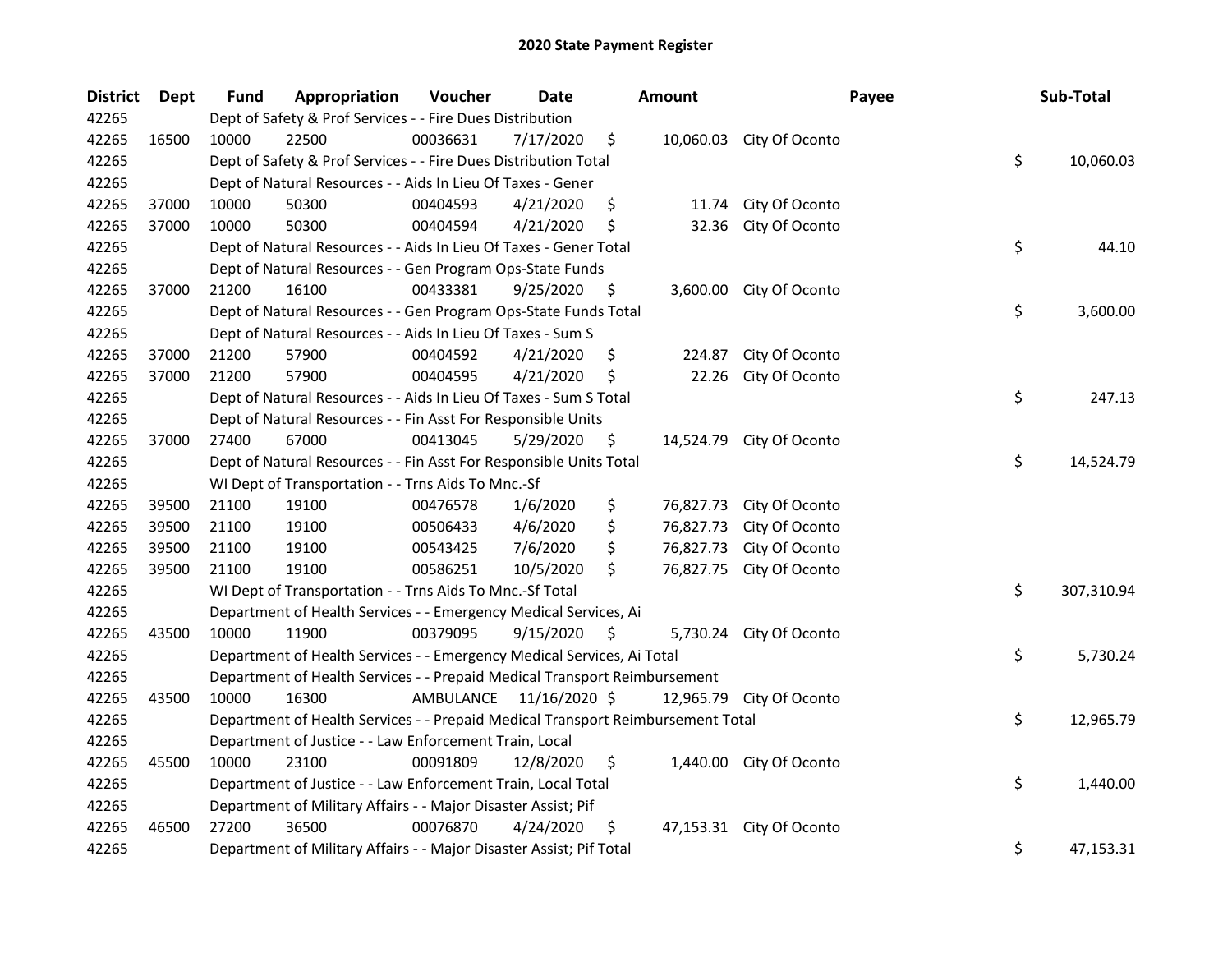| <b>District</b> | <b>Dept</b> | <b>Fund</b>                                                 | Appropriation                                                                 | Voucher  | <b>Date</b> |     | <b>Amount</b> |                         | Payee | Sub-Total    |
|-----------------|-------------|-------------------------------------------------------------|-------------------------------------------------------------------------------|----------|-------------|-----|---------------|-------------------------|-------|--------------|
| 42265           |             | Department of Administration - - Federal Aid                |                                                                               |          |             |     |               |                         |       |              |
| 42265           | 50500       | 10000                                                       | 14200                                                                         | 00126698 | 8/11/2020   | \$  | 1,699.74      | City Of Oconto          |       |              |
| 42265           | 50500       | 10000                                                       | 14200                                                                         | 00130057 | 10/1/2020   | \$  | 945.09        | City Of Oconto          |       |              |
| 42265           | 50500       | 10000                                                       | 14200                                                                         | 00132213 | 11/12/2020  | \$  | 33,490.50     | City Of Oconto          |       |              |
| 42265           | 50500       | 10000                                                       | 14200                                                                         | 00134849 | 12/9/2020   | \$  | 34,915.81     | City Of Oconto          |       |              |
| 42265           |             |                                                             | Department of Administration - - Federal Aid Total                            |          |             |     |               |                         | \$    | 71,051.14    |
| 42265           |             |                                                             | Elections Commission - - 2018 Hava Election Security                          |          |             |     |               |                         |       |              |
| 42265           | 51000       | 22000                                                       | 18200                                                                         | 00003452 | 6/26/2020   | \$  | 2,771.80      | City Of Oconto          |       |              |
| 42265           |             |                                                             | Elections Commission - - 2018 Hava Election Security Total                    |          |             |     |               |                         | \$    | 2,771.80     |
| 42265           |             |                                                             | Shared Revenue and Tax Relief - - County And Municipal Aid                    |          |             |     |               |                         |       |              |
| 42265           | 83500       | 10000                                                       | 10500                                                                         | 00068558 | 7/27/2020   | \$. | 264,763.19    | City Of Oconto          |       |              |
| 42265           | 83500       | 10000                                                       | 10500                                                                         | 00072526 | 11/16/2020  | \$  | 1,487,358.94  | City Of Oconto          |       |              |
| 42265           |             |                                                             | Shared Revenue and Tax Relief - - County And Municipal Aid Total              |          |             |     |               |                         | \$    | 1,752,122.13 |
| 42265           |             |                                                             | Shared Revenue and Tax Relief - - Exempt Computer Aid                         |          |             |     |               |                         |       |              |
| 42265           | 83500       | 10000                                                       | 10900                                                                         | 00065671 | 7/27/2020   | \$  | 11,802.35     | City Of Oconto          |       |              |
| 42265           | 83500       | 10000                                                       | 10900                                                                         | 00067126 | 7/27/2020   | \$  | 1,608.14      | City Of Oconto          |       |              |
| 42265           |             | Shared Revenue and Tax Relief - - Exempt Computer Aid Total |                                                                               |          |             |     |               |                         |       | 13,410.49    |
| 42265           |             | Shared Revenue and Tax Relief - - Utility Aid               |                                                                               |          |             |     |               |                         |       |              |
| 42265           | 83500       | 10000                                                       | 11000                                                                         | 00068558 | 7/27/2020   | \$  | 415.91        | City Of Oconto          |       |              |
| 42265           | 83500       | 10000                                                       | 11000                                                                         | 00072526 | 11/16/2020  | -\$ | 2,454.26      | City Of Oconto          |       |              |
| 42265           |             |                                                             | Shared Revenue and Tax Relief - - Utility Aid Total                           |          |             |     |               |                         | \$    | 2,870.17     |
| 42265           |             |                                                             | Shared Revenue and Tax Relief - - Personal Property Aid                       |          |             |     |               |                         |       |              |
| 42265           | 83500       | 10000                                                       | 11100                                                                         | 00061062 | 5/4/2020    | \$  | 3,199.50      | City Of Oconto          |       |              |
| 42265           | 83500       | 10000                                                       | 11100                                                                         | 00062567 | 5/4/2020    | \$  | 2,004.97      | City Of Oconto          |       |              |
| 42265           |             |                                                             | Shared Revenue and Tax Relief - - Personal Property Aid Total                 |          |             |     |               |                         | \$    | 5,204.47     |
| 42265           |             |                                                             | Shared Revenue and Tax Relief - - State Aid; Video Service Provider Fee       |          |             |     |               |                         |       |              |
| 42265           | 83500       | 10000                                                       | 11200                                                                         | 00064326 | 7/27/2020   | \$  | 4,476.44      | City Of Oconto          |       |              |
| 42265           |             |                                                             | Shared Revenue and Tax Relief - - State Aid; Video Service Provider Fee Total |          |             |     |               |                         | \$    | 4,476.44     |
| 42265           |             |                                                             | Shared Revenue and Tax Relief - - Payments For Municipal Svcs                 |          |             |     |               |                         |       |              |
| 42265           | 83500       | 10000                                                       | 50100                                                                         | 00054785 | 2/3/2020    | \$  | 325.50        | City Of Oconto          |       |              |
| 42265           |             |                                                             | Shared Revenue and Tax Relief - - Payments For Municipal Svcs Total           |          |             |     |               |                         | \$    | 325.50       |
| 42265           |             | Shared Revenue and Tax Relief - - Lottery & Gaming Credit   |                                                                               |          |             |     |               |                         |       |              |
| 42265           | 83500       | 52100                                                       | 36300                                                                         | 00055441 | 3/23/2020   | \$  |               | 5,215.51 City Of Oconto |       |              |
| 42265           |             |                                                             | Shared Revenue and Tax Relief - - Lottery & Gaming Credit Total               |          |             |     |               |                         | \$    | 5,215.51     |
| 42265 Total     |             |                                                             |                                                                               |          |             |     |               |                         | \$    | 2,260,523.98 |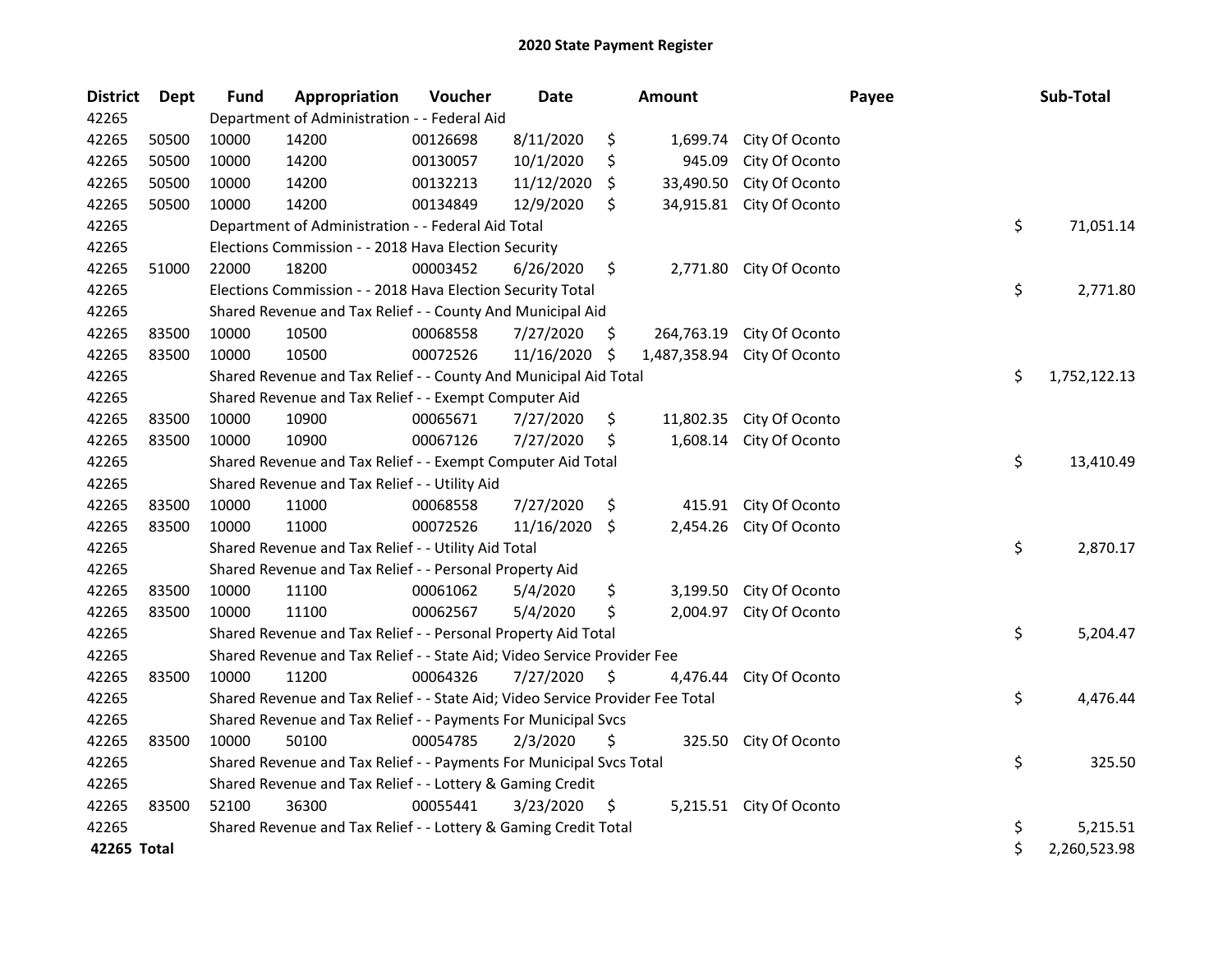| <b>District</b> | <b>Dept</b> | Fund                                                            | Appropriation                                                     | Voucher  | <b>Date</b> |     | <b>Amount</b> | Payee                         |    | Sub-Total  |
|-----------------|-------------|-----------------------------------------------------------------|-------------------------------------------------------------------|----------|-------------|-----|---------------|-------------------------------|----|------------|
| 42266           |             | Dept of Safety & Prof Services - - Fire Dues Distribution       |                                                                   |          |             |     |               |                               |    |            |
| 42266           | 16500       | 10000                                                           | 22500                                                             | 00036632 | 7/20/2020   | \$  |               | 7,746.27 City Of Oconto Falls |    |            |
| 42266           |             | Dept of Safety & Prof Services - - Fire Dues Distribution Total |                                                                   |          |             |     |               |                               |    | 7,746.27   |
| 42266           |             | Dept of Natural Resources - - Aids In Lieu Of Taxes - Gener     |                                                                   |          |             |     |               |                               |    |            |
| 42266           | 37000       | 10000                                                           | 50300                                                             | 00384736 | 1/22/2020   | \$  | 55.49         | City Of Oconto Falls          |    |            |
| 42266           |             |                                                                 | Dept of Natural Resources - - Aids In Lieu Of Taxes - Gener Total |          |             |     |               |                               | \$ | 55.49      |
| 42266           |             |                                                                 | Dept of Natural Resources - - Aids In Lieu Of Taxes - Sum S       |          |             |     |               |                               |    |            |
| 42266           | 37000       | 21200                                                           | 57900                                                             | 00404596 | 4/21/2020   | \$  | 7.90          | City Of Oconto Falls          |    |            |
| 42266           |             |                                                                 | Dept of Natural Resources - - Aids In Lieu Of Taxes - Sum S Total |          |             |     |               |                               | \$ | 7.90       |
| 42266           |             |                                                                 | WI Dept of Transportation - - Conn Hwy Aids St Fds                |          |             |     |               |                               |    |            |
| 42266           | 39500       | 21100                                                           | 16200                                                             | 00477414 | 1/6/2020    | \$  | 5,357.46      | City Of Oconto Falls          |    |            |
| 42266           | 39500       | 21100                                                           | 16200                                                             | 00507269 | 4/6/2020    | \$  | 5,357.46      | City Of Oconto Falls          |    |            |
| 42266           | 39500       | 21100                                                           | 16200                                                             | 00544261 | 7/6/2020    | \$  | 5,357.46      | City Of Oconto Falls          |    |            |
| 42266           | 39500       | 21100                                                           | 16200                                                             | 00587087 | 10/5/2020   | \$  | 5,357.47      | City Of Oconto Falls          |    |            |
| 42266           |             | WI Dept of Transportation - - Conn Hwy Aids St Fds Total        |                                                                   |          |             |     |               |                               | \$ | 21,429.85  |
| 42266           |             | WI Dept of Transportation - - Hwy Sfty Loc Aid Ffd              |                                                                   |          |             |     |               |                               |    |            |
| 42266           | 39500       | 21100                                                           | 18500                                                             | 00560499 | 8/6/2020    | \$  | 4,000.00      | City Of Oconto Falls          |    |            |
| 42266           |             |                                                                 | WI Dept of Transportation - - Hwy Sfty Loc Aid Ffd Total          |          |             |     |               |                               | \$ | 4,000.00   |
| 42266           |             | WI Dept of Transportation - - Trns Aids To Mnc.-Sf              |                                                                   |          |             |     |               |                               |    |            |
| 42266           | 39500       | 21100                                                           | 19100                                                             | 00476579 | 1/6/2020    | \$  | 48,632.52     | City Of Oconto Falls          |    |            |
| 42266           | 39500       | 21100                                                           | 19100                                                             | 00506434 | 4/6/2020    | \$  | 48,632.52     | City Of Oconto Falls          |    |            |
| 42266           | 39500       | 21100                                                           | 19100                                                             | 00543426 | 7/6/2020    | \$  | 48,632.52     | City Of Oconto Falls          |    |            |
| 42266           | 39500       | 21100                                                           | 19100                                                             | 00586252 | 10/5/2020   | \$  | 48,632.54     | City Of Oconto Falls          |    |            |
| 42266           |             | WI Dept of Transportation - - Trns Aids To Mnc.-Sf Total        |                                                                   |          |             |     |               |                               |    | 194,530.10 |
| 42266           |             | Department of Justice - - Law Enforcement Train, Local          |                                                                   |          |             |     |               |                               |    |            |
| 42266           | 45500       | 10000                                                           | 23100                                                             | 00091811 | 12/9/2020   | \$  | 1,120.00      | City Of Oconto Falls          |    |            |
| 42266           |             |                                                                 | Department of Justice - - Law Enforcement Train, Local Total      |          |             |     |               |                               | \$ | 1,120.00   |
| 42266           |             | Department of Administration - - Federal Aid                    |                                                                   |          |             |     |               |                               |    |            |
| 42266           | 50500       | 10000                                                           | 14200                                                             | 00134850 | 12/10/2020  | -\$ | 45,879.00     | City Of Oconto Falls          |    |            |
| 42266           | 50500       | 10000                                                           | 14200                                                             | 00136423 | 12/17/2020  | -\$ | 4,869.23      | City Of Oconto Falls          |    |            |
| 42266           |             |                                                                 | Department of Administration - - Federal Aid Total                |          |             |     |               |                               | \$ | 50,748.23  |
| 42266           |             | Shared Revenue and Tax Relief - - County And Municipal Aid      |                                                                   |          |             |     |               |                               |    |            |
| 42266           | 83500       | 10000                                                           | 10500                                                             | 00068559 | 7/27/2020   | \$  | 71,833.85     | City Of Oconto Falls          |    |            |
| 42266           | 83500       | 10000                                                           | 10500                                                             | 00072527 | 11/16/2020  | \$  | 407,058.49    | City Of Oconto Falls          |    |            |
| 42266           |             |                                                                 | Shared Revenue and Tax Relief - - County And Municipal Aid Total  |          |             |     |               |                               | \$ | 478,892.34 |